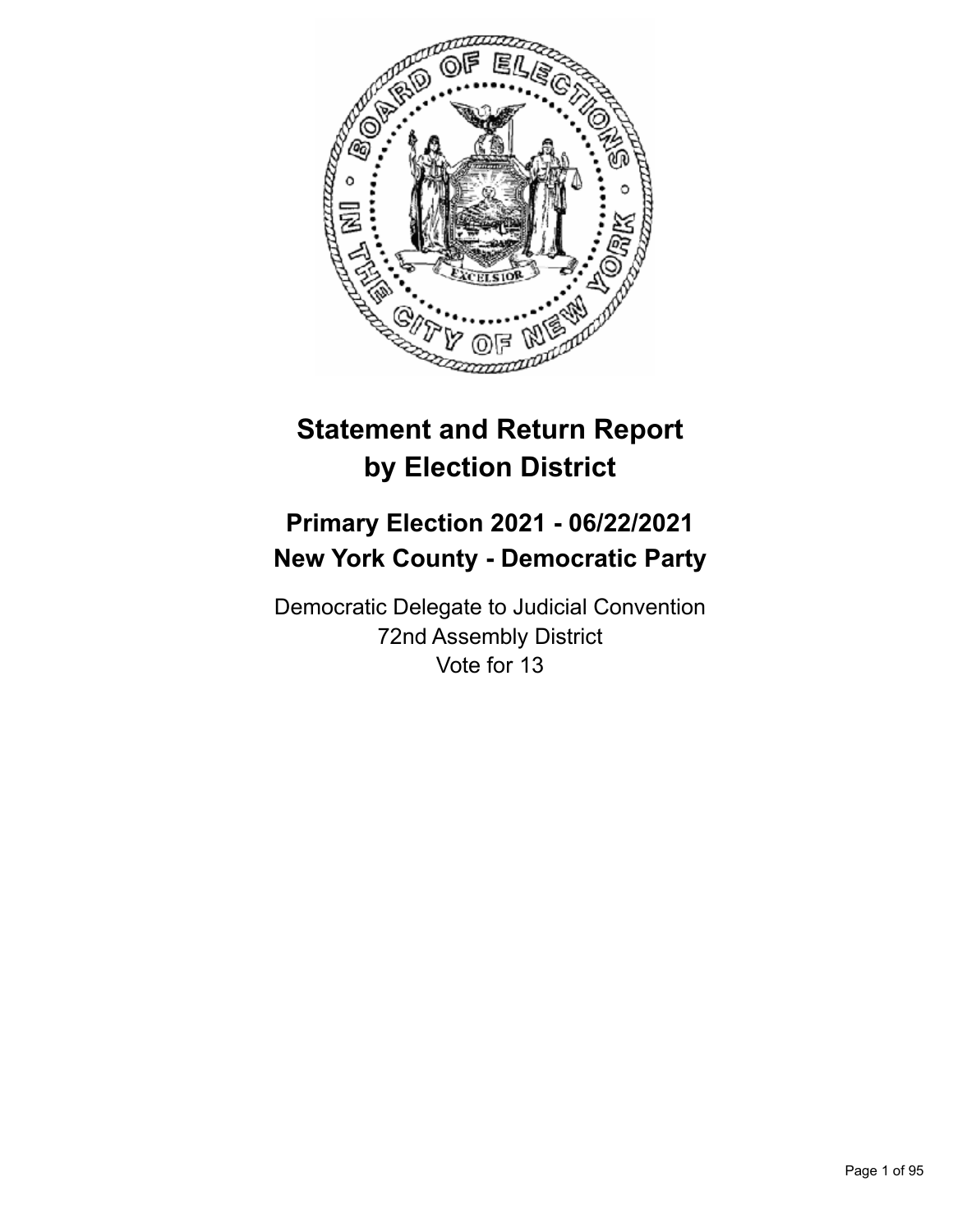

| <b>PUBLIC COUNTER</b>                                    | 128            |
|----------------------------------------------------------|----------------|
| <b>MANUALLY COUNTED EMERGENCY</b>                        | 0              |
| <b>ABSENTEE / MILITARY</b>                               | 10             |
| <b>AFFIDAVIT</b>                                         | 1              |
| <b>Total Ballots</b>                                     | 139            |
| Less - Inapplicable Federal/Special Presidential Ballots | 0              |
| <b>Total Applicable Ballots</b>                          | 139            |
| CARMEN Y. DE LA ROSA                                     | 80             |
| <b>MANNY DE LOS SANTOS</b>                               | 24             |
| ELIZABETH BATISTA                                        | 37             |
| <b>CECILIA ANGLERO</b>                                   | 30             |
| ELIZABETH BALAGUER                                       | 28             |
| RAMON DE LA ROSA                                         | 26             |
| ANA B. SANTANA                                           | 34             |
| <b>MARIAM N. JAMES</b>                                   | 37             |
| <b>MAURICE EDWARDS</b>                                   | 35             |
| <b>AVA KEEFE</b>                                         | 32             |
| <b>BARBARA M. FRAZIER</b>                                | 36             |
| <b>MARY RICHMAN</b>                                      | 31             |
| <b>HECTOR VASQUEZ</b>                                    | 22             |
| <b>ELIZABETH PEPIN</b>                                   | 19             |
| PALOMA LARA                                              | 15             |
| ANDREA KORNBLUTH                                         | 14             |
| LYANA FERNANDEZ                                          | 16             |
| <b>JASINTA DELACRUZ</b>                                  | 19             |
| <b>CAROLE MULLIGAN</b>                                   | 14             |
| <b>YODALIS MORAN</b>                                     | 14             |
| RUBY PALMA                                               | 18             |
| EDWIN ROSARIO                                            | 14             |
| <b>CAROLYN MURTAUGH</b>                                  | 13             |
| EDDA SANTIAGO                                            | $\overline{7}$ |
| <b>ANGELA WEST</b>                                       | 30             |
| PATRICIA ANDERTON                                        | 17             |
| ELIZABETH A. PIZIO (WRITE-IN)                            | 1              |
| <b>Total Votes</b>                                       | 663            |
| Unrecorded                                               | 1,144          |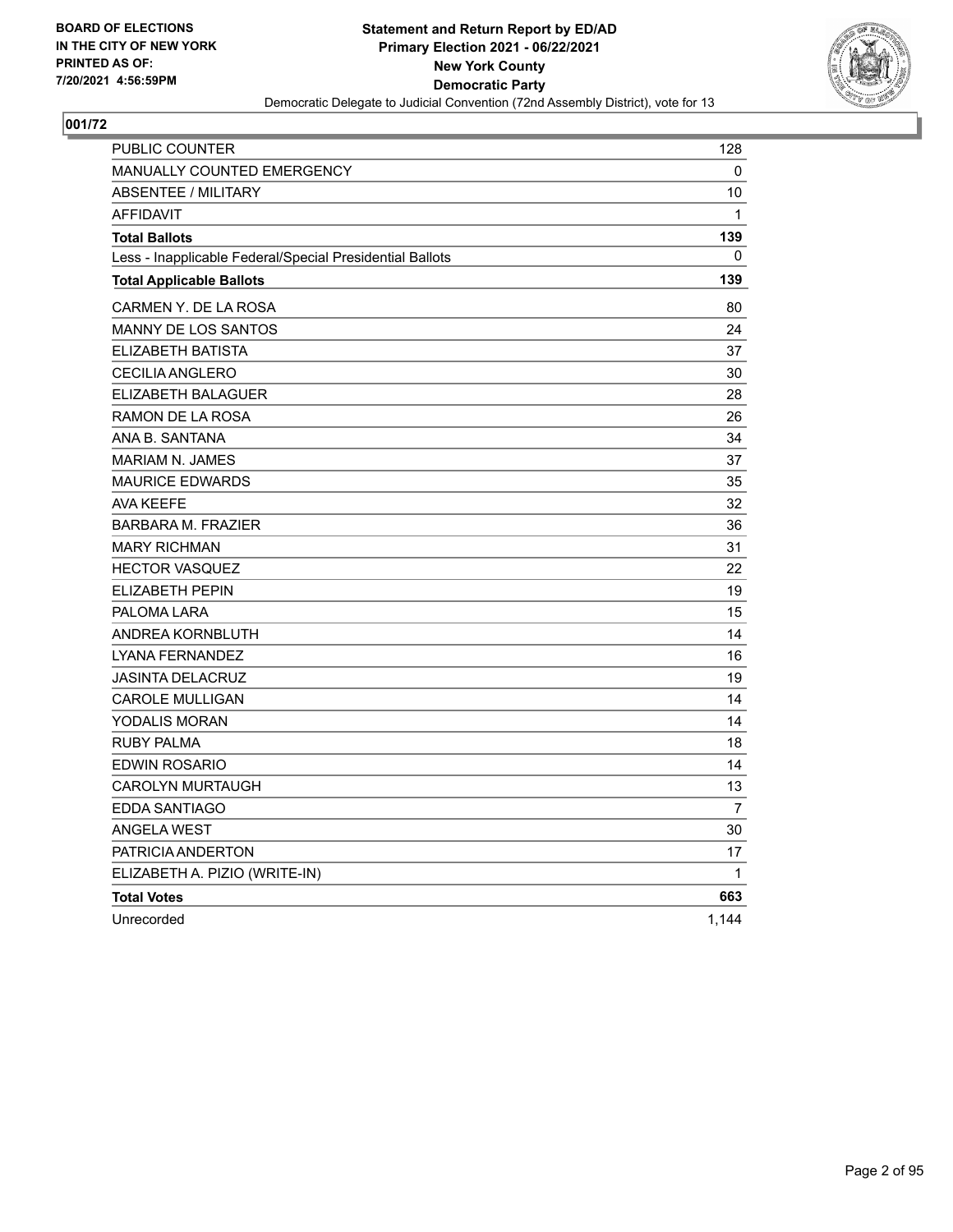

| <b>PUBLIC COUNTER</b>                                    | 168          |
|----------------------------------------------------------|--------------|
| <b>MANUALLY COUNTED EMERGENCY</b>                        | 0            |
| ABSENTEE / MILITARY                                      | 7            |
| <b>AFFIDAVIT</b>                                         | 0            |
| <b>Total Ballots</b>                                     | 175          |
| Less - Inapplicable Federal/Special Presidential Ballots | 0            |
| <b>Total Applicable Ballots</b>                          | 175          |
| CARMEN Y. DE LA ROSA                                     | 104          |
| <b>MANNY DE LOS SANTOS</b>                               | 36           |
| ELIZABETH BATISTA                                        | 41           |
| CECILIA ANGLERO                                          | 24           |
| ELIZABETH BALAGUER                                       | 23           |
| RAMON DE LA ROSA                                         | 32           |
| ANA B. SANTANA                                           | 26           |
| <b>MARIAM N. JAMES</b>                                   | 35           |
| <b>MAURICE EDWARDS</b>                                   | 24           |
| <b>AVA KEEFE</b>                                         | 24           |
| <b>BARBARA M. FRAZIER</b>                                | 33           |
| <b>MARY RICHMAN</b>                                      | 28           |
| <b>HECTOR VASQUEZ</b>                                    | 35           |
| ELIZABETH PEPIN                                          | 20           |
| PALOMA LARA                                              | 14           |
| ANDREA KORNBLUTH                                         | 13           |
| LYANA FERNANDEZ                                          | 11           |
| <b>JASINTA DELACRUZ</b>                                  | 23           |
| <b>CAROLE MULLIGAN</b>                                   | 14           |
| YODALIS MORAN                                            | 20           |
| RUBY PALMA                                               | 14           |
| EDWIN ROSARIO                                            | 18           |
| CAROLYN MURTAUGH                                         | 15           |
| EDDA SANTIAGO                                            | 16           |
| <b>ANGELA WEST</b>                                       | 27           |
| PATRICIA ANDERTON                                        | 21           |
| LUIS TEJADA (WRITE-IN)                                   | $\mathbf{1}$ |
| <b>Total Votes</b>                                       | 692          |
| Unrecorded                                               | 1,583        |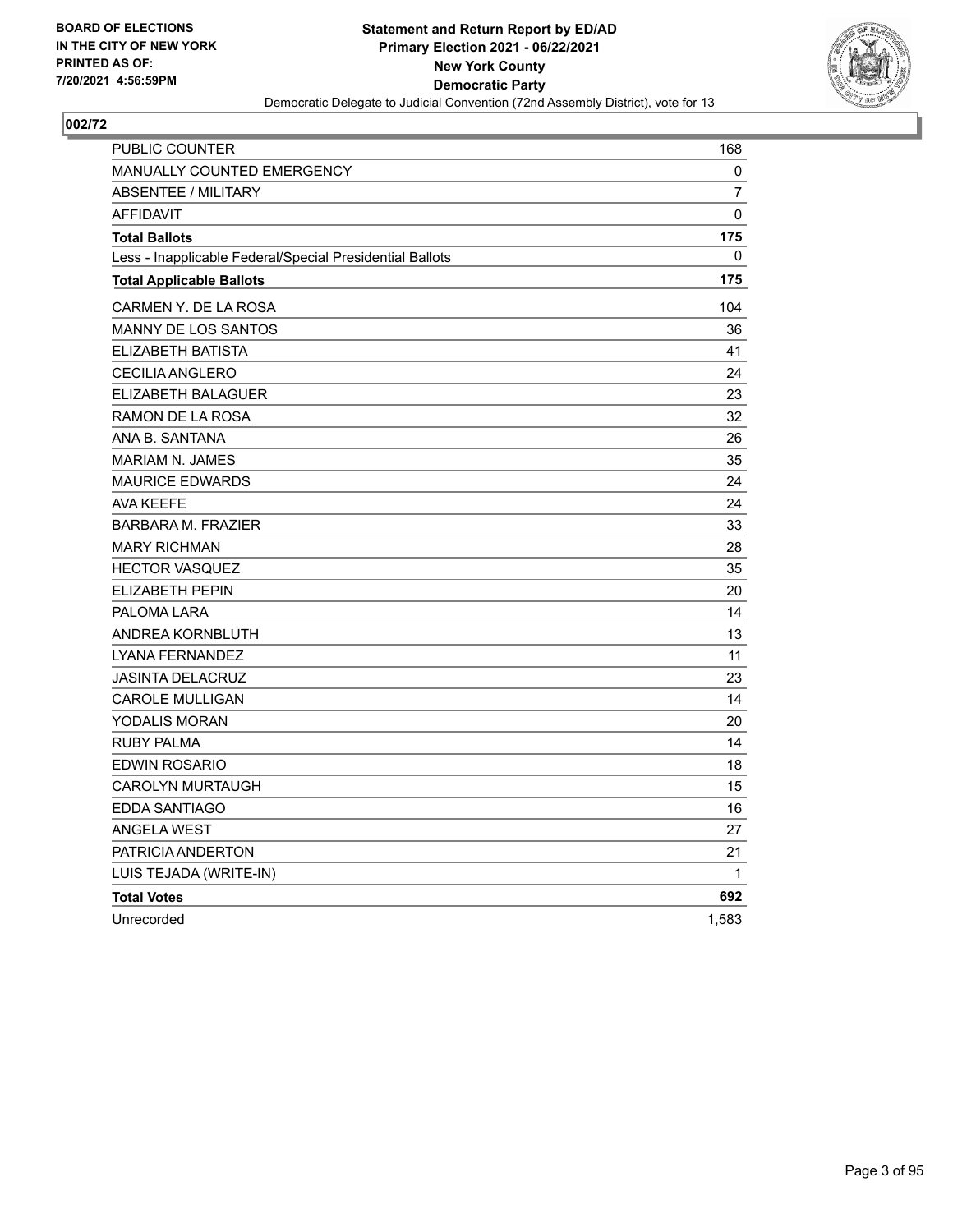

| PUBLIC COUNTER                                           | 99             |
|----------------------------------------------------------|----------------|
| MANUALLY COUNTED EMERGENCY                               | 0              |
| <b>ABSENTEE / MILITARY</b>                               | $\overline{7}$ |
| <b>AFFIDAVIT</b>                                         | $\overline{2}$ |
| <b>Total Ballots</b>                                     | 108            |
| Less - Inapplicable Federal/Special Presidential Ballots | $\mathbf{0}$   |
| <b>Total Applicable Ballots</b>                          | 108            |
| CARMEN Y. DE LA ROSA                                     | 57             |
| MANNY DE LOS SANTOS                                      | 24             |
| ELIZABETH BATISTA                                        | 26             |
| <b>CECILIA ANGLERO</b>                                   | 19             |
| ELIZABETH BALAGUER                                       | 19             |
| RAMON DE LA ROSA                                         | 23             |
| ANA B. SANTANA                                           | 21             |
| <b>MARIAM N. JAMES</b>                                   | 15             |
| <b>MAURICE EDWARDS</b>                                   | 14             |
| <b>AVA KEEFE</b>                                         | 18             |
| <b>BARBARA M. FRAZIER</b>                                | 14             |
| <b>MARY RICHMAN</b>                                      | 15             |
| <b>HECTOR VASQUEZ</b>                                    | 19             |
| ELIZABETH PEPIN                                          | 10             |
| PALOMA LARA                                              | $\mathsf 3$    |
| ANDREA KORNBLUTH                                         | $6\phantom{1}$ |
| LYANA FERNANDEZ                                          | 13             |
| <b>JASINTA DELACRUZ</b>                                  | 7              |
| <b>CAROLE MULLIGAN</b>                                   | 6              |
| <b>YODALIS MORAN</b>                                     | 10             |
| <b>RUBY PALMA</b>                                        | 4              |
| EDWIN ROSARIO                                            | 15             |
| <b>CAROLYN MURTAUGH</b>                                  | 5              |
| <b>EDDA SANTIAGO</b>                                     | 5              |
| <b>ANGELA WEST</b>                                       | 10             |
| PATRICIA ANDERTON                                        | 6              |
| <b>Total Votes</b>                                       | 384            |
| Unrecorded                                               | 1,020          |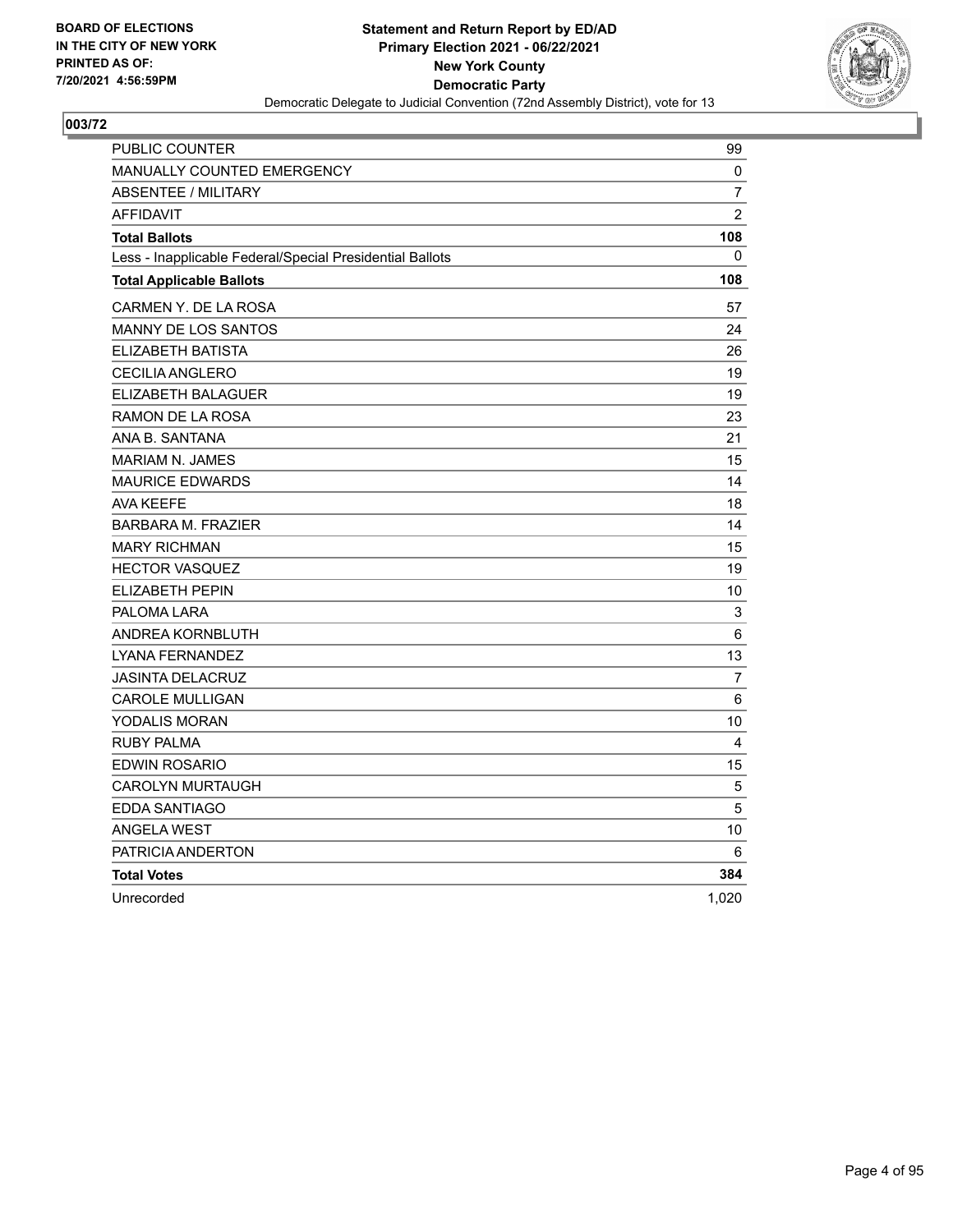

| PUBLIC COUNTER                                           | 108          |
|----------------------------------------------------------|--------------|
| <b>MANUALLY COUNTED EMERGENCY</b>                        | 0            |
| <b>ABSENTEE / MILITARY</b>                               | 3            |
| <b>AFFIDAVIT</b>                                         | $\mathbf{1}$ |
| <b>Total Ballots</b>                                     | 112          |
| Less - Inapplicable Federal/Special Presidential Ballots | 0            |
| <b>Total Applicable Ballots</b>                          | 112          |
| CARMEN Y. DE LA ROSA                                     | 79           |
| MANNY DE LOS SANTOS                                      | 29           |
| ELIZABETH BATISTA                                        | 31           |
| <b>CECILIA ANGLERO</b>                                   | 20           |
| ELIZABETH BALAGUER                                       | 21           |
| RAMON DE LA ROSA                                         | 25           |
| ANA B. SANTANA                                           | 24           |
| <b>MARIAM N. JAMES</b>                                   | 19           |
| <b>MAURICE EDWARDS</b>                                   | 17           |
| <b>AVA KEEFE</b>                                         | 18           |
| <b>BARBARA M. FRAZIER</b>                                | 13           |
| <b>MARY RICHMAN</b>                                      | 18           |
| <b>HECTOR VASQUEZ</b>                                    | 24           |
| <b>ELIZABETH PEPIN</b>                                   | 13           |
| PALOMA LARA                                              | 13           |
| ANDREA KORNBLUTH                                         | 9            |
| LYANA FERNANDEZ                                          | 11           |
| <b>JASINTA DELACRUZ</b>                                  | 9            |
| <b>CAROLE MULLIGAN</b>                                   | 12           |
| YODALIS MORAN                                            | 8            |
| <b>RUBY PALMA</b>                                        | 10           |
| <b>EDWIN ROSARIO</b>                                     | 16           |
| <b>CAROLYN MURTAUGH</b>                                  | 9            |
| EDDA SANTIAGO                                            | 8            |
| <b>ANGELA WEST</b>                                       | 20           |
| PATRICIA ANDERTON                                        | 11           |
| UNATTRIBUTABLE WRITE-IN (WRITE-IN)                       | $\mathbf{1}$ |
| <b>Total Votes</b>                                       | 488          |
| Unrecorded                                               | 968          |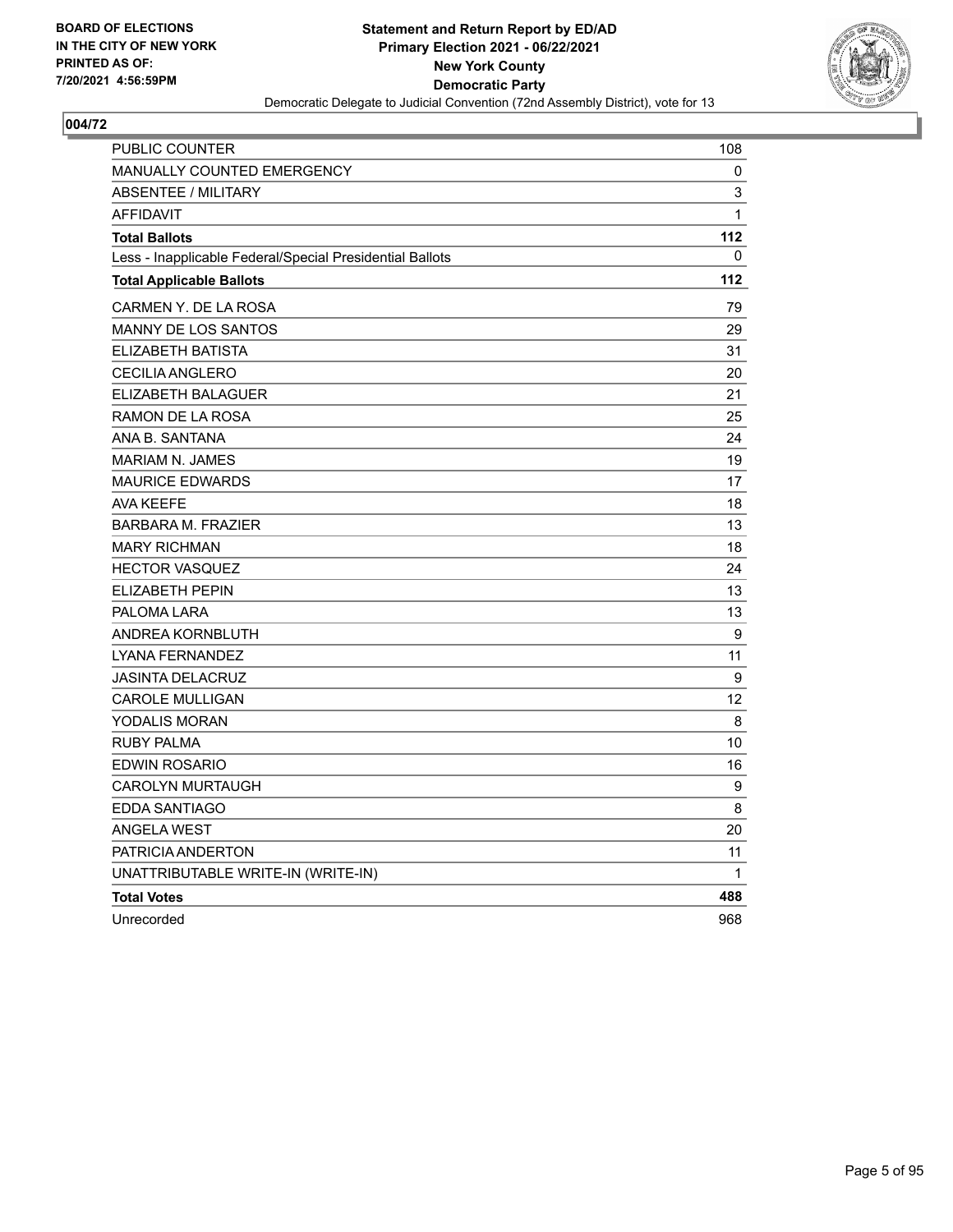

| PUBLIC COUNTER                                           | 102            |
|----------------------------------------------------------|----------------|
| MANUALLY COUNTED EMERGENCY                               | 0              |
| <b>ABSENTEE / MILITARY</b>                               | 11             |
| <b>AFFIDAVIT</b>                                         | 0              |
| <b>Total Ballots</b>                                     | 113            |
| Less - Inapplicable Federal/Special Presidential Ballots | 0              |
| <b>Total Applicable Ballots</b>                          | 113            |
| CARMEN Y. DE LA ROSA                                     | 69             |
| <b>MANNY DE LOS SANTOS</b>                               | 26             |
| ELIZABETH BATISTA                                        | 27             |
| <b>CECILIA ANGLERO</b>                                   | 14             |
| ELIZABETH BALAGUER                                       | 14             |
| RAMON DE LA ROSA                                         | 26             |
| ANA B. SANTANA                                           | 22             |
| <b>MARIAM N. JAMES</b>                                   | 11             |
| <b>MAURICE EDWARDS</b>                                   | 8              |
| AVA KEEFE                                                | 10             |
| <b>BARBARA M. FRAZIER</b>                                | $\overline{7}$ |
| <b>MARY RICHMAN</b>                                      | 10             |
| <b>HECTOR VASQUEZ</b>                                    | 17             |
| <b>ELIZABETH PEPIN</b>                                   | 14             |
| PALOMA LARA                                              | 10             |
| ANDREA KORNBLUTH                                         | 5              |
| LYANA FERNANDEZ                                          | 13             |
| <b>JASINTA DELACRUZ</b>                                  | 10             |
| <b>CAROLE MULLIGAN</b>                                   | 3              |
| YODALIS MORAN                                            | 10             |
| <b>RUBY PALMA</b>                                        | 9              |
| EDWIN ROSARIO                                            | 20             |
| <b>CAROLYN MURTAUGH</b>                                  | 4              |
| EDDA SANTIAGO                                            | 13             |
| <b>ANGELA WEST</b>                                       | 7              |
| PATRICIA ANDERTON                                        | $\overline{7}$ |
| <b>Total Votes</b>                                       | 386            |
| Unrecorded                                               | 1,083          |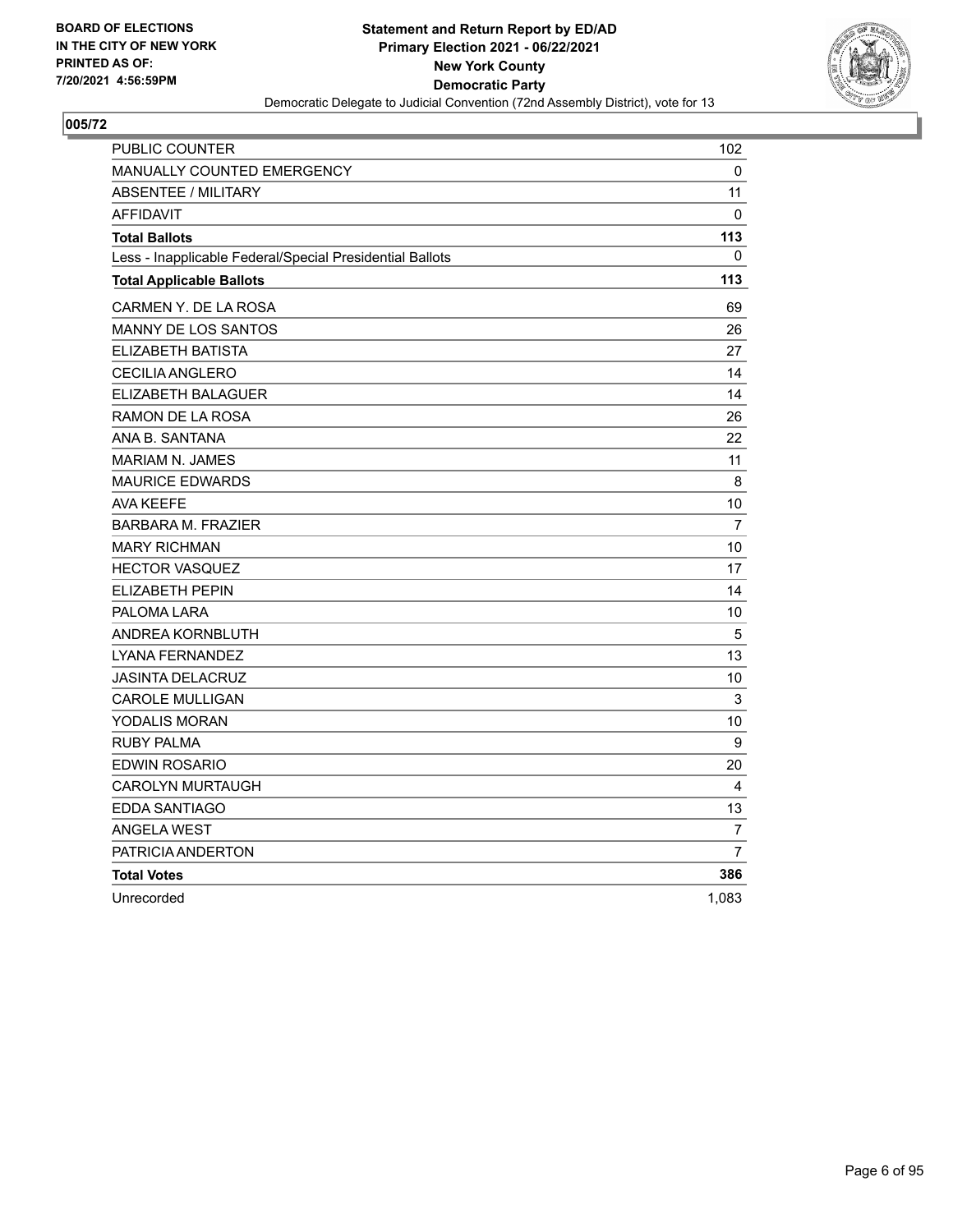

| PUBLIC COUNTER                                           | 61                        |
|----------------------------------------------------------|---------------------------|
| MANUALLY COUNTED EMERGENCY                               | 0                         |
| <b>ABSENTEE / MILITARY</b>                               | $\overline{7}$            |
| <b>AFFIDAVIT</b>                                         | 0                         |
| <b>Total Ballots</b>                                     | 68                        |
| Less - Inapplicable Federal/Special Presidential Ballots | 0                         |
| <b>Total Applicable Ballots</b>                          | 68                        |
| CARMEN Y. DE LA ROSA                                     | 55                        |
| MANNY DE LOS SANTOS                                      | 19                        |
| ELIZABETH BATISTA                                        | 19                        |
| <b>CECILIA ANGLERO</b>                                   | 13                        |
| ELIZABETH BALAGUER                                       | 17                        |
| RAMON DE LA ROSA                                         | 19                        |
| ANA B. SANTANA                                           | 17                        |
| <b>MARIAM N. JAMES</b>                                   | 13                        |
| <b>MAURICE EDWARDS</b>                                   | 10                        |
| <b>AVA KEEFE</b>                                         | $12 \overline{ }$         |
| <b>BARBARA M. FRAZIER</b>                                | 15                        |
| <b>MARY RICHMAN</b>                                      | 10                        |
| <b>HECTOR VASQUEZ</b>                                    | 15                        |
| <b>ELIZABETH PEPIN</b>                                   | 8                         |
| PALOMA LARA                                              | $\boldsymbol{9}$          |
| ANDREA KORNBLUTH                                         | 3                         |
| LYANA FERNANDEZ                                          | $\boldsymbol{9}$          |
| <b>JASINTA DELACRUZ</b>                                  | 8                         |
| <b>CAROLE MULLIGAN</b>                                   | $\overline{2}$            |
| YODALIS MORAN                                            | $\overline{7}$            |
| <b>RUBY PALMA</b>                                        | $\ensuremath{\mathsf{3}}$ |
| <b>EDWIN ROSARIO</b>                                     | 9                         |
| <b>CAROLYN MURTAUGH</b>                                  | $6\phantom{1}$            |
| <b>EDDA SANTIAGO</b>                                     | $\overline{\mathbf{4}}$   |
| <b>ANGELA WEST</b>                                       | 5                         |
| PATRICIA ANDERTON                                        | 6                         |
| <b>Total Votes</b>                                       | 313                       |
| Unrecorded                                               | 571                       |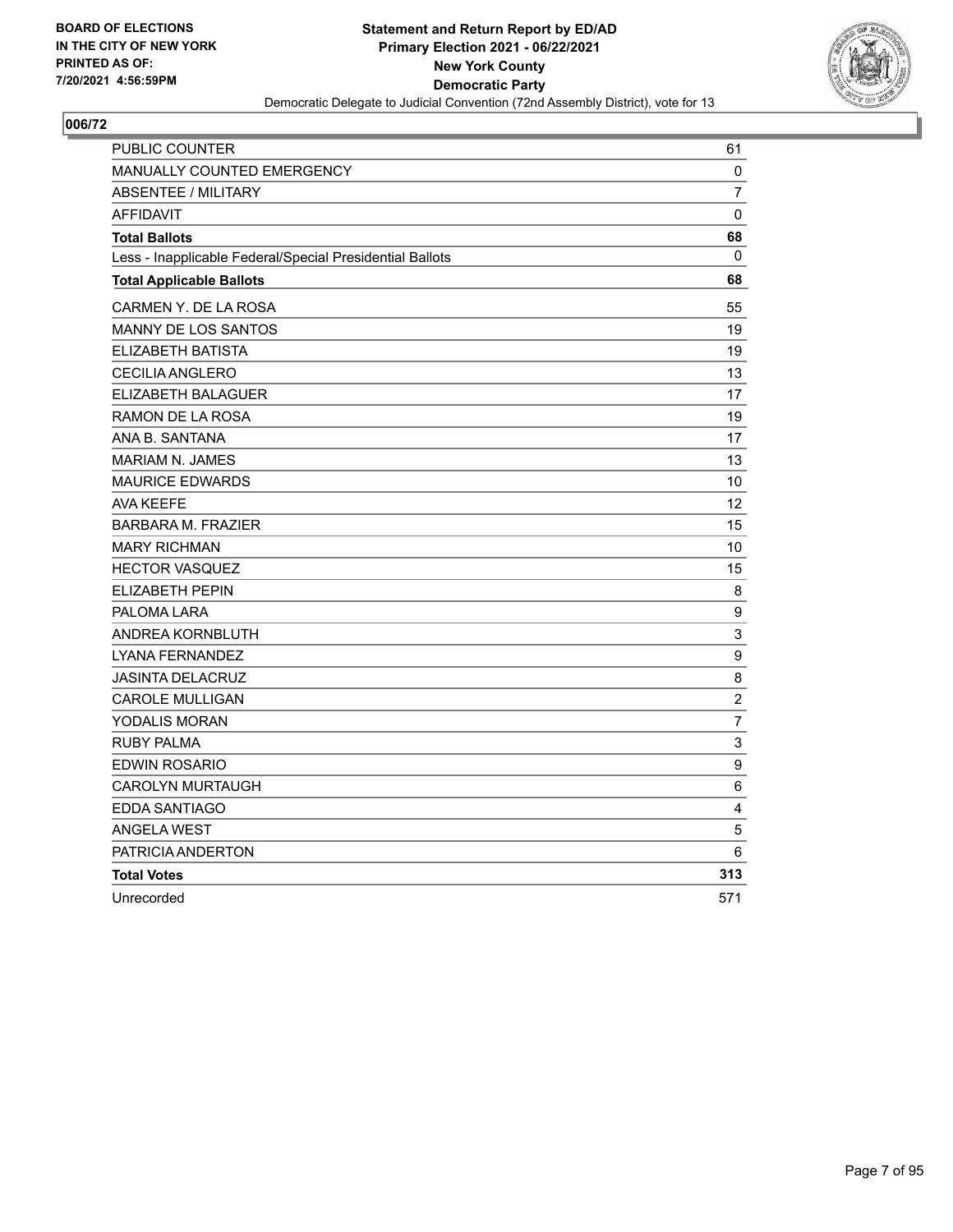

| PUBLIC COUNTER                                           | 69                      |
|----------------------------------------------------------|-------------------------|
| MANUALLY COUNTED EMERGENCY                               | 0                       |
| <b>ABSENTEE / MILITARY</b>                               | 3                       |
| <b>AFFIDAVIT</b>                                         | $\mathbf 0$             |
| <b>Total Ballots</b>                                     | 72                      |
| Less - Inapplicable Federal/Special Presidential Ballots | $\mathbf 0$             |
| <b>Total Applicable Ballots</b>                          | 72                      |
| CARMEN Y. DE LA ROSA                                     | 40                      |
| MANNY DE LOS SANTOS                                      | 8                       |
| ELIZABETH BATISTA                                        | 9                       |
| <b>CECILIA ANGLERO</b>                                   | $\overline{\mathbf{4}}$ |
| ELIZABETH BALAGUER                                       | 6                       |
| RAMON DE LA ROSA                                         | $\overline{4}$          |
| ANA B. SANTANA                                           | 11                      |
| <b>MARIAM N. JAMES</b>                                   | 4                       |
| <b>MAURICE EDWARDS</b>                                   | $\overline{c}$          |
| <b>AVA KEEFE</b>                                         | $\mathsf 3$             |
| <b>BARBARA M. FRAZIER</b>                                | 4                       |
| <b>MARY RICHMAN</b>                                      | 4                       |
| <b>HECTOR VASQUEZ</b>                                    | $\,8\,$                 |
| ELIZABETH PEPIN                                          | 8                       |
| PALOMA LARA                                              | 5                       |
| ANDREA KORNBLUTH                                         | 3                       |
| LYANA FERNANDEZ                                          | $\overline{7}$          |
| <b>JASINTA DELACRUZ</b>                                  | 7                       |
| <b>CAROLE MULLIGAN</b>                                   | $\overline{c}$          |
| YODALIS MORAN                                            | $\overline{\mathbf{4}}$ |
| <b>RUBY PALMA</b>                                        | $\boldsymbol{2}$        |
| <b>EDWIN ROSARIO</b>                                     | $\sqrt{5}$              |
| <b>CAROLYN MURTAUGH</b>                                  | 3                       |
| <b>EDDA SANTIAGO</b>                                     | $\mathbf{3}$            |
| <b>ANGELA WEST</b>                                       | $\overline{c}$          |
| PATRICIA ANDERTON                                        | 3                       |
| <b>Total Votes</b>                                       | 161                     |
| Unrecorded                                               | 775                     |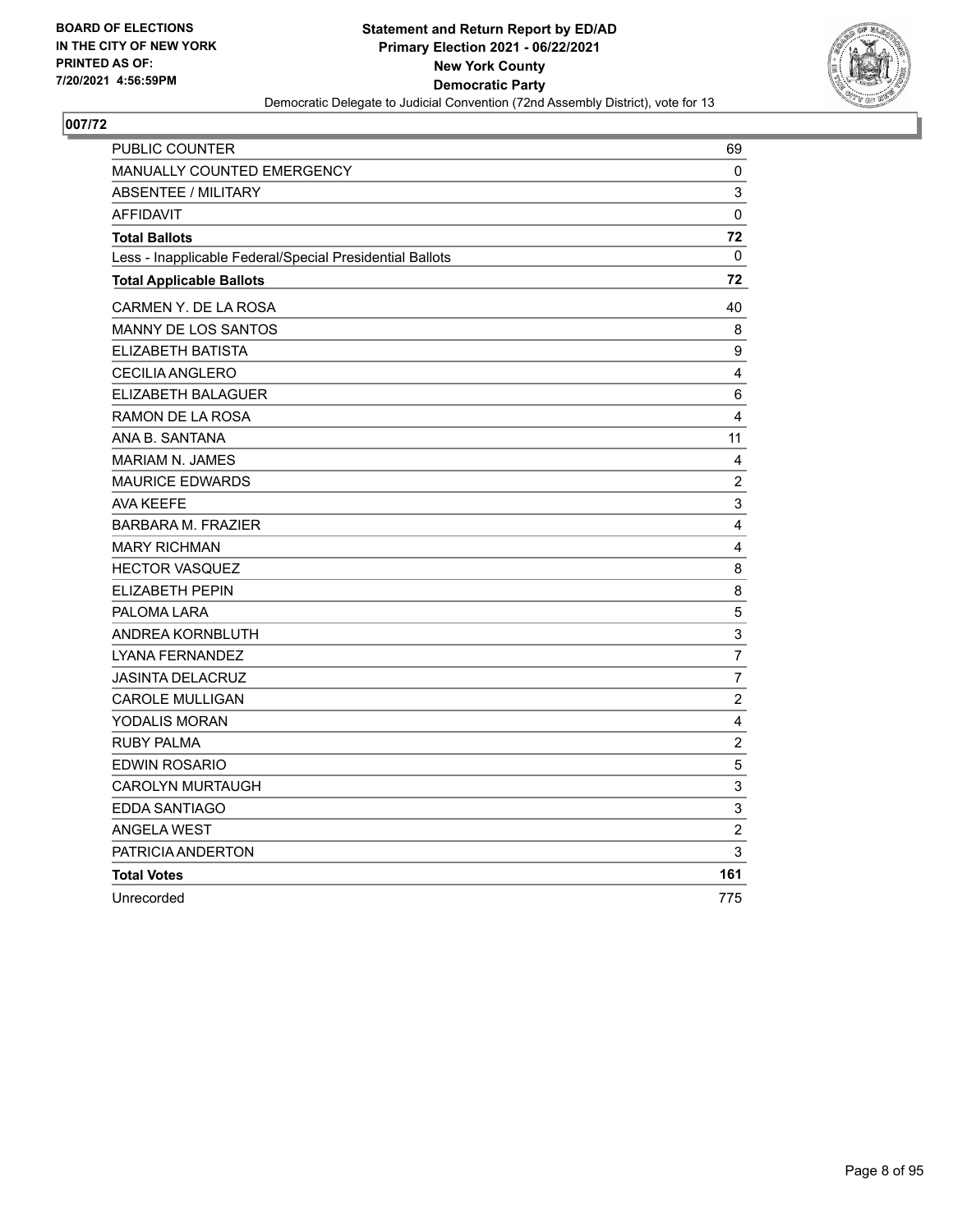

| PUBLIC COUNTER                                           | 111 |
|----------------------------------------------------------|-----|
| MANUALLY COUNTED EMERGENCY                               | 0   |
| <b>ABSENTEE / MILITARY</b>                               | 5   |
| <b>AFFIDAVIT</b>                                         | 0   |
| <b>Total Ballots</b>                                     | 116 |
| Less - Inapplicable Federal/Special Presidential Ballots | 0   |
| <b>Total Applicable Ballots</b>                          | 116 |
| CARMEN Y. DE LA ROSA                                     | 85  |
| <b>MANNY DE LOS SANTOS</b>                               | 34  |
| ELIZABETH BATISTA                                        | 39  |
| <b>CECILIA ANGLERO</b>                                   | 31  |
| <b>ELIZABETH BALAGUER</b>                                | 31  |
| RAMON DE LA ROSA                                         | 31  |
| ANA B. SANTANA                                           | 30  |
| MARIAM N. JAMES                                          | 26  |
| <b>MAURICE EDWARDS</b>                                   | 22  |
| <b>AVA KEEFE</b>                                         | 28  |
| <b>BARBARA M. FRAZIER</b>                                | 25  |
| <b>MARY RICHMAN</b>                                      | 21  |
| <b>HECTOR VASQUEZ</b>                                    | 30  |
| ELIZABETH PEPIN                                          | 20  |
| PALOMA LARA                                              | 15  |
| ANDREA KORNBLUTH                                         | 12  |
| LYANA FERNANDEZ                                          | 19  |
| <b>JASINTA DELACRUZ</b>                                  | 14  |
| <b>CAROLE MULLIGAN</b>                                   | 15  |
| YODALIS MORAN                                            | 11  |
| <b>RUBY PALMA</b>                                        | 10  |
| EDWIN ROSARIO                                            | 15  |
| <b>CAROLYN MURTAUGH</b>                                  | 15  |
| <b>EDDA SANTIAGO</b>                                     | 14  |
| <b>ANGELA WEST</b>                                       | 18  |
| PATRICIA ANDERTON                                        | 16  |
| ALFRED MILLER JR. (WRITE-IN)                             | 1   |
| RODNEY HOKEMI (WRITE-IN)                                 | 1   |
| <b>Total Votes</b>                                       | 629 |
| Unrecorded                                               | 879 |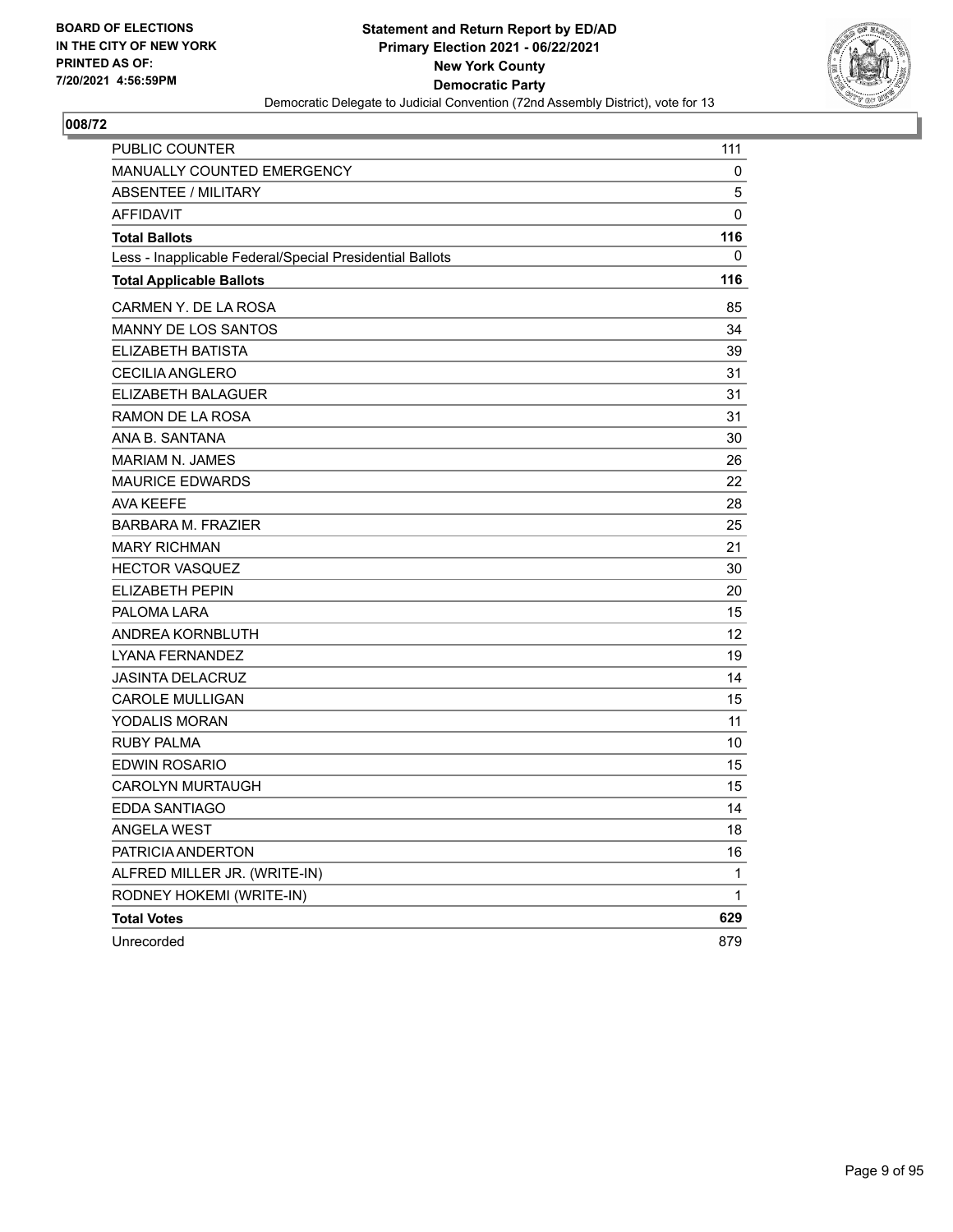

| <b>PUBLIC COUNTER</b>                                    | 129            |
|----------------------------------------------------------|----------------|
| MANUALLY COUNTED EMERGENCY                               | 0              |
| ABSENTEE / MILITARY                                      | 9              |
| <b>AFFIDAVIT</b>                                         | 1              |
| <b>Total Ballots</b>                                     | 139            |
| Less - Inapplicable Federal/Special Presidential Ballots | 0              |
| <b>Total Applicable Ballots</b>                          | 139            |
| CARMEN Y. DE LA ROSA                                     | 92             |
| <b>MANNY DE LOS SANTOS</b>                               | 37             |
| ELIZABETH BATISTA                                        | 40             |
| <b>CECILIA ANGLERO</b>                                   | 29             |
| ELIZABETH BALAGUER                                       | 32             |
| RAMON DE LA ROSA                                         | 30             |
| ANA B. SANTANA                                           | 32             |
| <b>MARIAM N. JAMES</b>                                   | 22             |
| <b>MAURICE EDWARDS</b>                                   | 18             |
| <b>AVA KEEFE</b>                                         | 17             |
| <b>BARBARA M. FRAZIER</b>                                | 21             |
| <b>MARY RICHMAN</b>                                      | 13             |
| <b>HECTOR VASQUEZ</b>                                    | 35             |
| <b>ELIZABETH PEPIN</b>                                   | 28             |
| PALOMA LARA                                              | 24             |
| ANDREA KORNBLUTH                                         | $\overline{7}$ |
| LYANA FERNANDEZ                                          | 20             |
| <b>JASINTA DELACRUZ</b>                                  | 28             |
| <b>CAROLE MULLIGAN</b>                                   | 10             |
| YODALIS MORAN                                            | 17             |
| <b>RUBY PALMA</b>                                        | 13             |
| <b>EDWIN ROSARIO</b>                                     | 21             |
| CAROLYN MURTAUGH                                         | 12             |
| EDDA SANTIAGO                                            | 16             |
| <b>ANGELA WEST</b>                                       | 16             |
| PATRICIA ANDERTON                                        | 12             |
| UNATTRIBUTABLE WRITE-IN (WRITE-IN)                       | 3              |
| <b>Total Votes</b>                                       | 645            |
| Unrecorded                                               | 1,162          |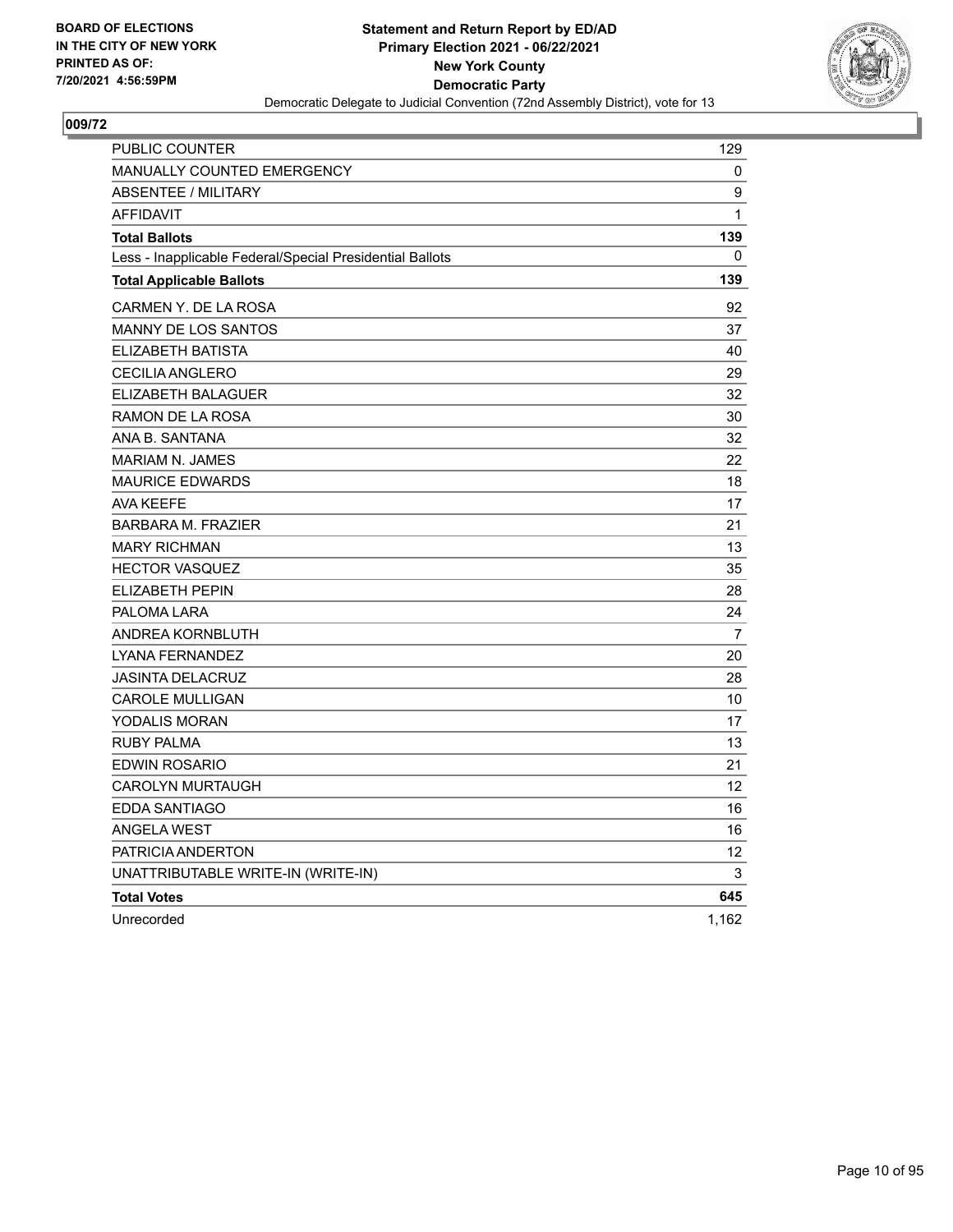

| <b>PUBLIC COUNTER</b>                                    | 147             |
|----------------------------------------------------------|-----------------|
| <b>MANUALLY COUNTED EMERGENCY</b>                        | 0               |
| <b>ABSENTEE / MILITARY</b>                               | 12              |
| <b>AFFIDAVIT</b>                                         | 0               |
| <b>Total Ballots</b>                                     | 159             |
| Less - Inapplicable Federal/Special Presidential Ballots | 0               |
| <b>Total Applicable Ballots</b>                          | 159             |
| CARMEN Y. DE LA ROSA                                     | 100             |
| <b>MANNY DE LOS SANTOS</b>                               | 43              |
| <b>ELIZABETH BATISTA</b>                                 | 30              |
| CECILIA ANGLERO                                          | 23              |
| ELIZABETH BALAGUER                                       | 28              |
| RAMON DE LA ROSA                                         | 27              |
| ANA B. SANTANA                                           | 27              |
| <b>MARIAM N. JAMES</b>                                   | 21              |
| <b>MAURICE EDWARDS</b>                                   | 19              |
| <b>AVA KEEFE</b>                                         | 20              |
| <b>BARBARA M. FRAZIER</b>                                | 23              |
| <b>MARY RICHMAN</b>                                      | 20              |
| <b>HECTOR VASQUEZ</b>                                    | 24              |
| ELIZABETH PEPIN                                          | 15              |
| PALOMA LARA                                              | 13              |
| ANDREA KORNBLUTH                                         | 11              |
| LYANA FERNANDEZ                                          | 17              |
| <b>JASINTA DELACRUZ</b>                                  | 11              |
| <b>CAROLE MULLIGAN</b>                                   | 12              |
| YODALIS MORAN                                            | 11              |
| <b>RUBY PALMA</b>                                        | 10              |
| EDWIN ROSARIO                                            | 10              |
| <b>CAROLYN MURTAUGH</b>                                  | 14              |
| EDDA SANTIAGO                                            | 13              |
| <b>ANGELA WEST</b>                                       | 14              |
| PATRICIA ANDERTON                                        | 12 <sup>2</sup> |
| <b>Total Votes</b>                                       | 568             |
| Unrecorded                                               | 1,499           |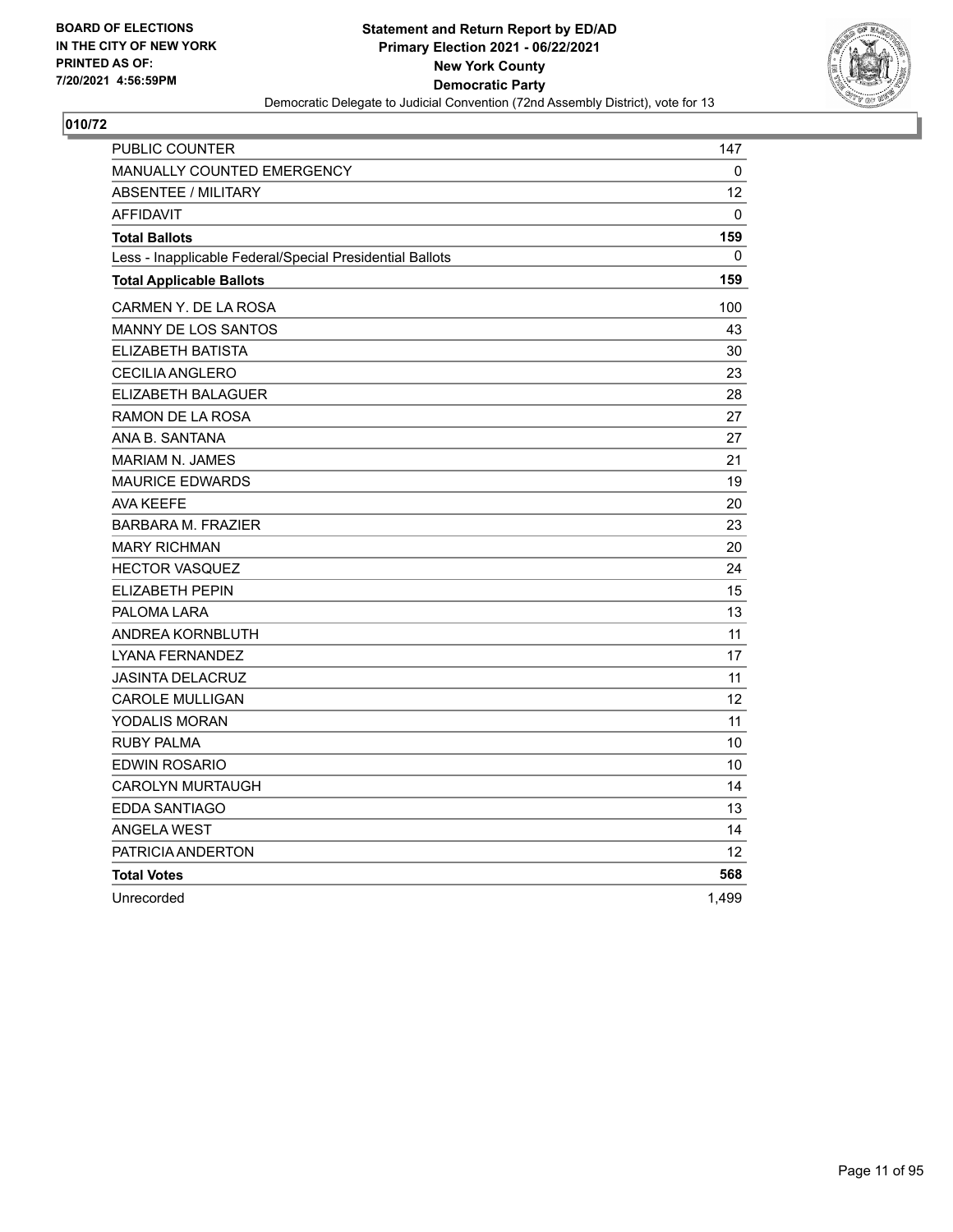

| PUBLIC COUNTER                                           | 86             |
|----------------------------------------------------------|----------------|
| MANUALLY COUNTED EMERGENCY                               | 0              |
| <b>ABSENTEE / MILITARY</b>                               | $\overline{c}$ |
| <b>AFFIDAVIT</b>                                         | 0              |
| <b>Total Ballots</b>                                     | 88             |
| Less - Inapplicable Federal/Special Presidential Ballots | 0              |
| <b>Total Applicable Ballots</b>                          | 88             |
| CARMEN Y. DE LA ROSA                                     | 45             |
| <b>MANNY DE LOS SANTOS</b>                               | 15             |
| ELIZABETH BATISTA                                        | 15             |
| <b>CECILIA ANGLERO</b>                                   | 12             |
| ELIZABETH BALAGUER                                       | 14             |
| RAMON DE LA ROSA                                         | 14             |
| ANA B. SANTANA                                           | 15             |
| <b>MARIAM N. JAMES</b>                                   | 8              |
| <b>MAURICE EDWARDS</b>                                   | 6              |
| AVA KEEFE                                                | 8              |
| <b>BARBARA M. FRAZIER</b>                                | 8              |
| <b>MARY RICHMAN</b>                                      | 8              |
| <b>HECTOR VASQUEZ</b>                                    | 9              |
| <b>ELIZABETH PEPIN</b>                                   | 17             |
| PALOMA LARA                                              | 14             |
| ANDREA KORNBLUTH                                         | 7              |
| LYANA FERNANDEZ                                          | 12             |
| <b>JASINTA DELACRUZ</b>                                  | 22             |
| <b>CAROLE MULLIGAN</b>                                   | 9              |
| YODALIS MORAN                                            | 13             |
| <b>RUBY PALMA</b>                                        | 12             |
| <b>EDWIN ROSARIO</b>                                     | 13             |
| <b>CAROLYN MURTAUGH</b>                                  | $\overline{7}$ |
| <b>EDDA SANTIAGO</b>                                     | 11             |
| <b>ANGELA WEST</b>                                       | 14             |
| PATRICIA ANDERTON                                        | 11             |
| <b>Total Votes</b>                                       | 339            |
| Unrecorded                                               | 805            |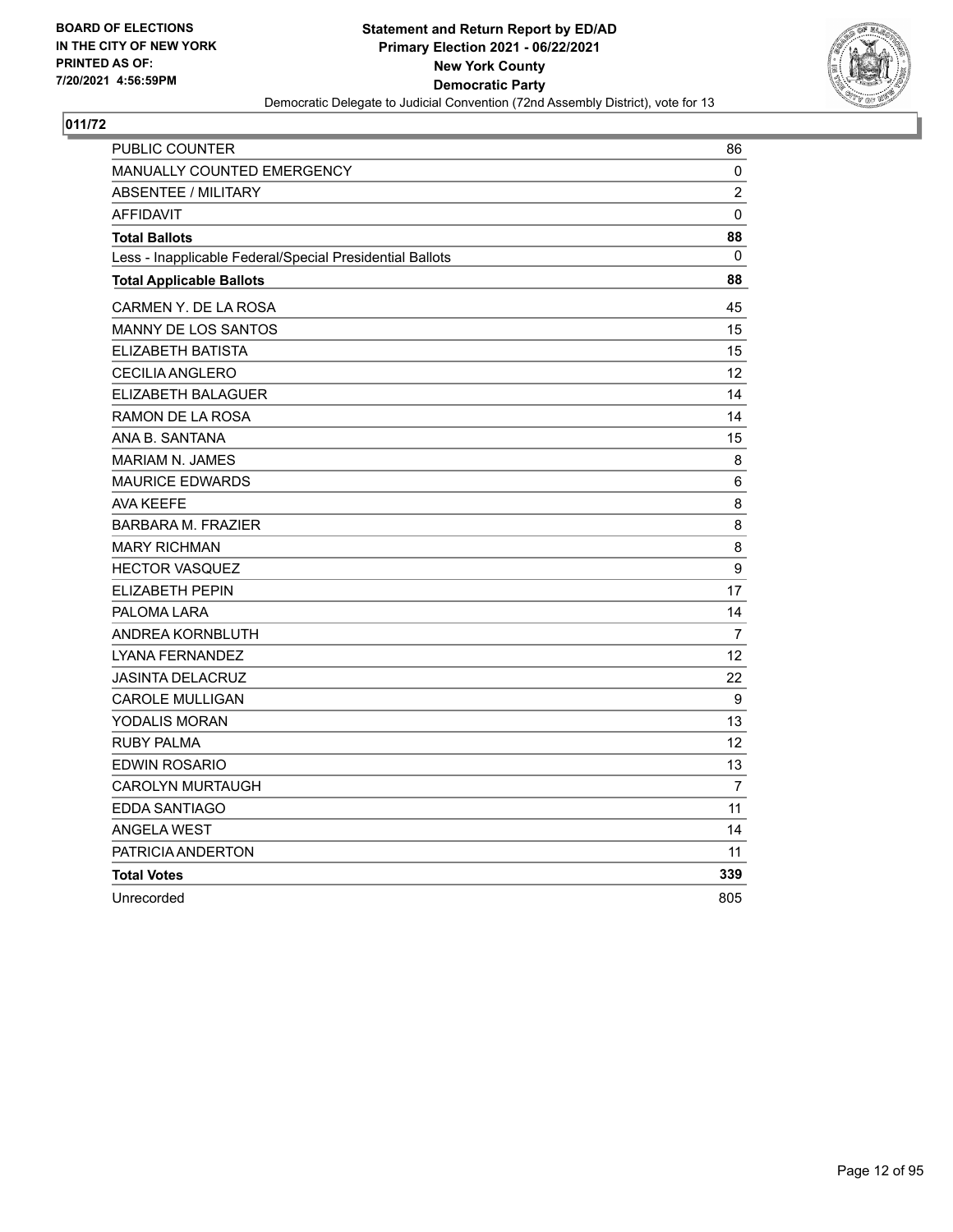

| PUBLIC COUNTER                                           | 135            |
|----------------------------------------------------------|----------------|
| <b>MANUALLY COUNTED EMERGENCY</b>                        | 0              |
| <b>ABSENTEE / MILITARY</b>                               | $\overline{7}$ |
| <b>AFFIDAVIT</b>                                         | $\mathbf{1}$   |
| <b>Total Ballots</b>                                     | 143            |
| Less - Inapplicable Federal/Special Presidential Ballots | 0              |
| <b>Total Applicable Ballots</b>                          | 143            |
| CARMEN Y. DE LA ROSA                                     | 91             |
| <b>MANNY DE LOS SANTOS</b>                               | 53             |
| ELIZABETH BATISTA                                        | 36             |
| <b>CECILIA ANGLERO</b>                                   | 32             |
| ELIZABETH BALAGUER                                       | 27             |
| RAMON DE LA ROSA                                         | 36             |
| ANA B. SANTANA                                           | 27             |
| <b>MARIAM N. JAMES</b>                                   | 23             |
| <b>MAURICE EDWARDS</b>                                   | 21             |
| <b>AVA KEEFE</b>                                         | 27             |
| <b>BARBARA M. FRAZIER</b>                                | 20             |
| <b>MARY RICHMAN</b>                                      | 21             |
| <b>HECTOR VASQUEZ</b>                                    | 28             |
| <b>ELIZABETH PEPIN</b>                                   | 24             |
| PALOMA LARA                                              | 25             |
| ANDREA KORNBLUTH                                         | 14             |
| LYANA FERNANDEZ                                          | 24             |
| <b>JASINTA DELACRUZ</b>                                  | 22             |
| <b>CAROLE MULLIGAN</b>                                   | 11             |
| YODALIS MORAN                                            | 31             |
| <b>RUBY PALMA</b>                                        | 15             |
| <b>EDWIN ROSARIO</b>                                     | 24             |
| <b>CAROLYN MURTAUGH</b>                                  | 12             |
| EDDA SANTIAGO                                            | 18             |
| <b>ANGELA WEST</b>                                       | 20             |
| PATRICIA ANDERTON                                        | 19             |
| <b>Total Votes</b>                                       | 701            |
| Unrecorded                                               | 1,158          |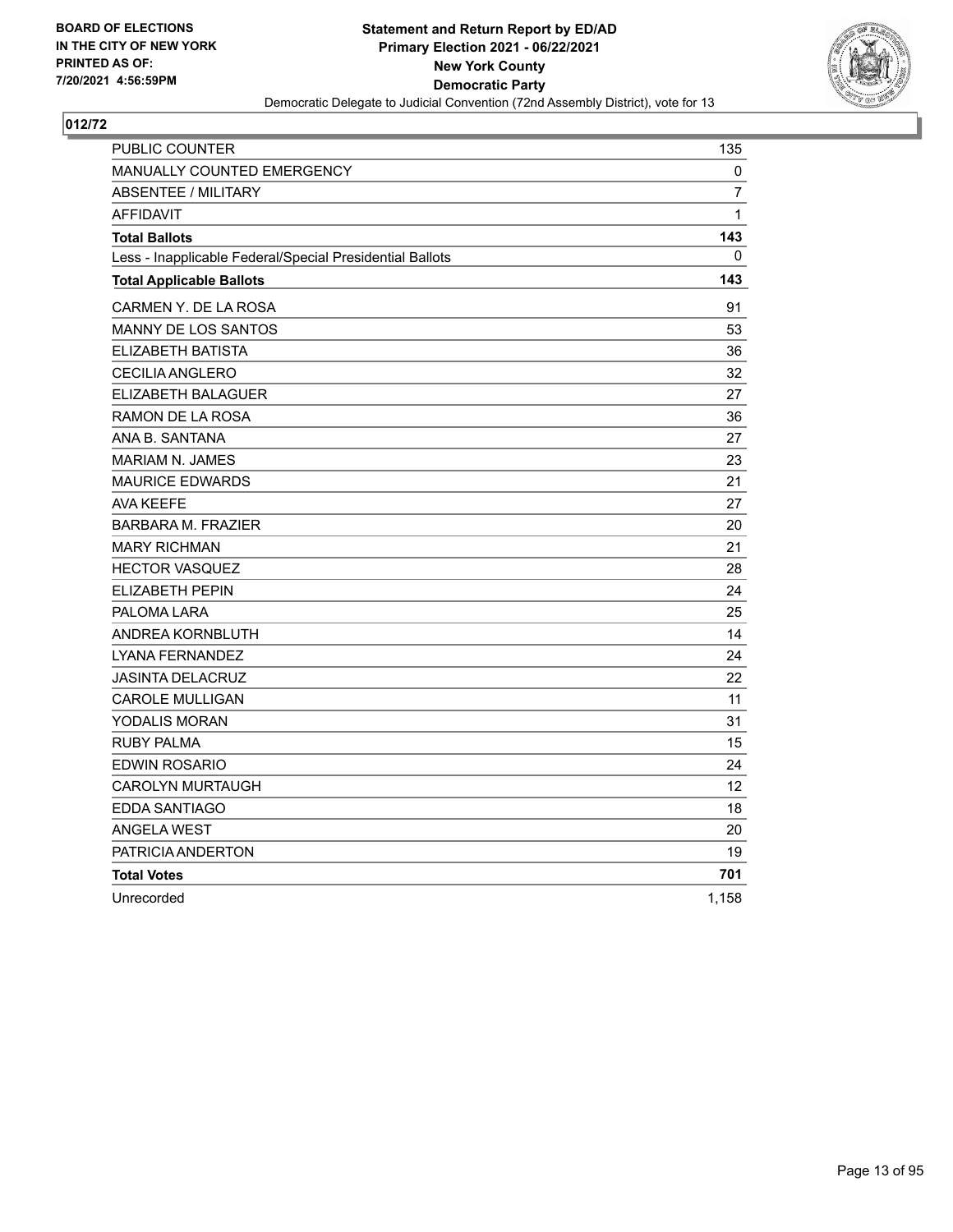

| <b>PUBLIC COUNTER</b>                                    | 62             |
|----------------------------------------------------------|----------------|
| MANUALLY COUNTED EMERGENCY                               | 0              |
| <b>ABSENTEE / MILITARY</b>                               | $\overline{c}$ |
| <b>AFFIDAVIT</b>                                         | 0              |
| <b>Total Ballots</b>                                     | 64             |
| Less - Inapplicable Federal/Special Presidential Ballots | 0              |
| <b>Total Applicable Ballots</b>                          | 64             |
| CARMEN Y. DE LA ROSA                                     | 39             |
| <b>MANNY DE LOS SANTOS</b>                               | 15             |
| ELIZABETH BATISTA                                        | 14             |
| <b>CECILIA ANGLERO</b>                                   | 11             |
| ELIZABETH BALAGUER                                       | 10             |
| RAMON DE LA ROSA                                         | 16             |
| ANA B. SANTANA                                           | 18             |
| <b>MARIAM N. JAMES</b>                                   | 7              |
| <b>MAURICE EDWARDS</b>                                   | $\overline{7}$ |
| <b>AVA KEEFE</b>                                         | 8              |
| <b>BARBARA M. FRAZIER</b>                                | 6              |
| <b>MARY RICHMAN</b>                                      | 8              |
| <b>HECTOR VASQUEZ</b>                                    | 17             |
| <b>ELIZABETH PEPIN</b>                                   | 10             |
| PALOMA LARA                                              | 3              |
| ANDREA KORNBLUTH                                         | 1              |
| LYANA FERNANDEZ                                          | 9              |
| <b>JASINTA DELACRUZ</b>                                  | 5              |
| <b>CAROLE MULLIGAN</b>                                   | $\overline{c}$ |
| <b>YODALIS MORAN</b>                                     | 5              |
| <b>RUBY PALMA</b>                                        | 3              |
| EDWIN ROSARIO                                            | 8              |
| <b>CAROLYN MURTAUGH</b>                                  | 1              |
| EDDA SANTIAGO                                            | 5              |
| <b>ANGELA WEST</b>                                       | 3              |
| PATRICIA ANDERTON                                        | $\overline{c}$ |
| UNATTRIBUTABLE WRITE-IN (WRITE-IN)                       | 1              |
| <b>Total Votes</b>                                       | 234            |
| Unrecorded                                               | 598            |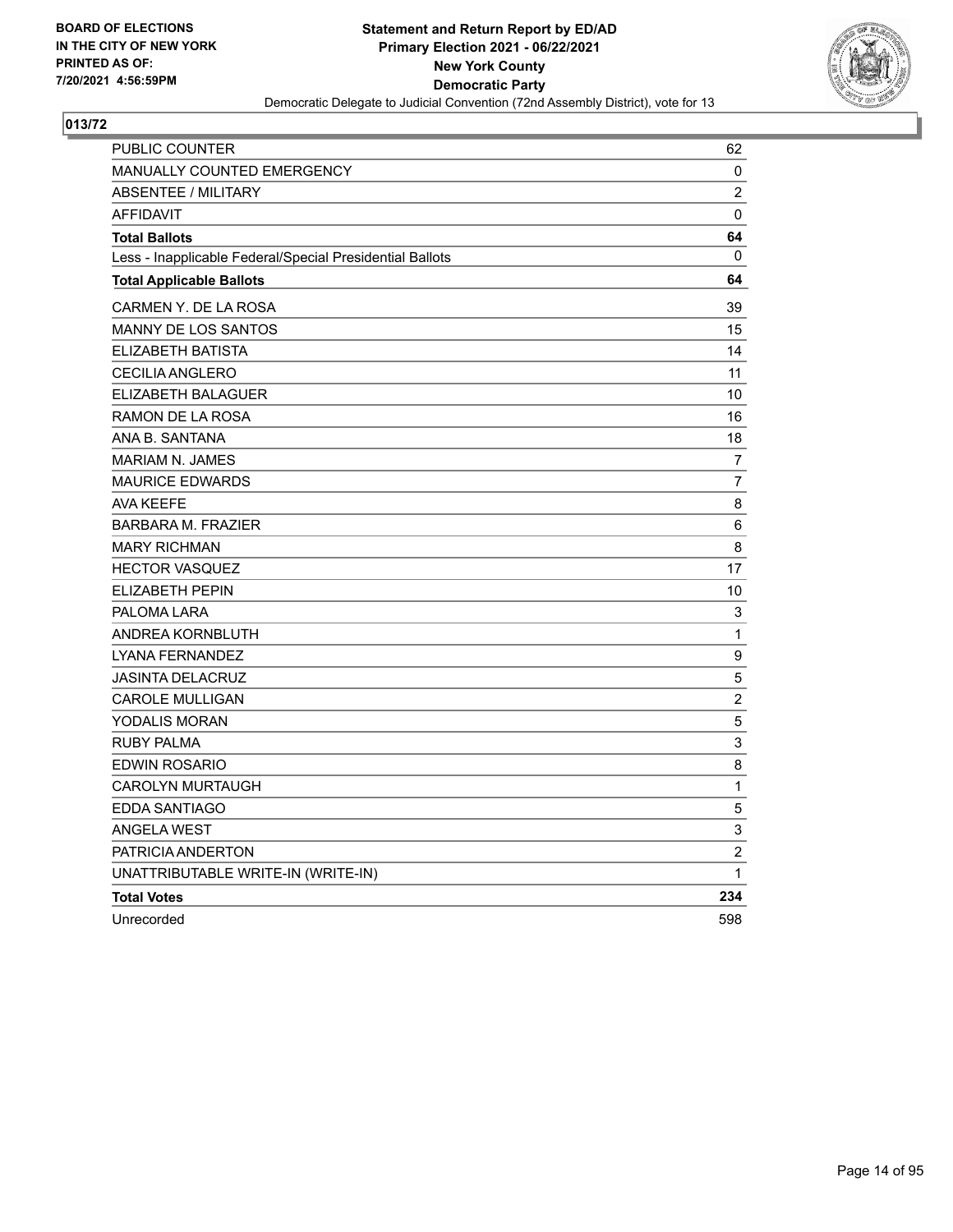

| PUBLIC COUNTER                                           | 100            |
|----------------------------------------------------------|----------------|
| <b>MANUALLY COUNTED EMERGENCY</b>                        | 0              |
| <b>ABSENTEE / MILITARY</b>                               | 11             |
| <b>AFFIDAVIT</b>                                         | 0              |
| <b>Total Ballots</b>                                     | 111            |
| Less - Inapplicable Federal/Special Presidential Ballots | 0              |
| <b>Total Applicable Ballots</b>                          | 111            |
| CARMEN Y. DE LA ROSA                                     | 70             |
| <b>MANNY DE LOS SANTOS</b>                               | 21             |
| ELIZABETH BATISTA                                        | 22             |
| <b>CECILIA ANGLERO</b>                                   | 16             |
| ELIZABETH BALAGUER                                       | 13             |
| RAMON DE LA ROSA                                         | 22             |
| ANA B. SANTANA                                           | 17             |
| <b>MARIAM N. JAMES</b>                                   | 16             |
| <b>MAURICE EDWARDS</b>                                   | 15             |
| <b>AVA KEEFE</b>                                         | 12             |
| <b>BARBARA M. FRAZIER</b>                                | 12             |
| <b>MARY RICHMAN</b>                                      | 13             |
| <b>HECTOR VASQUEZ</b>                                    | 17             |
| <b>ELIZABETH PEPIN</b>                                   | 15             |
| PALOMA LARA                                              | 5              |
| ANDREA KORNBLUTH                                         | 4              |
| <b>LYANA FERNANDEZ</b>                                   | 9              |
| <b>JASINTA DELACRUZ</b>                                  | 9              |
| <b>CAROLE MULLIGAN</b>                                   | 4              |
| YODALIS MORAN                                            | $\overline{7}$ |
| <b>RUBY PALMA</b>                                        | 3              |
| <b>EDWIN ROSARIO</b>                                     | 11             |
| <b>CAROLYN MURTAUGH</b>                                  | 4              |
| EDDA SANTIAGO                                            | 5              |
| <b>ANGELA WEST</b>                                       | 12             |
| PATRICIA ANDERTON                                        | 6              |
| <b>Total Votes</b>                                       | 360            |
| Unrecorded                                               | 1,083          |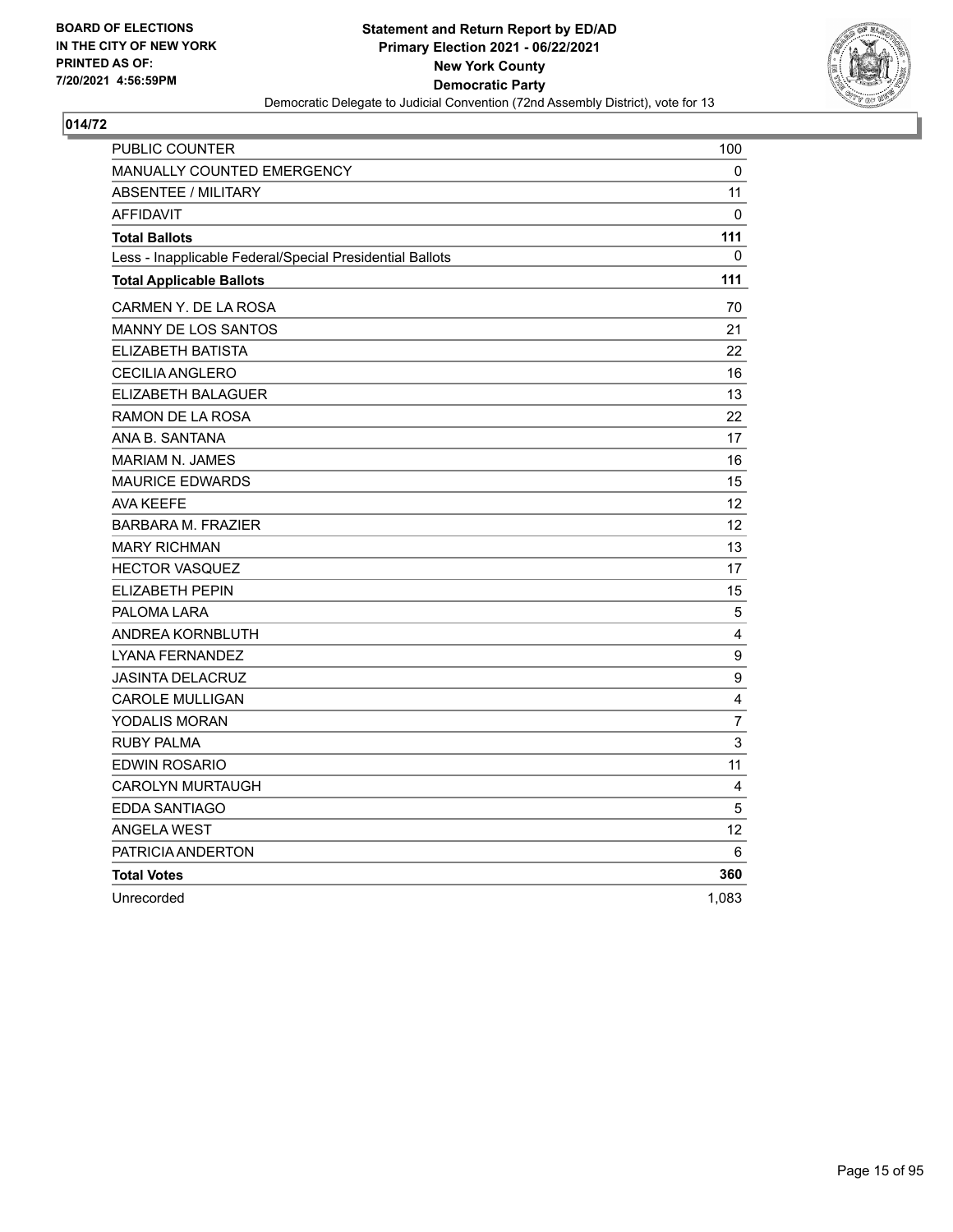

| PUBLIC COUNTER                                           | 123   |
|----------------------------------------------------------|-------|
| <b>MANUALLY COUNTED EMERGENCY</b>                        | 0     |
| <b>ABSENTEE / MILITARY</b>                               | 14    |
| <b>AFFIDAVIT</b>                                         | 0     |
| <b>Total Ballots</b>                                     | 137   |
| Less - Inapplicable Federal/Special Presidential Ballots | 0     |
| <b>Total Applicable Ballots</b>                          | 137   |
| CARMEN Y. DE LA ROSA                                     | 83    |
| <b>MANNY DE LOS SANTOS</b>                               | 40    |
| ELIZABETH BATISTA                                        | 38    |
| <b>CECILIA ANGLERO</b>                                   | 26    |
| ELIZABETH BALAGUER                                       | 27    |
| RAMON DE LA ROSA                                         | 34    |
| ANA B. SANTANA                                           | 28    |
| <b>MARIAM N. JAMES</b>                                   | 27    |
| <b>MAURICE EDWARDS</b>                                   | 26    |
| <b>AVA KEEFE</b>                                         | 22    |
| <b>BARBARA M. FRAZIER</b>                                | 22    |
| <b>MARY RICHMAN</b>                                      | 20    |
| <b>HECTOR VASQUEZ</b>                                    | 29    |
| <b>ELIZABETH PEPIN</b>                                   | 19    |
| PALOMA LARA                                              | 20    |
| ANDREA KORNBLUTH                                         | 11    |
| LYANA FERNANDEZ                                          | 22    |
| <b>JASINTA DELACRUZ</b>                                  | 13    |
| <b>CAROLE MULLIGAN</b>                                   | 10    |
| YODALIS MORAN                                            | 14    |
| <b>RUBY PALMA</b>                                        | 15    |
| <b>EDWIN ROSARIO</b>                                     | 16    |
| <b>CAROLYN MURTAUGH</b>                                  | 11    |
| EDDA SANTIAGO                                            | 14    |
| <b>ANGELA WEST</b>                                       | 13    |
| PATRICIA ANDERTON                                        | 13    |
| <b>Total Votes</b>                                       | 613   |
| Unrecorded                                               | 1,168 |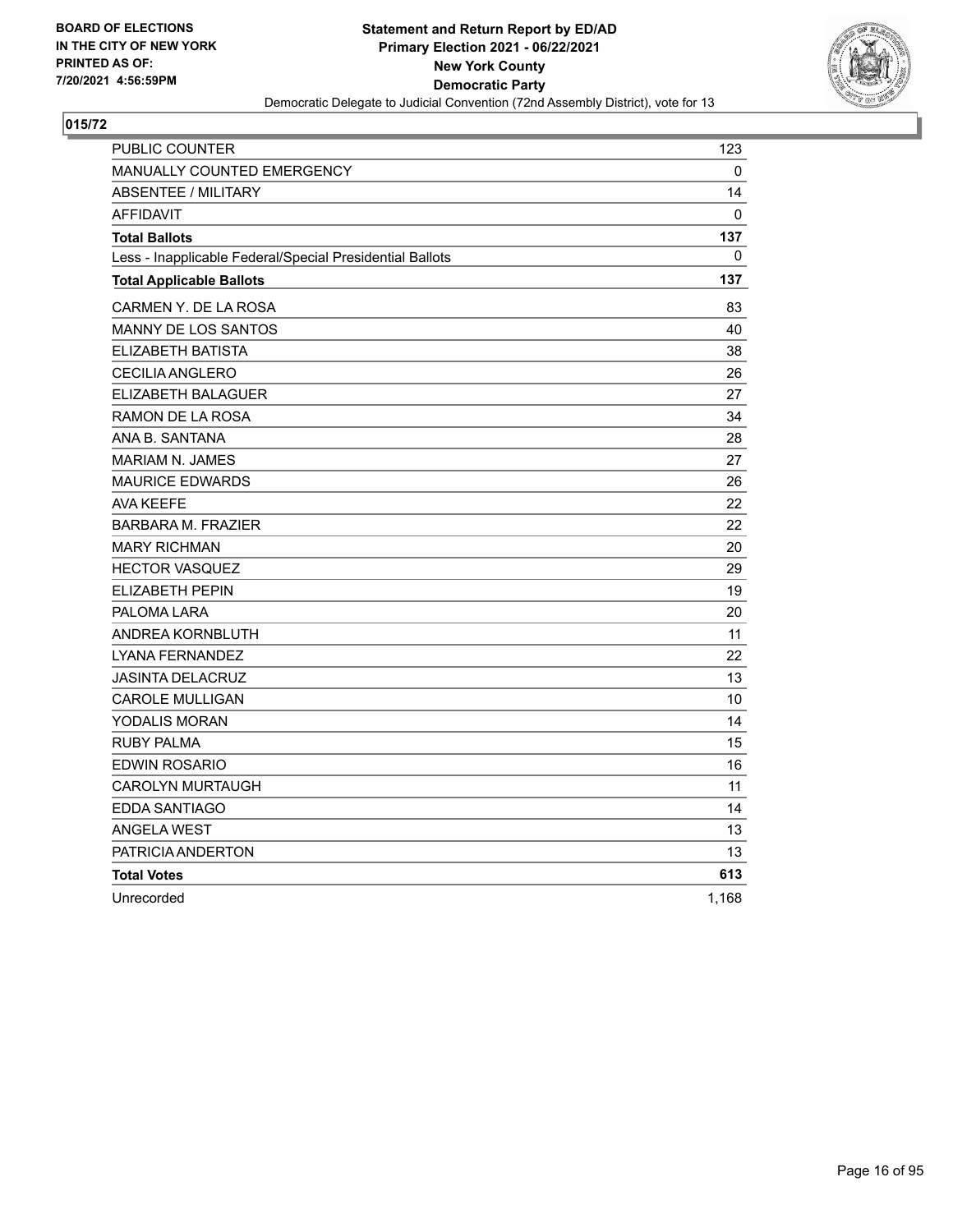

| <b>PUBLIC COUNTER</b>                                    | 110            |
|----------------------------------------------------------|----------------|
| MANUALLY COUNTED EMERGENCY                               | 0              |
| <b>ABSENTEE / MILITARY</b>                               | 2              |
| <b>AFFIDAVIT</b>                                         | 3              |
| <b>Total Ballots</b>                                     | 115            |
| Less - Inapplicable Federal/Special Presidential Ballots | 0              |
| <b>Total Applicable Ballots</b>                          | 115            |
| CARMEN Y. DE LA ROSA                                     | 72             |
| <b>MANNY DE LOS SANTOS</b>                               | 20             |
| ELIZABETH BATISTA                                        | 18             |
| CECILIA ANGLERO                                          | 17             |
| ELIZABETH BALAGUER                                       | 15             |
| RAMON DE LA ROSA                                         | 14             |
| ANA B. SANTANA                                           | 16             |
| <b>MARIAM N. JAMES</b>                                   | 14             |
| <b>MAURICE EDWARDS</b>                                   | 12             |
| <b>AVA KEEFE</b>                                         | 10             |
| <b>BARBARA M. FRAZIER</b>                                | 14             |
| <b>MARY RICHMAN</b>                                      | 10             |
| <b>HECTOR VASQUEZ</b>                                    | 16             |
| <b>ELIZABETH PEPIN</b>                                   | 5              |
| PALOMA LARA                                              | 11             |
| ANDREA KORNBLUTH                                         | 8              |
| LYANA FERNANDEZ                                          | 10             |
| <b>JASINTA DELACRUZ</b>                                  | 7              |
| <b>CAROLE MULLIGAN</b>                                   | 4              |
| YODALIS MORAN                                            | 11             |
| <b>RUBY PALMA</b>                                        | 4              |
| EDWIN ROSARIO                                            | $\mathbf 5$    |
| <b>CAROLYN MURTAUGH</b>                                  | $\overline{7}$ |
| EDDA SANTIAGO                                            | $\mathbf 5$    |
| <b>ANGELA WEST</b>                                       | 8              |
| PATRICIA ANDERTON                                        | 8              |
| UNATTRIBUTABLE WRITE-IN (WRITE-IN)                       | $\mathbf{1}$   |
| <b>Total Votes</b>                                       | 342            |
| Unrecorded                                               | 1,153          |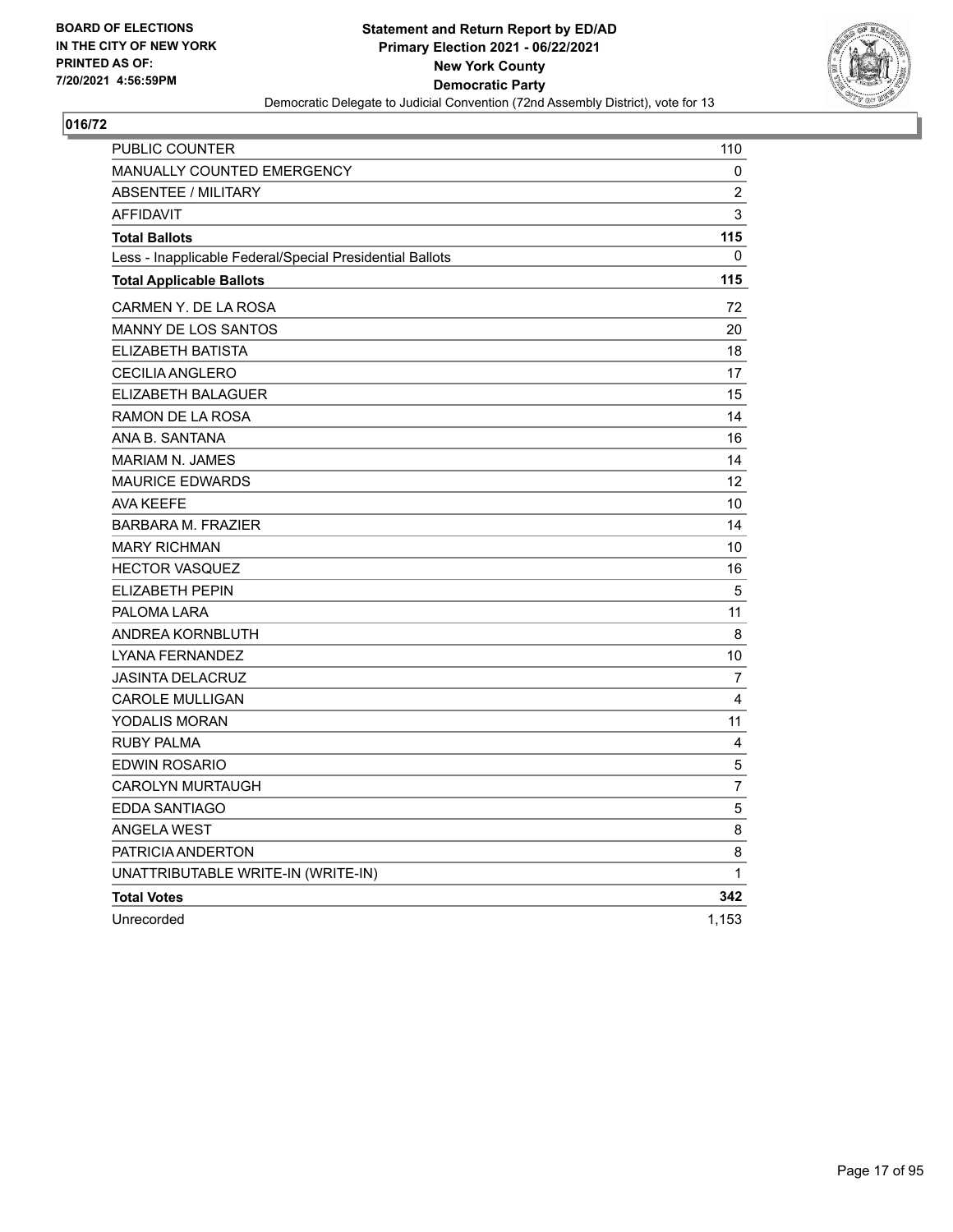

| <b>PUBLIC COUNTER</b>                                    | 134          |
|----------------------------------------------------------|--------------|
| MANUALLY COUNTED EMERGENCY                               | 0            |
| <b>ABSENTEE / MILITARY</b>                               | 12           |
| <b>AFFIDAVIT</b>                                         | 2            |
| <b>Total Ballots</b>                                     | 148          |
| Less - Inapplicable Federal/Special Presidential Ballots | 0            |
| <b>Total Applicable Ballots</b>                          | 148          |
| CARMEN Y. DE LA ROSA                                     | 95           |
| <b>MANNY DE LOS SANTOS</b>                               | 29           |
| ELIZABETH BATISTA                                        | 31           |
| CECILIA ANGLERO                                          | 28           |
| ELIZABETH BALAGUER                                       | 25           |
| RAMON DE LA ROSA                                         | 25           |
| ANA B. SANTANA                                           | 28           |
| <b>MARIAM N. JAMES</b>                                   | 24           |
| <b>MAURICE EDWARDS</b>                                   | 18           |
| <b>AVA KEEFE</b>                                         | 20           |
| <b>BARBARA M. FRAZIER</b>                                | 18           |
| <b>MARY RICHMAN</b>                                      | 18           |
| <b>HECTOR VASQUEZ</b>                                    | 26           |
| ELIZABETH PEPIN                                          | 16           |
| PALOMA LARA                                              | 21           |
| ANDREA KORNBLUTH                                         | 11           |
| <b>LYANA FERNANDEZ</b>                                   | 18           |
| JASINTA DELACRUZ                                         | 21           |
| <b>CAROLE MULLIGAN</b>                                   | 9            |
| YODALIS MORAN                                            | 18           |
| <b>RUBY PALMA</b>                                        | 16           |
| EDWIN ROSARIO                                            | 19           |
| <b>CAROLYN MURTAUGH</b>                                  | 8            |
| EDDA SANTIAGO                                            | 16           |
| <b>ANGELA WEST</b>                                       | 14           |
| PATRICIA ANDERTON                                        | 10           |
| UNCOUNTED WRITE-IN PER STATUTE (WRITE-IN)                | $\mathbf{1}$ |
| <b>Total Votes</b>                                       | 583          |
| Unrecorded                                               | 1,341        |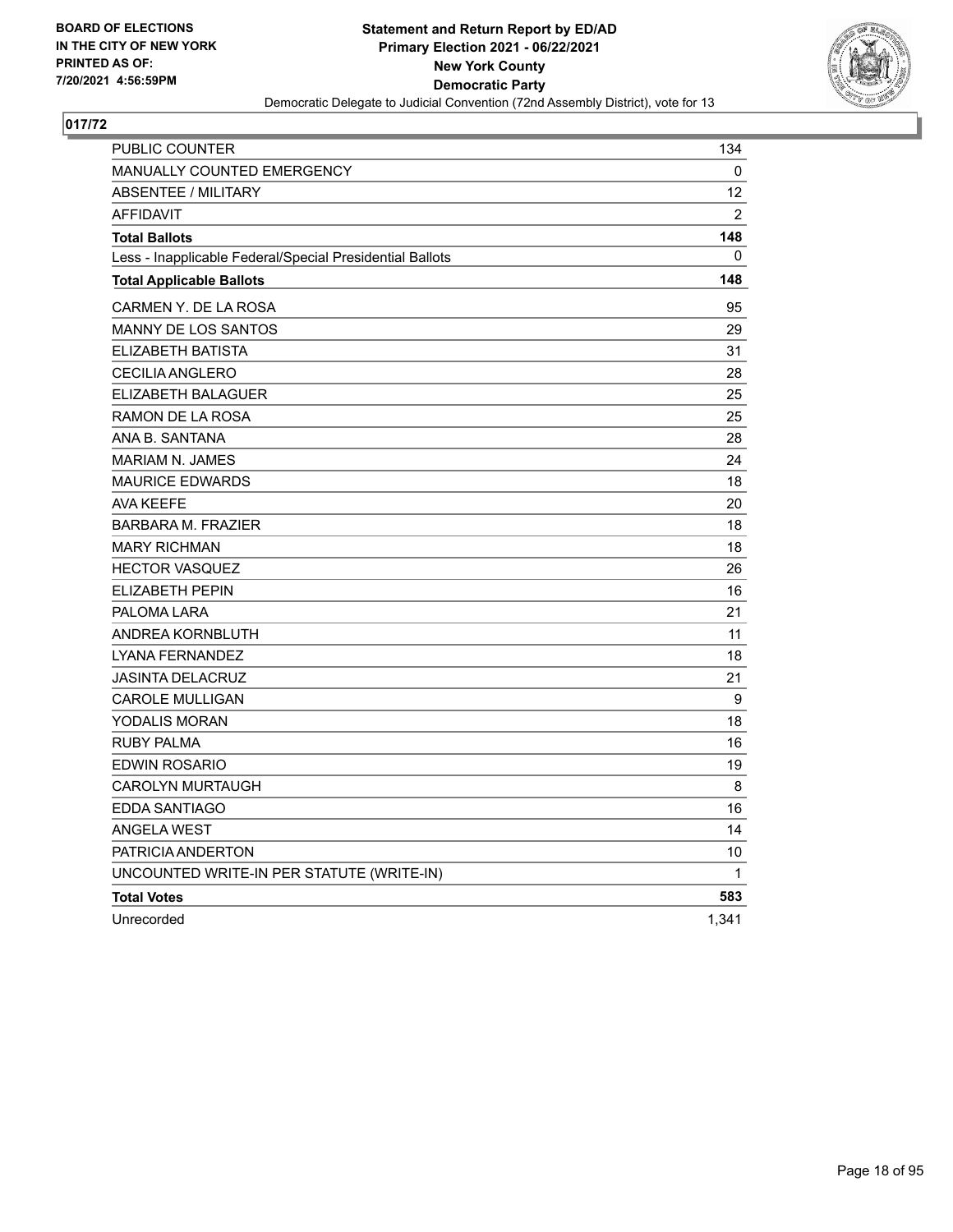

| <b>PUBLIC COUNTER</b>                                    | 213          |
|----------------------------------------------------------|--------------|
| MANUALLY COUNTED EMERGENCY                               | 0            |
| <b>ABSENTEE / MILITARY</b>                               | 23           |
| <b>AFFIDAVIT</b>                                         | 4            |
| <b>Total Ballots</b>                                     | 240          |
| Less - Inapplicable Federal/Special Presidential Ballots | 0            |
| <b>Total Applicable Ballots</b>                          | 240          |
| CARMEN Y. DE LA ROSA                                     | 108          |
| MANNY DE LOS SANTOS                                      | 51           |
| ELIZABETH BATISTA                                        | 64           |
| <b>CECILIA ANGLERO</b>                                   | 45           |
| ELIZABETH BALAGUER                                       | 55           |
| RAMON DE LA ROSA                                         | 43           |
| ANA B. SANTANA                                           | 58           |
| <b>MARIAM N. JAMES</b>                                   | 49           |
| <b>MAURICE EDWARDS</b>                                   | 37           |
| <b>AVA KEEFE</b>                                         | 55           |
| <b>BARBARA M. FRAZIER</b>                                | 59           |
| <b>MARY RICHMAN</b>                                      | 45           |
| <b>HECTOR VASQUEZ</b>                                    | 48           |
| <b>ELIZABETH PEPIN</b>                                   | 55           |
| PALOMA LARA                                              | 34           |
| ANDREA KORNBLUTH                                         | 36           |
| LYANA FERNANDEZ                                          | 39           |
| <b>JASINTA DELACRUZ</b>                                  | 34           |
| <b>CAROLE MULLIGAN</b>                                   | 36           |
| YODALIS MORAN                                            | 37           |
| RUBY PALMA                                               | 30           |
| EDWIN ROSARIO                                            | 29           |
| <b>CAROLYN MURTAUGH</b>                                  | 43           |
| <b>EDDA SANTIAGO</b>                                     | 31           |
| <b>ANGELA WEST</b>                                       | 49           |
| PATRICIA ANDERTON                                        | 32           |
| IRA SAIGER (WRITE-IN)                                    | $\mathbf{1}$ |
| <b>Total Votes</b>                                       | 1,203        |
| Unrecorded                                               | 1,917        |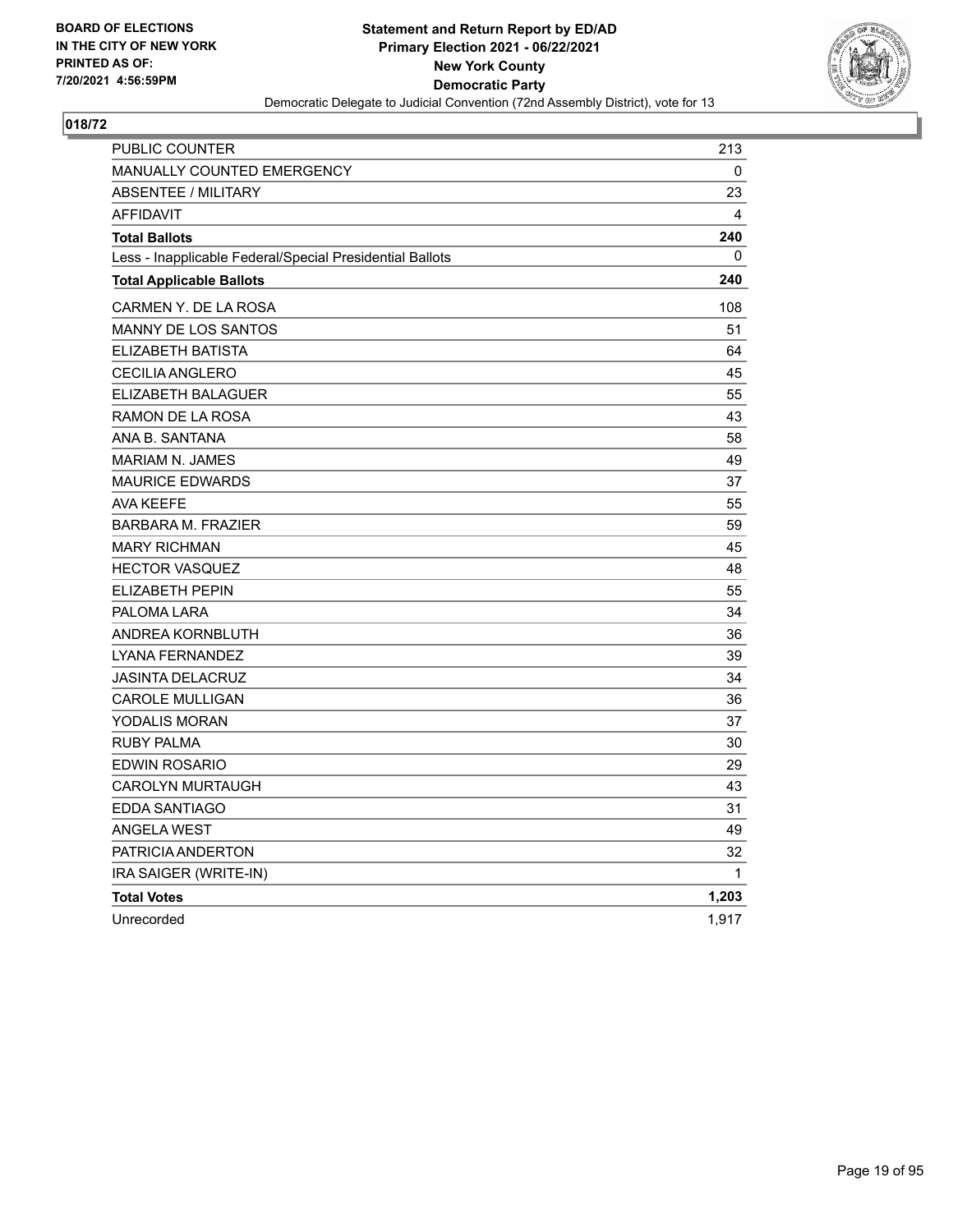

| PUBLIC COUNTER                                           | 231          |
|----------------------------------------------------------|--------------|
| <b>MANUALLY COUNTED EMERGENCY</b>                        | 0            |
| <b>ABSENTEE / MILITARY</b>                               | 16           |
| <b>AFFIDAVIT</b>                                         | $\mathbf{0}$ |
| <b>Total Ballots</b>                                     | 247          |
| Less - Inapplicable Federal/Special Presidential Ballots | 0            |
| <b>Total Applicable Ballots</b>                          | 247          |
| CARMEN Y. DE LA ROSA                                     | 122          |
| MANNY DE LOS SANTOS                                      | 60           |
| ELIZABETH BATISTA                                        | 64           |
| CECILIA ANGLERO                                          | 51           |
| ELIZABETH BALAGUER                                       | 55           |
| RAMON DE LA ROSA                                         | 49           |
| ANA B. SANTANA                                           | 54           |
| <b>MARIAM N. JAMES</b>                                   | 44           |
| <b>MAURICE EDWARDS</b>                                   | 39           |
| <b>AVA KEEFE</b>                                         | 49           |
| <b>BARBARA M. FRAZIER</b>                                | 45           |
| <b>MARY RICHMAN</b>                                      | 48           |
| <b>HECTOR VASQUEZ</b>                                    | 50           |
| <b>ELIZABETH PEPIN</b>                                   | 41           |
| PALOMA LARA                                              | 42           |
| ANDREA KORNBLUTH                                         | 37           |
| LYANA FERNANDEZ                                          | 37           |
| JASINTA DELACRUZ                                         | 36           |
| <b>CAROLE MULLIGAN</b>                                   | 36           |
| YODALIS MORAN                                            | 39           |
| RUBY PALMA                                               | 34           |
| EDWIN ROSARIO                                            | 25           |
| CAROLYN MURTAUGH                                         | 25           |
| EDDA SANTIAGO                                            | 31           |
| <b>ANGELA WEST</b>                                       | 35           |
| PATRICIA ANDERTON                                        | 29           |
| PATRICIA A. WHITE (WRITE-IN)                             | 1            |
| <b>Total Votes</b>                                       | 1,178        |
| Unrecorded                                               | 2,033        |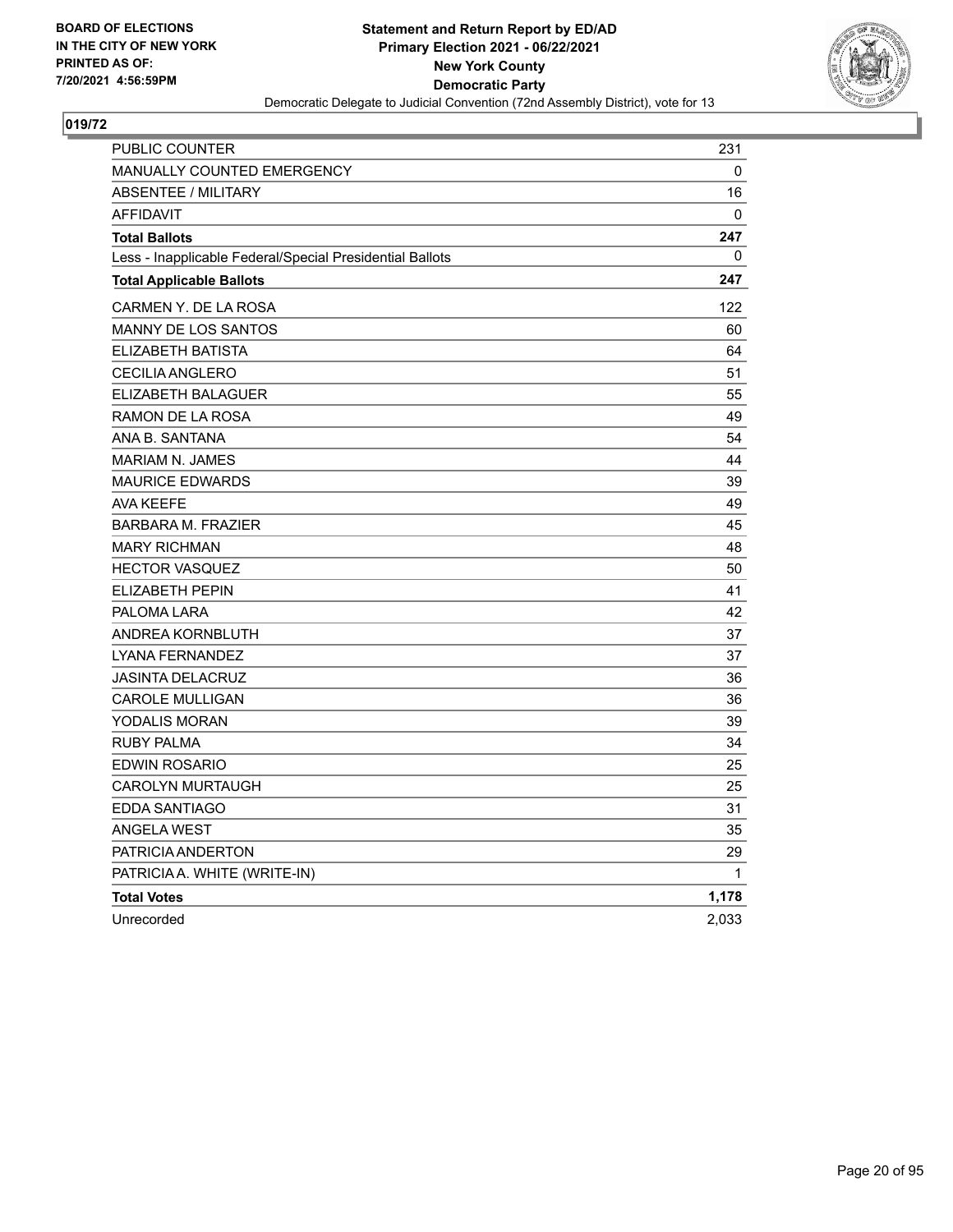

| PUBLIC COUNTER                                           | 89                        |
|----------------------------------------------------------|---------------------------|
| MANUALLY COUNTED EMERGENCY                               | 0                         |
| <b>ABSENTEE / MILITARY</b>                               | 4                         |
| <b>AFFIDAVIT</b>                                         | $\overline{2}$            |
| <b>Total Ballots</b>                                     | 95                        |
| Less - Inapplicable Federal/Special Presidential Ballots | $\mathbf{0}$              |
| <b>Total Applicable Ballots</b>                          | 95                        |
| CARMEN Y. DE LA ROSA                                     | 67                        |
| MANNY DE LOS SANTOS                                      | 22                        |
| ELIZABETH BATISTA                                        | 20                        |
| <b>CECILIA ANGLERO</b>                                   | 15                        |
| ELIZABETH BALAGUER                                       | 21                        |
| RAMON DE LA ROSA                                         | 17                        |
| ANA B. SANTANA                                           | 21                        |
| <b>MARIAM N. JAMES</b>                                   | 18                        |
| <b>MAURICE EDWARDS</b>                                   | 15                        |
| <b>AVA KEEFE</b>                                         | 16                        |
| <b>BARBARA M. FRAZIER</b>                                | 18                        |
| <b>MARY RICHMAN</b>                                      | 15                        |
| <b>HECTOR VASQUEZ</b>                                    | 15                        |
| <b>ELIZABETH PEPIN</b>                                   | 12                        |
| PALOMA LARA                                              | 8                         |
| ANDREA KORNBLUTH                                         | 9                         |
| LYANA FERNANDEZ                                          | 8                         |
| <b>JASINTA DELACRUZ</b>                                  | 10                        |
| <b>CAROLE MULLIGAN</b>                                   | 9                         |
| <b>YODALIS MORAN</b>                                     | 9                         |
| <b>RUBY PALMA</b>                                        | $\ensuremath{\mathsf{3}}$ |
| <b>EDWIN ROSARIO</b>                                     | 9                         |
| <b>CAROLYN MURTAUGH</b>                                  | $\overline{c}$            |
| EDDA SANTIAGO                                            | 9                         |
| <b>ANGELA WEST</b>                                       | 10                        |
| PATRICIA ANDERTON                                        | 5                         |
| <b>Total Votes</b>                                       | 383                       |
| Unrecorded                                               | 852                       |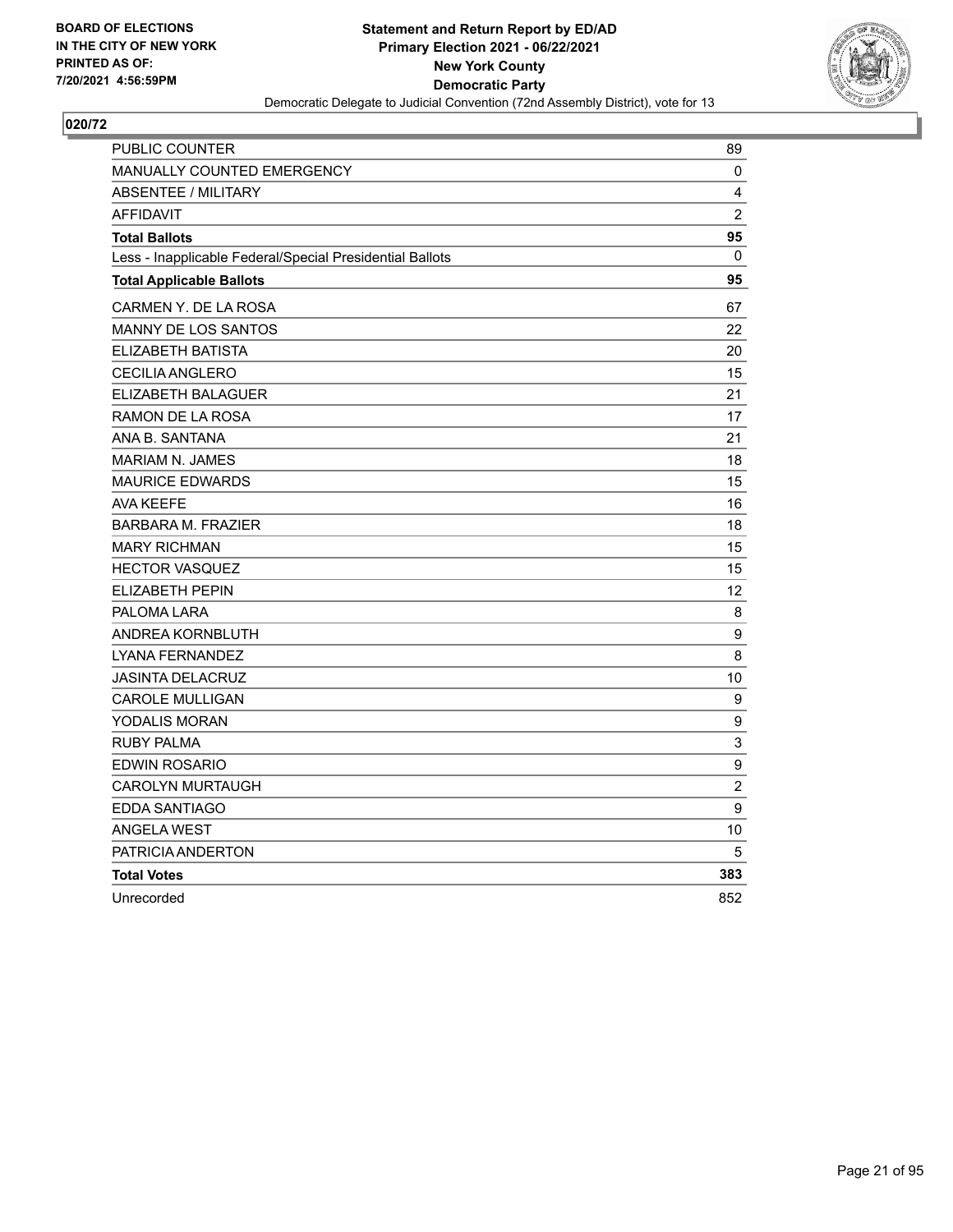

| PUBLIC COUNTER                                           | 189            |
|----------------------------------------------------------|----------------|
| MANUALLY COUNTED EMERGENCY                               | 0              |
| <b>ABSENTEE / MILITARY</b>                               | 7              |
| <b>AFFIDAVIT</b>                                         | $\overline{2}$ |
| <b>Total Ballots</b>                                     | 198            |
| Less - Inapplicable Federal/Special Presidential Ballots | 0              |
| <b>Total Applicable Ballots</b>                          | 198            |
| CARMEN Y. DE LA ROSA                                     | 107            |
| MANNY DE LOS SANTOS                                      | 40             |
| <b>ELIZABETH BATISTA</b>                                 | 43             |
| <b>CECILIA ANGLERO</b>                                   | 34             |
| ELIZABETH BALAGUER                                       | 24             |
| RAMON DE LA ROSA                                         | 35             |
| ANA B. SANTANA                                           | 33             |
| <b>MARIAM N. JAMES</b>                                   | 24             |
| <b>MAURICE EDWARDS</b>                                   | 22             |
| <b>AVA KEEFE</b>                                         | 26             |
| <b>BARBARA M. FRAZIER</b>                                | 26             |
| <b>MARY RICHMAN</b>                                      | 23             |
| <b>HECTOR VASQUEZ</b>                                    | 30             |
| <b>ELIZABETH PEPIN</b>                                   | 23             |
| PALOMA LARA                                              | 19             |
| ANDREA KORNBLUTH                                         | 11             |
| <b>LYANA FERNANDEZ</b>                                   | 20             |
| <b>JASINTA DELACRUZ</b>                                  | 20             |
| <b>CAROLE MULLIGAN</b>                                   | 15             |
| YODALIS MORAN                                            | 12             |
| <b>RUBY PALMA</b>                                        | 20             |
| <b>EDWIN ROSARIO</b>                                     | 16             |
| <b>CAROLYN MURTAUGH</b>                                  | 15             |
| EDDA SANTIAGO                                            | 16             |
| <b>ANGELA WEST</b>                                       | 24             |
| PATRICIA ANDERTON                                        | 19             |
| <b>Total Votes</b>                                       | 697            |
| Unrecorded                                               | 1,877          |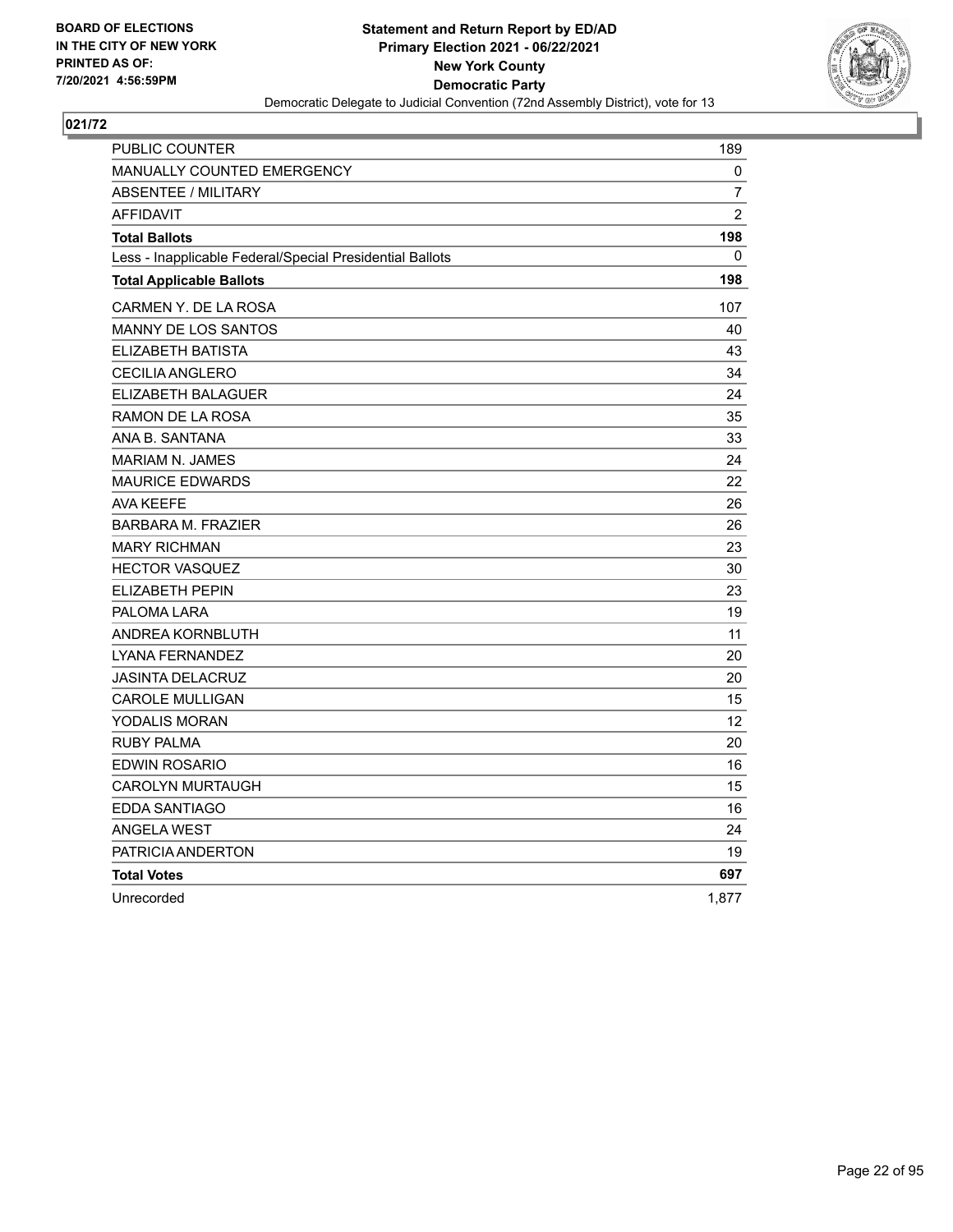

| PUBLIC COUNTER                                           | 149   |
|----------------------------------------------------------|-------|
| MANUALLY COUNTED EMERGENCY                               | 0     |
| <b>ABSENTEE / MILITARY</b>                               | 5     |
| <b>AFFIDAVIT</b>                                         | 0     |
| <b>Total Ballots</b>                                     | 154   |
| Less - Inapplicable Federal/Special Presidential Ballots | 0     |
| <b>Total Applicable Ballots</b>                          | 154   |
| CARMEN Y. DE LA ROSA                                     | 94    |
| <b>MANNY DE LOS SANTOS</b>                               | 29    |
| ELIZABETH BATISTA                                        | 36    |
| <b>CECILIA ANGLERO</b>                                   | 25    |
| ELIZABETH BALAGUER                                       | 29    |
| RAMON DE LA ROSA                                         | 19    |
| ANA B. SANTANA                                           | 25    |
| MARIAM N. JAMES                                          | 21    |
| <b>MAURICE EDWARDS</b>                                   | 18    |
| <b>AVA KEEFE</b>                                         | 24    |
| <b>BARBARA M. FRAZIER</b>                                | 24    |
| <b>MARY RICHMAN</b>                                      | 18    |
| <b>HECTOR VASQUEZ</b>                                    | 22    |
| <b>ELIZABETH PEPIN</b>                                   | 20    |
| PALOMA LARA                                              | 18    |
| ANDREA KORNBLUTH                                         | 20    |
| LYANA FERNANDEZ                                          | 19    |
| <b>JASINTA DELACRUZ</b>                                  | 16    |
| <b>CAROLE MULLIGAN</b>                                   | 13    |
| YODALIS MORAN                                            | 16    |
| <b>RUBY PALMA</b>                                        | 12    |
| EDWIN ROSARIO                                            | 11    |
| <b>CAROLYN MURTAUGH</b>                                  | 17    |
| <b>EDDA SANTIAGO</b>                                     | 13    |
| <b>ANGELA WEST</b>                                       | 16    |
| PATRICIA ANDERTON                                        | 14    |
| AUDREY MOORE (WRITE-IN)                                  | 1     |
| <b>Total Votes</b>                                       | 590   |
| Unrecorded                                               | 1,412 |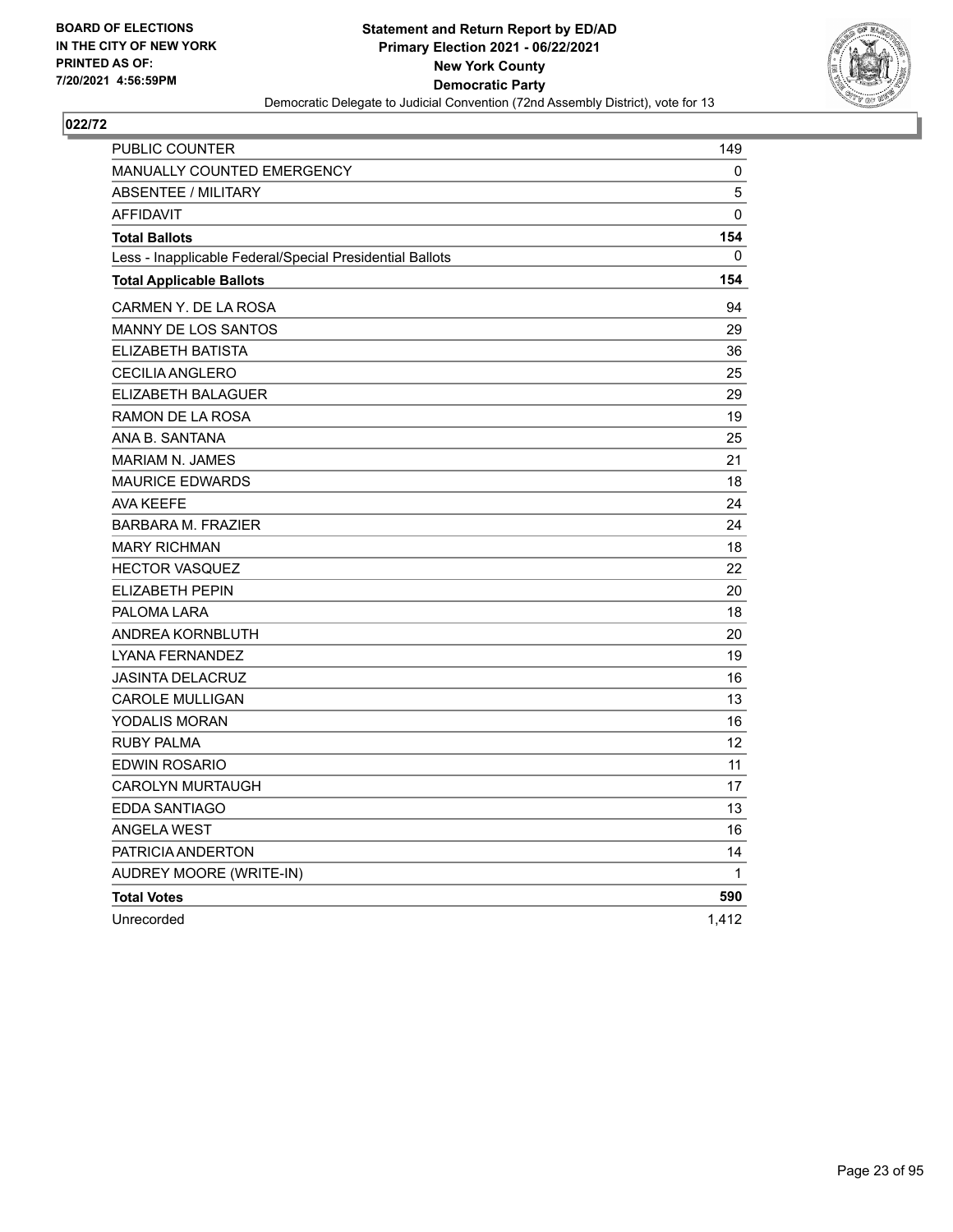

| <b>PUBLIC COUNTER</b>                                    | 134            |
|----------------------------------------------------------|----------------|
| MANUALLY COUNTED EMERGENCY                               | 0              |
| <b>ABSENTEE / MILITARY</b>                               | 5              |
| <b>AFFIDAVIT</b>                                         | 0              |
| <b>Total Ballots</b>                                     | 139            |
| Less - Inapplicable Federal/Special Presidential Ballots | 0              |
| <b>Total Applicable Ballots</b>                          | 139            |
| CARMEN Y. DE LA ROSA                                     | 80             |
| MANNY DE LOS SANTOS                                      | 25             |
| <b>ELIZABETH BATISTA</b>                                 | 36             |
| <b>CECILIA ANGLERO</b>                                   | 32             |
| ELIZABETH BALAGUER                                       | 31             |
| RAMON DE LA ROSA                                         | 27             |
| ANA B. SANTANA                                           | 26             |
| <b>MARIAM N. JAMES</b>                                   | 24             |
| <b>MAURICE EDWARDS</b>                                   | 19             |
| <b>AVA KEEFE</b>                                         | 22             |
| <b>BARBARA M. FRAZIER</b>                                | 22             |
| <b>MARY RICHMAN</b>                                      | 21             |
| <b>HECTOR VASQUEZ</b>                                    | 29             |
| ELIZABETH PEPIN                                          | 22             |
| PALOMA LARA                                              | 12             |
| ANDREA KORNBLUTH                                         | 11             |
| LYANA FERNANDEZ                                          | 10             |
| <b>JASINTA DELACRUZ</b>                                  | 11             |
| <b>CAROLE MULLIGAN</b>                                   | 9              |
| <b>YODALIS MORAN</b>                                     | 11             |
| <b>RUBY PALMA</b>                                        | 8              |
| <b>EDWIN ROSARIO</b>                                     | 12             |
| <b>CAROLYN MURTAUGH</b>                                  | 5              |
| EDDA SANTIAGO                                            | 7              |
| ANGELA WEST                                              | $\overline{7}$ |
| PATRICIA ANDERTON                                        | 6              |
| ANGELA FERNANDEZ (WRITE-IN)                              | 1              |
| MARIA ECONOMAKES (WRITE-IN)                              | 1              |
| RIVKA PASS-SCHWARTZ (WRITE-IN)                           | 1              |
| SARAH ROBINSON (WRITE-IN)                                | 1              |
| <b>Total Votes</b>                                       | 529            |
| Unrecorded                                               | 1,278          |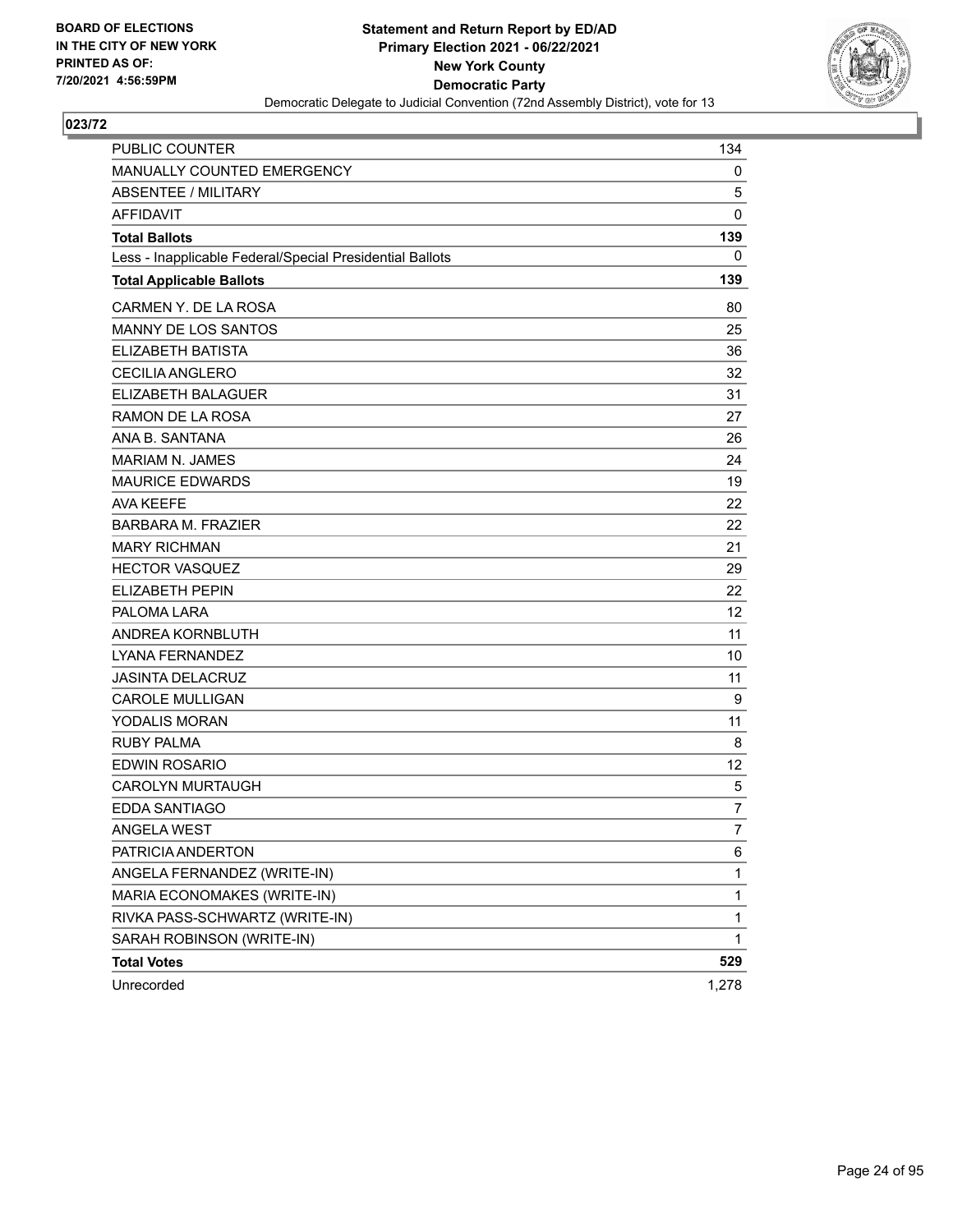

| PUBLIC COUNTER                                           | 115               |
|----------------------------------------------------------|-------------------|
| <b>MANUALLY COUNTED EMERGENCY</b>                        | 0                 |
| ABSENTEE / MILITARY                                      | 4                 |
| <b>AFFIDAVIT</b>                                         | 1                 |
| <b>Total Ballots</b>                                     | 120               |
| Less - Inapplicable Federal/Special Presidential Ballots | 0                 |
| <b>Total Applicable Ballots</b>                          | 120               |
| CARMEN Y. DE LA ROSA                                     | 89                |
| <b>MANNY DE LOS SANTOS</b>                               | 27                |
| ELIZABETH BATISTA                                        | 31                |
| <b>CECILIA ANGLERO</b>                                   | 18                |
| ELIZABETH BALAGUER                                       | 25                |
| RAMON DE LA ROSA                                         | 18                |
| ANA B. SANTANA                                           | 18                |
| <b>MARIAM N. JAMES</b>                                   | 14                |
| <b>MAURICE EDWARDS</b>                                   | 13                |
| <b>AVA KEEFE</b>                                         | 15                |
| <b>BARBARA M. FRAZIER</b>                                | 15                |
| <b>MARY RICHMAN</b>                                      | 9                 |
| <b>HECTOR VASQUEZ</b>                                    | 16                |
| ELIZABETH PEPIN                                          | 16                |
| PALOMA LARA                                              | 17                |
| ANDREA KORNBLUTH                                         | 8                 |
| <b>LYANA FERNANDEZ</b>                                   | 19                |
| <b>JASINTA DELACRUZ</b>                                  | 14                |
| <b>CAROLE MULLIGAN</b>                                   | $\boldsymbol{9}$  |
| YODALIS MORAN                                            | 12                |
| <b>RUBY PALMA</b>                                        | 14                |
| <b>EDWIN ROSARIO</b>                                     | 16                |
| <b>CAROLYN MURTAUGH</b>                                  | 12                |
| EDDA SANTIAGO                                            | 9                 |
| <b>ANGELA WEST</b>                                       | $12 \overline{ }$ |
| PATRICIA ANDERTON                                        | 8                 |
| <b>Total Votes</b>                                       | 474               |
| Unrecorded                                               | 1,086             |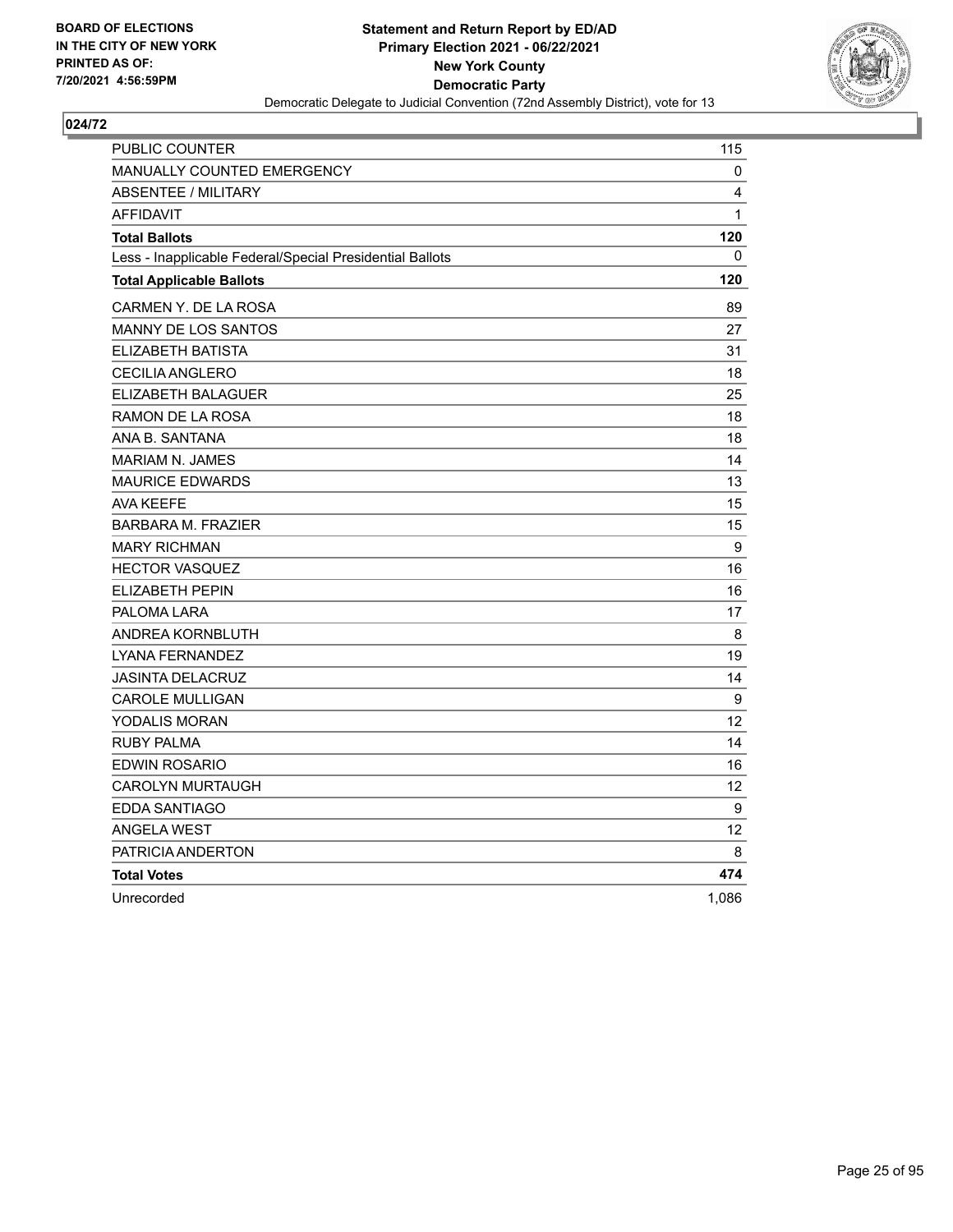

| PUBLIC COUNTER                                           | 65               |
|----------------------------------------------------------|------------------|
| MANUALLY COUNTED EMERGENCY                               | 0                |
| <b>ABSENTEE / MILITARY</b>                               | 8                |
| <b>AFFIDAVIT</b>                                         | 0                |
| <b>Total Ballots</b>                                     | 73               |
| Less - Inapplicable Federal/Special Presidential Ballots | $\Omega$         |
| <b>Total Applicable Ballots</b>                          | 73               |
| CARMEN Y. DE LA ROSA                                     | 54               |
| <b>MANNY DE LOS SANTOS</b>                               | 24               |
| ELIZABETH BATISTA                                        | 27               |
| <b>CECILIA ANGLERO</b>                                   | 19               |
| <b>ELIZABETH BALAGUER</b>                                | 22               |
| RAMON DE LA ROSA                                         | 20               |
| ANA B. SANTANA                                           | 25               |
| <b>MARIAM N. JAMES</b>                                   | 19               |
| <b>MAURICE EDWARDS</b>                                   | 18               |
| <b>AVA KEEFE</b>                                         | 20               |
| <b>BARBARA M. FRAZIER</b>                                | 20               |
| <b>MARY RICHMAN</b>                                      | 19               |
| <b>HECTOR VASQUEZ</b>                                    | 24               |
| <b>ELIZABETH PEPIN</b>                                   | 12               |
| PALOMA LARA                                              | 7                |
| ANDREA KORNBLUTH                                         | 6                |
| LYANA FERNANDEZ                                          | $\boldsymbol{9}$ |
| <b>JASINTA DELACRUZ</b>                                  | 8                |
| <b>CAROLE MULLIGAN</b>                                   | 5                |
| YODALIS MORAN                                            | 9                |
| <b>RUBY PALMA</b>                                        | $\overline{7}$   |
| EDWIN ROSARIO                                            | 10               |
| <b>CAROLYN MURTAUGH</b>                                  | 6                |
| <b>EDDA SANTIAGO</b>                                     | 10               |
| <b>ANGELA WEST</b>                                       | 6                |
| PATRICIA ANDERTON                                        | $\overline{2}$   |
| <b>Total Votes</b>                                       | 408              |
| Unrecorded                                               | 541              |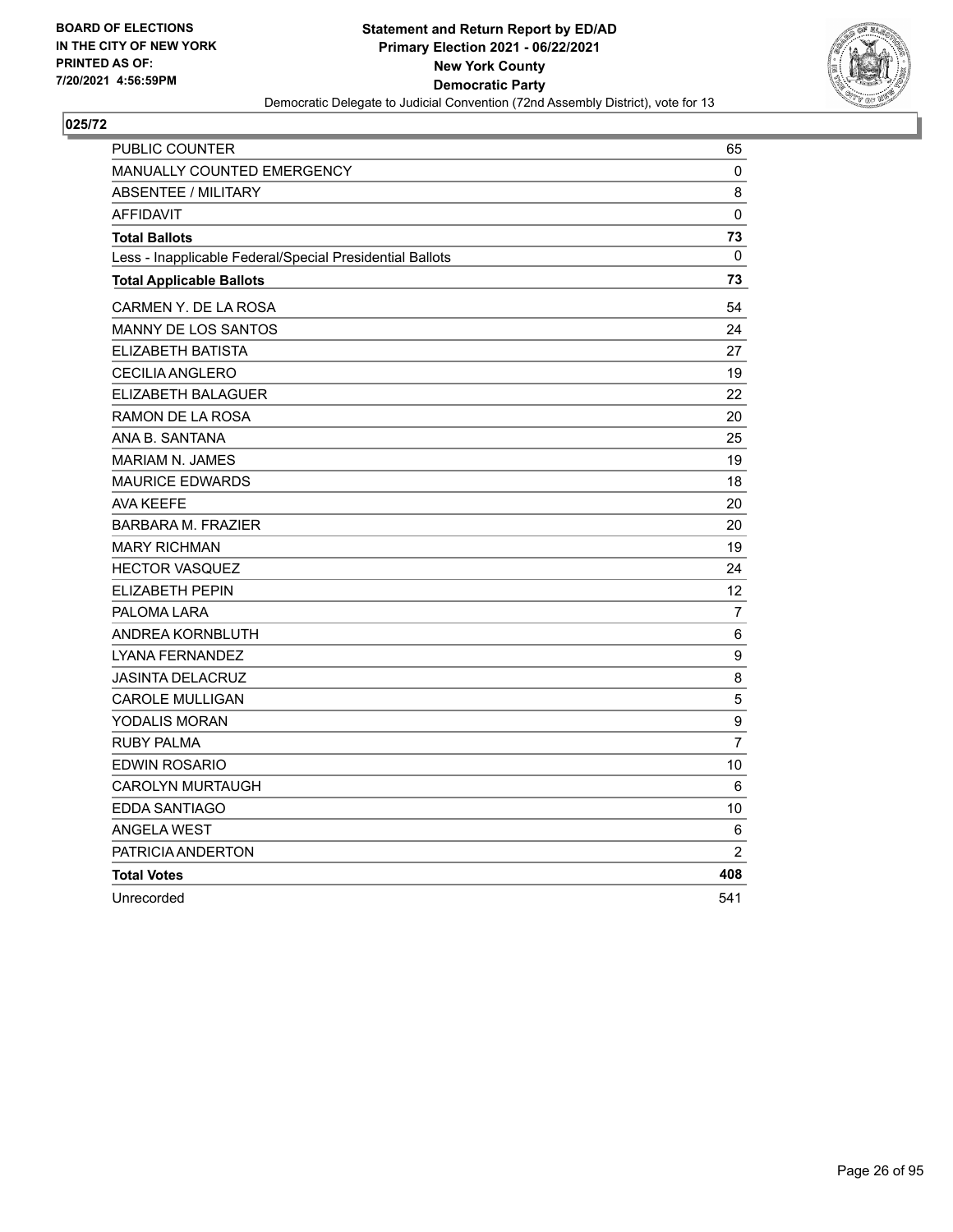

| <b>PUBLIC COUNTER</b>                                    | 202                     |
|----------------------------------------------------------|-------------------------|
| MANUALLY COUNTED EMERGENCY                               | 0                       |
| <b>ABSENTEE / MILITARY</b>                               | 9                       |
| <b>AFFIDAVIT</b>                                         | $\mathbf{1}$            |
| <b>Total Ballots</b>                                     | 212                     |
| Less - Inapplicable Federal/Special Presidential Ballots | 0                       |
| <b>Total Applicable Ballots</b>                          | 212                     |
| CARMEN Y. DE LA ROSA                                     | 135                     |
| <b>MANNY DE LOS SANTOS</b>                               | 64                      |
| <b>ELIZABETH BATISTA</b>                                 | 67                      |
| <b>CECILIA ANGLERO</b>                                   | 57                      |
| ELIZABETH BALAGUER                                       | 55                      |
| RAMON DE LA ROSA                                         | 61                      |
| ANA B. SANTANA                                           | 73                      |
| <b>MARIAM N. JAMES</b>                                   | 54                      |
| <b>MAURICE EDWARDS</b>                                   | 52                      |
| <b>AVA KEEFE</b>                                         | 53                      |
| <b>BARBARA M. FRAZIER</b>                                | 49                      |
| <b>MARY RICHMAN</b>                                      | 47                      |
| <b>HECTOR VASQUEZ</b>                                    | 57                      |
| <b>ELIZABETH PEPIN</b>                                   | 35                      |
| PALOMA LARA                                              | 34                      |
| ANDREA KORNBLUTH                                         | 25                      |
| LYANA FERNANDEZ                                          | 40                      |
| <b>JASINTA DELACRUZ</b>                                  | 25                      |
| <b>CAROLE MULLIGAN</b>                                   | 24                      |
| <b>YODALIS MORAN</b>                                     | 21                      |
| <b>RUBY PALMA</b>                                        | 33                      |
| <b>EDWIN ROSARIO</b>                                     | 31                      |
| <b>CAROLYN MURTAUGH</b>                                  | 23                      |
| EDDA SANTIAGO                                            | 27                      |
| ANGELA WEST                                              | 29                      |
| PATRICIA ANDERTON                                        | 24                      |
| ANGELA LIPSMAN (WRITE-IN)                                | 2                       |
| <b>BULBAN SALIM (WRITE-IN)</b>                           | $\mathbf 1$             |
| CARLA SANDERSON (WRITE-IN)                               | 1                       |
| DANIEL LIPSMAN (WRITE-IN)                                | 2                       |
| JOSEPH COROZZO (WRITE-IN)                                | $\mathbf{1}$            |
| RONALD RUBENSTEIN (WRITE-IN)                             | $\overline{\mathbf{c}}$ |
| UNATTRIBUTABLE WRITE-IN (WRITE-IN)                       | 1                       |
| URSULA LIPSMAN (WRITE-IN)                                | $\mathbf 1$             |
| <b>Total Votes</b>                                       | 1,206                   |
| Unrecorded                                               | 1,550                   |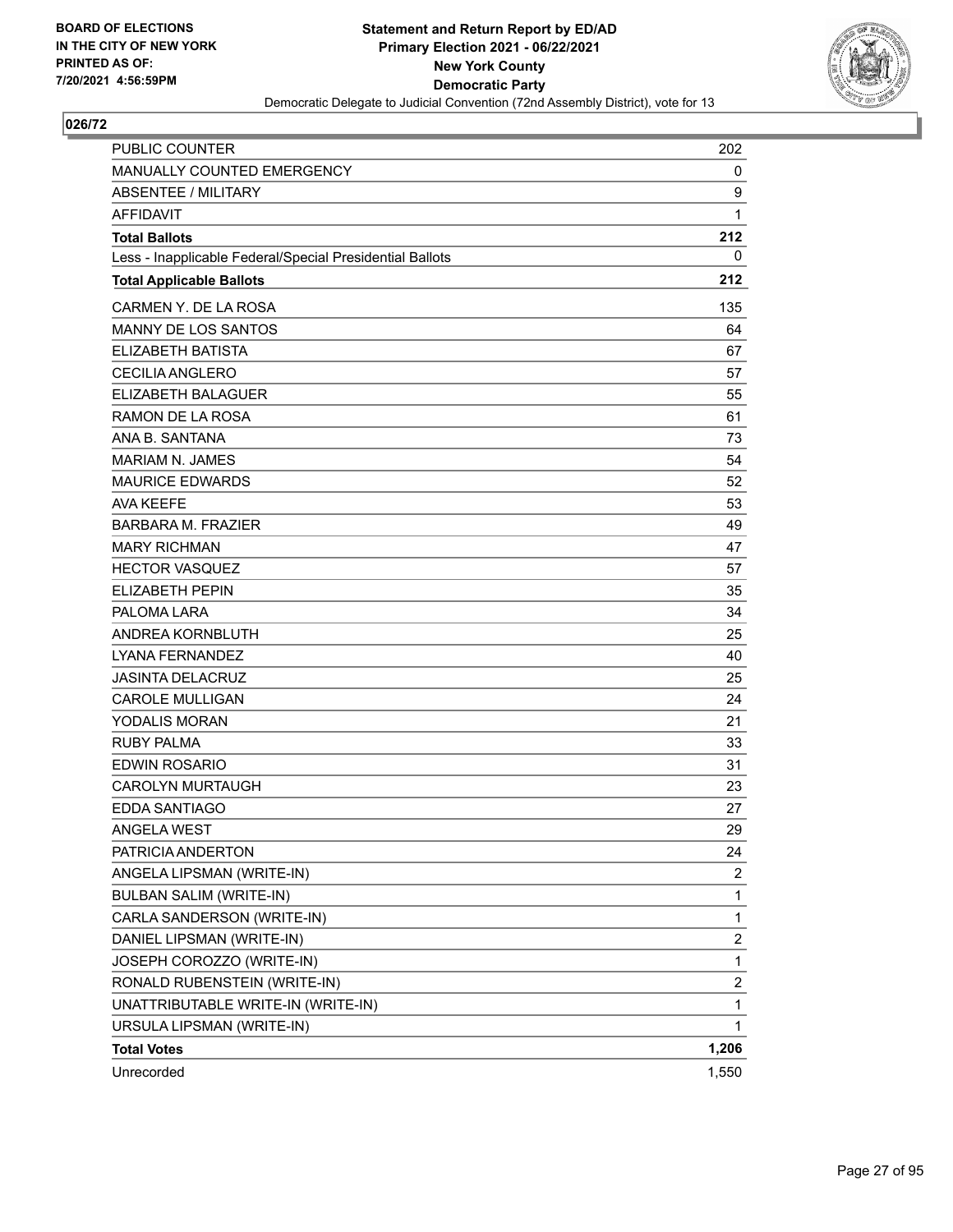

| <b>PUBLIC COUNTER</b>                                    | 103         |
|----------------------------------------------------------|-------------|
| MANUALLY COUNTED EMERGENCY                               | 0           |
| <b>ABSENTEE / MILITARY</b>                               | 28          |
| <b>AFFIDAVIT</b>                                         | 2           |
| <b>Total Ballots</b>                                     | 133         |
| Less - Inapplicable Federal/Special Presidential Ballots | 0           |
| <b>Total Applicable Ballots</b>                          | 133         |
| CARMEN Y. DE LA ROSA                                     | 104         |
| <b>MANNY DE LOS SANTOS</b>                               | 40          |
| <b>ELIZABETH BATISTA</b>                                 | 52          |
| <b>CECILIA ANGLERO</b>                                   | 38          |
| ELIZABETH BALAGUER                                       | 43          |
| RAMON DE LA ROSA                                         | 38          |
| ANA B. SANTANA                                           | 45          |
| <b>MARIAM N. JAMES</b>                                   | 40          |
| <b>MAURICE EDWARDS</b>                                   | 39          |
| <b>AVA KEEFE</b>                                         | 37          |
| <b>BARBARA M. FRAZIER</b>                                | 44          |
| <b>MARY RICHMAN</b>                                      | 41          |
| <b>HECTOR VASQUEZ</b>                                    | 40          |
| <b>ELIZABETH PEPIN</b>                                   | 20          |
| PALOMA LARA                                              | 13          |
| ANDREA KORNBLUTH                                         | 9           |
| LYANA FERNANDEZ                                          | 21          |
| <b>JASINTA DELACRUZ</b>                                  | 9           |
| <b>CAROLE MULLIGAN</b>                                   | 12          |
| <b>YODALIS MORAN</b>                                     | 10          |
| <b>RUBY PALMA</b>                                        | 10          |
| <b>EDWIN ROSARIO</b>                                     | 14          |
| <b>CAROLYN MURTAUGH</b>                                  | 9           |
| <b>EDDA SANTIAGO</b>                                     | 8           |
| ANGELA WEST                                              | 19          |
| PATRICIA ANDERTON                                        | 10          |
| ATHENO MOORE (WRITE-IN)                                  | 1           |
| GOHAM MARRIA (WRITE-IN)                                  | 1           |
| JAMES B. BEHR (WRITE-IN)                                 | 1           |
| KEITH L. TAYLOR (WRITE-IN)                               | 1           |
| KREETIN RICHARDSON GORDON (WRITE-IN)                     | 1           |
| PEERRE GOODING (WRITE-IN)                                | 1           |
| RUTH MCDARNEL (WRITE-IN)                                 | 1           |
| SHEILA T. SIMPSON (WRITE-IN)                             | 1           |
| TAMIKA MAPP (WRITE-IN)                                   | $\mathbf 1$ |
| WILLIAM K. COUNCIL (WRITE-IN)                            | 1           |
| <b>Total Votes</b>                                       | 775         |
| Unrecorded                                               | 954         |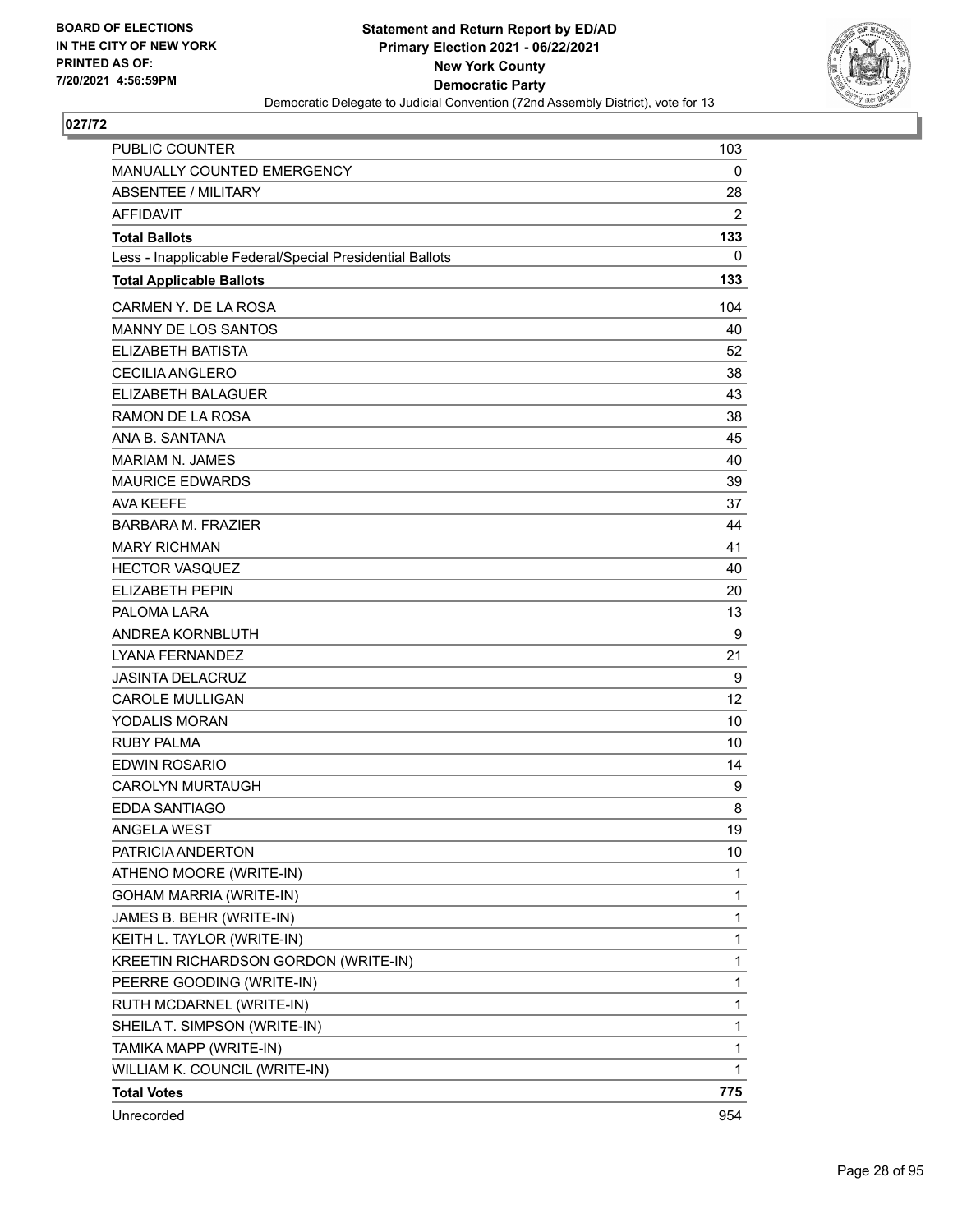

| PUBLIC COUNTER                                           | 140               |
|----------------------------------------------------------|-------------------|
| <b>MANUALLY COUNTED EMERGENCY</b>                        | 0                 |
| <b>ABSENTEE / MILITARY</b>                               | 11                |
| <b>AFFIDAVIT</b>                                         | 0                 |
| <b>Total Ballots</b>                                     | 151               |
| Less - Inapplicable Federal/Special Presidential Ballots | 0                 |
| <b>Total Applicable Ballots</b>                          | 151               |
| CARMEN Y. DE LA ROSA                                     | 96                |
| <b>MANNY DE LOS SANTOS</b>                               | 28                |
| ELIZABETH BATISTA                                        | 31                |
| <b>CECILIA ANGLERO</b>                                   | 24                |
| ELIZABETH BALAGUER                                       | 21                |
| RAMON DE LA ROSA                                         | 24                |
| ANA B. SANTANA                                           | 26                |
| <b>MARIAM N. JAMES</b>                                   | 20                |
| <b>MAURICE EDWARDS</b>                                   | 23                |
| <b>AVA KEEFE</b>                                         | 24                |
| <b>BARBARA M. FRAZIER</b>                                | 23                |
| <b>MARY RICHMAN</b>                                      | 19                |
| <b>HECTOR VASQUEZ</b>                                    | 25                |
| <b>ELIZABETH PEPIN</b>                                   | 17                |
| PALOMA LARA                                              | 23                |
| ANDREA KORNBLUTH                                         | $12 \overline{ }$ |
| LYANA FERNANDEZ                                          | 24                |
| <b>JASINTA DELACRUZ</b>                                  | 22                |
| <b>CAROLE MULLIGAN</b>                                   | 15                |
| YODALIS MORAN                                            | 21                |
| <b>RUBY PALMA</b>                                        | 21                |
| <b>EDWIN ROSARIO</b>                                     | 26                |
| <b>CAROLYN MURTAUGH</b>                                  | 11                |
| EDDA SANTIAGO                                            | 11                |
| <b>ANGELA WEST</b>                                       | 14                |
| PATRICIA ANDERTON                                        | 13                |
| <b>Total Votes</b>                                       | 614               |
| Unrecorded                                               | 1,349             |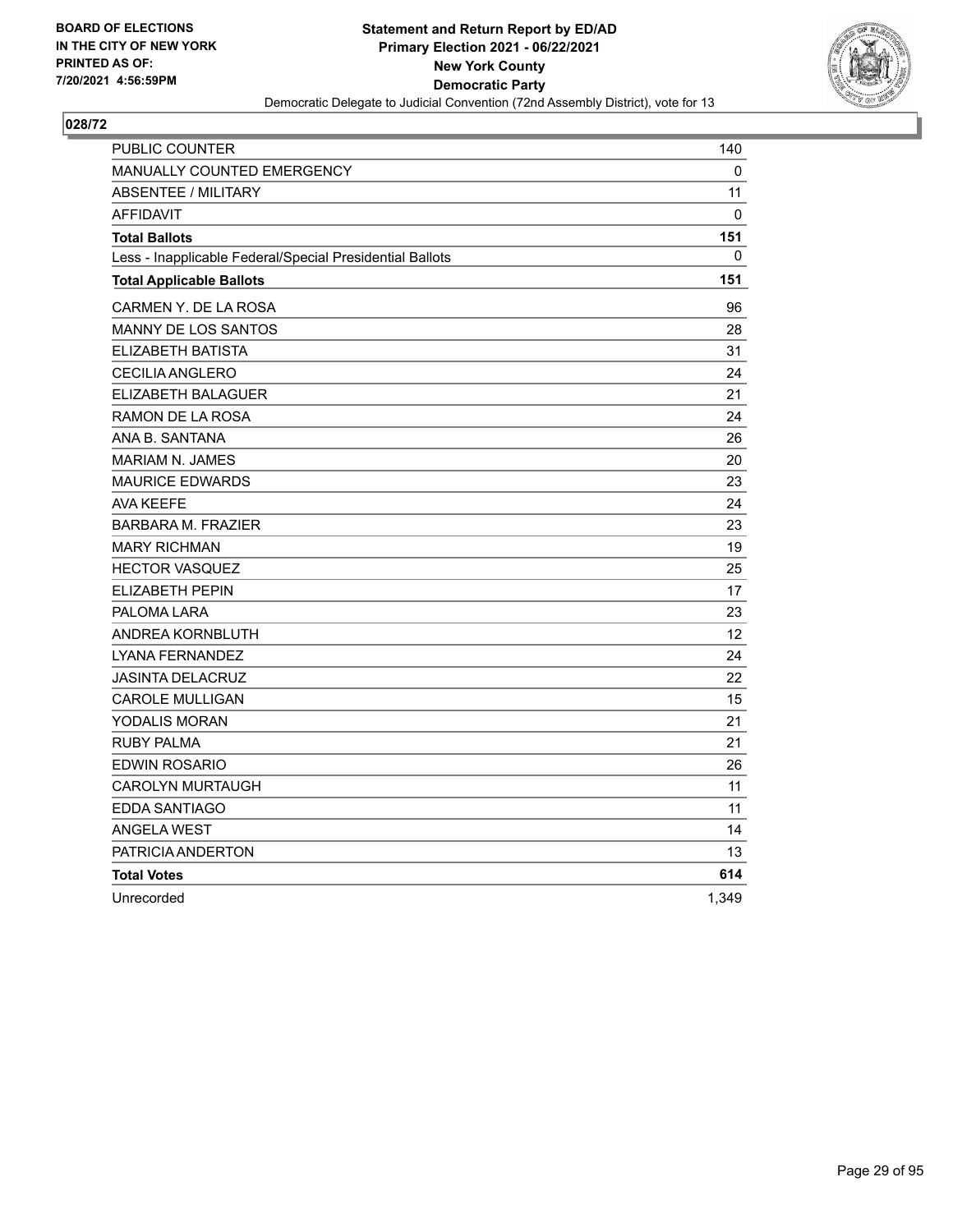

| PUBLIC COUNTER                                           | 140               |
|----------------------------------------------------------|-------------------|
| <b>MANUALLY COUNTED EMERGENCY</b>                        | 0                 |
| <b>ABSENTEE / MILITARY</b>                               | 4                 |
| <b>AFFIDAVIT</b>                                         | 0                 |
| <b>Total Ballots</b>                                     | 144               |
| Less - Inapplicable Federal/Special Presidential Ballots | 0                 |
| <b>Total Applicable Ballots</b>                          | 144               |
| CARMEN Y. DE LA ROSA                                     | 103               |
| <b>MANNY DE LOS SANTOS</b>                               | 19                |
| <b>ELIZABETH BATISTA</b>                                 | 35                |
| <b>CECILIA ANGLERO</b>                                   | 23                |
| ELIZABETH BALAGUER                                       | 23                |
| RAMON DE LA ROSA                                         | 25                |
| ANA B. SANTANA                                           | 34                |
| <b>MARIAM N. JAMES</b>                                   | 18                |
| <b>MAURICE EDWARDS</b>                                   | 17                |
| <b>AVA KEEFE</b>                                         | 18                |
| <b>BARBARA M. FRAZIER</b>                                | 14                |
| <b>MARY RICHMAN</b>                                      | 16                |
| <b>HECTOR VASQUEZ</b>                                    | 19                |
| ELIZABETH PEPIN                                          | 38                |
| PALOMA LARA                                              | 27                |
| ANDREA KORNBLUTH                                         | $12 \overline{ }$ |
| <b>LYANA FERNANDEZ</b>                                   | 29                |
| <b>JASINTA DELACRUZ</b>                                  | 21                |
| <b>CAROLE MULLIGAN</b>                                   | 15                |
| YODALIS MORAN                                            | 16                |
| <b>RUBY PALMA</b>                                        | 19                |
| <b>EDWIN ROSARIO</b>                                     | 14                |
| <b>CAROLYN MURTAUGH</b>                                  | 14                |
| EDDA SANTIAGO                                            | 9                 |
| <b>ANGELA WEST</b>                                       | 19                |
| PATRICIA ANDERTON                                        | 12 <sup>2</sup>   |
| <b>Total Votes</b>                                       | 609               |
| Unrecorded                                               | 1,263             |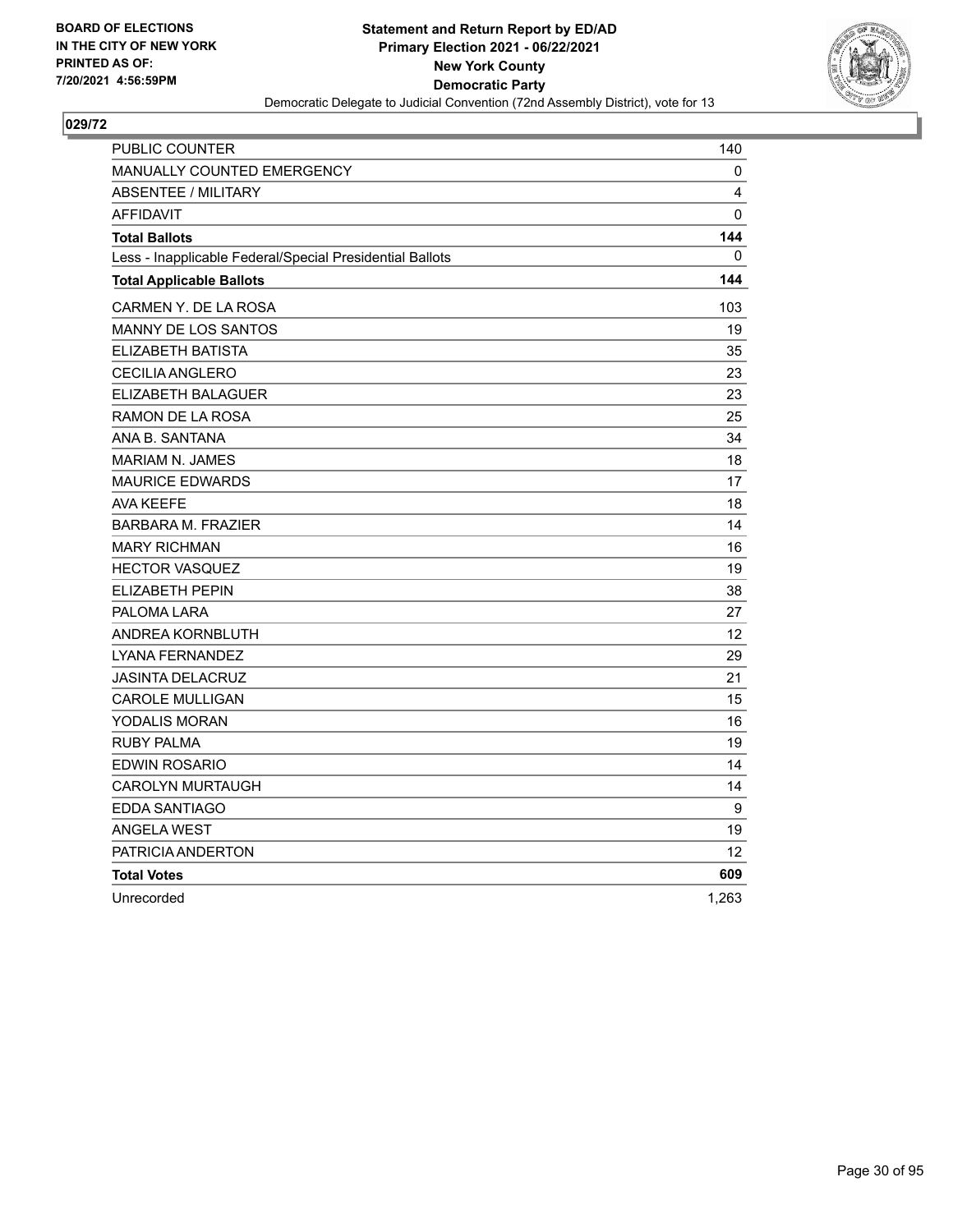

| PUBLIC COUNTER                                           | 121   |
|----------------------------------------------------------|-------|
| MANUALLY COUNTED EMERGENCY                               | 0     |
| <b>ABSENTEE / MILITARY</b>                               | 3     |
| <b>AFFIDAVIT</b>                                         | 0     |
| <b>Total Ballots</b>                                     | 124   |
| Less - Inapplicable Federal/Special Presidential Ballots | 0     |
| <b>Total Applicable Ballots</b>                          | 124   |
| CARMEN Y. DE LA ROSA                                     | 83    |
| <b>MANNY DE LOS SANTOS</b>                               | 36    |
| ELIZABETH BATISTA                                        | 34    |
| CECILIA ANGLERO                                          | 29    |
| ELIZABETH BALAGUER                                       | 28    |
| RAMON DE LA ROSA                                         | 28    |
| ANA B. SANTANA                                           | 26    |
| MARIAM N. JAMES                                          | 20    |
| <b>MAURICE EDWARDS</b>                                   | 17    |
| <b>AVA KEEFE</b>                                         | 21    |
| <b>BARBARA M. FRAZIER</b>                                | 20    |
| <b>MARY RICHMAN</b>                                      | 18    |
| <b>HECTOR VASQUEZ</b>                                    | 24    |
| <b>ELIZABETH PEPIN</b>                                   | 27    |
| PALOMA LARA                                              | 21    |
| ANDREA KORNBLUTH                                         | 12    |
| LYANA FERNANDEZ                                          | 23    |
| <b>JASINTA DELACRUZ</b>                                  | 18    |
| <b>CAROLE MULLIGAN</b>                                   | 15    |
| YODALIS MORAN                                            | 11    |
| <b>RUBY PALMA</b>                                        | 19    |
| EDWIN ROSARIO                                            | 15    |
| <b>CAROLYN MURTAUGH</b>                                  | 8     |
| EDDA SANTIAGO                                            | 22    |
| <b>ANGELA WEST</b>                                       | 15    |
| PATRICIA ANDERTON                                        | 9     |
| SEVRIN ANNE MASON (WRITE-IN)                             | 1     |
| UNATTRIBUTABLE WRITE-IN (WRITE-IN)                       | 1     |
| <b>Total Votes</b>                                       | 601   |
| Unrecorded                                               | 1,011 |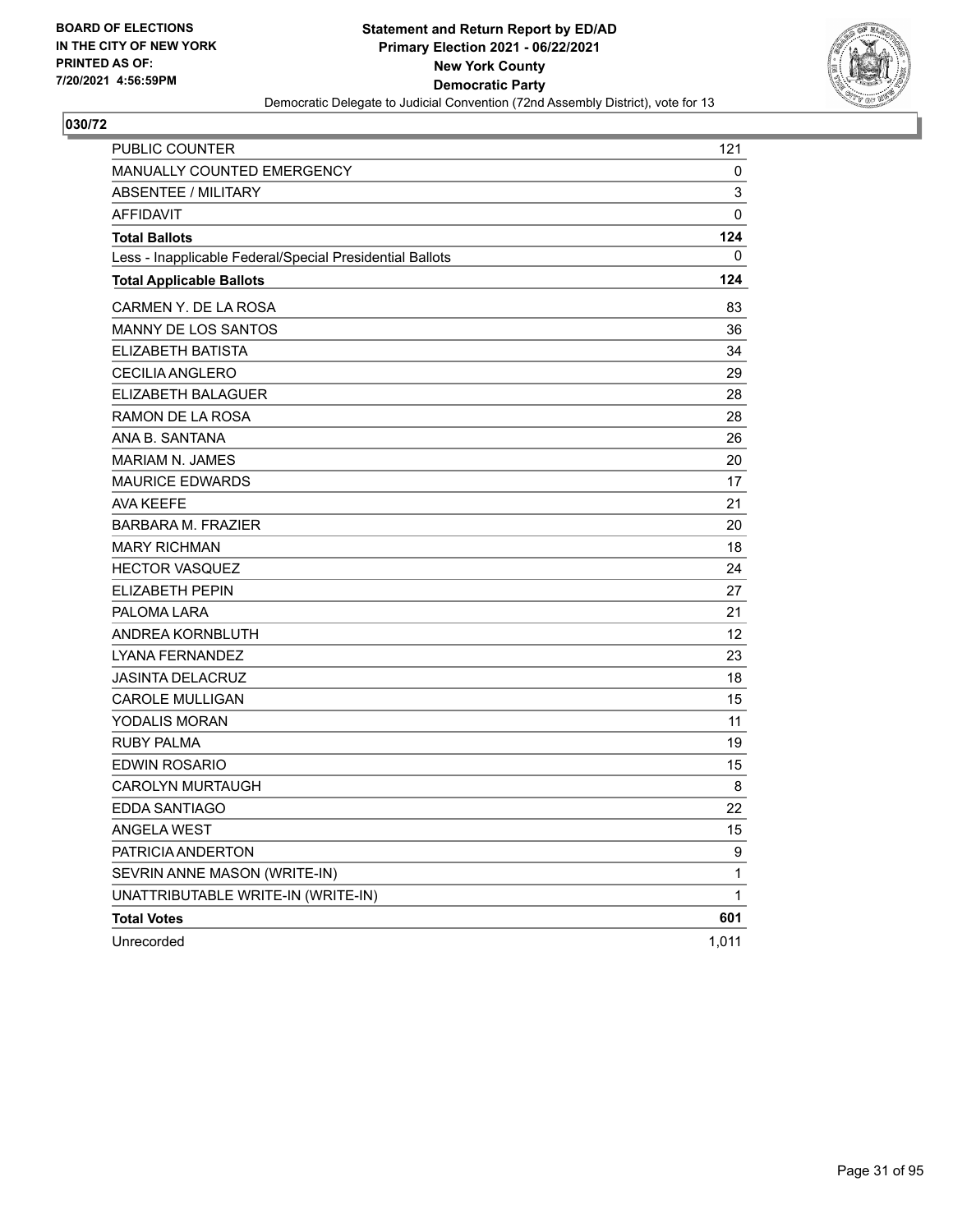

| PUBLIC COUNTER                                           | 58               |
|----------------------------------------------------------|------------------|
| MANUALLY COUNTED EMERGENCY                               | 0                |
| <b>ABSENTEE / MILITARY</b>                               | 5                |
| <b>AFFIDAVIT</b>                                         | $\mathbf 0$      |
| <b>Total Ballots</b>                                     | 63               |
| Less - Inapplicable Federal/Special Presidential Ballots | $\mathbf 0$      |
| <b>Total Applicable Ballots</b>                          | 63               |
| CARMEN Y. DE LA ROSA                                     | 38               |
| MANNY DE LOS SANTOS                                      | 15               |
| ELIZABETH BATISTA                                        | 14               |
| <b>CECILIA ANGLERO</b>                                   | 11               |
| ELIZABETH BALAGUER                                       | 17               |
| RAMON DE LA ROSA                                         | 9                |
| ANA B. SANTANA                                           | 13               |
| <b>MARIAM N. JAMES</b>                                   | 9                |
| <b>MAURICE EDWARDS</b>                                   | 6                |
| <b>AVA KEEFE</b>                                         | 10               |
| <b>BARBARA M. FRAZIER</b>                                | 10               |
| <b>MARY RICHMAN</b>                                      | 8                |
| <b>HECTOR VASQUEZ</b>                                    | $\overline{7}$   |
| <b>ELIZABETH PEPIN</b>                                   | $\boldsymbol{9}$ |
| PALOMA LARA                                              | 10               |
| ANDREA KORNBLUTH                                         | 6                |
| LYANA FERNANDEZ                                          | 15               |
| <b>JASINTA DELACRUZ</b>                                  | 9                |
| <b>CAROLE MULLIGAN</b>                                   | 5                |
| <b>YODALIS MORAN</b>                                     | 8                |
| <b>RUBY PALMA</b>                                        | $\overline{7}$   |
| <b>EDWIN ROSARIO</b>                                     | 10               |
| <b>CAROLYN MURTAUGH</b>                                  | 4                |
| EDDA SANTIAGO                                            | 3                |
| <b>ANGELA WEST</b>                                       | $\overline{c}$   |
| PATRICIA ANDERTON                                        | 6                |
| <b>Total Votes</b>                                       | 261              |
| Unrecorded                                               | 558              |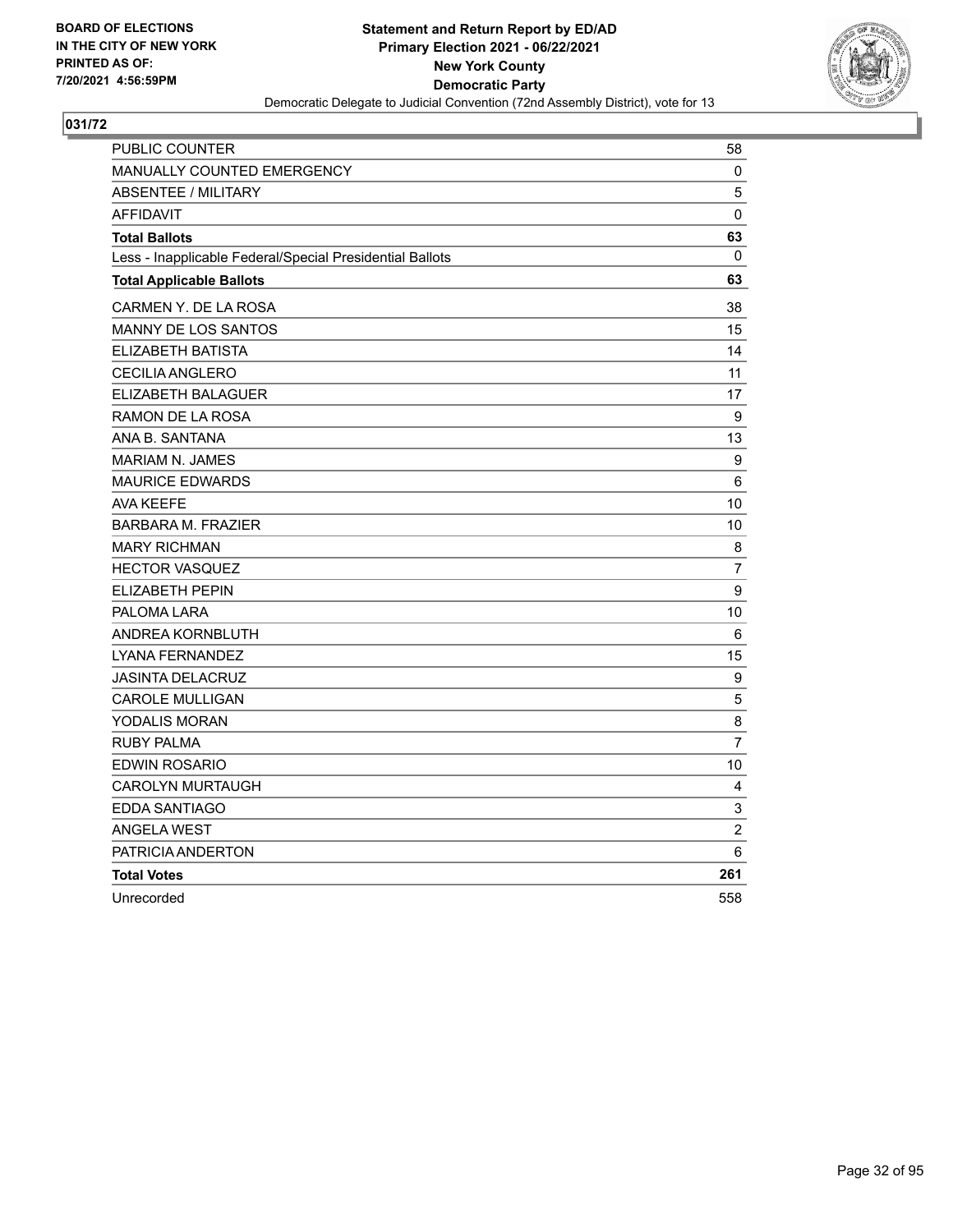

| PUBLIC COUNTER                                           | 205   |
|----------------------------------------------------------|-------|
| MANUALLY COUNTED EMERGENCY                               | 0     |
| ABSENTEE / MILITARY                                      | 7     |
| <b>AFFIDAVIT</b>                                         | 0     |
| <b>Total Ballots</b>                                     | 212   |
| Less - Inapplicable Federal/Special Presidential Ballots | 0     |
| <b>Total Applicable Ballots</b>                          | 212   |
| CARMEN Y. DE LA ROSA                                     | 133   |
| MANNY DE LOS SANTOS                                      | 53    |
| ELIZABETH BATISTA                                        | 54    |
| <b>CECILIA ANGLERO</b>                                   | 38    |
| ELIZABETH BALAGUER                                       | 46    |
| RAMON DE LA ROSA                                         | 60    |
| ANA B. SANTANA                                           | 50    |
| <b>MARIAM N. JAMES</b>                                   | 41    |
| <b>MAURICE EDWARDS</b>                                   | 43    |
| <b>AVA KEEFE</b>                                         | 38    |
| <b>BARBARA M. FRAZIER</b>                                | 53    |
| <b>MARY RICHMAN</b>                                      | 43    |
| <b>HECTOR VASQUEZ</b>                                    | 48    |
| ELIZABETH PEPIN                                          | 29    |
| PALOMA LARA                                              | 32    |
| ANDREA KORNBLUTH                                         | 23    |
| LYANA FERNANDEZ                                          | 29    |
| <b>JASINTA DELACRUZ</b>                                  | 29    |
| <b>CAROLE MULLIGAN</b>                                   | 24    |
| YODALIS MORAN                                            | 21    |
| <b>RUBY PALMA</b>                                        | 18    |
| EDWIN ROSARIO                                            | 27    |
| <b>CAROLYN MURTAUGH</b>                                  | 22    |
| EDDA SANTIAGO                                            | 24    |
| <b>ANGELA WEST</b>                                       | 26    |
| PATRICIA ANDERTON                                        | 23    |
| UNATTRIBUTABLE WRITE-IN (WRITE-IN)                       | 4     |
| <b>Total Votes</b>                                       | 1,031 |
| Unrecorded                                               | 1,725 |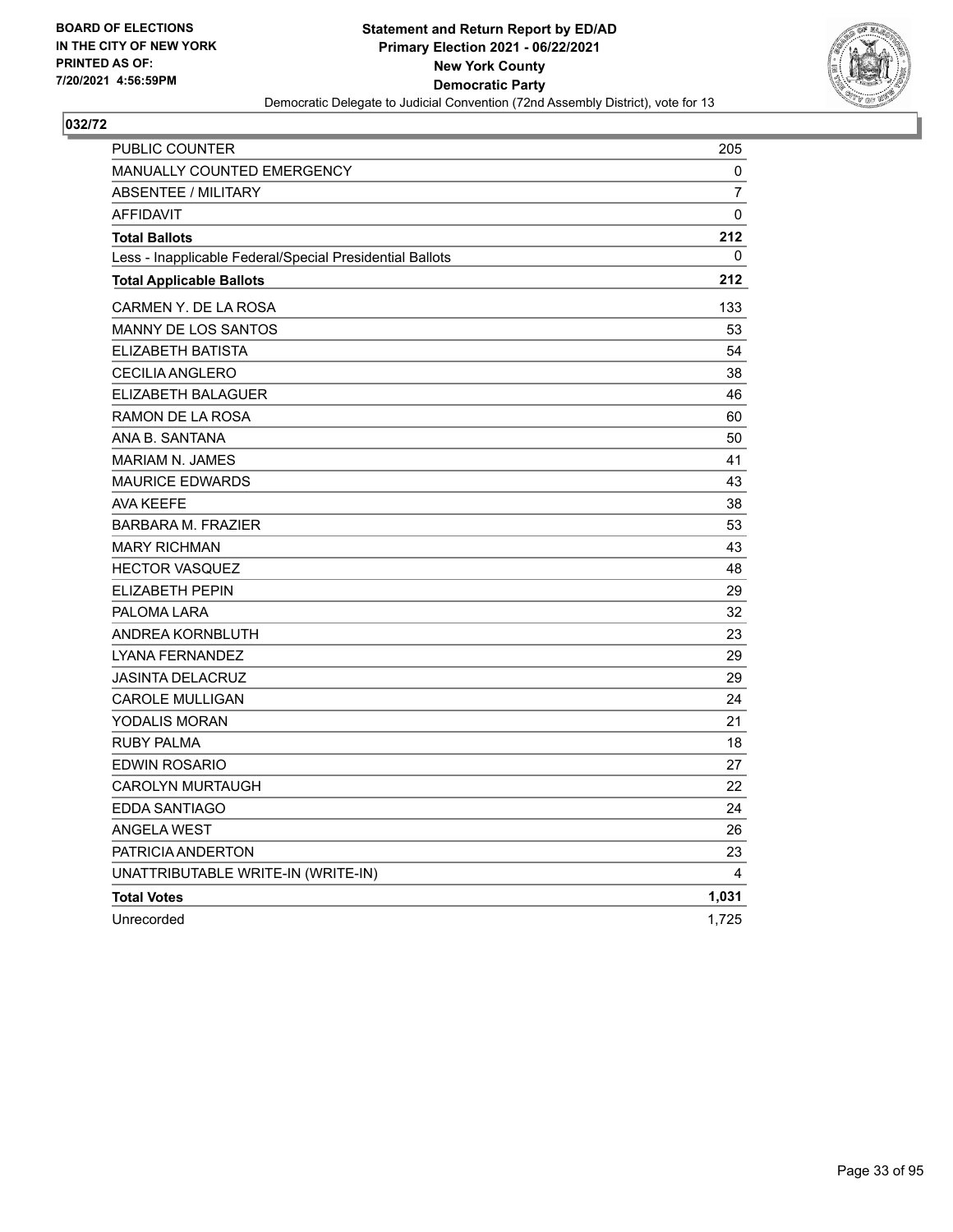

| PUBLIC COUNTER                                           | 61           |
|----------------------------------------------------------|--------------|
| MANUALLY COUNTED EMERGENCY                               | $\mathbf{0}$ |
| <b>ABSENTEE / MILITARY</b>                               | 13           |
| <b>AFFIDAVIT</b>                                         | 0            |
| <b>Total Ballots</b>                                     | 74           |
| Less - Inapplicable Federal/Special Presidential Ballots | $\Omega$     |
| <b>Total Applicable Ballots</b>                          | 74           |
| CARMEN Y. DE LA ROSA                                     | 38           |
| <b>MANNY DE LOS SANTOS</b>                               | 15           |
| ELIZABETH BATISTA                                        | 17           |
| <b>CECILIA ANGLERO</b>                                   | 16           |
| ELIZABETH BALAGUER                                       | 16           |
| RAMON DE LA ROSA                                         | 14           |
| ANA B. SANTANA                                           | 18           |
| <b>MARIAM N. JAMES</b>                                   | 16           |
| <b>MAURICE EDWARDS</b>                                   | 9            |
| AVA KEEFE                                                | 9            |
| <b>BARBARA M. FRAZIER</b>                                | 15           |
| <b>MARY RICHMAN</b>                                      | 8            |
| <b>HECTOR VASQUEZ</b>                                    | 13           |
| <b>ELIZABETH PEPIN</b>                                   | 13           |
| PALOMA LARA                                              | 9            |
| ANDREA KORNBLUTH                                         | 4            |
| <b>LYANA FERNANDEZ</b>                                   | 9            |
| <b>JASINTA DELACRUZ</b>                                  | 10           |
| <b>CAROLE MULLIGAN</b>                                   | 8            |
| YODALIS MORAN                                            | 10           |
| <b>RUBY PALMA</b>                                        | 7            |
| <b>EDWIN ROSARIO</b>                                     | 10           |
| <b>CAROLYN MURTAUGH</b>                                  | 7            |
| EDDA SANTIAGO                                            | 9            |
| <b>ANGELA WEST</b>                                       | 12           |
| PATRICIA ANDERTON                                        | 8            |
| <b>Total Votes</b>                                       | 320          |
| Unrecorded                                               | 642          |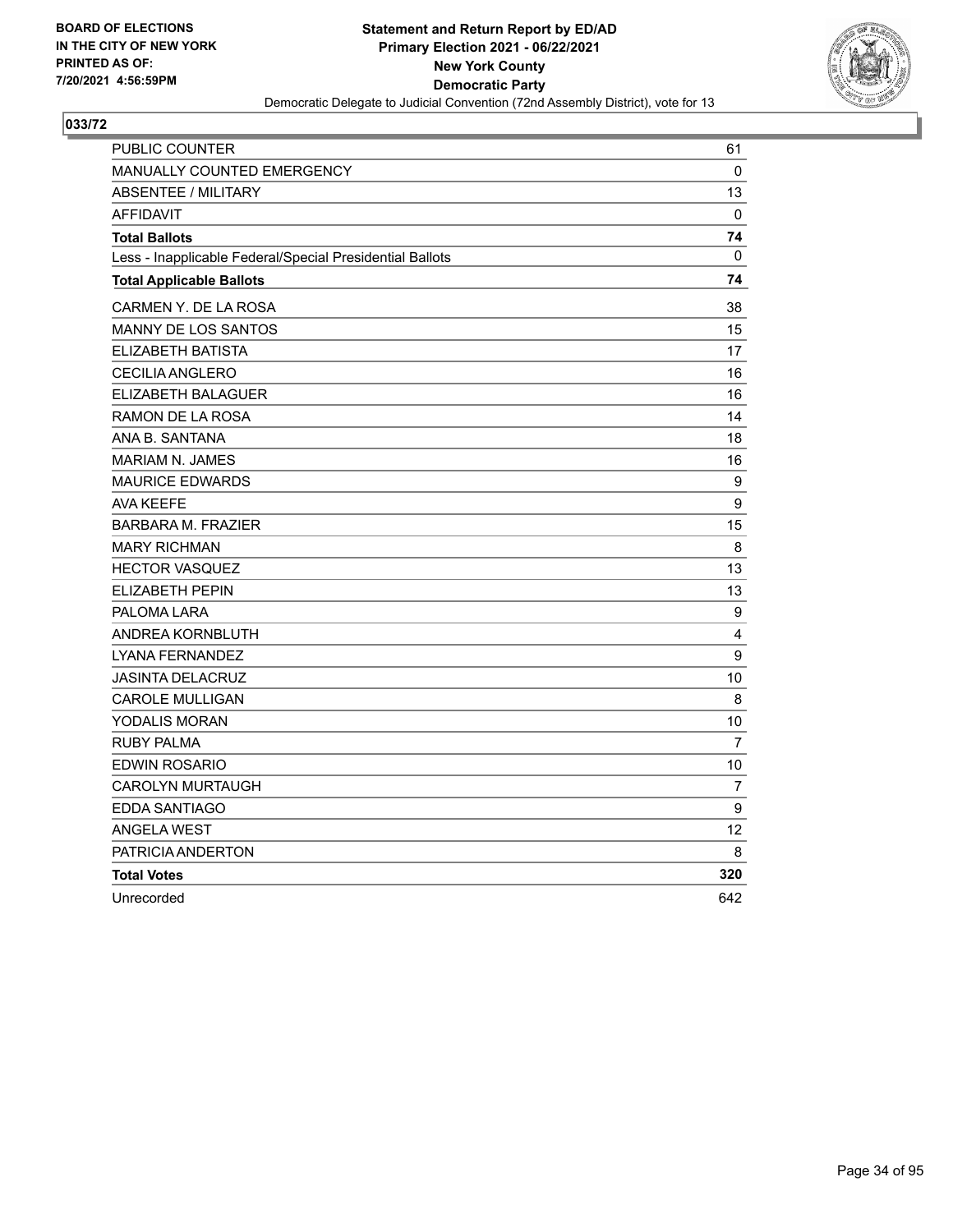

| PUBLIC COUNTER                                           | 76                      |
|----------------------------------------------------------|-------------------------|
| <b>MANUALLY COUNTED EMERGENCY</b>                        | 0                       |
| <b>ABSENTEE / MILITARY</b>                               | 4                       |
| <b>AFFIDAVIT</b>                                         | 0                       |
| <b>Total Ballots</b>                                     | 80                      |
| Less - Inapplicable Federal/Special Presidential Ballots | 0                       |
| <b>Total Applicable Ballots</b>                          | 80                      |
| CARMEN Y. DE LA ROSA                                     | 55                      |
| MANNY DE LOS SANTOS                                      | 22                      |
| ELIZABETH BATISTA                                        | 24                      |
| <b>CECILIA ANGLERO</b>                                   | 15                      |
| ELIZABETH BALAGUER                                       | 24                      |
| RAMON DE LA ROSA                                         | 19                      |
| ANA B. SANTANA                                           | 18                      |
| <b>MARIAM N. JAMES</b>                                   | 18                      |
| <b>MAURICE EDWARDS</b>                                   | 15                      |
| <b>AVA KEEFE</b>                                         | 15                      |
| <b>BARBARA M. FRAZIER</b>                                | 15                      |
| <b>MARY RICHMAN</b>                                      | 12                      |
| <b>HECTOR VASQUEZ</b>                                    | 21                      |
| ELIZABETH PEPIN                                          | 12                      |
| PALOMA LARA                                              | 10                      |
| ANDREA KORNBLUTH                                         | 2                       |
| LYANA FERNANDEZ                                          | 10                      |
| <b>JASINTA DELACRUZ</b>                                  | 7                       |
| CAROLE MULLIGAN                                          | 7                       |
| YODALIS MORAN                                            | 3                       |
| <b>RUBY PALMA</b>                                        | $\overline{\mathbf{4}}$ |
| <b>EDWIN ROSARIO</b>                                     | $\mathbf 5$             |
| <b>CAROLYN MURTAUGH</b>                                  | $\overline{7}$          |
| EDDA SANTIAGO                                            | $\mathbf 5$             |
| <b>ANGELA WEST</b>                                       | $\overline{c}$          |
| PATRICIA ANDERTON                                        | 4                       |
| UNATTRIBUTABLE WRITE-IN (WRITE-IN)                       | $\mathbf{1}$            |
| <b>Total Votes</b>                                       | 352                     |
| Unrecorded                                               | 688                     |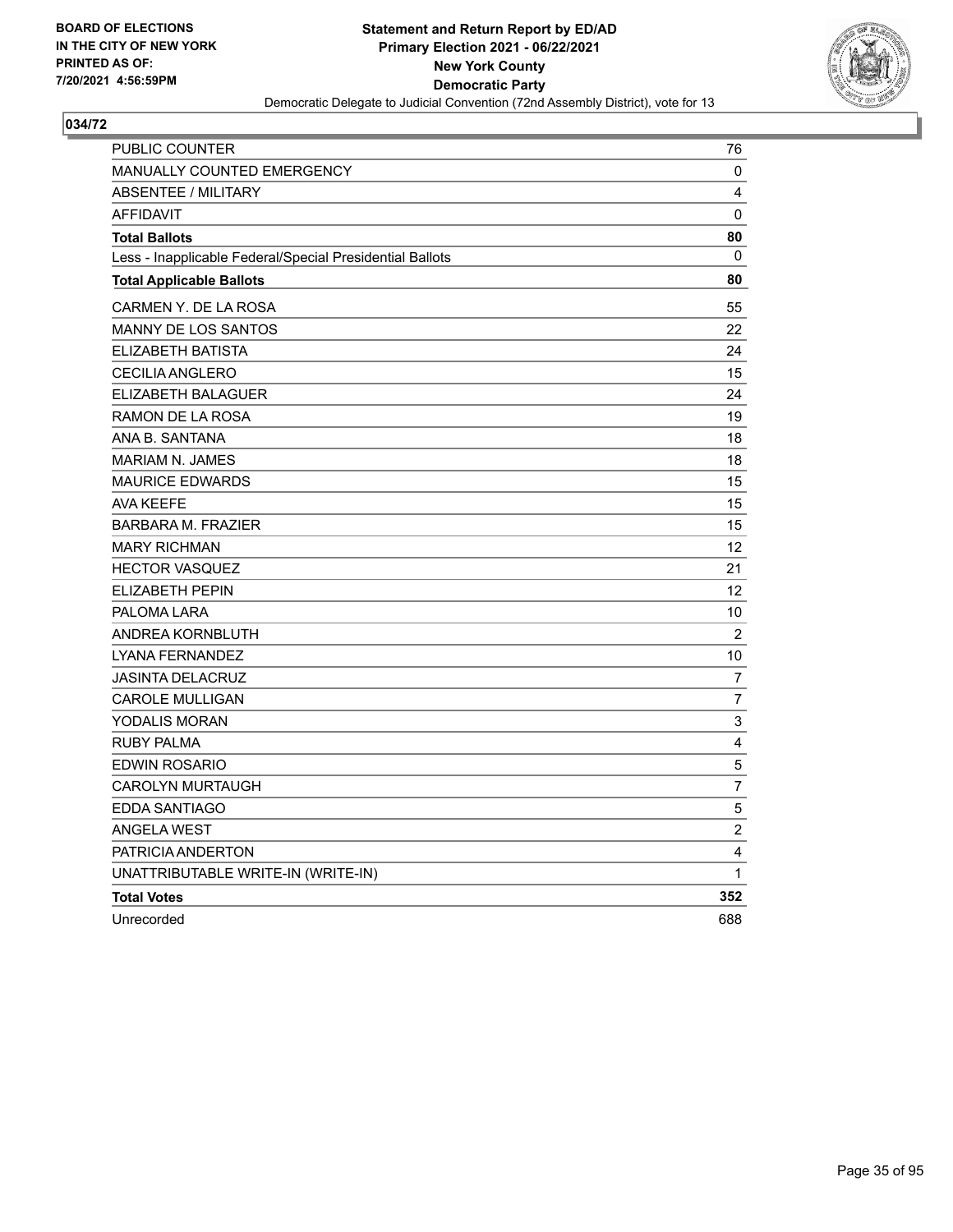

| PUBLIC COUNTER                                           | 82               |
|----------------------------------------------------------|------------------|
| <b>MANUALLY COUNTED EMERGENCY</b>                        | 0                |
| <b>ABSENTEE / MILITARY</b>                               | $\overline{7}$   |
| <b>AFFIDAVIT</b>                                         | 0                |
| <b>Total Ballots</b>                                     | 89               |
| Less - Inapplicable Federal/Special Presidential Ballots | 0                |
| <b>Total Applicable Ballots</b>                          | 89               |
| CARMEN Y. DE LA ROSA                                     | 59               |
| MANNY DE LOS SANTOS                                      | 25               |
| ELIZABETH BATISTA                                        | 23               |
| <b>CECILIA ANGLERO</b>                                   | 21               |
| ELIZABETH BALAGUER                                       | 21               |
| RAMON DE LA ROSA                                         | 22               |
| ANA B. SANTANA                                           | 18               |
| <b>MARIAM N. JAMES</b>                                   | 24               |
| <b>MAURICE EDWARDS</b>                                   | 16               |
| <b>AVA KEEFE</b>                                         | 20               |
| <b>BARBARA M. FRAZIER</b>                                | 21               |
| <b>MARY RICHMAN</b>                                      | 16               |
| <b>HECTOR VASQUEZ</b>                                    | 16               |
| <b>ELIZABETH PEPIN</b>                                   | 11               |
| PALOMA LARA                                              | 14               |
| ANDREA KORNBLUTH                                         | 6                |
| LYANA FERNANDEZ                                          | 12               |
| <b>JASINTA DELACRUZ</b>                                  | 14               |
| <b>CAROLE MULLIGAN</b>                                   | 9                |
| YODALIS MORAN                                            | $\boldsymbol{9}$ |
| <b>RUBY PALMA</b>                                        | 11               |
| <b>EDWIN ROSARIO</b>                                     | 14               |
| <b>CAROLYN MURTAUGH</b>                                  | 9                |
| EDDA SANTIAGO                                            | $\overline{7}$   |
| <b>ANGELA WEST</b>                                       | 12               |
| PATRICIA ANDERTON                                        | 8                |
| JEROME J. JACKSON (WRITE-IN)                             | 1                |
| <b>Total Votes</b>                                       | 439              |
| Unrecorded                                               | 718              |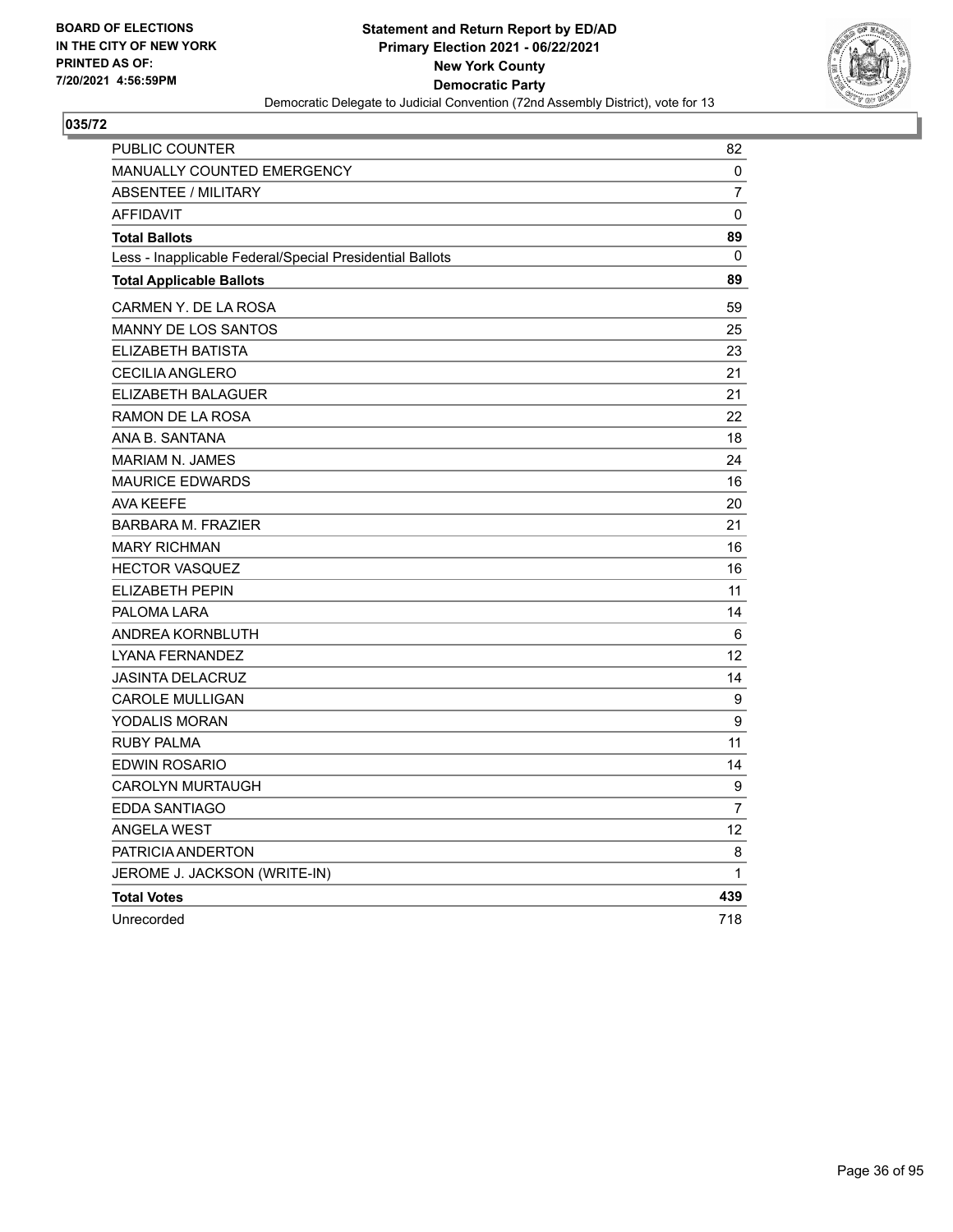

| <b>PUBLIC COUNTER</b>                                    | 183            |
|----------------------------------------------------------|----------------|
| MANUALLY COUNTED EMERGENCY                               | 0              |
| <b>ABSENTEE / MILITARY</b>                               | 22             |
| <b>AFFIDAVIT</b>                                         | 2              |
| <b>Total Ballots</b>                                     | 207            |
| Less - Inapplicable Federal/Special Presidential Ballots | 0              |
| <b>Total Applicable Ballots</b>                          | 207            |
| CARMEN Y. DE LA ROSA                                     | 115            |
| <b>MANNY DE LOS SANTOS</b>                               | 59             |
| <b>ELIZABETH BATISTA</b>                                 | 57             |
| <b>CECILIA ANGLERO</b>                                   | 43             |
| <b>ELIZABETH BALAGUER</b>                                | 43             |
| RAMON DE LA ROSA                                         | 47             |
| ANA B. SANTANA                                           | 46             |
| <b>MARIAM N. JAMES</b>                                   | 38             |
| <b>MAURICE EDWARDS</b>                                   | 36             |
| <b>AVA KEEFE</b>                                         | 33             |
| <b>BARBARA M. FRAZIER</b>                                | 38             |
| <b>MARY RICHMAN</b>                                      | 31             |
| <b>HECTOR VASQUEZ</b>                                    | 42             |
| <b>ELIZABETH PEPIN</b>                                   | 29             |
| PALOMA LARA                                              | 24             |
| ANDREA KORNBLUTH                                         | 22             |
| <b>LYANA FERNANDEZ</b>                                   | 22             |
| <b>JASINTA DELACRUZ</b>                                  | 34             |
| <b>CAROLE MULLIGAN</b>                                   | 21             |
| YODALIS MORAN                                            | 39             |
| <b>RUBY PALMA</b>                                        | 22             |
| <b>EDWIN ROSARIO</b>                                     | 31             |
| <b>CAROLYN MURTAUGH</b>                                  | 33             |
| EDDA SANTIAGO                                            | 25             |
| ANGELA WEST                                              | 27             |
| PATRICIA ANDERTON                                        | 28             |
| CHARLES B. UDAH (WRITE-IN)                               | 1              |
| CHARLES B. UDOH (WRITE-IN)                               | 1              |
| JOSE DAVID BENITEZ (WRITE-IN)                            | 1              |
| UNATTRIBUTABLE WRITE-IN (WRITE-IN)                       | $\overline{c}$ |
| <b>Total Votes</b>                                       | 990            |
| Unrecorded                                               | 1,701          |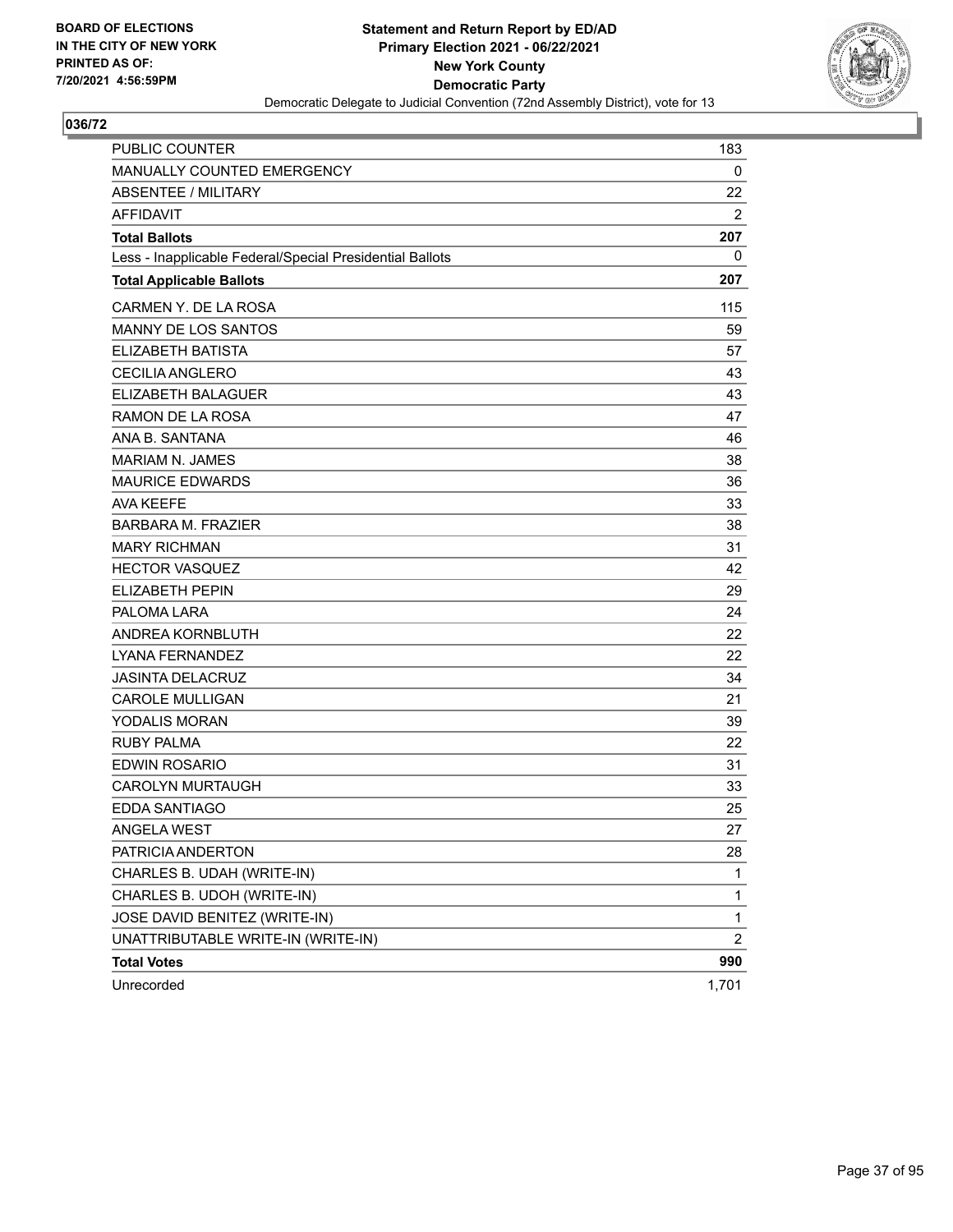

| <b>PUBLIC COUNTER</b>                                    | 148   |
|----------------------------------------------------------|-------|
| <b>MANUALLY COUNTED EMERGENCY</b>                        | 0     |
| ABSENTEE / MILITARY                                      | 9     |
| <b>AFFIDAVIT</b>                                         | 1     |
| <b>Total Ballots</b>                                     | 158   |
| Less - Inapplicable Federal/Special Presidential Ballots | 0     |
| <b>Total Applicable Ballots</b>                          | 158   |
| CARMEN Y. DE LA ROSA                                     | 68    |
| <b>MANNY DE LOS SANTOS</b>                               | 43    |
| ELIZABETH BATISTA                                        | 41    |
| CECILIA ANGLERO                                          | 35    |
| ELIZABETH BALAGUER                                       | 39    |
| RAMON DE LA ROSA                                         | 34    |
| ANA B. SANTANA                                           | 40    |
| <b>MARIAM N. JAMES</b>                                   | 40    |
| <b>MAURICE EDWARDS</b>                                   | 32    |
| <b>AVA KEEFE</b>                                         | 39    |
| <b>BARBARA M. FRAZIER</b>                                | 44    |
| <b>MARY RICHMAN</b>                                      | 36    |
| <b>HECTOR VASQUEZ</b>                                    | 36    |
| <b>ELIZABETH PEPIN</b>                                   | 29    |
| PALOMA LARA                                              | 23    |
| ANDREA KORNBLUTH                                         | 28    |
| <b>LYANA FERNANDEZ</b>                                   | 25    |
| <b>JASINTA DELACRUZ</b>                                  | 19    |
| <b>CAROLE MULLIGAN</b>                                   | 26    |
| YODALIS MORAN                                            | 24    |
| RUBY PALMA                                               | 20    |
| EDWIN ROSARIO                                            | 25    |
| <b>CAROLYN MURTAUGH</b>                                  | 30    |
| <b>EDDA SANTIAGO</b>                                     | 20    |
| <b>ANGELA WEST</b>                                       | 29    |
| PATRICIA ANDERTON                                        | 24    |
| UNATTRIBUTABLE WRITE-IN (WRITE-IN)                       | 1     |
| <b>Total Votes</b>                                       | 850   |
| Unrecorded                                               | 1,204 |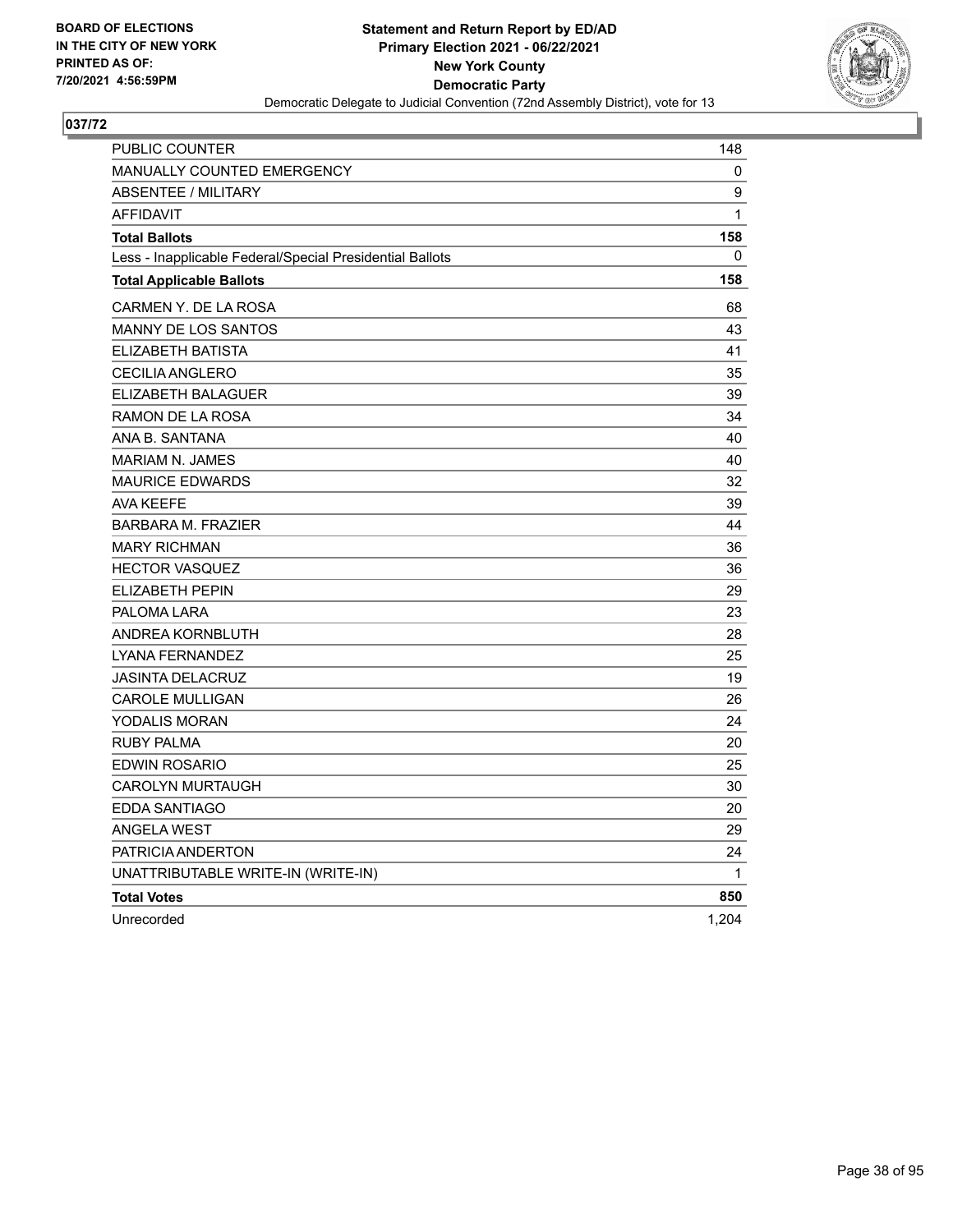

| <b>PUBLIC COUNTER</b>                                    | 245   |
|----------------------------------------------------------|-------|
| MANUALLY COUNTED EMERGENCY                               | 0     |
| ABSENTEE / MILITARY                                      | 26    |
| <b>AFFIDAVIT</b>                                         | 1     |
| <b>Total Ballots</b>                                     | 272   |
| Less - Inapplicable Federal/Special Presidential Ballots | 0     |
| <b>Total Applicable Ballots</b>                          | 272   |
| CARMEN Y. DE LA ROSA                                     | 133   |
| MANNY DE LOS SANTOS                                      | 62    |
| ELIZABETH BATISTA                                        | 78    |
| <b>CECILIA ANGLERO</b>                                   | 63    |
| ELIZABETH BALAGUER                                       | 64    |
| RAMON DE LA ROSA                                         | 50    |
| ANA B. SANTANA                                           | 74    |
| <b>MARIAM N. JAMES</b>                                   | 60    |
| <b>MAURICE EDWARDS</b>                                   | 45    |
| <b>AVA KEEFE</b>                                         | 67    |
| <b>BARBARA M. FRAZIER</b>                                | 68    |
| <b>MARY RICHMAN</b>                                      | 60    |
| <b>HECTOR VASQUEZ</b>                                    | 42    |
| <b>ELIZABETH PEPIN</b>                                   | 53    |
| PALOMA LARA                                              | 49    |
| ANDREA KORNBLUTH                                         | 47    |
| LYANA FERNANDEZ                                          | 53    |
| <b>JASINTA DELACRUZ</b>                                  | 45    |
| <b>CAROLE MULLIGAN</b>                                   | 39    |
| YODALIS MORAN                                            | 45    |
| <b>RUBY PALMA</b>                                        | 44    |
| <b>EDWIN ROSARIO</b>                                     | 28    |
| <b>CAROLYN MURTAUGH</b>                                  | 45    |
| <b>EDDA SANTIAGO</b>                                     | 32    |
| ANGELA WEST                                              | 55    |
| PATRICIA ANDERTON                                        | 33    |
| ALKALO LILLENTHAL (WRITE-IN)                             | 1     |
| BOB STORM (WRITE-IN)                                     | 1     |
| IAN PAECY (WRITE-IN)                                     | 1     |
| NEIN KAHEVE (WRITE-IN)                                   | 1     |
| UNATTRIBUTABLE WRITE-IN (WRITE-IN)                       | 4     |
| <b>Total Votes</b>                                       | 1,442 |
| Unrecorded                                               | 2,094 |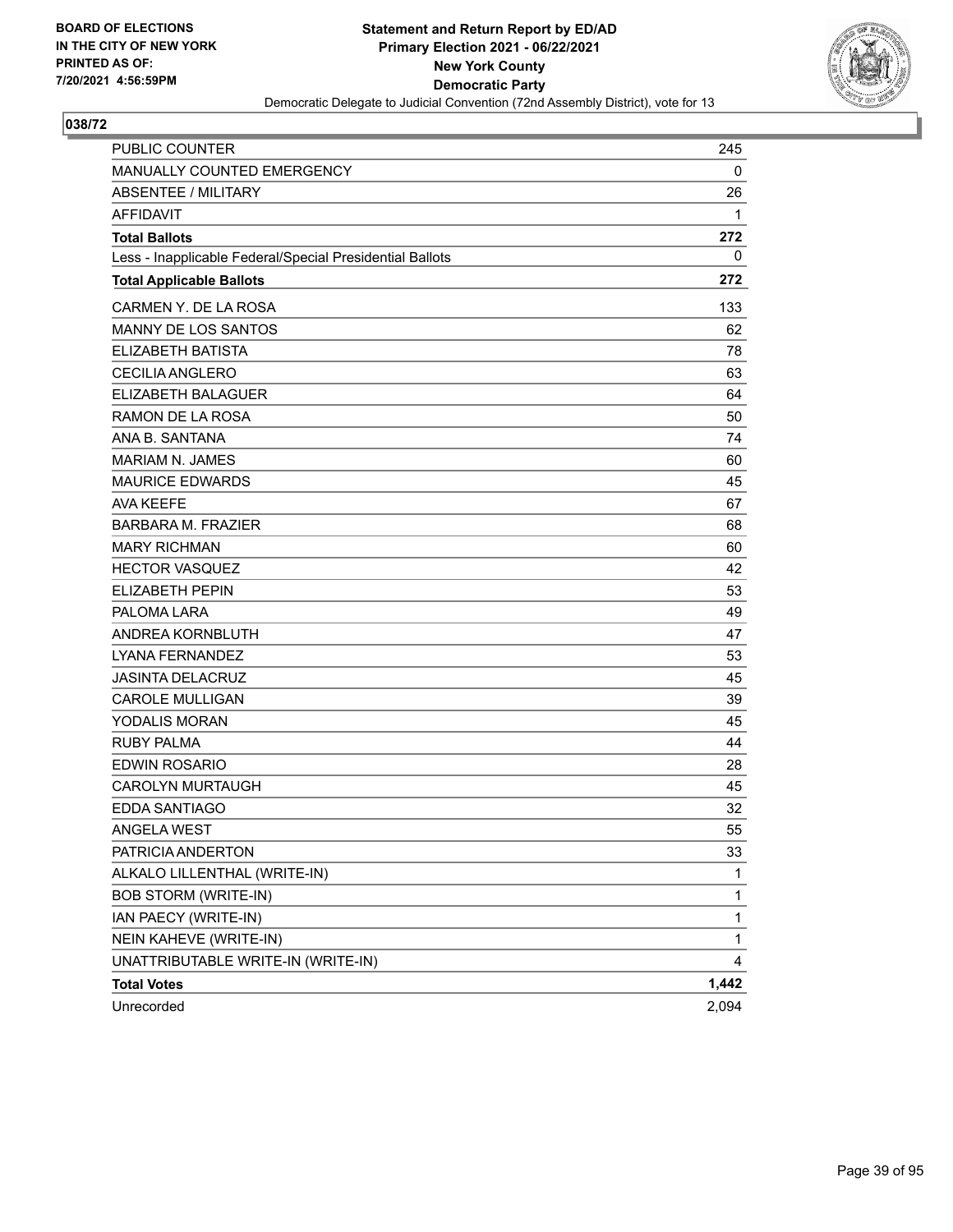

| PUBLIC COUNTER                                           | 168            |
|----------------------------------------------------------|----------------|
| <b>MANUALLY COUNTED EMERGENCY</b>                        | 0              |
| <b>ABSENTEE / MILITARY</b>                               | 9              |
| <b>AFFIDAVIT</b>                                         | $\overline{2}$ |
| <b>Total Ballots</b>                                     | 179            |
| Less - Inapplicable Federal/Special Presidential Ballots | 0              |
| <b>Total Applicable Ballots</b>                          | 179            |
| CARMEN Y. DE LA ROSA                                     | 109            |
| <b>MANNY DE LOS SANTOS</b>                               | 49             |
| ELIZABETH BATISTA                                        | 47             |
| <b>CECILIA ANGLERO</b>                                   | 30             |
| <b>ELIZABETH BALAGUER</b>                                | 35             |
| RAMON DE LA ROSA                                         | 40             |
| ANA B. SANTANA                                           | 41             |
| <b>MARIAM N. JAMES</b>                                   | 33             |
| <b>MAURICE EDWARDS</b>                                   | 33             |
| <b>AVA KEEFE</b>                                         | 33             |
| <b>BARBARA M. FRAZIER</b>                                | 31             |
| <b>MARY RICHMAN</b>                                      | 26             |
| <b>HECTOR VASQUEZ</b>                                    | 31             |
| ELIZABETH PEPIN                                          | 27             |
| PALOMA LARA                                              | 30             |
| ANDREA KORNBLUTH                                         | 16             |
| LYANA FERNANDEZ                                          | 20             |
| <b>JASINTA DELACRUZ</b>                                  | 26             |
| <b>CAROLE MULLIGAN</b>                                   | 21             |
| <b>YODALIS MORAN</b>                                     | 24             |
| RUBY PALMA                                               | 18             |
| EDWIN ROSARIO                                            | 29             |
| <b>CAROLYN MURTAUGH</b>                                  | 23             |
| EDDA SANTIAGO                                            | 19             |
| <b>ANGELA WEST</b>                                       | 26             |
| PATRICIA ANDERTON                                        | 21             |
| UNATTRIBUTABLE WRITE-IN (WRITE-IN)                       | 1              |
| <b>Total Votes</b>                                       | 839            |
| Unrecorded                                               | 1,488          |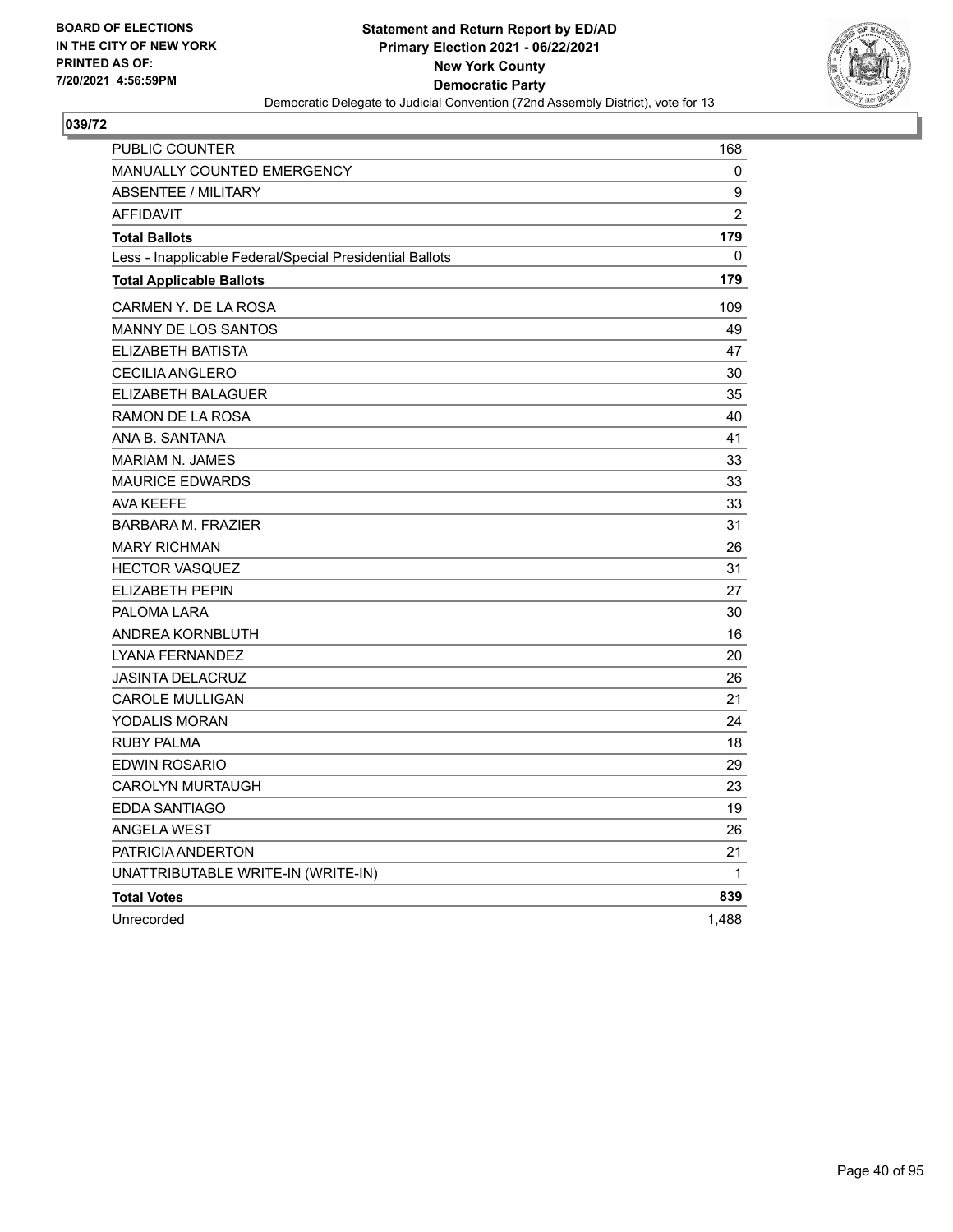

| <b>PUBLIC COUNTER</b>                                    | 237   |
|----------------------------------------------------------|-------|
| MANUALLY COUNTED EMERGENCY                               | 0     |
| <b>ABSENTEE / MILITARY</b>                               | 15    |
| <b>AFFIDAVIT</b>                                         | 3     |
| <b>Total Ballots</b>                                     | 255   |
| Less - Inapplicable Federal/Special Presidential Ballots | 0     |
| <b>Total Applicable Ballots</b>                          | 255   |
| CARMEN Y. DE LA ROSA                                     | 153   |
| <b>MANNY DE LOS SANTOS</b>                               | 78    |
| <b>ELIZABETH BATISTA</b>                                 | 64    |
| <b>CECILIA ANGLERO</b>                                   | 44    |
| ELIZABETH BALAGUER                                       | 59    |
| RAMON DE LA ROSA                                         | 62    |
| ANA B. SANTANA                                           | 56    |
| <b>MARIAM N. JAMES</b>                                   | 46    |
| <b>MAURICE EDWARDS</b>                                   | 47    |
| <b>AVA KEEFE</b>                                         | 48    |
| <b>BARBARA M. FRAZIER</b>                                | 74    |
| <b>MARY RICHMAN</b>                                      | 42    |
| <b>HECTOR VASQUEZ</b>                                    | 54    |
| <b>ELIZABETH PEPIN</b>                                   | 47    |
| PALOMA LARA                                              | 40    |
| ANDREA KORNBLUTH                                         | 35    |
| LYANA FERNANDEZ                                          | 36    |
| <b>JASINTA DELACRUZ</b>                                  | 37    |
| <b>CAROLE MULLIGAN</b>                                   | 40    |
| <b>YODALIS MORAN</b>                                     | 47    |
| <b>RUBY PALMA</b>                                        | 32    |
| <b>EDWIN ROSARIO</b>                                     | 36    |
| <b>CAROLYN MURTAUGH</b>                                  | 47    |
| <b>EDDA SANTIAGO</b>                                     | 30    |
| ANGELA WEST                                              | 45    |
| PATRICIA ANDERTON                                        | 36    |
| CHRISTOPHER ROWAN (WRITE-IN)                             | 1     |
| DAVID DESTAFANO (WRITE-IN)                               | 1     |
| <b>GRETCHEN JENKINS (WRITE-IN)</b>                       | 1     |
| MEGAN WEST (WRITE-IN)                                    | 1     |
| <b>Total Votes</b>                                       | 1,339 |
| Unrecorded                                               | 1,976 |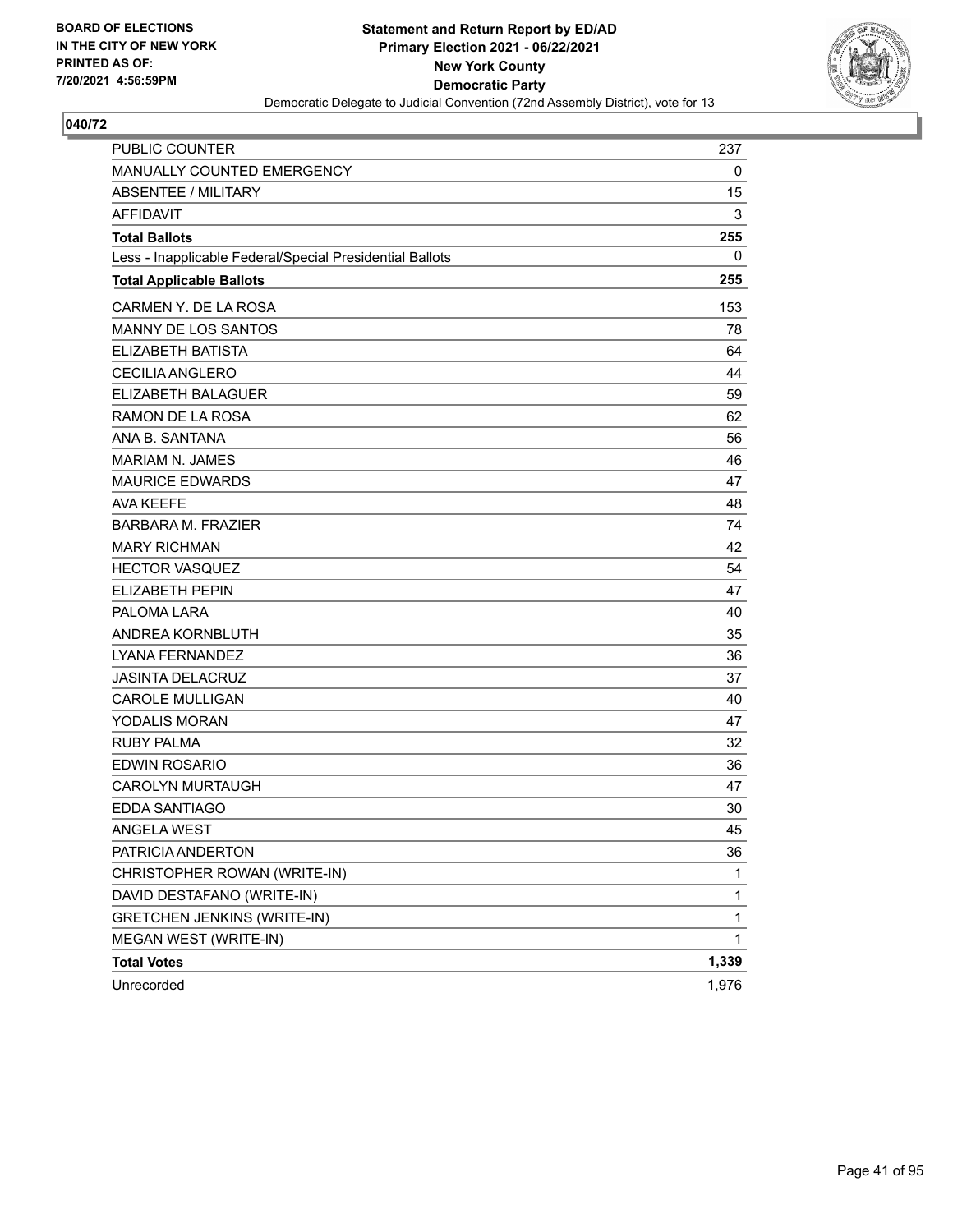

| <b>PUBLIC COUNTER</b>                                    | 195   |
|----------------------------------------------------------|-------|
| <b>MANUALLY COUNTED EMERGENCY</b>                        | 0     |
| <b>ABSENTEE / MILITARY</b>                               | 14    |
| <b>AFFIDAVIT</b>                                         | 1     |
| <b>Total Ballots</b>                                     | 210   |
| Less - Inapplicable Federal/Special Presidential Ballots | 0     |
| <b>Total Applicable Ballots</b>                          | 210   |
| CARMEN Y. DE LA ROSA                                     | 116   |
| <b>MANNY DE LOS SANTOS</b>                               | 49    |
| ELIZABETH BATISTA                                        | 49    |
| CECILIA ANGLERO                                          | 38    |
| ELIZABETH BALAGUER                                       | 42    |
| RAMON DE LA ROSA                                         | 38    |
| ANA B. SANTANA                                           | 40    |
| <b>MARIAM N. JAMES</b>                                   | 35    |
| <b>MAURICE EDWARDS</b>                                   | 31    |
| <b>AVA KEEFE</b>                                         | 34    |
| <b>BARBARA M. FRAZIER</b>                                | 43    |
| <b>MARY RICHMAN</b>                                      | 32    |
| <b>HECTOR VASQUEZ</b>                                    | 40    |
| <b>ELIZABETH PEPIN</b>                                   | 26    |
| PALOMA LARA                                              | 20    |
| ANDREA KORNBLUTH                                         | 15    |
| <b>LYANA FERNANDEZ</b>                                   | 17    |
| <b>JASINTA DELACRUZ</b>                                  | 16    |
| <b>CAROLE MULLIGAN</b>                                   | 12    |
| YODALIS MORAN                                            | 21    |
| <b>RUBY PALMA</b>                                        | 14    |
| <b>EDWIN ROSARIO</b>                                     | 14    |
| <b>CAROLYN MURTAUGH</b>                                  | 15    |
| <b>EDDA SANTIAGO</b>                                     | 12    |
| <b>ANGELA WEST</b>                                       | 14    |
| PATRICIA ANDERTON                                        | 11    |
| UNATTRIBUTABLE WRITE-IN (WRITE-IN)                       | 1     |
| <b>Total Votes</b>                                       | 795   |
| Unrecorded                                               | 1,935 |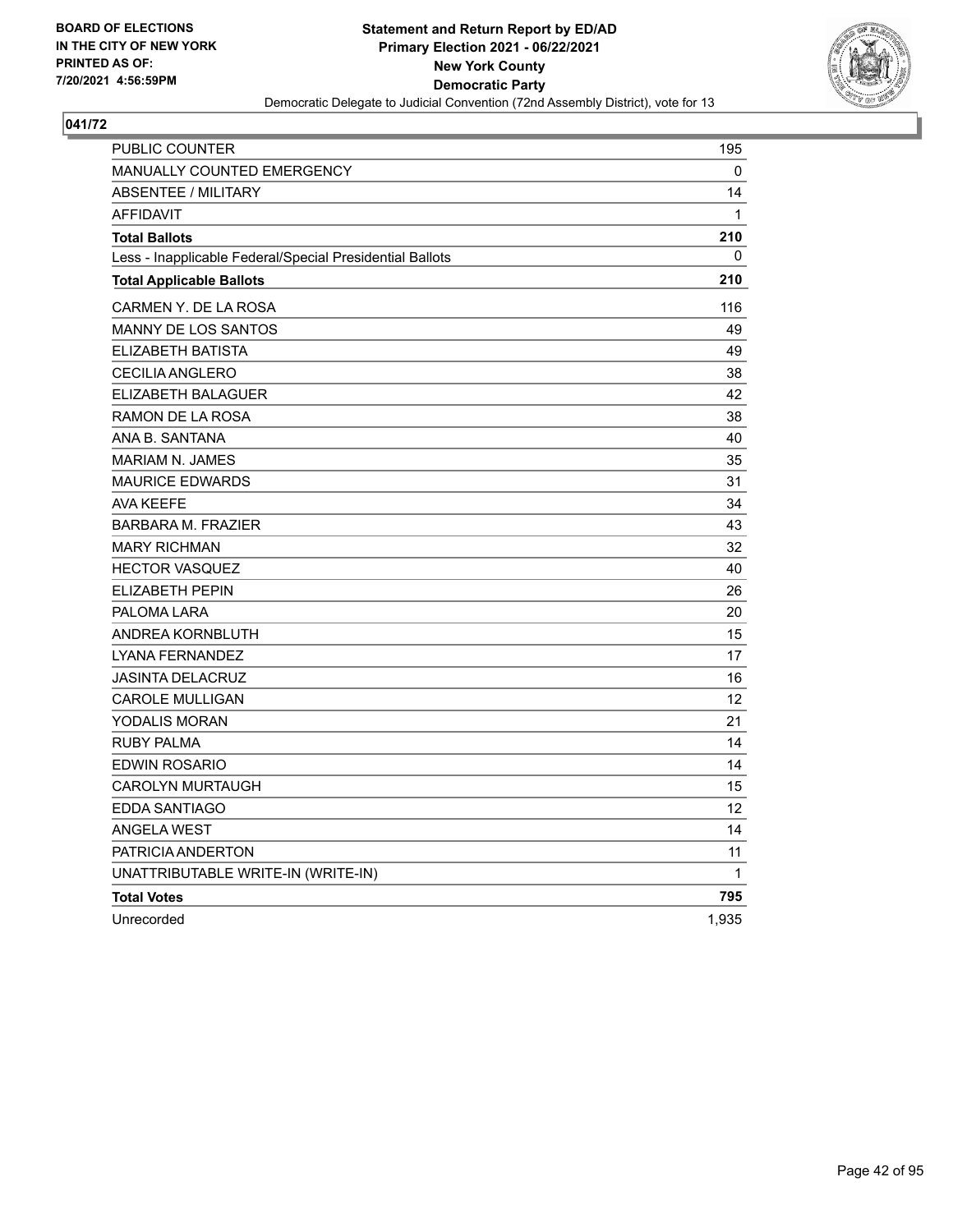

| PUBLIC COUNTER                                           | 216   |
|----------------------------------------------------------|-------|
| MANUALLY COUNTED EMERGENCY                               | 0     |
| <b>ABSENTEE / MILITARY</b>                               | 11    |
| <b>AFFIDAVIT</b>                                         | 1     |
| <b>Total Ballots</b>                                     | 228   |
| Less - Inapplicable Federal/Special Presidential Ballots | 0     |
| <b>Total Applicable Ballots</b>                          | 228   |
| CARMEN Y. DE LA ROSA                                     | 105   |
| MANNY DE LOS SANTOS                                      | 57    |
| ELIZABETH BATISTA                                        | 64    |
| <b>CECILIA ANGLERO</b>                                   | 46    |
| ELIZABETH BALAGUER                                       | 43    |
| RAMON DE LA ROSA                                         | 34    |
| ANA B. SANTANA                                           | 52    |
| <b>MARIAM N. JAMES</b>                                   | 39    |
| <b>MAURICE EDWARDS</b>                                   | 38    |
| AVA KEEFE                                                | 54    |
| <b>BARBARA M. FRAZIER</b>                                | 53    |
| <b>MARY RICHMAN</b>                                      | 44    |
| <b>HECTOR VASQUEZ</b>                                    | 40    |
| <b>ELIZABETH PEPIN</b>                                   | 50    |
| PALOMA LARA                                              | 45    |
| ANDREA KORNBLUTH                                         | 40    |
| LYANA FERNANDEZ                                          | 41    |
| <b>JASINTA DELACRUZ</b>                                  | 32    |
| <b>CAROLE MULLIGAN</b>                                   | 44    |
| YODALIS MORAN                                            | 37    |
| <b>RUBY PALMA</b>                                        | 45    |
| EDWIN ROSARIO                                            | 38    |
| <b>CAROLYN MURTAUGH</b>                                  | 50    |
| EDDA SANTIAGO                                            | 28    |
| <b>ANGELA WEST</b>                                       | 44    |
| PATRICIA ANDERTON                                        | 45    |
| <b>Total Votes</b>                                       | 1,208 |
| Unrecorded                                               | 1,756 |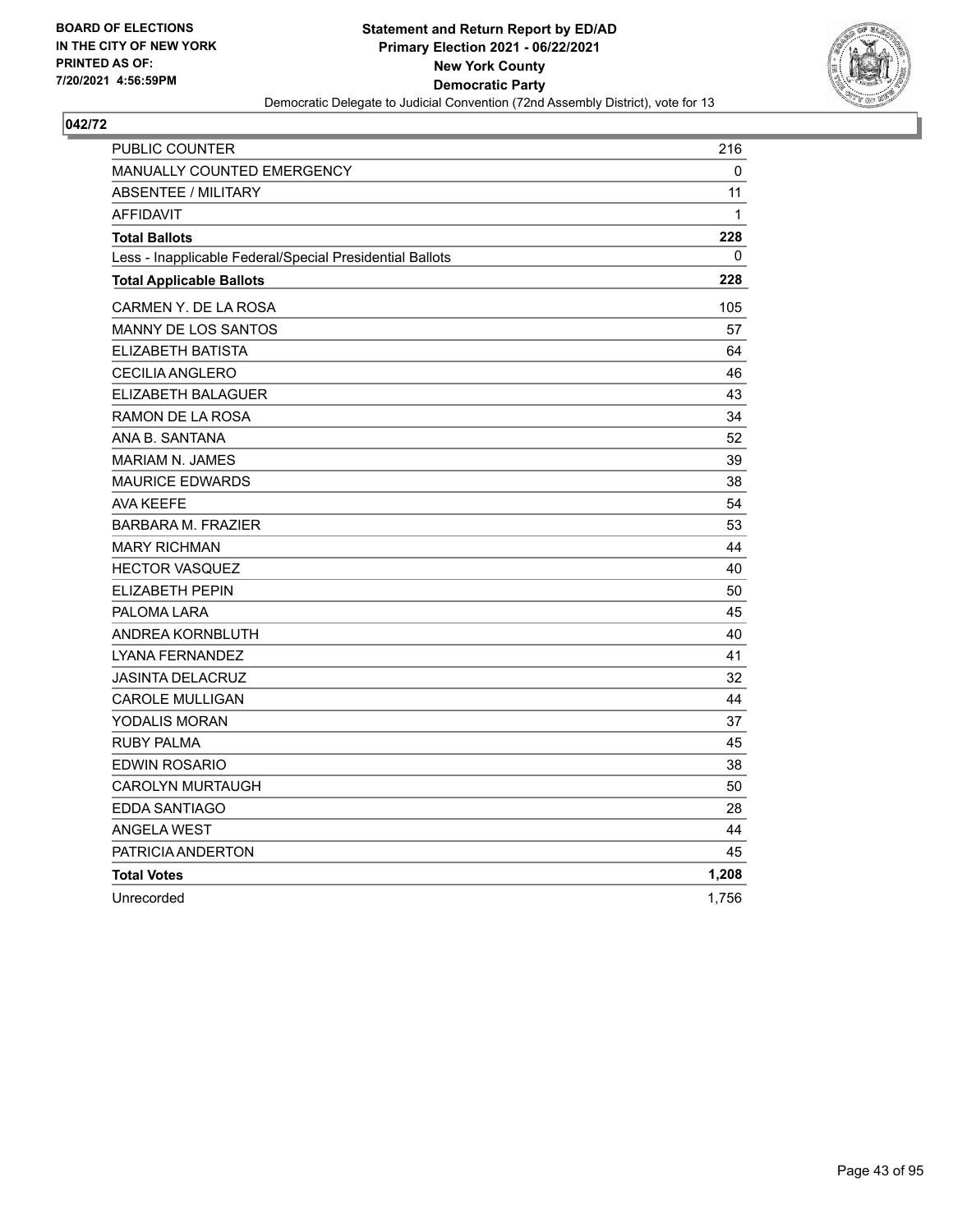

| <b>PUBLIC COUNTER</b>                                    | 189          |
|----------------------------------------------------------|--------------|
| MANUALLY COUNTED EMERGENCY                               | 0            |
| <b>ABSENTEE / MILITARY</b>                               | 19           |
| <b>AFFIDAVIT</b>                                         | 1            |
| <b>Total Ballots</b>                                     | 209          |
| Less - Inapplicable Federal/Special Presidential Ballots | 0            |
| <b>Total Applicable Ballots</b>                          | 209          |
| CARMEN Y. DE LA ROSA                                     | 143          |
| <b>MANNY DE LOS SANTOS</b>                               | 54           |
| <b>ELIZABETH BATISTA</b>                                 | 60           |
| <b>CECILIA ANGLERO</b>                                   | 46           |
| ELIZABETH BALAGUER                                       | 40           |
| RAMON DE LA ROSA                                         | 49           |
| ANA B. SANTANA                                           | 51           |
| <b>MARIAM N. JAMES</b>                                   | 35           |
| <b>MAURICE EDWARDS</b>                                   | 30           |
| <b>AVA KEEFE</b>                                         | 38           |
| <b>BARBARA M. FRAZIER</b>                                | 39           |
| <b>MARY RICHMAN</b>                                      | 30           |
| <b>HECTOR VASQUEZ</b>                                    | 42           |
| <b>ELIZABETH PEPIN</b>                                   | 32           |
| PALOMA LARA                                              | 29           |
| ANDREA KORNBLUTH                                         | 23           |
| LYANA FERNANDEZ                                          | 29           |
| <b>JASINTA DELACRUZ</b>                                  | 33           |
| <b>CAROLE MULLIGAN</b>                                   | 13           |
| <b>YODALIS MORAN</b>                                     | 29           |
| <b>RUBY PALMA</b>                                        | 26           |
| <b>EDWIN ROSARIO</b>                                     | 20           |
| <b>CAROLYN MURTAUGH</b>                                  | 20           |
| <b>EDDA SANTIAGO</b>                                     | 31           |
| ANGELA WEST                                              | 18           |
| PATRICIA ANDERTON                                        | 20           |
| BETTY LUGO (WRITE-IN)                                    | 1            |
| KIETH PARKER (WRITE-IN)                                  | $\mathbf{1}$ |
| UNCOUNTED WRITE-IN PER STATUTE (WRITE-IN)                | 1            |
| <b>Total Votes</b>                                       | 983          |
| Unrecorded                                               | 1,734        |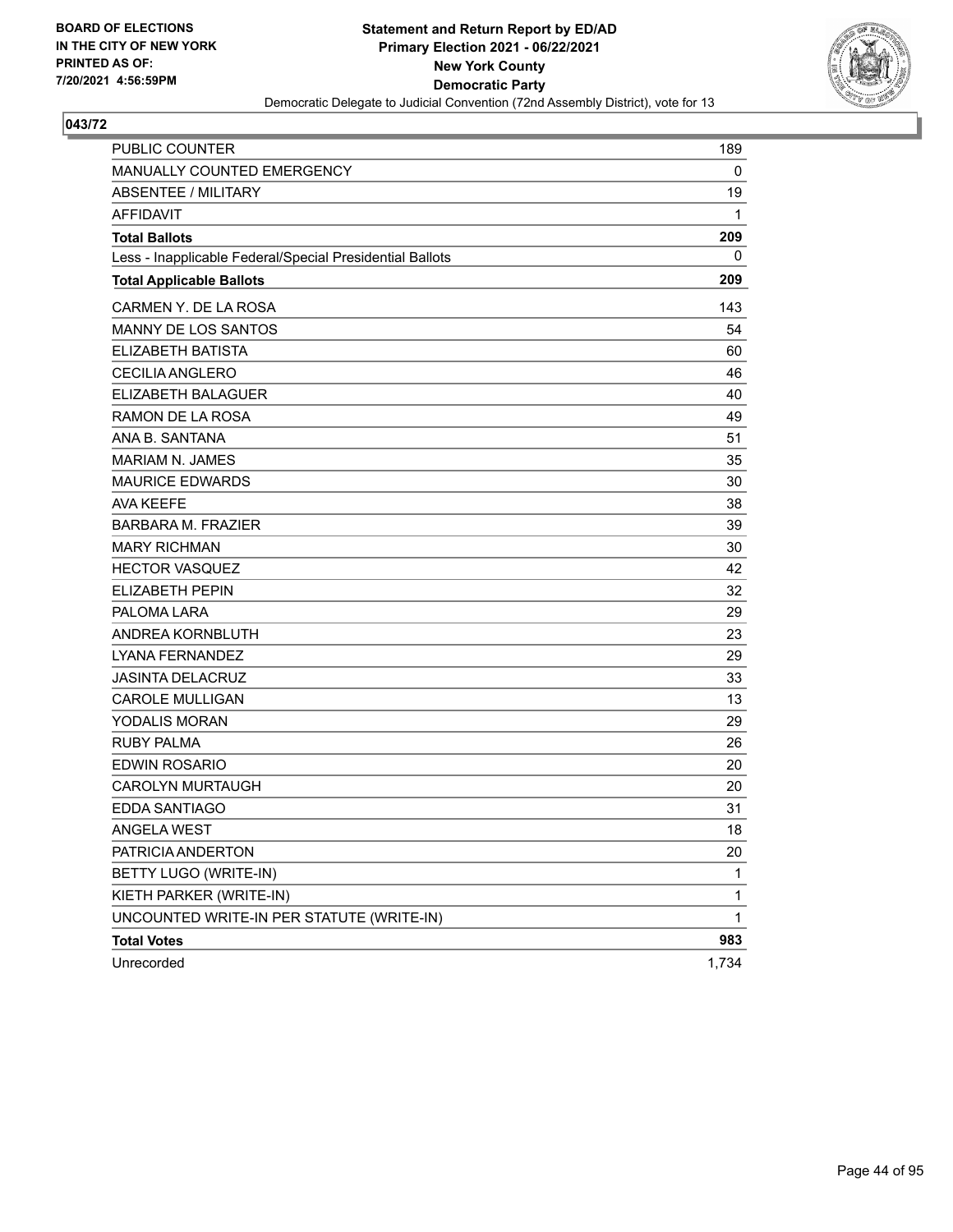

| <b>PUBLIC COUNTER</b>                                    | 152   |
|----------------------------------------------------------|-------|
| <b>MANUALLY COUNTED EMERGENCY</b>                        | 0     |
| ABSENTEE / MILITARY                                      | 15    |
| <b>AFFIDAVIT</b>                                         | 0     |
| <b>Total Ballots</b>                                     | 167   |
| Less - Inapplicable Federal/Special Presidential Ballots | 0     |
| <b>Total Applicable Ballots</b>                          | 167   |
| CARMEN Y. DE LA ROSA                                     | 99    |
| <b>MANNY DE LOS SANTOS</b>                               | 42    |
| ELIZABETH BATISTA                                        | 41    |
| CECILIA ANGLERO                                          | 26    |
| ELIZABETH BALAGUER                                       | 34    |
| RAMON DE LA ROSA                                         | 31    |
| ANA B. SANTANA                                           | 34    |
| <b>MARIAM N. JAMES</b>                                   | 23    |
| <b>MAURICE EDWARDS</b>                                   | 26    |
| <b>AVA KEEFE</b>                                         | 22    |
| <b>BARBARA M. FRAZIER</b>                                | 23    |
| <b>MARY RICHMAN</b>                                      | 26    |
| <b>HECTOR VASQUEZ</b>                                    | 31    |
| <b>ELIZABETH PEPIN</b>                                   | 21    |
| PALOMA LARA                                              | 19    |
| ANDREA KORNBLUTH                                         | 8     |
| <b>LYANA FERNANDEZ</b>                                   | 21    |
| <b>JASINTA DELACRUZ</b>                                  | 17    |
| <b>CAROLE MULLIGAN</b>                                   | 17    |
| YODALIS MORAN                                            | 19    |
| RUBY PALMA                                               | 14    |
| EDWIN ROSARIO                                            | 19    |
| <b>CAROLYN MURTAUGH</b>                                  | 12    |
| <b>EDDA SANTIAGO</b>                                     | 16    |
| <b>ANGELA WEST</b>                                       | 16    |
| PATRICIA ANDERTON                                        | 19    |
| UNATTRIBUTABLE WRITE-IN (WRITE-IN)                       | 6     |
| <b>Total Votes</b>                                       | 682   |
| Unrecorded                                               | 1,489 |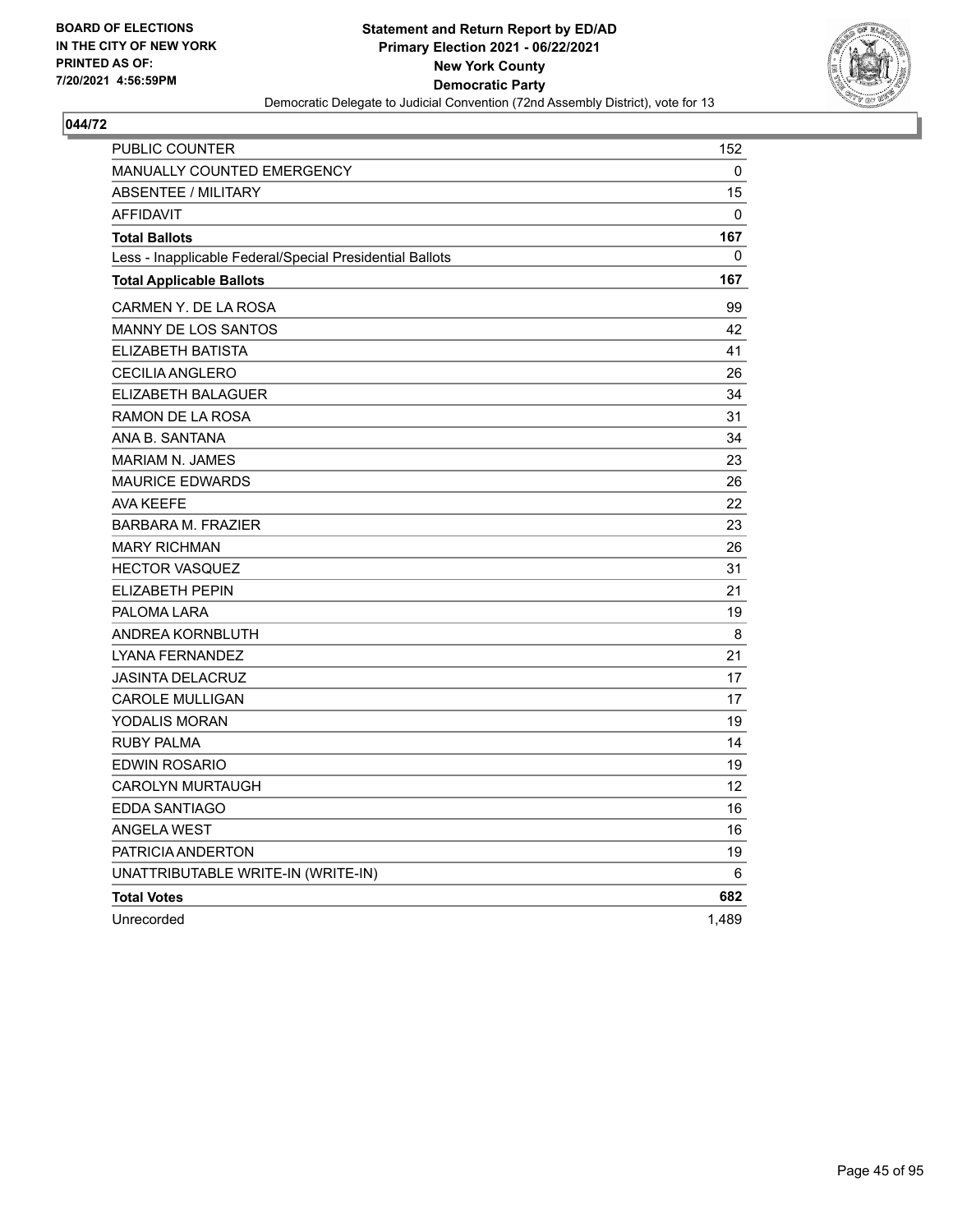

| PUBLIC COUNTER                                           | 147   |
|----------------------------------------------------------|-------|
| MANUALLY COUNTED EMERGENCY                               | 0     |
| <b>ABSENTEE / MILITARY</b>                               | 10    |
| <b>AFFIDAVIT</b>                                         | 0     |
| <b>Total Ballots</b>                                     | 157   |
| Less - Inapplicable Federal/Special Presidential Ballots | 0     |
| <b>Total Applicable Ballots</b>                          | 157   |
| CARMEN Y. DE LA ROSA                                     | 108   |
| <b>MANNY DE LOS SANTOS</b>                               | 44    |
| ELIZABETH BATISTA                                        | 34    |
| <b>CECILIA ANGLERO</b>                                   | 28    |
| ELIZABETH BALAGUER                                       | 25    |
| RAMON DE LA ROSA                                         | 34    |
| ANA B. SANTANA                                           | 34    |
| <b>MARIAM N. JAMES</b>                                   | 29    |
| <b>MAURICE EDWARDS</b>                                   | 25    |
| AVA KEEFE                                                | 26    |
| <b>BARBARA M. FRAZIER</b>                                | 24    |
| <b>MARY RICHMAN</b>                                      | 23    |
| <b>HECTOR VASQUEZ</b>                                    | 31    |
| <b>ELIZABETH PEPIN</b>                                   | 17    |
| PALOMA LARA                                              | 27    |
| ANDREA KORNBLUTH                                         | 12    |
| LYANA FERNANDEZ                                          | 25    |
| <b>JASINTA DELACRUZ</b>                                  | 20    |
| <b>CAROLE MULLIGAN</b>                                   | 14    |
| YODALIS MORAN                                            | 25    |
| <b>RUBY PALMA</b>                                        | 13    |
| EDWIN ROSARIO                                            | 21    |
| <b>CAROLYN MURTAUGH</b>                                  | 14    |
| <b>EDDA SANTIAGO</b>                                     | 13    |
| <b>ANGELA WEST</b>                                       | 25    |
| PATRICIA ANDERTON                                        | 13    |
| <b>Total Votes</b>                                       | 704   |
| Unrecorded                                               | 1,337 |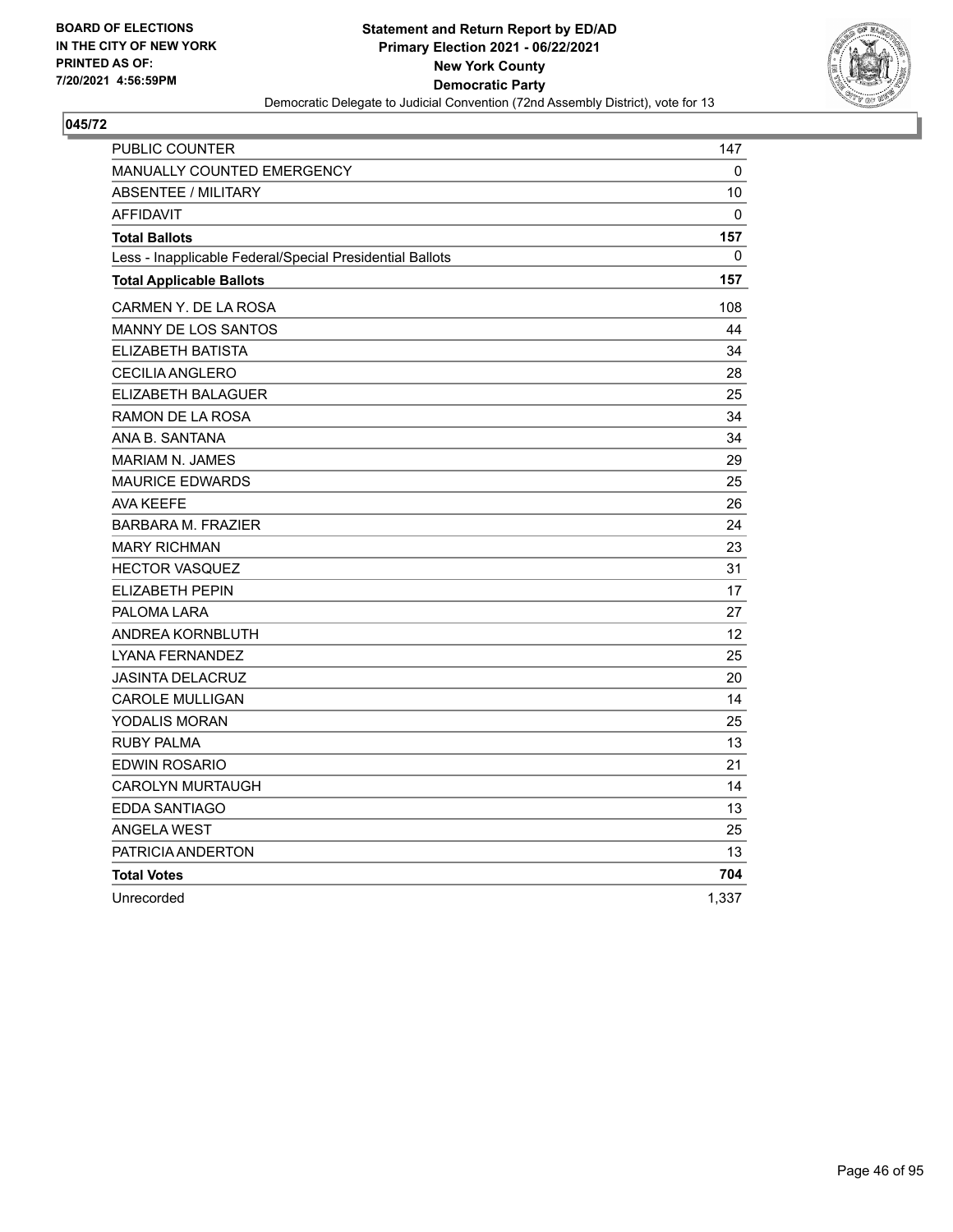

| PUBLIC COUNTER                                           | 182            |
|----------------------------------------------------------|----------------|
| MANUALLY COUNTED EMERGENCY                               | 0              |
| <b>ABSENTEE / MILITARY</b>                               | 25             |
| <b>AFFIDAVIT</b>                                         | $\overline{2}$ |
| <b>Total Ballots</b>                                     | 209            |
| Less - Inapplicable Federal/Special Presidential Ballots | 0              |
| <b>Total Applicable Ballots</b>                          | 209            |
| CARMEN Y. DE LA ROSA                                     | 118            |
| <b>MANNY DE LOS SANTOS</b>                               | 58             |
| ELIZABETH BATISTA                                        | 49             |
| <b>CECILIA ANGLERO</b>                                   | 42             |
| ELIZABETH BALAGUER                                       | 44             |
| <b>RAMON DE LA ROSA</b>                                  | 44             |
| ANA B. SANTANA                                           | 50             |
| <b>MARIAM N. JAMES</b>                                   | 43             |
| <b>MAURICE EDWARDS</b>                                   | 30             |
| AVA KEEFE                                                | 42             |
| <b>BARBARA M. FRAZIER</b>                                | 41             |
| <b>MARY RICHMAN</b>                                      | 41             |
| <b>HECTOR VASQUEZ</b>                                    | 34             |
| <b>ELIZABETH PEPIN</b>                                   | 55             |
| PALOMA LARA                                              | 48             |
| ANDREA KORNBLUTH                                         | 37             |
| <b>LYANA FERNANDEZ</b>                                   | 39             |
| <b>JASINTA DELACRUZ</b>                                  | 47             |
| <b>CAROLE MULLIGAN</b>                                   | 36             |
| YODALIS MORAN                                            | 47             |
| <b>RUBY PALMA</b>                                        | 43             |
| EDWIN ROSARIO                                            | 38             |
| <b>CAROLYN MURTAUGH</b>                                  | 35             |
| EDDA SANTIAGO                                            | 32             |
| <b>ANGELA WEST</b>                                       | 40             |
| PATRICIA ANDERTON                                        | 43             |
| <b>Total Votes</b>                                       | 1,176          |
| Unrecorded                                               | 1,541          |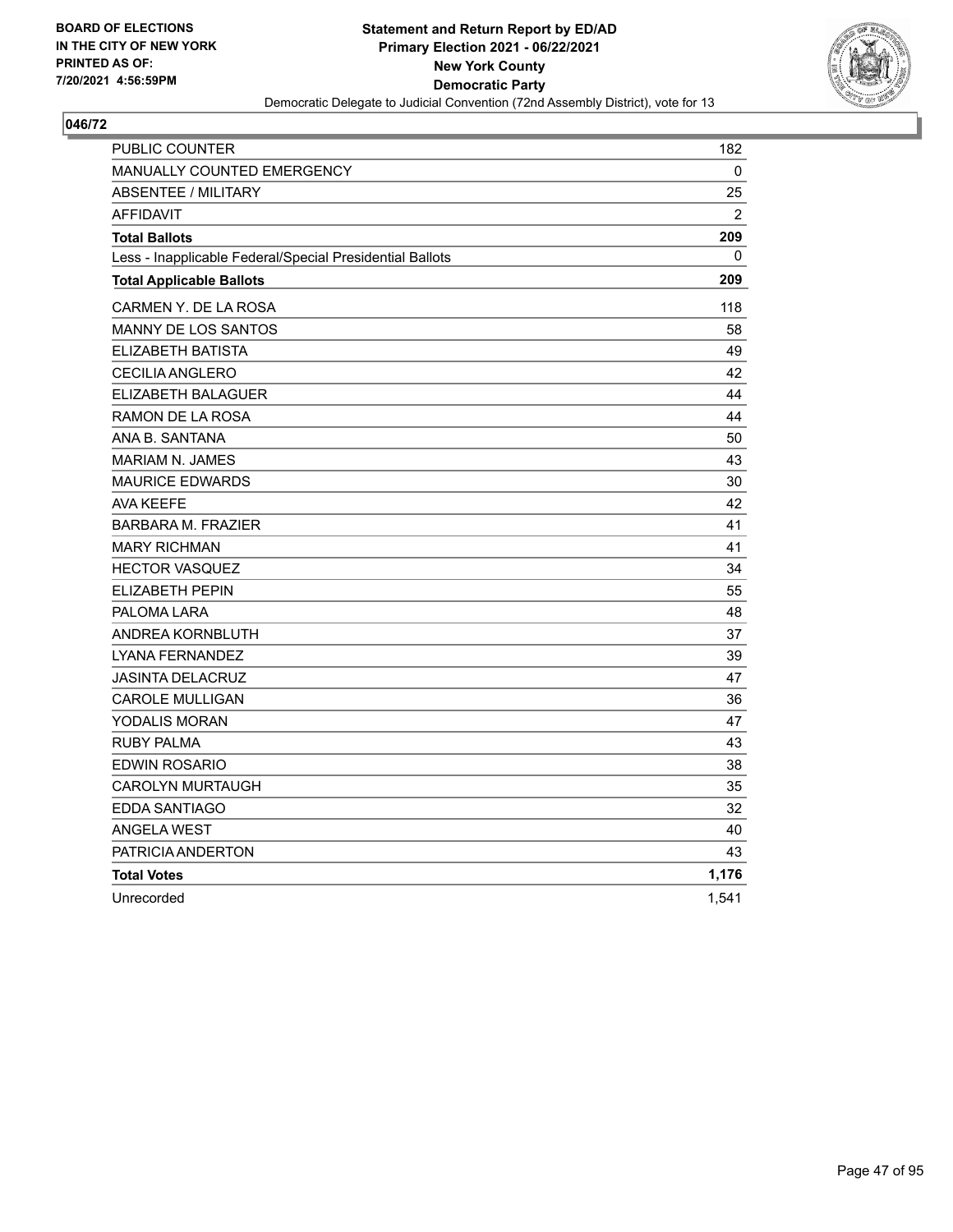

| <b>PUBLIC COUNTER</b>                                    | 147         |
|----------------------------------------------------------|-------------|
| MANUALLY COUNTED EMERGENCY                               | 0           |
| <b>ABSENTEE / MILITARY</b>                               | 16          |
| <b>AFFIDAVIT</b>                                         | 4           |
| <b>Total Ballots</b>                                     | 167         |
| Less - Inapplicable Federal/Special Presidential Ballots | 0           |
| <b>Total Applicable Ballots</b>                          | 167         |
| CARMEN Y. DE LA ROSA                                     | 112         |
| <b>MANNY DE LOS SANTOS</b>                               | 45          |
| ELIZABETH BATISTA                                        | 32          |
| <b>CECILIA ANGLERO</b>                                   | 27          |
| ELIZABETH BALAGUER                                       | 23          |
| RAMON DE LA ROSA                                         | 26          |
| ANA B. SANTANA                                           | 32          |
| MARIAM N. JAMES                                          | 20          |
| <b>MAURICE EDWARDS</b>                                   | 22          |
| <b>AVA KEEFE</b>                                         | 23          |
| <b>BARBARA M. FRAZIER</b>                                | 23          |
| <b>MARY RICHMAN</b>                                      | 23          |
| <b>HECTOR VASQUEZ</b>                                    | 25          |
| <b>ELIZABETH PEPIN</b>                                   | 15          |
| PALOMA LARA                                              | 12          |
| ANDREA KORNBLUTH                                         | 10          |
| LYANA FERNANDEZ                                          | 21          |
| <b>JASINTA DELACRUZ</b>                                  | 18          |
| <b>CAROLE MULLIGAN</b>                                   | 10          |
| YODALIS MORAN                                            | 19          |
| <b>RUBY PALMA</b>                                        | 14          |
| EDWIN ROSARIO                                            | 18          |
| <b>CAROLYN MURTAUGH</b>                                  | 9           |
| <b>EDDA SANTIAGO</b>                                     | 18          |
| <b>ANGELA WEST</b>                                       | 15          |
| PATRICIA ANDERTON                                        | 14          |
| ADRIANO ESPAILLAT (WRITE-IN)                             | 1           |
| UNATTRIBUTABLE WRITE-IN (WRITE-IN)                       | $\mathbf 1$ |
| <b>Total Votes</b>                                       | 628         |
| Unrecorded                                               | 1,543       |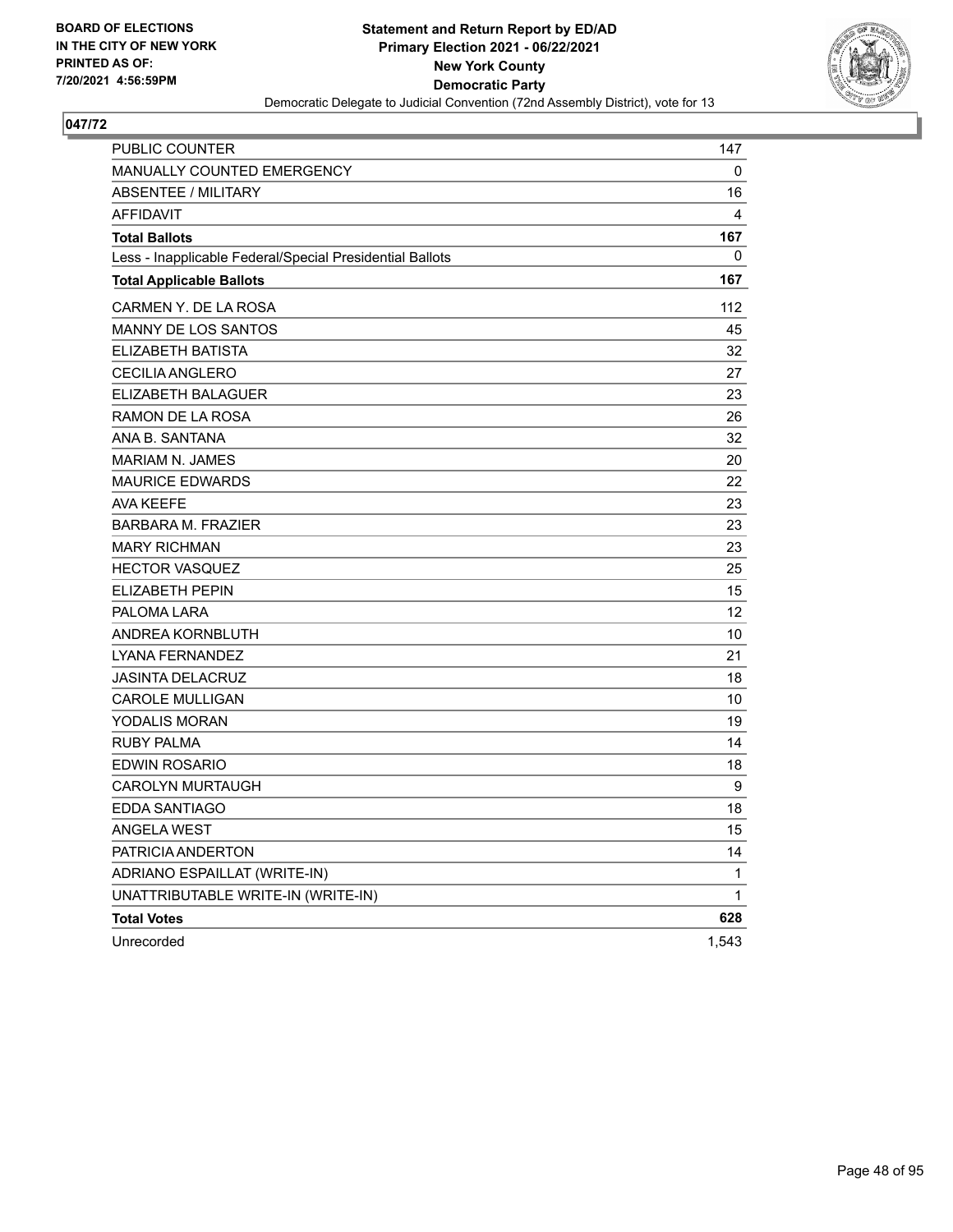

| <b>PUBLIC COUNTER</b>                                    | 146            |
|----------------------------------------------------------|----------------|
| <b>MANUALLY COUNTED EMERGENCY</b>                        | 0              |
| <b>ABSENTEE / MILITARY</b>                               | 8              |
| <b>AFFIDAVIT</b>                                         | 0              |
| <b>Total Ballots</b>                                     | 154            |
| Less - Inapplicable Federal/Special Presidential Ballots | 0              |
| <b>Total Applicable Ballots</b>                          | 154            |
| CARMEN Y. DE LA ROSA                                     | 114            |
| MANNY DE LOS SANTOS                                      | 30             |
| ELIZABETH BATISTA                                        | 22             |
| <b>CECILIA ANGLERO</b>                                   | 16             |
| ELIZABETH BALAGUER                                       | 15             |
| RAMON DE LA ROSA                                         | 24             |
| ANA B. SANTANA                                           | 20             |
| <b>MARIAM N. JAMES</b>                                   | 18             |
| <b>MAURICE EDWARDS</b>                                   | 20             |
| <b>AVA KEEFE</b>                                         | 20             |
| <b>BARBARA M. FRAZIER</b>                                | 21             |
| <b>MARY RICHMAN</b>                                      | 12             |
| <b>HECTOR VASQUEZ</b>                                    | 20             |
| <b>ELIZABETH PEPIN</b>                                   | 14             |
| PALOMA LARA                                              | 13             |
| ANDREA KORNBLUTH                                         | 10             |
| LYANA FERNANDEZ                                          | 10             |
| <b>JASINTA DELACRUZ</b>                                  | 11             |
| <b>CAROLE MULLIGAN</b>                                   | 10             |
| YODALIS MORAN                                            | 16             |
| <b>RUBY PALMA</b>                                        | 12             |
| <b>EDWIN ROSARIO</b>                                     | 12             |
| <b>CAROLYN MURTAUGH</b>                                  | 8              |
| EDDA SANTIAGO                                            | 10             |
| <b>ANGELA WEST</b>                                       | 11             |
| PATRICIA ANDERTON                                        | $\overline{7}$ |
| KOFI DEBRAH-DWAMENA II (WRITE-IN)                        | $\overline{2}$ |
| <b>Total Votes</b>                                       | 498            |
| Unrecorded                                               | 1,504          |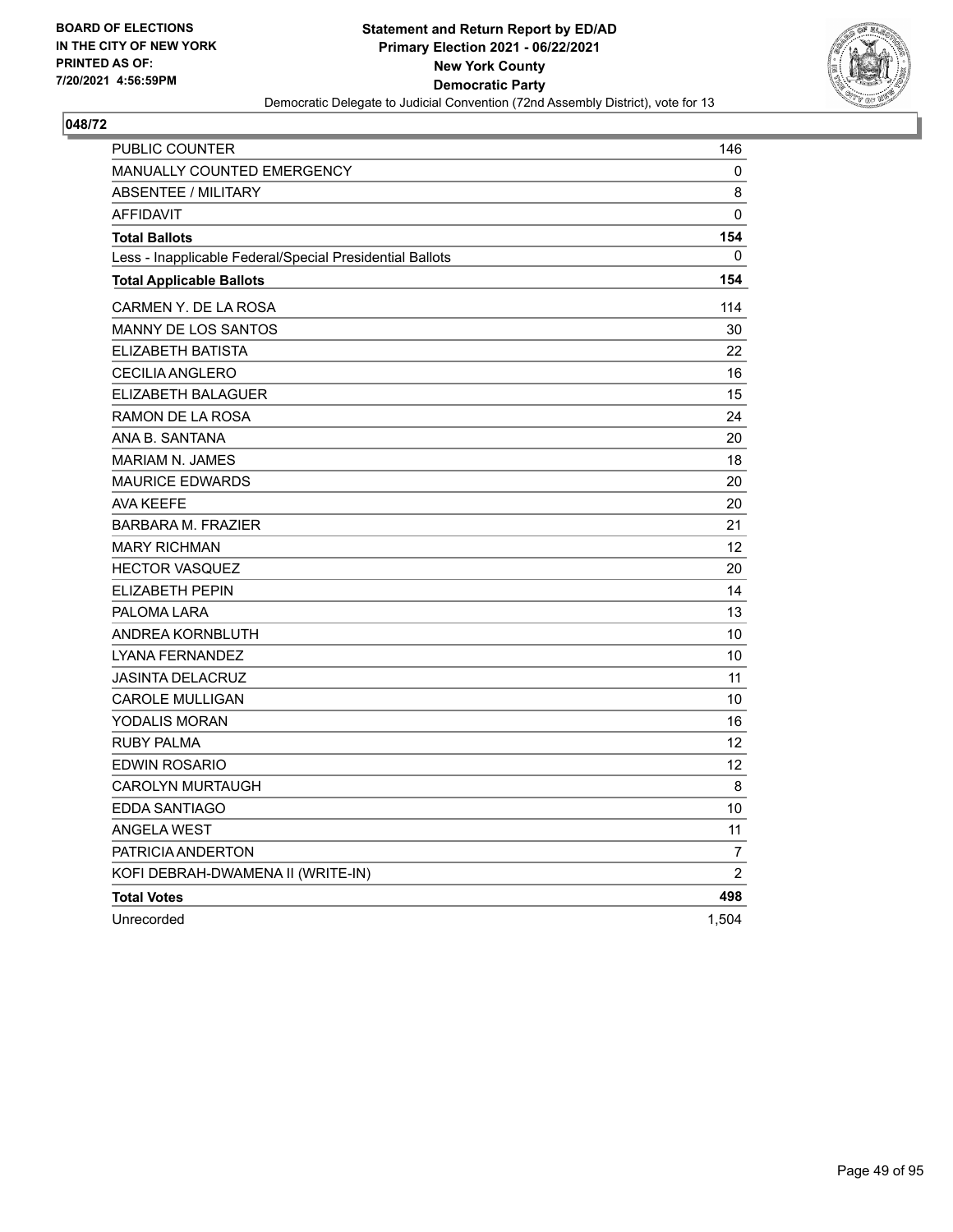

| <b>PUBLIC COUNTER</b>                                    | 136            |
|----------------------------------------------------------|----------------|
| MANUALLY COUNTED EMERGENCY                               | 0              |
| <b>ABSENTEE / MILITARY</b>                               | 7              |
| <b>AFFIDAVIT</b>                                         | $\overline{2}$ |
| <b>Total Ballots</b>                                     | 145            |
| Less - Inapplicable Federal/Special Presidential Ballots | 0              |
| <b>Total Applicable Ballots</b>                          | 145            |
| CARMEN Y. DE LA ROSA                                     | 97             |
| <b>MANNY DE LOS SANTOS</b>                               | 34             |
| ELIZABETH BATISTA                                        | 26             |
| <b>CECILIA ANGLERO</b>                                   | 17             |
| ELIZABETH BALAGUER                                       | 23             |
| RAMON DE LA ROSA                                         | 31             |
| ANA B. SANTANA                                           | 22             |
| MARIAM N. JAMES                                          | 18             |
| <b>MAURICE EDWARDS</b>                                   | 20             |
| <b>AVA KEEFE</b>                                         | 17             |
| <b>BARBARA M. FRAZIER</b>                                | 20             |
| <b>MARY RICHMAN</b>                                      | 20             |
| <b>HECTOR VASQUEZ</b>                                    | 28             |
| <b>ELIZABETH PEPIN</b>                                   | 9              |
| PALOMA LARA                                              | 14             |
| ANDREA KORNBLUTH                                         | 8              |
| LYANA FERNANDEZ                                          | 17             |
| <b>JASINTA DELACRUZ</b>                                  | 17             |
| <b>CAROLE MULLIGAN</b>                                   | 8              |
| YODALIS MORAN                                            | 17             |
| <b>RUBY PALMA</b>                                        | 10             |
| EDWIN ROSARIO                                            | 18             |
| <b>CAROLYN MURTAUGH</b>                                  | 14             |
| <b>EDDA SANTIAGO</b>                                     | 10             |
| <b>ANGELA WEST</b>                                       | 12             |
| PATRICIA ANDERTON                                        | 9              |
| RYAN CORDERO (WRITE-IN)                                  | 1              |
| UNATTRIBUTABLE WRITE-IN (WRITE-IN)                       | $\mathbf 1$    |
| <b>Total Votes</b>                                       | 538            |
| Unrecorded                                               | 1,347          |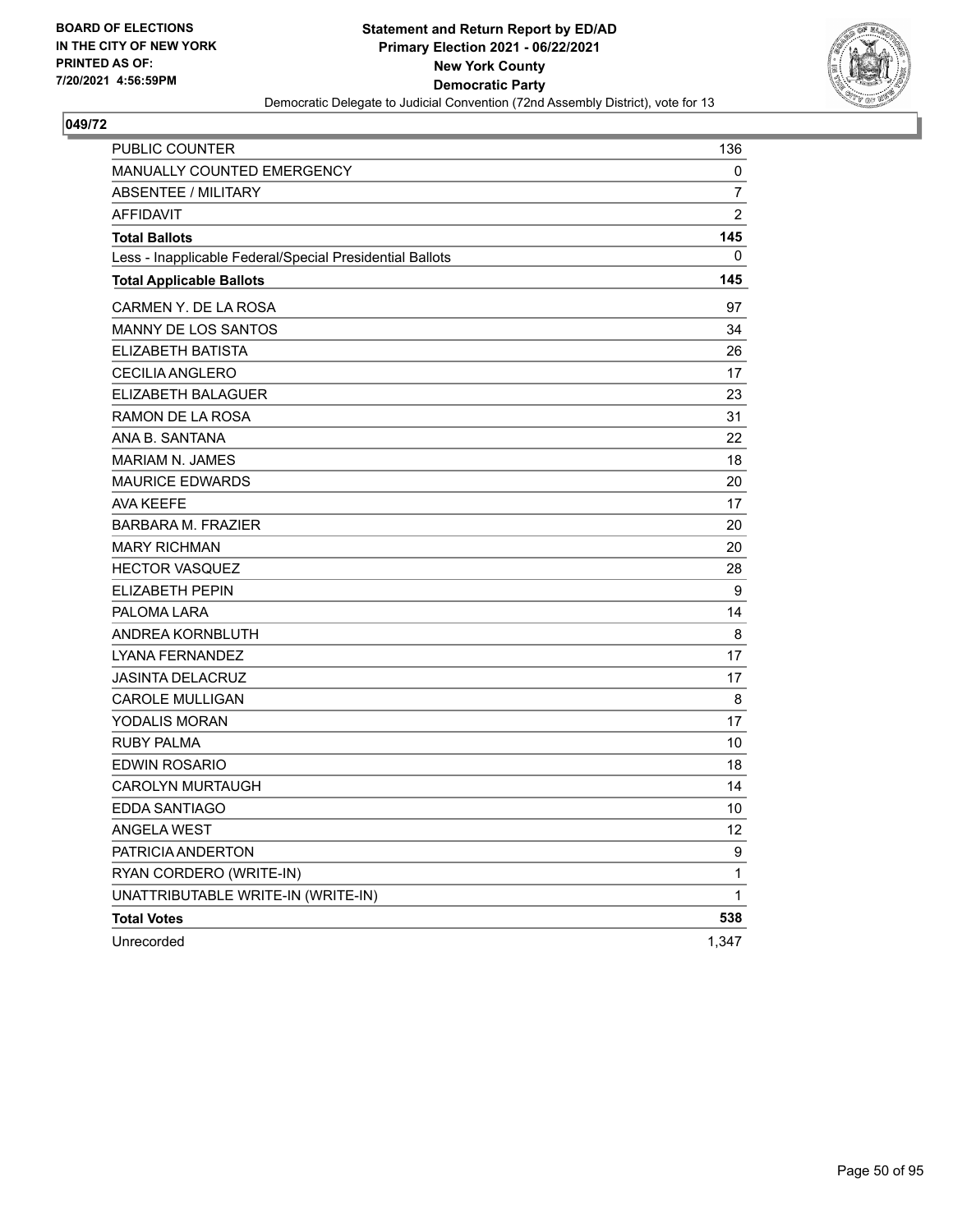

| PUBLIC COUNTER                                           | 112              |
|----------------------------------------------------------|------------------|
| MANUALLY COUNTED EMERGENCY                               | 0                |
| <b>ABSENTEE / MILITARY</b>                               | 17               |
| <b>AFFIDAVIT</b>                                         | 0                |
| <b>Total Ballots</b>                                     | 129              |
| Less - Inapplicable Federal/Special Presidential Ballots | 0                |
| <b>Total Applicable Ballots</b>                          | 129              |
| CARMEN Y. DE LA ROSA                                     | 70               |
| <b>MANNY DE LOS SANTOS</b>                               | 28               |
| ELIZABETH BATISTA                                        | 23               |
| <b>CECILIA ANGLERO</b>                                   | 15               |
| ELIZABETH BALAGUER                                       | 15               |
| RAMON DE LA ROSA                                         | 21               |
| ANA B. SANTANA                                           | 20               |
| <b>MARIAM N. JAMES</b>                                   | 22               |
| <b>MAURICE EDWARDS</b>                                   | 20               |
| AVA KEEFE                                                | 13               |
| <b>BARBARA M. FRAZIER</b>                                | 19               |
| <b>MARY RICHMAN</b>                                      | 17               |
| <b>HECTOR VASQUEZ</b>                                    | 21               |
| <b>ELIZABETH PEPIN</b>                                   | 16               |
| PALOMA LARA                                              | $\overline{7}$   |
| ANDREA KORNBLUTH                                         | 8                |
| LYANA FERNANDEZ                                          | $\boldsymbol{9}$ |
| <b>JASINTA DELACRUZ</b>                                  | $\,8\,$          |
| <b>CAROLE MULLIGAN</b>                                   | 12               |
| YODALIS MORAN                                            | 15               |
| <b>RUBY PALMA</b>                                        | 10               |
| EDWIN ROSARIO                                            | 9                |
| <b>CAROLYN MURTAUGH</b>                                  | $\boldsymbol{9}$ |
| EDDA SANTIAGO                                            | 8                |
| <b>ANGELA WEST</b>                                       | 10               |
| PATRICIA ANDERTON                                        | 10               |
| <b>Total Votes</b>                                       | 435              |
| Unrecorded                                               | 1,242            |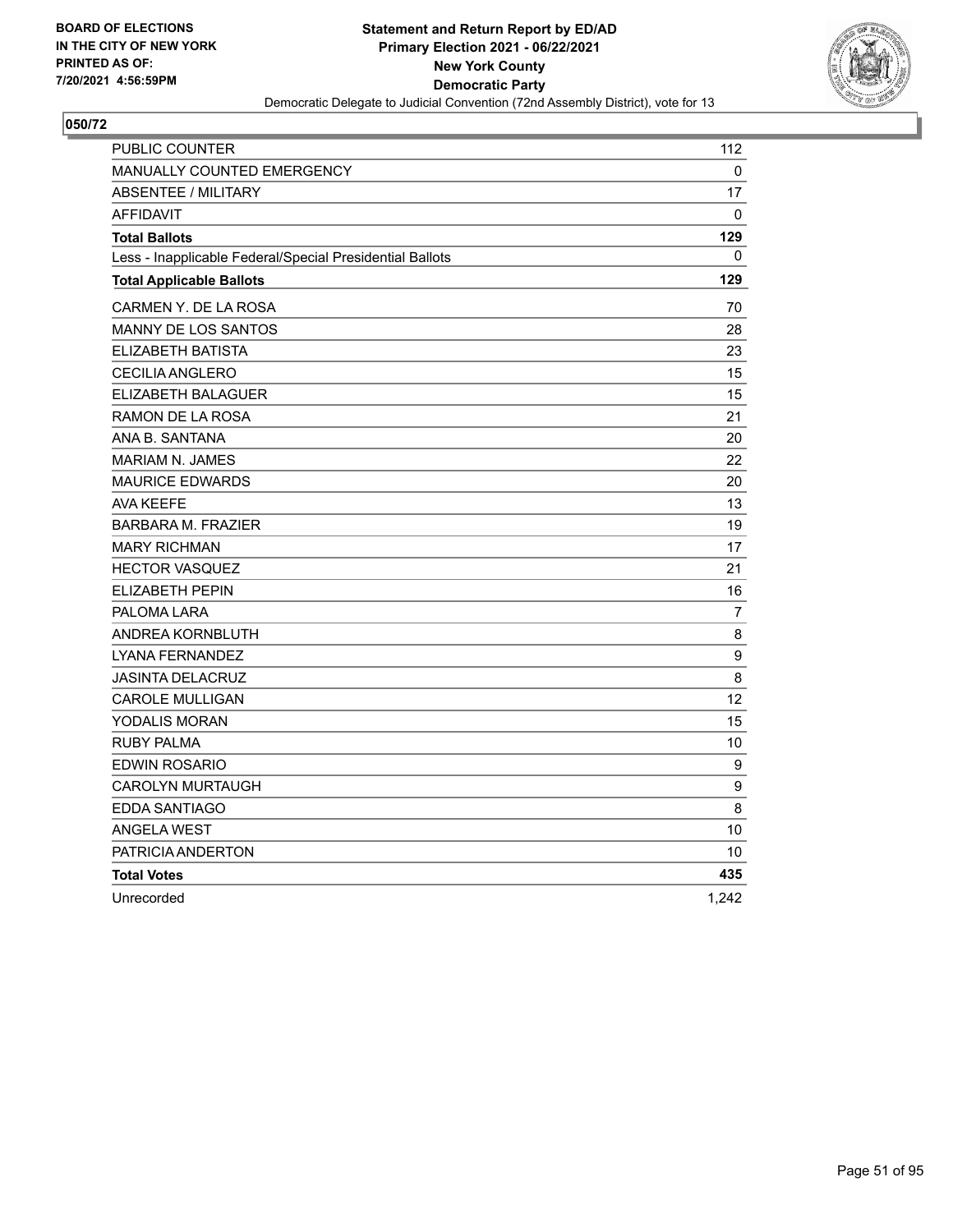

| PUBLIC COUNTER                                           | 109            |
|----------------------------------------------------------|----------------|
| <b>MANUALLY COUNTED EMERGENCY</b>                        | 0              |
| <b>ABSENTEE / MILITARY</b>                               | 10             |
| <b>AFFIDAVIT</b>                                         | 0              |
| <b>Total Ballots</b>                                     | 119            |
| Less - Inapplicable Federal/Special Presidential Ballots | 0              |
| <b>Total Applicable Ballots</b>                          | 119            |
| CARMEN Y. DE LA ROSA                                     | 64             |
| MANNY DE LOS SANTOS                                      | 19             |
| ELIZABETH BATISTA                                        | 11             |
| <b>CECILIA ANGLERO</b>                                   | 9              |
| ELIZABETH BALAGUER                                       | 13             |
| RAMON DE LA ROSA                                         | 15             |
| ANA B. SANTANA                                           | 8              |
| <b>MARIAM N. JAMES</b>                                   | 18             |
| <b>MAURICE EDWARDS</b>                                   | 13             |
| <b>AVA KEEFE</b>                                         | 10             |
| <b>BARBARA M. FRAZIER</b>                                | 17             |
| <b>MARY RICHMAN</b>                                      | $\overline{7}$ |
| <b>HECTOR VASQUEZ</b>                                    | 10             |
| <b>ELIZABETH PEPIN</b>                                   | 7              |
| PALOMA LARA                                              | 8              |
| ANDREA KORNBLUTH                                         | 5              |
| LYANA FERNANDEZ                                          | 6              |
| <b>JASINTA DELACRUZ</b>                                  | $\overline{7}$ |
| <b>CAROLE MULLIGAN</b>                                   | 5              |
| YODALIS MORAN                                            | 8              |
| <b>RUBY PALMA</b>                                        | 5              |
| <b>EDWIN ROSARIO</b>                                     | 9              |
| <b>CAROLYN MURTAUGH</b>                                  | 8              |
| EDDA SANTIAGO                                            | 4              |
| <b>ANGELA WEST</b>                                       | 13             |
| PATRICIA ANDERTON                                        | $\overline{7}$ |
| UNATTRIBUTABLE WRITE-IN (WRITE-IN)                       | $\mathbf 1$    |
| <b>Total Votes</b>                                       | 307            |
| Unrecorded                                               | 1,240          |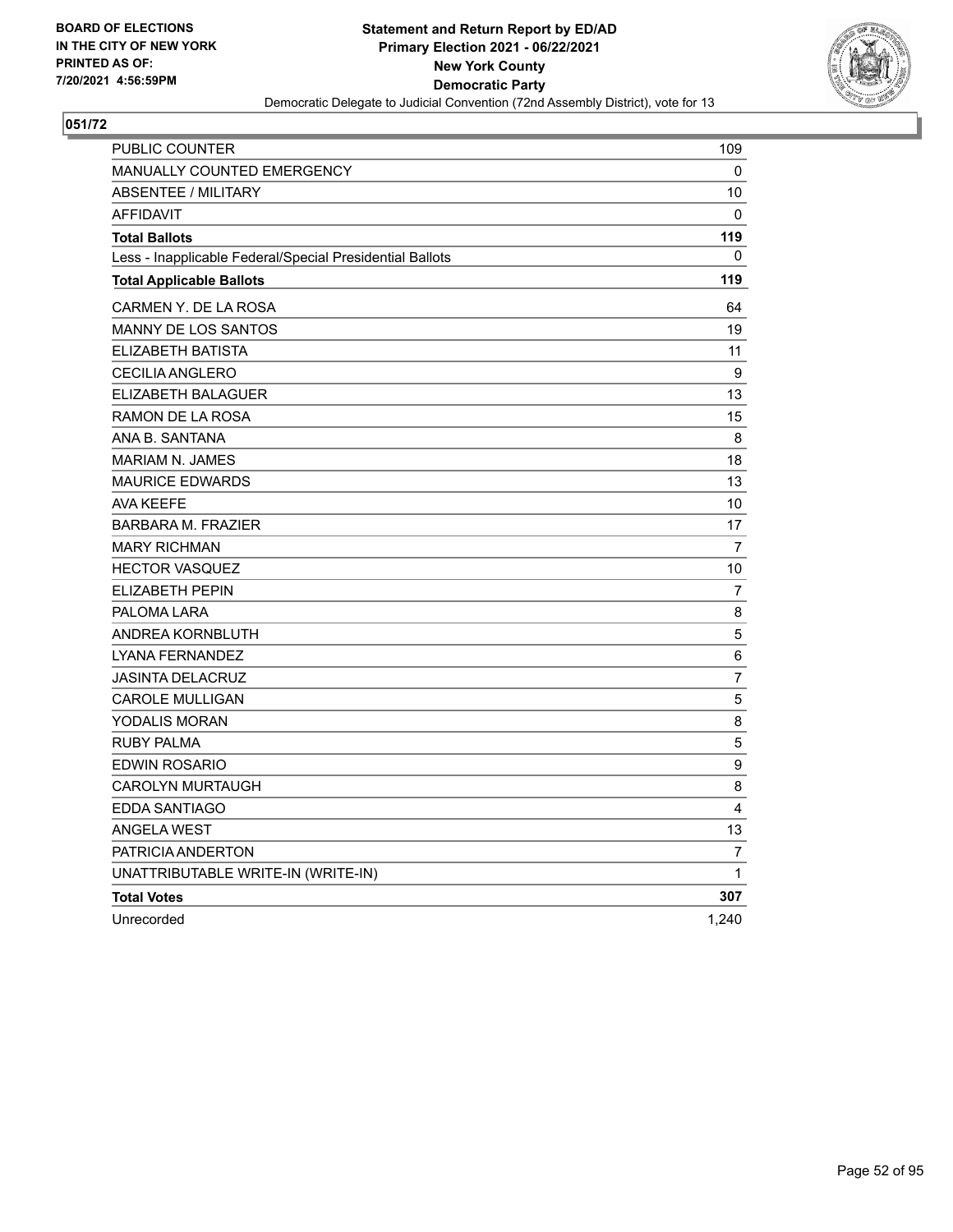

| <b>PUBLIC COUNTER</b>                                    | 209      |
|----------------------------------------------------------|----------|
| MANUALLY COUNTED EMERGENCY                               | 0        |
| <b>ABSENTEE / MILITARY</b>                               | 12       |
| <b>AFFIDAVIT</b>                                         | 1        |
| <b>Total Ballots</b>                                     | 222      |
| Less - Inapplicable Federal/Special Presidential Ballots | $\Omega$ |
| <b>Total Applicable Ballots</b>                          | 222      |
| CARMEN Y. DE LA ROSA                                     | 143      |
| <b>MANNY DE LOS SANTOS</b>                               | 67       |
| ELIZABETH BATISTA                                        | 35       |
| <b>CECILIA ANGLERO</b>                                   | 32       |
| ELIZABETH BALAGUER                                       | 26       |
| RAMON DE LA ROSA                                         | 41       |
| ANA B. SANTANA                                           | 33       |
| MARIAM N. JAMES                                          | 36       |
| <b>MAURICE EDWARDS</b>                                   | 28       |
| <b>AVA KEEFE</b>                                         | 24       |
| <b>BARBARA M. FRAZIER</b>                                | 34       |
| <b>MARY RICHMAN</b>                                      | 18       |
| <b>HECTOR VASQUEZ</b>                                    | 34       |
| <b>ELIZABETH PEPIN</b>                                   | 17       |
| PALOMA LARA                                              | 16       |
| ANDREA KORNBLUTH                                         | 8        |
| LYANA FERNANDEZ                                          | 18       |
| <b>JASINTA DELACRUZ</b>                                  | 17       |
| <b>CAROLE MULLIGAN</b>                                   | 11       |
| YODALIS MORAN                                            | 19       |
| <b>RUBY PALMA</b>                                        | 14       |
| EDWIN ROSARIO                                            | 22       |
| <b>CAROLYN MURTAUGH</b>                                  | 19       |
| EDDA SANTIAGO                                            | 11       |
| <b>ANGELA WEST</b>                                       | 24       |
| PATRICIA ANDERTON                                        | 17       |
| JAMES NOEKER (WRITE-IN)                                  | 1        |
| UNATTRIBUTABLE WRITE-IN (WRITE-IN)                       | 1        |
| <b>Total Votes</b>                                       | 766      |
| Unrecorded                                               | 2,120    |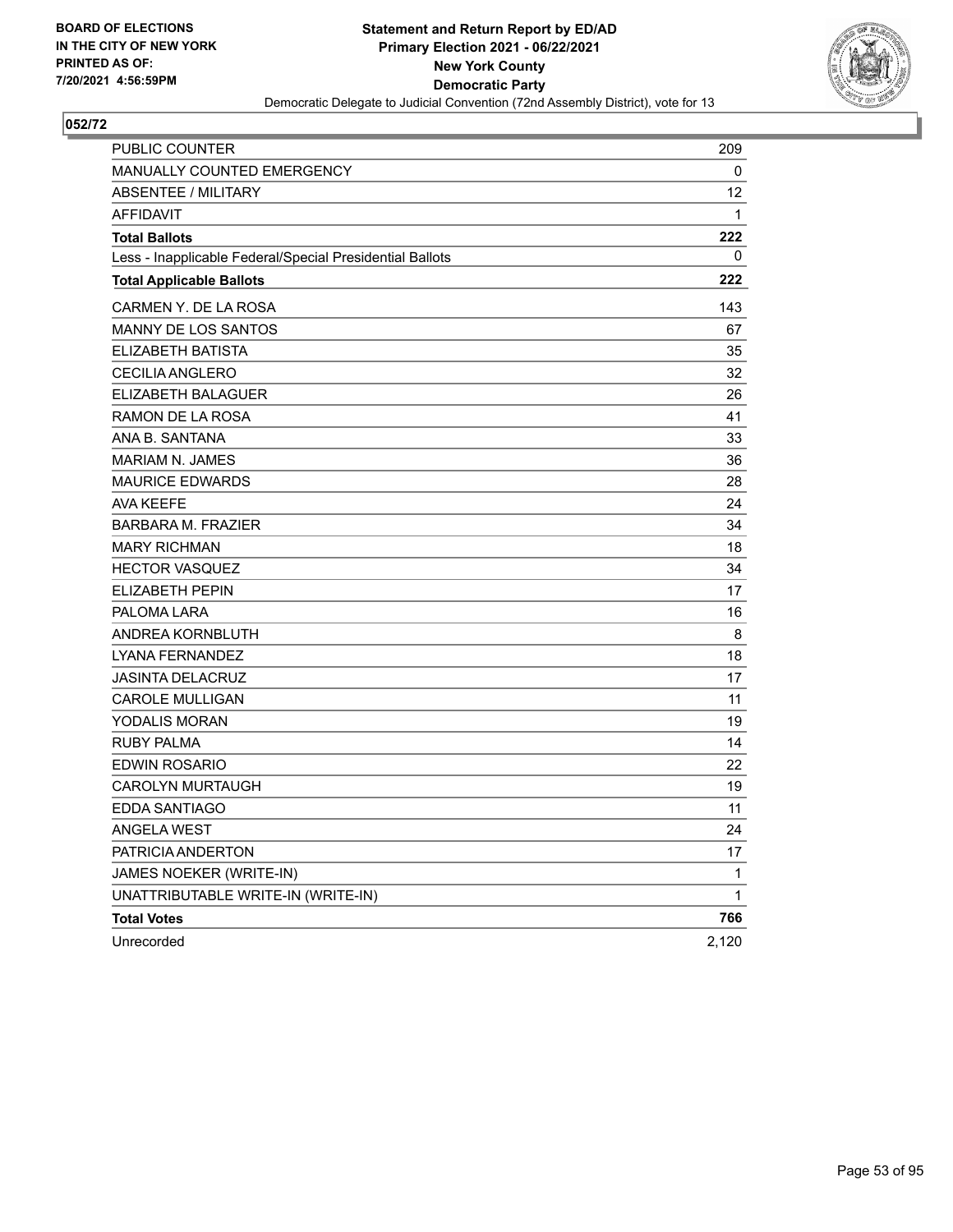

| PUBLIC COUNTER                                           | 88             |
|----------------------------------------------------------|----------------|
| MANUALLY COUNTED EMERGENCY                               | 0              |
| <b>ABSENTEE / MILITARY</b>                               | $\mathbf{1}$   |
| <b>AFFIDAVIT</b>                                         | 0              |
| <b>Total Ballots</b>                                     | 89             |
| Less - Inapplicable Federal/Special Presidential Ballots | $\mathbf{0}$   |
| <b>Total Applicable Ballots</b>                          | 89             |
| CARMEN Y. DE LA ROSA                                     | 62             |
| MANNY DE LOS SANTOS                                      | 22             |
| ELIZABETH BATISTA                                        | 17             |
| <b>CECILIA ANGLERO</b>                                   | 15             |
| ELIZABETH BALAGUER                                       | 13             |
| RAMON DE LA ROSA                                         | 18             |
| ANA B. SANTANA                                           | 21             |
| <b>MARIAM N. JAMES</b>                                   | 11             |
| <b>MAURICE EDWARDS</b>                                   | 10             |
| <b>AVA KEEFE</b>                                         | 9              |
| <b>BARBARA M. FRAZIER</b>                                | 10             |
| <b>MARY RICHMAN</b>                                      | 8              |
| <b>HECTOR VASQUEZ</b>                                    | 16             |
| <b>ELIZABETH PEPIN</b>                                   | 11             |
| PALOMA LARA                                              | 5              |
| ANDREA KORNBLUTH                                         | 3              |
| <b>LYANA FERNANDEZ</b>                                   | 14             |
| <b>JASINTA DELACRUZ</b>                                  | 8              |
| <b>CAROLE MULLIGAN</b>                                   | 6              |
| <b>YODALIS MORAN</b>                                     | 12             |
| <b>RUBY PALMA</b>                                        | $\mathbf{1}$   |
| <b>EDWIN ROSARIO</b>                                     | 13             |
| <b>CAROLYN MURTAUGH</b>                                  | 4              |
| <b>EDDA SANTIAGO</b>                                     | 6              |
| <b>ANGELA WEST</b>                                       | $\overline{7}$ |
| PATRICIA ANDERTON                                        | 3              |
| <b>Total Votes</b>                                       | 325            |
| Unrecorded                                               | 832            |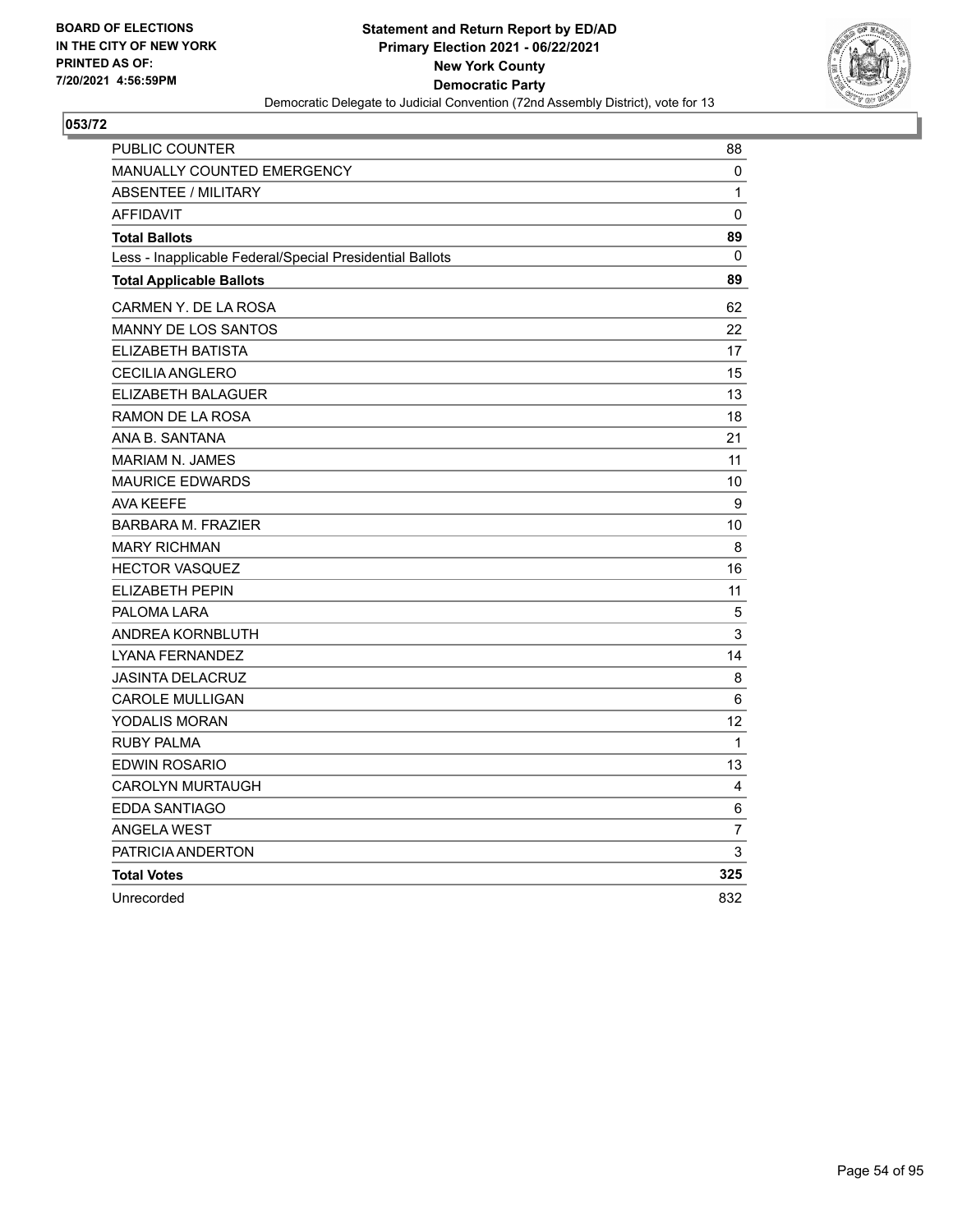

| PUBLIC COUNTER                                           | 158          |
|----------------------------------------------------------|--------------|
| <b>MANUALLY COUNTED EMERGENCY</b>                        | 0            |
| <b>ABSENTEE / MILITARY</b>                               | 5            |
| <b>AFFIDAVIT</b>                                         | $\mathbf{1}$ |
| <b>Total Ballots</b>                                     | 164          |
| Less - Inapplicable Federal/Special Presidential Ballots | 0            |
| <b>Total Applicable Ballots</b>                          | 164          |
| CARMEN Y. DE LA ROSA                                     | 100          |
| <b>MANNY DE LOS SANTOS</b>                               | 41           |
| ELIZABETH BATISTA                                        | 37           |
| <b>CECILIA ANGLERO</b>                                   | 32           |
| <b>ELIZABETH BALAGUER</b>                                | 31           |
| RAMON DE LA ROSA                                         | 32           |
| ANA B. SANTANA                                           | 40           |
| <b>MARIAM N. JAMES</b>                                   | 27           |
| <b>MAURICE EDWARDS</b>                                   | 27           |
| <b>AVA KEEFE</b>                                         | 33           |
| <b>BARBARA M. FRAZIER</b>                                | 31           |
| <b>MARY RICHMAN</b>                                      | 25           |
| <b>HECTOR VASQUEZ</b>                                    | 31           |
| ELIZABETH PEPIN                                          | 20           |
| PALOMA LARA                                              | 24           |
| ANDREA KORNBLUTH                                         | 16           |
| LYANA FERNANDEZ                                          | 24           |
| <b>JASINTA DELACRUZ</b>                                  | 15           |
| <b>CAROLE MULLIGAN</b>                                   | 20           |
| <b>YODALIS MORAN</b>                                     | 26           |
| RUBY PALMA                                               | 19           |
| EDWIN ROSARIO                                            | 19           |
| <b>CAROLYN MURTAUGH</b>                                  | 17           |
| EDDA SANTIAGO                                            | 16           |
| <b>ANGELA WEST</b>                                       | 25           |
| PATRICIA ANDERTON                                        | 19           |
| UNATTRIBUTABLE WRITE-IN (WRITE-IN)                       | 1            |
| <b>Total Votes</b>                                       | 748          |
| Unrecorded                                               | 1,384        |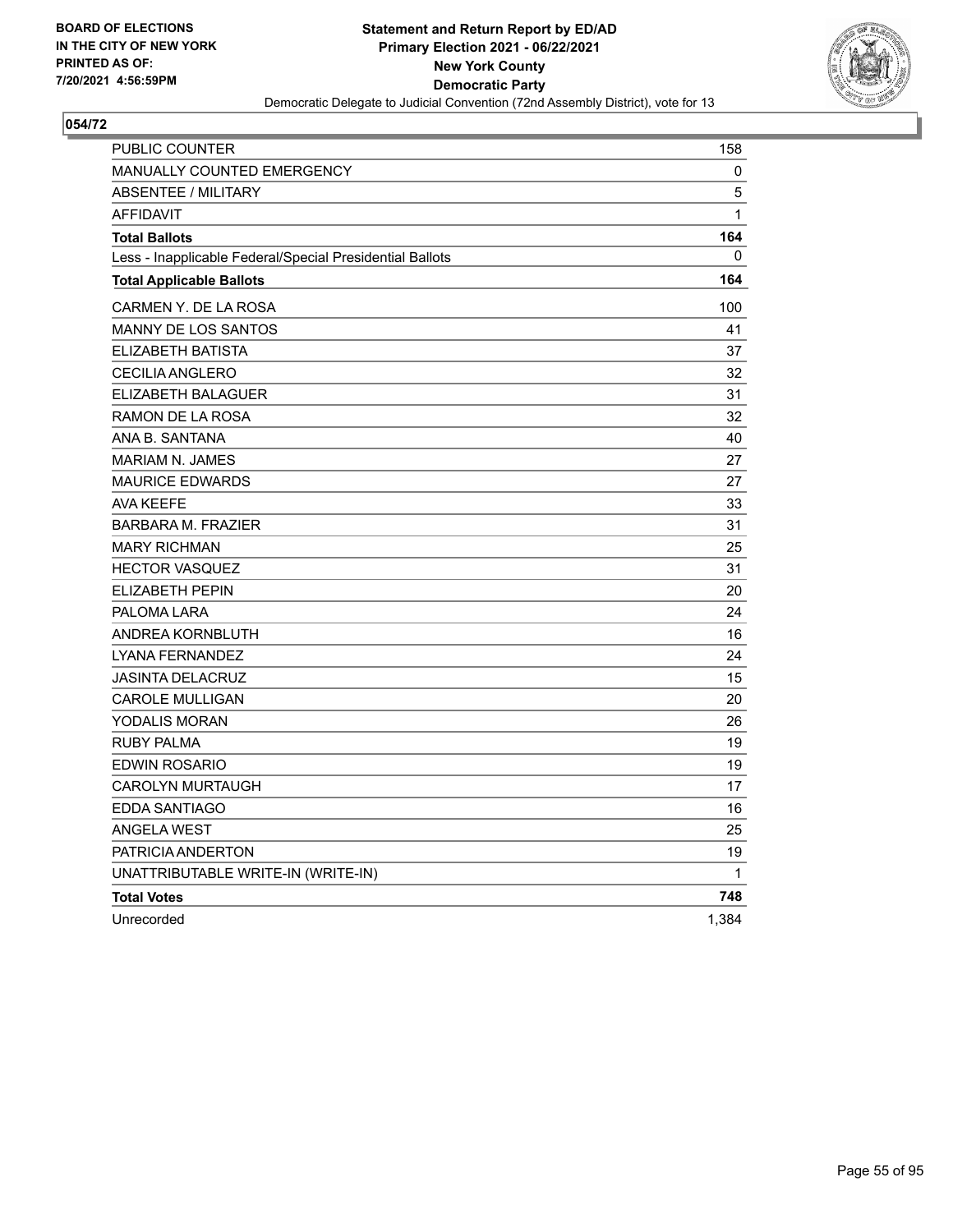

| PUBLIC COUNTER                                           | 184   |
|----------------------------------------------------------|-------|
| <b>MANUALLY COUNTED EMERGENCY</b>                        | 0     |
| <b>ABSENTEE / MILITARY</b>                               | 14    |
| <b>AFFIDAVIT</b>                                         | 3     |
| <b>Total Ballots</b>                                     | 201   |
| Less - Inapplicable Federal/Special Presidential Ballots | 0     |
| <b>Total Applicable Ballots</b>                          | 201   |
| CARMEN Y. DE LA ROSA                                     | 141   |
| MANNY DE LOS SANTOS                                      | 66    |
| <b>ELIZABETH BATISTA</b>                                 | 53    |
| <b>CECILIA ANGLERO</b>                                   | 51    |
| ELIZABETH BALAGUER                                       | 47    |
| RAMON DE LA ROSA                                         | 58    |
| ANA B. SANTANA                                           | 52    |
| <b>MARIAM N. JAMES</b>                                   | 41    |
| <b>MAURICE EDWARDS</b>                                   | 45    |
| AVA KEEFE                                                | 45    |
| <b>BARBARA M. FRAZIER</b>                                | 45    |
| <b>MARY RICHMAN</b>                                      | 41    |
| <b>HECTOR VASQUEZ</b>                                    | 47    |
| ELIZABETH PEPIN                                          | 29    |
| PALOMA LARA                                              | 27    |
| ANDREA KORNBLUTH                                         | 13    |
| LYANA FERNANDEZ                                          | 25    |
| <b>JASINTA DELACRUZ</b>                                  | 24    |
| <b>CAROLE MULLIGAN</b>                                   | 21    |
| YODALIS MORAN                                            | 27    |
| <b>RUBY PALMA</b>                                        | 19    |
| EDWIN ROSARIO                                            | 30    |
| <b>CAROLYN MURTAUGH</b>                                  | 19    |
| <b>EDDA SANTIAGO</b>                                     | 18    |
| <b>ANGELA WEST</b>                                       | 23    |
| PATRICIA ANDERTON                                        | 28    |
| CINTHYA MENDEZ (WRITE-IN)                                | 1     |
| UNATTRIBUTABLE WRITE-IN (WRITE-IN)                       | 6     |
| <b>Total Votes</b>                                       | 1,042 |
| Unrecorded                                               | 1,571 |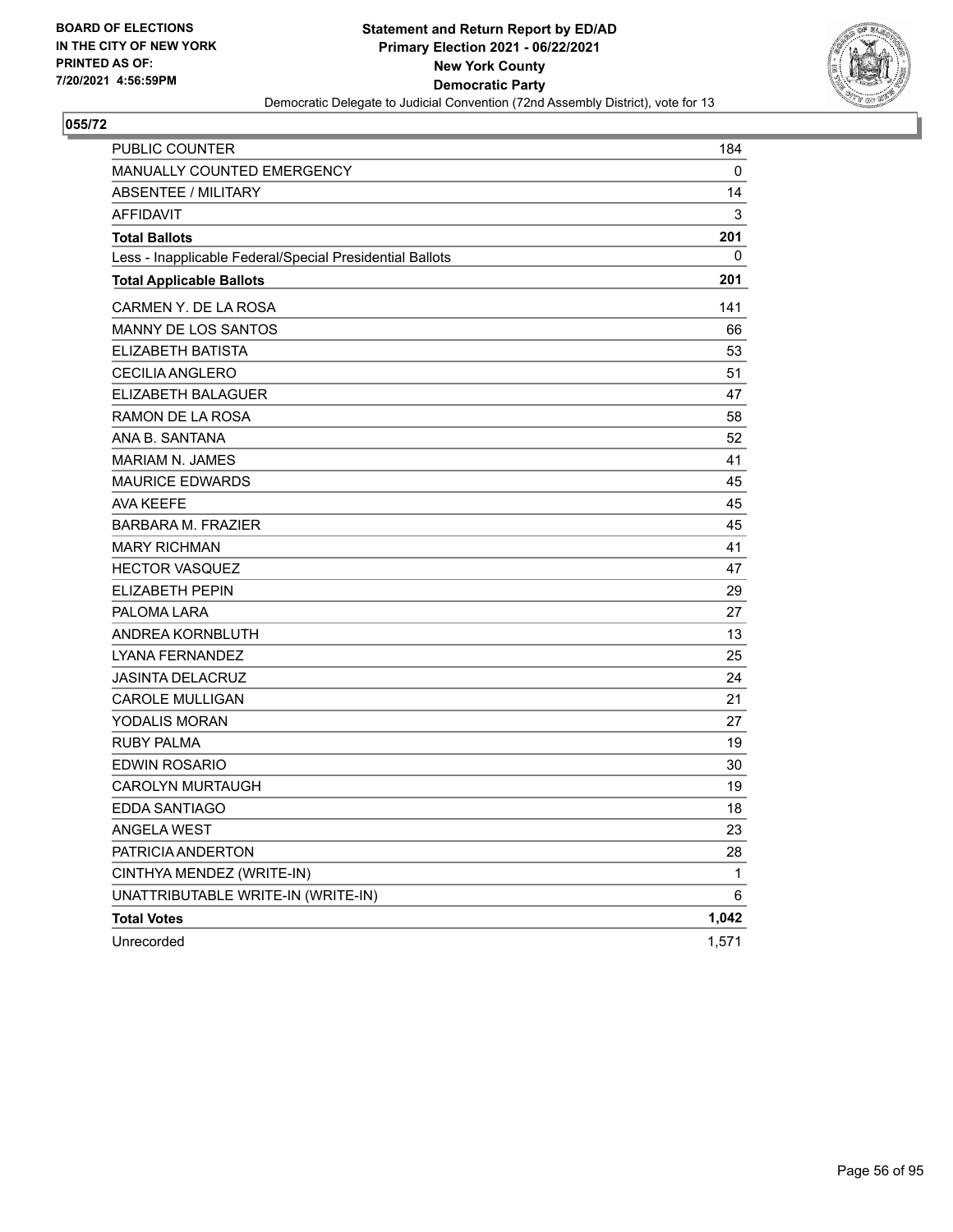

| <b>PUBLIC COUNTER</b>                                    | 168   |
|----------------------------------------------------------|-------|
| MANUALLY COUNTED EMERGENCY                               | 0     |
| ABSENTEE / MILITARY                                      | 10    |
| <b>AFFIDAVIT</b>                                         | 2     |
| <b>Total Ballots</b>                                     | 180   |
| Less - Inapplicable Federal/Special Presidential Ballots | 0     |
| <b>Total Applicable Ballots</b>                          | 180   |
| CARMEN Y. DE LA ROSA                                     | 133   |
| <b>MANNY DE LOS SANTOS</b>                               | 43    |
| ELIZABETH BATISTA                                        | 33    |
| <b>CECILIA ANGLERO</b>                                   | 33    |
| <b>ELIZABETH BALAGUER</b>                                | 27    |
| RAMON DE LA ROSA                                         | 30    |
| ANA B. SANTANA                                           | 29    |
| <b>MARIAM N. JAMES</b>                                   | 26    |
| <b>MAURICE EDWARDS</b>                                   | 27    |
| <b>AVA KEEFE</b>                                         | 22    |
| <b>BARBARA M. FRAZIER</b>                                | 30    |
| <b>MARY RICHMAN</b>                                      | 22    |
| <b>HECTOR VASQUEZ</b>                                    | 37    |
| ELIZABETH PEPIN                                          | 18    |
| PALOMA LARA                                              | 19    |
| ANDREA KORNBLUTH                                         | 6     |
| LYANA FERNANDEZ                                          | 18    |
| <b>JASINTA DELACRUZ</b>                                  | 12    |
| <b>CAROLE MULLIGAN</b>                                   | 9     |
| YODALIS MORAN                                            | 18    |
| <b>RUBY PALMA</b>                                        | 6     |
| <b>EDWIN ROSARIO</b>                                     | 13    |
| CAROLYN MURTAUGH                                         | 7     |
| EDDA SANTIAGO                                            | 15    |
| <b>ANGELA WEST</b>                                       | 12    |
| PATRICIA ANDERTON                                        | 11    |
| UNATTRIBUTABLE WRITE-IN (WRITE-IN)                       | 15    |
| <b>Total Votes</b>                                       | 671   |
| Unrecorded                                               | 1,669 |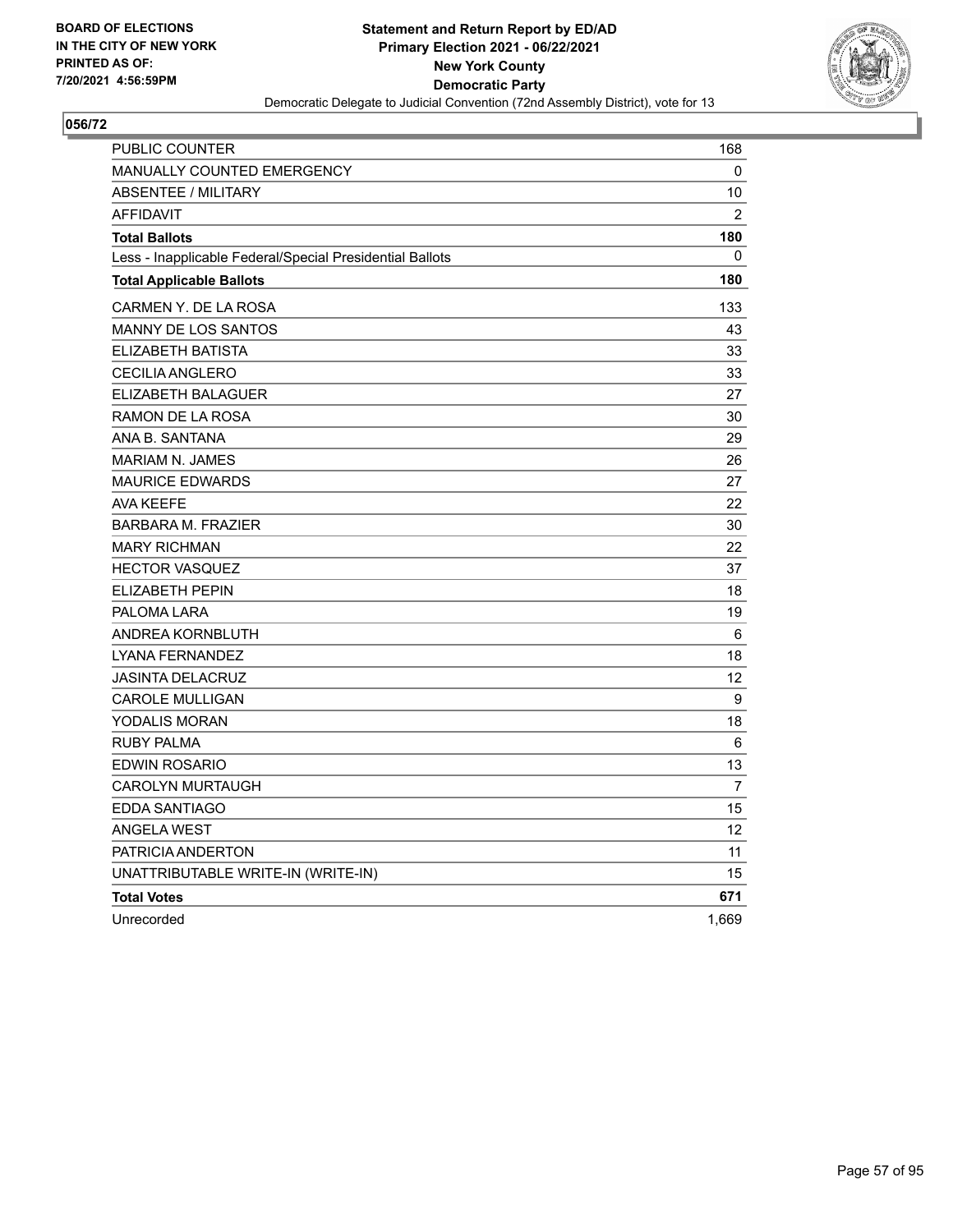

| PUBLIC COUNTER                                           | 240   |
|----------------------------------------------------------|-------|
| MANUALLY COUNTED EMERGENCY                               | 0     |
| <b>ABSENTEE / MILITARY</b>                               | 16    |
| <b>AFFIDAVIT</b>                                         | 1     |
| <b>Total Ballots</b>                                     | 257   |
| Less - Inapplicable Federal/Special Presidential Ballots | 0     |
| <b>Total Applicable Ballots</b>                          | 257   |
| CARMEN Y. DE LA ROSA                                     | 119   |
| <b>MANNY DE LOS SANTOS</b>                               | 56    |
| ELIZABETH BATISTA                                        | 72    |
| <b>CECILIA ANGLERO</b>                                   | 50    |
| ELIZABETH BALAGUER                                       | 60    |
| <b>RAMON DE LA ROSA</b>                                  | 54    |
| ANA B. SANTANA                                           | 60    |
| <b>MARIAM N. JAMES</b>                                   | 53    |
| <b>MAURICE EDWARDS</b>                                   | 45    |
| AVA KEEFE                                                | 65    |
| <b>BARBARA M. FRAZIER</b>                                | 59    |
| <b>MARY RICHMAN</b>                                      | 58    |
| <b>HECTOR VASQUEZ</b>                                    | 43    |
| <b>ELIZABETH PEPIN</b>                                   | 87    |
| PALOMA LARA                                              | 67    |
| ANDREA KORNBLUTH                                         | 70    |
| LYANA FERNANDEZ                                          | 67    |
| <b>JASINTA DELACRUZ</b>                                  | 63    |
| <b>CAROLE MULLIGAN</b>                                   | 77    |
| YODALIS MORAN                                            | 75    |
| <b>RUBY PALMA</b>                                        | 64    |
| EDWIN ROSARIO                                            | 59    |
| <b>CAROLYN MURTAUGH</b>                                  | 74    |
| EDDA SANTIAGO                                            | 60    |
| <b>ANGELA WEST</b>                                       | 82    |
| PATRICIA ANDERTON                                        | 69    |
| <b>Total Votes</b>                                       | 1,708 |
| Unrecorded                                               | 1,633 |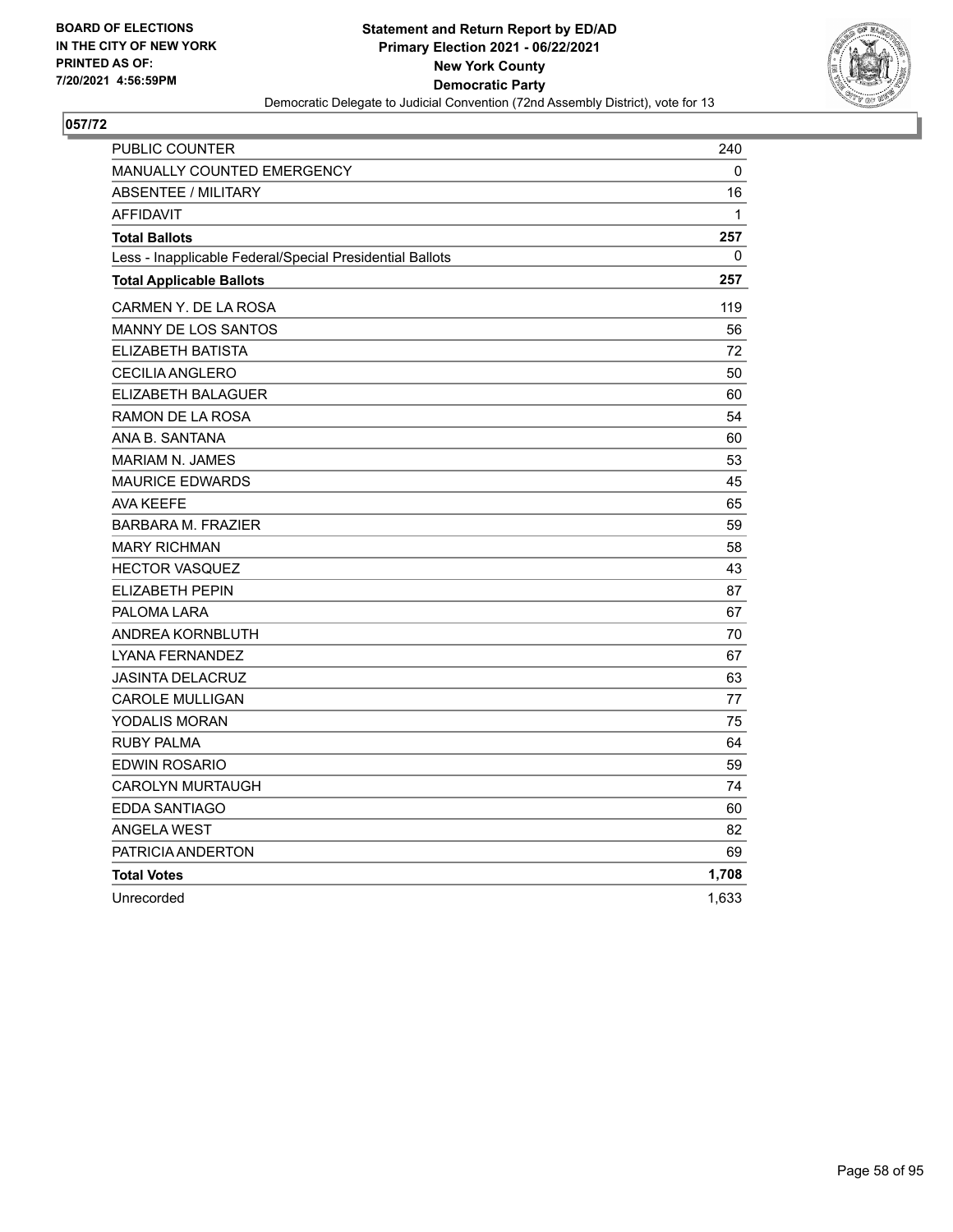

| <b>PUBLIC COUNTER</b>                                    | 283          |
|----------------------------------------------------------|--------------|
| MANUALLY COUNTED EMERGENCY                               | 0            |
| <b>ABSENTEE / MILITARY</b>                               | 42           |
| <b>AFFIDAVIT</b>                                         | 1            |
| <b>Total Ballots</b>                                     | 326          |
| Less - Inapplicable Federal/Special Presidential Ballots | 0            |
| <b>Total Applicable Ballots</b>                          | 326          |
| CARMEN Y. DE LA ROSA                                     | 135          |
| <b>MANNY DE LOS SANTOS</b>                               | 82           |
| <b>ELIZABETH BATISTA</b>                                 | 77           |
| <b>CECILIA ANGLERO</b>                                   | 62           |
| ELIZABETH BALAGUER                                       | 69           |
| RAMON DE LA ROSA                                         | 62           |
| ANA B. SANTANA                                           | 73           |
| <b>MARIAM N. JAMES</b>                                   | 65           |
| <b>MAURICE EDWARDS</b>                                   | 63           |
| <b>AVA KEEFE</b>                                         | 72           |
| <b>BARBARA M. FRAZIER</b>                                | 74           |
| <b>MARY RICHMAN</b>                                      | 64           |
| <b>HECTOR VASQUEZ</b>                                    | 56           |
| <b>ELIZABETH PEPIN</b>                                   | 91           |
| PALOMA LARA                                              | 86           |
| ANDREA KORNBLUTH                                         | 80           |
| LYANA FERNANDEZ                                          | 83           |
| <b>JASINTA DELACRUZ</b>                                  | 70           |
| <b>CAROLE MULLIGAN</b>                                   | 93           |
| <b>YODALIS MORAN</b>                                     | 93           |
| <b>RUBY PALMA</b>                                        | 68           |
| <b>EDWIN ROSARIO</b>                                     | 72           |
| <b>CAROLYN MURTAUGH</b>                                  | 84           |
| <b>EDDA SANTIAGO</b>                                     | 66           |
| ANGELA WEST                                              | 81           |
| PATRICIA ANDERTON                                        | 72           |
| HOLMAN JALILI (WRITE-IN)                                 | 1            |
| <b>OMAR GREENE (WRITE-IN)</b>                            | 1            |
| ROBERT MENKEN (WRITE-IN)                                 | $\mathbf{1}$ |
| <b>Total Votes</b>                                       | 1,996        |
| Unrecorded                                               | 2,242        |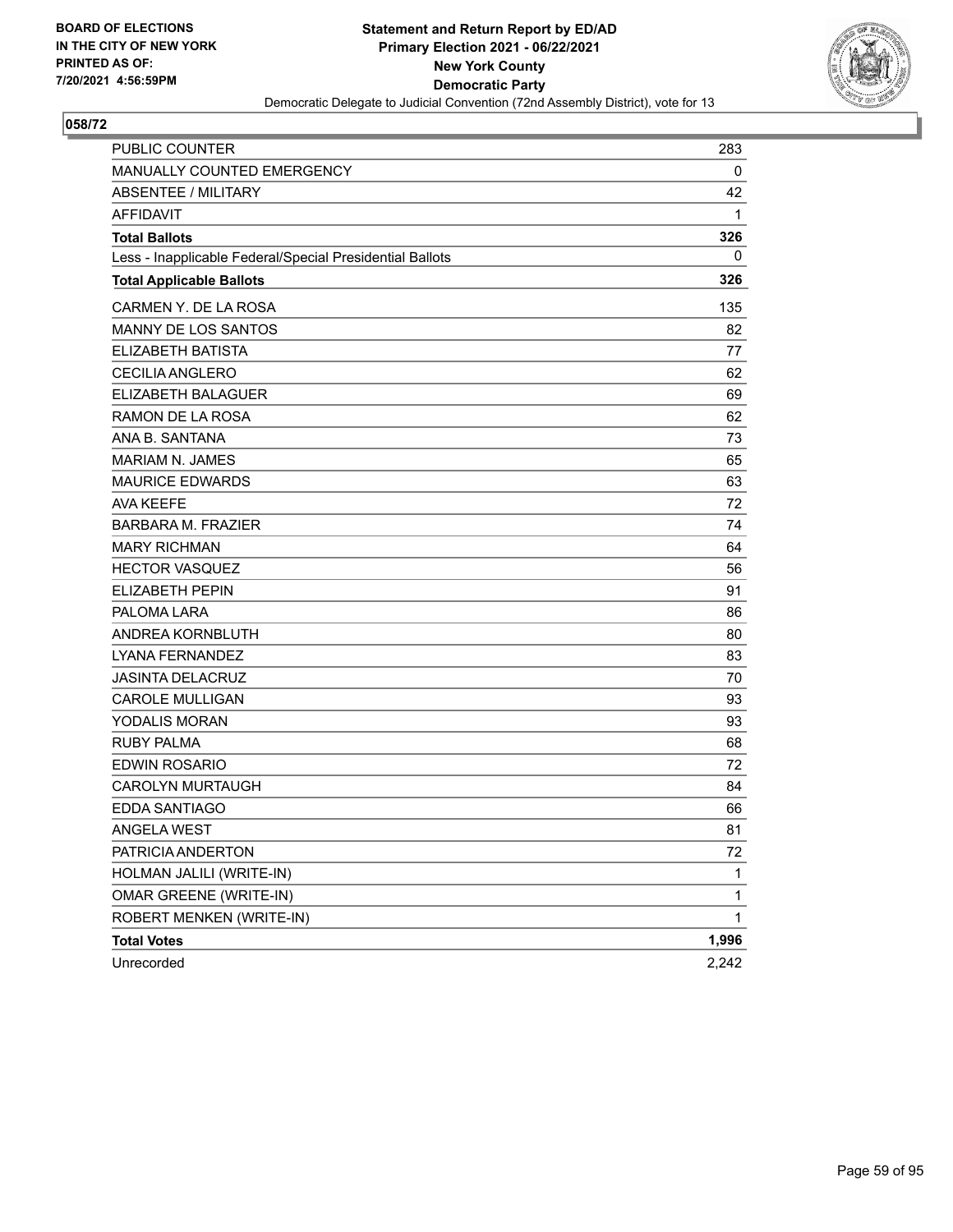

| <b>PUBLIC COUNTER</b>                                    | 191   |
|----------------------------------------------------------|-------|
| MANUALLY COUNTED EMERGENCY                               | 0     |
| <b>ABSENTEE / MILITARY</b>                               | 18    |
| <b>AFFIDAVIT</b>                                         | 3     |
| <b>Total Ballots</b>                                     | 212   |
| Less - Inapplicable Federal/Special Presidential Ballots | 0     |
| <b>Total Applicable Ballots</b>                          | 212   |
| CARMEN Y. DE LA ROSA                                     | 109   |
| <b>MANNY DE LOS SANTOS</b>                               | 61    |
| <b>ELIZABETH BATISTA</b>                                 | 53    |
| <b>CECILIA ANGLERO</b>                                   | 45    |
| ELIZABETH BALAGUER                                       | 49    |
| RAMON DE LA ROSA                                         | 45    |
| ANA B. SANTANA                                           | 48    |
| <b>MARIAM N. JAMES</b>                                   | 48    |
| <b>MAURICE EDWARDS</b>                                   | 41    |
| <b>AVA KEEFE</b>                                         | 48    |
| <b>BARBARA M. FRAZIER</b>                                | 53    |
| <b>MARY RICHMAN</b>                                      | 47    |
| <b>HECTOR VASQUEZ</b>                                    | 41    |
| <b>ELIZABETH PEPIN</b>                                   | 48    |
| PALOMA LARA                                              | 50    |
| ANDREA KORNBLUTH                                         | 47    |
| LYANA FERNANDEZ                                          | 54    |
| <b>JASINTA DELACRUZ</b>                                  | 43    |
| <b>CAROLE MULLIGAN</b>                                   | 43    |
| <b>YODALIS MORAN</b>                                     | 54    |
| <b>RUBY PALMA</b>                                        | 37    |
| <b>EDWIN ROSARIO</b>                                     | 45    |
| <b>CAROLYN MURTAUGH</b>                                  | 45    |
| <b>EDDA SANTIAGO</b>                                     | 42    |
| ANGELA WEST                                              | 48    |
| PATRICIA ANDERTON                                        | 45    |
| AISHA LEWIS-MCCOY (WRITE-IN)                             | 1     |
| ELIZABETH BENDER (WRITE-IN)                              | 1     |
| FELIX COATES (WRITE-IN)                                  | 1     |
| KIMONE HARRISON (WRITE-IN)                               | 1     |
| MADONNA LEE (WRITE-IN)                                   | 1     |
| MARIA PHEGAN (WRITE-IN)                                  | 1     |
| SILVIA ROSARIO (WRITE-IN)                                | 1     |
| <b>Total Votes</b>                                       | 1,296 |
| Unrecorded                                               | 1,460 |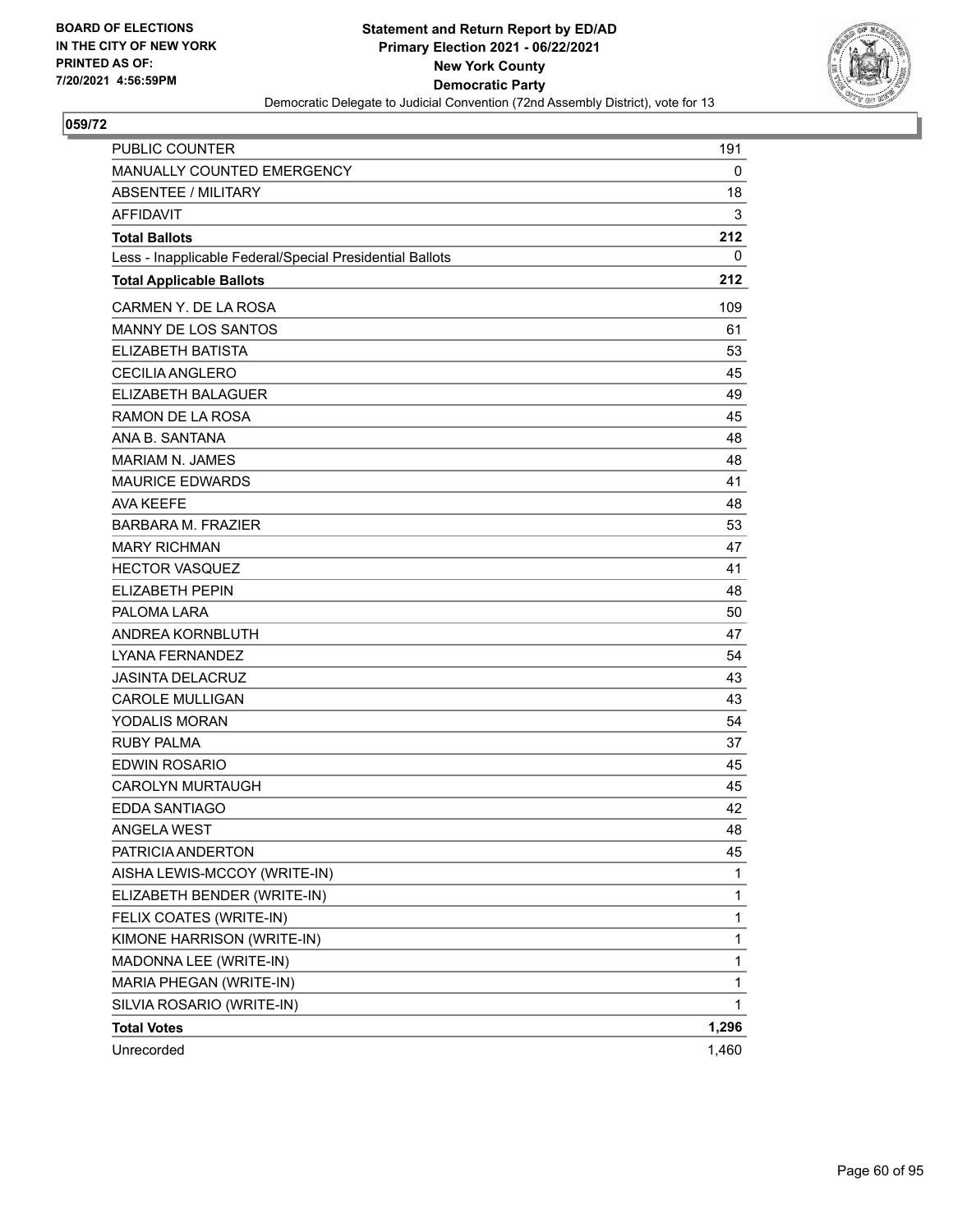

| <b>PUBLIC COUNTER</b>                                    | 225          |
|----------------------------------------------------------|--------------|
| MANUALLY COUNTED EMERGENCY                               | 0            |
| <b>ABSENTEE / MILITARY</b>                               | 32           |
| <b>AFFIDAVIT</b>                                         | $\mathbf{1}$ |
| <b>Total Ballots</b>                                     | 258          |
| Less - Inapplicable Federal/Special Presidential Ballots | 0            |
| <b>Total Applicable Ballots</b>                          | 258          |
| CARMEN Y. DE LA ROSA                                     | 124          |
| MANNY DE LOS SANTOS                                      | 65           |
| ELIZABETH BATISTA                                        | 57           |
| <b>CECILIA ANGLERO</b>                                   | 57           |
| ELIZABETH BALAGUER                                       | 52           |
| RAMON DE LA ROSA                                         | 42           |
| ANA B. SANTANA                                           | 54           |
| <b>MARIAM N. JAMES</b>                                   | 51           |
| <b>MAURICE EDWARDS</b>                                   | 54           |
| <b>AVA KEEFE</b>                                         | 60           |
| <b>BARBARA M. FRAZIER</b>                                | 59           |
| <b>MARY RICHMAN</b>                                      | 56           |
| <b>HECTOR VASQUEZ</b>                                    | 45           |
| ELIZABETH PEPIN                                          | 59           |
| PALOMA LARA                                              | 47           |
| ANDREA KORNBLUTH                                         | 51           |
| LYANA FERNANDEZ                                          | 46           |
| <b>JASINTA DELACRUZ</b>                                  | 42           |
| <b>CAROLE MULLIGAN</b>                                   | 63           |
| YODALIS MORAN                                            | 48           |
| <b>RUBY PALMA</b>                                        | 39           |
| <b>EDWIN ROSARIO</b>                                     | 45           |
| <b>CAROLYN MURTAUGH</b>                                  | 58           |
| <b>EDDA SANTIAGO</b>                                     | 37           |
| <b>ANGELA WEST</b>                                       | 61           |
| PATRICIA ANDERTON                                        | 49           |
| UNATTRIBUTABLE WRITE-IN (WRITE-IN)                       | 1            |
| UNCOUNTED WRITE-IN PER STATUTE (WRITE-IN)                | 1            |
| <b>Total Votes</b>                                       | 1,423        |
| Unrecorded                                               | 1,931        |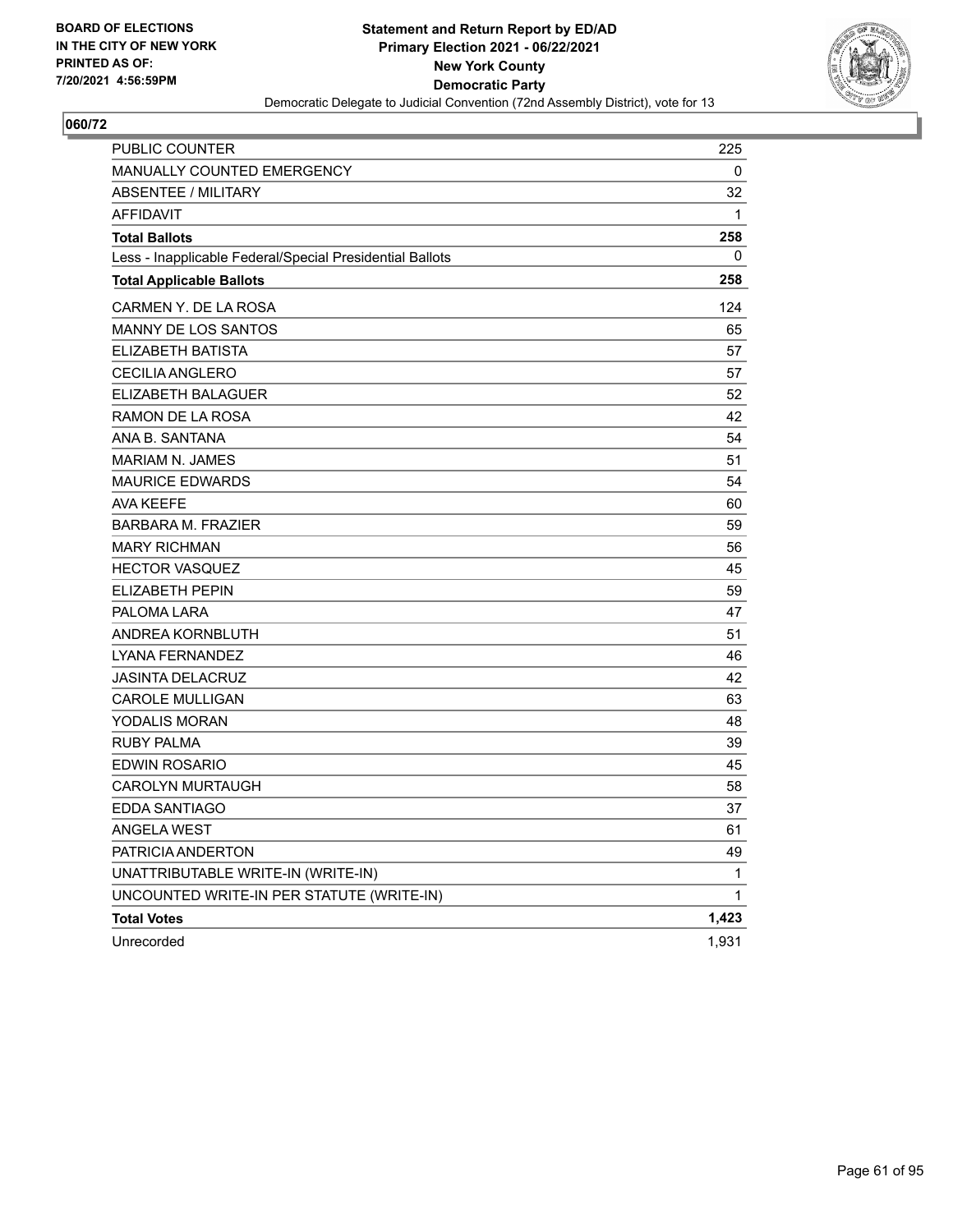

| PUBLIC COUNTER                                           | 137      |
|----------------------------------------------------------|----------|
| MANUALLY COUNTED EMERGENCY                               | 0        |
| <b>ABSENTEE / MILITARY</b>                               | 3        |
| <b>AFFIDAVIT</b>                                         | $\Omega$ |
| <b>Total Ballots</b>                                     | 140      |
| Less - Inapplicable Federal/Special Presidential Ballots | 0        |
| <b>Total Applicable Ballots</b>                          | 140      |
| CARMEN Y. DE LA ROSA                                     | 91       |
| MANNY DE LOS SANTOS                                      | 36       |
| <b>ELIZABETH BATISTA</b>                                 | 35       |
| <b>CECILIA ANGLERO</b>                                   | 26       |
| ELIZABETH BALAGUER                                       | 26       |
| RAMON DE LA ROSA                                         | 30       |
| ANA B. SANTANA                                           | 28       |
| <b>MARIAM N. JAMES</b>                                   | 23       |
| <b>MAURICE EDWARDS</b>                                   | 27       |
| <b>AVA KEEFE</b>                                         | 23       |
| <b>BARBARA M. FRAZIER</b>                                | 26       |
| <b>MARY RICHMAN</b>                                      | 20       |
| <b>HECTOR VASQUEZ</b>                                    | 31       |
| <b>ELIZABETH PEPIN</b>                                   | 21       |
| PALOMA LARA                                              | 19       |
| ANDREA KORNBLUTH                                         | 15       |
| <b>LYANA FERNANDEZ</b>                                   | 20       |
| <b>JASINTA DELACRUZ</b>                                  | 25       |
| <b>CAROLE MULLIGAN</b>                                   | 19       |
| YODALIS MORAN                                            | 26       |
| <b>RUBY PALMA</b>                                        | 17       |
| <b>EDWIN ROSARIO</b>                                     | 16       |
| <b>CAROLYN MURTAUGH</b>                                  | 16       |
| EDDA SANTIAGO                                            | 14       |
| <b>ANGELA WEST</b>                                       | 28       |
| PATRICIA ANDERTON                                        | 18       |
| <b>Total Votes</b>                                       | 676      |
| Unrecorded                                               | 1,144    |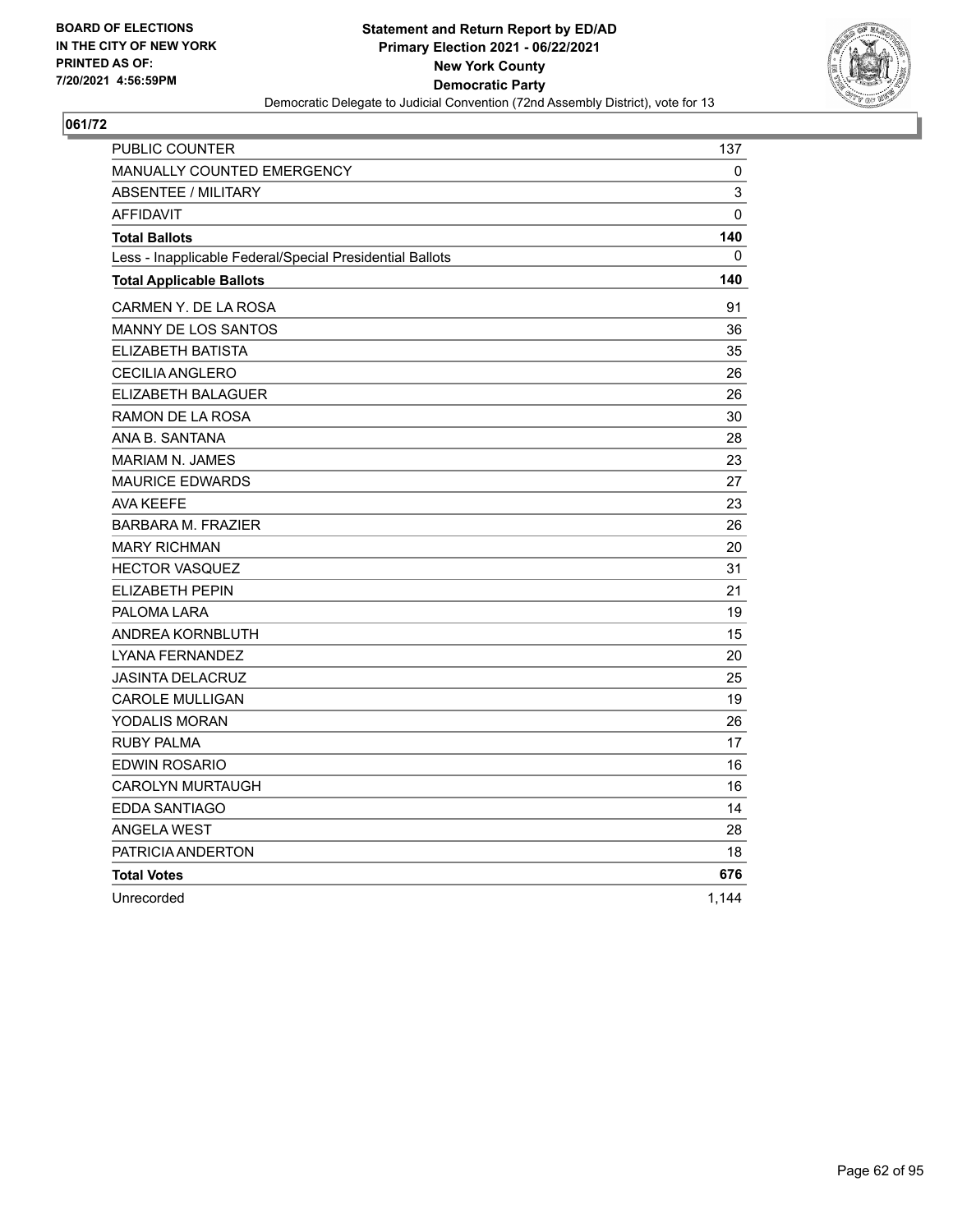

| PUBLIC COUNTER                                           | 148   |
|----------------------------------------------------------|-------|
| MANUALLY COUNTED EMERGENCY                               | 0     |
| <b>ABSENTEE / MILITARY</b>                               | 11    |
| <b>AFFIDAVIT</b>                                         | 0     |
| <b>Total Ballots</b>                                     | 159   |
| Less - Inapplicable Federal/Special Presidential Ballots | 0     |
| <b>Total Applicable Ballots</b>                          | 159   |
| CARMEN Y. DE LA ROSA                                     | 117   |
| <b>MANNY DE LOS SANTOS</b>                               | 50    |
| ELIZABETH BATISTA                                        | 36    |
| CECILIA ANGLERO                                          | 32    |
| ELIZABETH BALAGUER                                       | 32    |
| RAMON DE LA ROSA                                         | 34    |
| ANA B. SANTANA                                           | 31    |
| MARIAM N. JAMES                                          | 28    |
| <b>MAURICE EDWARDS</b>                                   | 31    |
| <b>AVA KEEFE</b>                                         | 27    |
| <b>BARBARA M. FRAZIER</b>                                | 33    |
| <b>MARY RICHMAN</b>                                      | 28    |
| <b>HECTOR VASQUEZ</b>                                    | 36    |
| <b>ELIZABETH PEPIN</b>                                   | 16    |
| PALOMA LARA                                              | 12    |
| ANDREA KORNBLUTH                                         | 9     |
| LYANA FERNANDEZ                                          | 14    |
| <b>JASINTA DELACRUZ</b>                                  | 8     |
| <b>CAROLE MULLIGAN</b>                                   | 9     |
| YODALIS MORAN                                            | 11    |
| <b>RUBY PALMA</b>                                        | 6     |
| EDWIN ROSARIO                                            | 15    |
| <b>CAROLYN MURTAUGH</b>                                  | 6     |
| <b>EDDA SANTIAGO</b>                                     | 8     |
| <b>ANGELA WEST</b>                                       | 8     |
| PATRICIA ANDERTON                                        | 6     |
| UNATTRIBUTABLE WRITE-IN (WRITE-IN)                       | 3     |
| <b>Total Votes</b>                                       | 646   |
| Unrecorded                                               | 1,421 |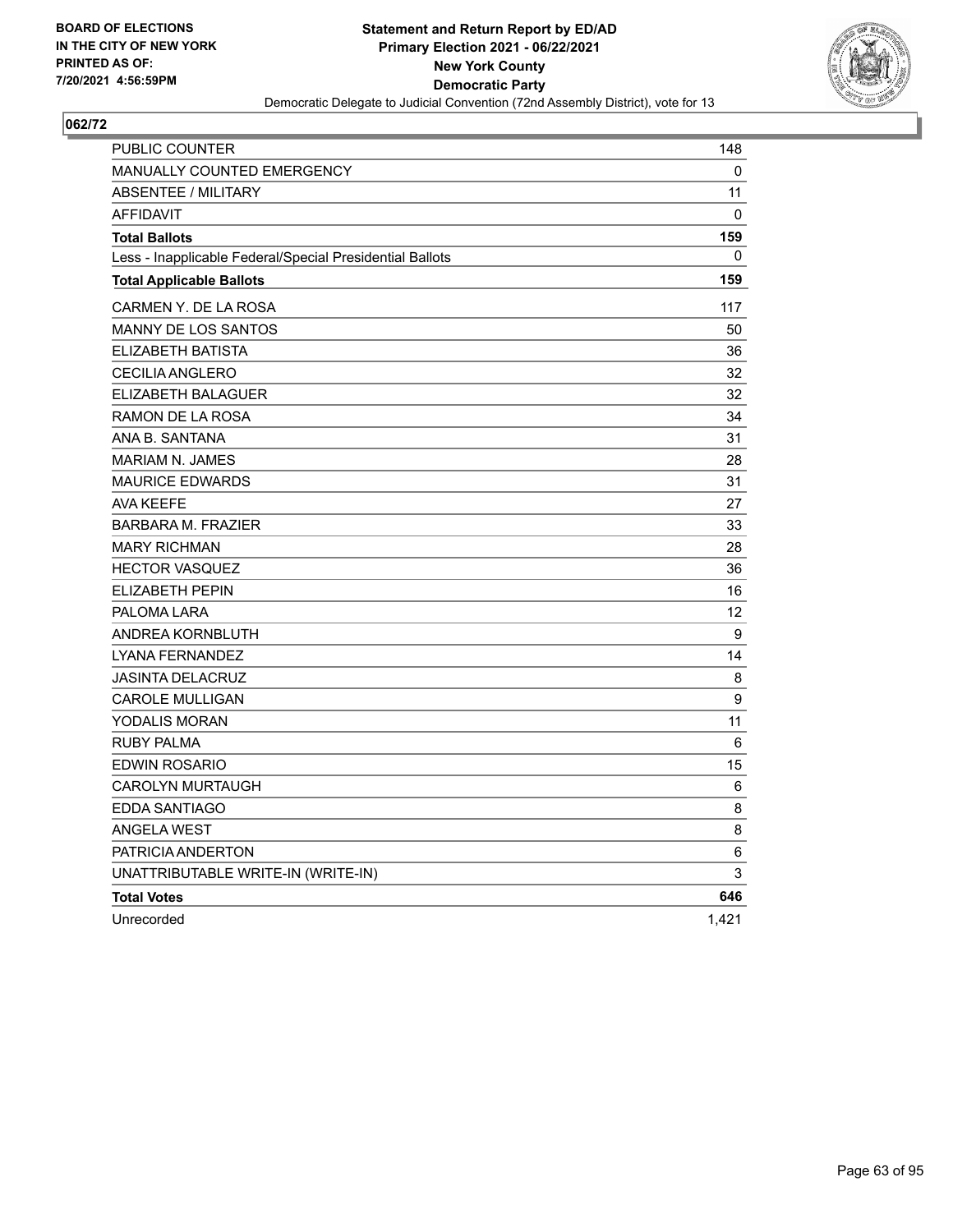

| <b>PUBLIC COUNTER</b>                                    | 178   |
|----------------------------------------------------------|-------|
| MANUALLY COUNTED EMERGENCY                               | 0     |
| <b>ABSENTEE / MILITARY</b>                               | 11    |
| <b>AFFIDAVIT</b>                                         | 1     |
| <b>Total Ballots</b>                                     | 190   |
| Less - Inapplicable Federal/Special Presidential Ballots | 0     |
| <b>Total Applicable Ballots</b>                          | 190   |
| CARMEN Y. DE LA ROSA                                     | 126   |
| <b>MANNY DE LOS SANTOS</b>                               | 56    |
| <b>ELIZABETH BATISTA</b>                                 | 49    |
| <b>CECILIA ANGLERO</b>                                   | 42    |
| ELIZABETH BALAGUER                                       | 47    |
| RAMON DE LA ROSA                                         | 40    |
| ANA B. SANTANA                                           | 47    |
| <b>MARIAM N. JAMES</b>                                   | 36    |
| <b>MAURICE EDWARDS</b>                                   | 38    |
| <b>AVA KEEFE</b>                                         | 42    |
| <b>BARBARA M. FRAZIER</b>                                | 40    |
| <b>MARY RICHMAN</b>                                      | 39    |
| <b>HECTOR VASQUEZ</b>                                    | 42    |
| <b>ELIZABETH PEPIN</b>                                   | 19    |
| PALOMA LARA                                              | 18    |
| ANDREA KORNBLUTH                                         | 17    |
| LYANA FERNANDEZ                                          | 21    |
| <b>JASINTA DELACRUZ</b>                                  | 14    |
| <b>CAROLE MULLIGAN</b>                                   | 15    |
| <b>YODALIS MORAN</b>                                     | 22    |
| <b>RUBY PALMA</b>                                        | 9     |
| <b>EDWIN ROSARIO</b>                                     | 19    |
| <b>CAROLYN MURTAUGH</b>                                  | 13    |
| EDDA SANTIAGO                                            | 13    |
| ANGELA WEST                                              | 17    |
| PATRICIA ANDERTON                                        | 18    |
| ANGELA FERNANDEZ (WRITE-IN)                              | 1     |
| ELLIOTT FELINMAN (WRITE-IN)                              | 1     |
| UNATTRIBUTABLE WRITE-IN (WRITE-IN)                       | 1     |
| <b>Total Votes</b>                                       | 862   |
| Unrecorded                                               | 1,608 |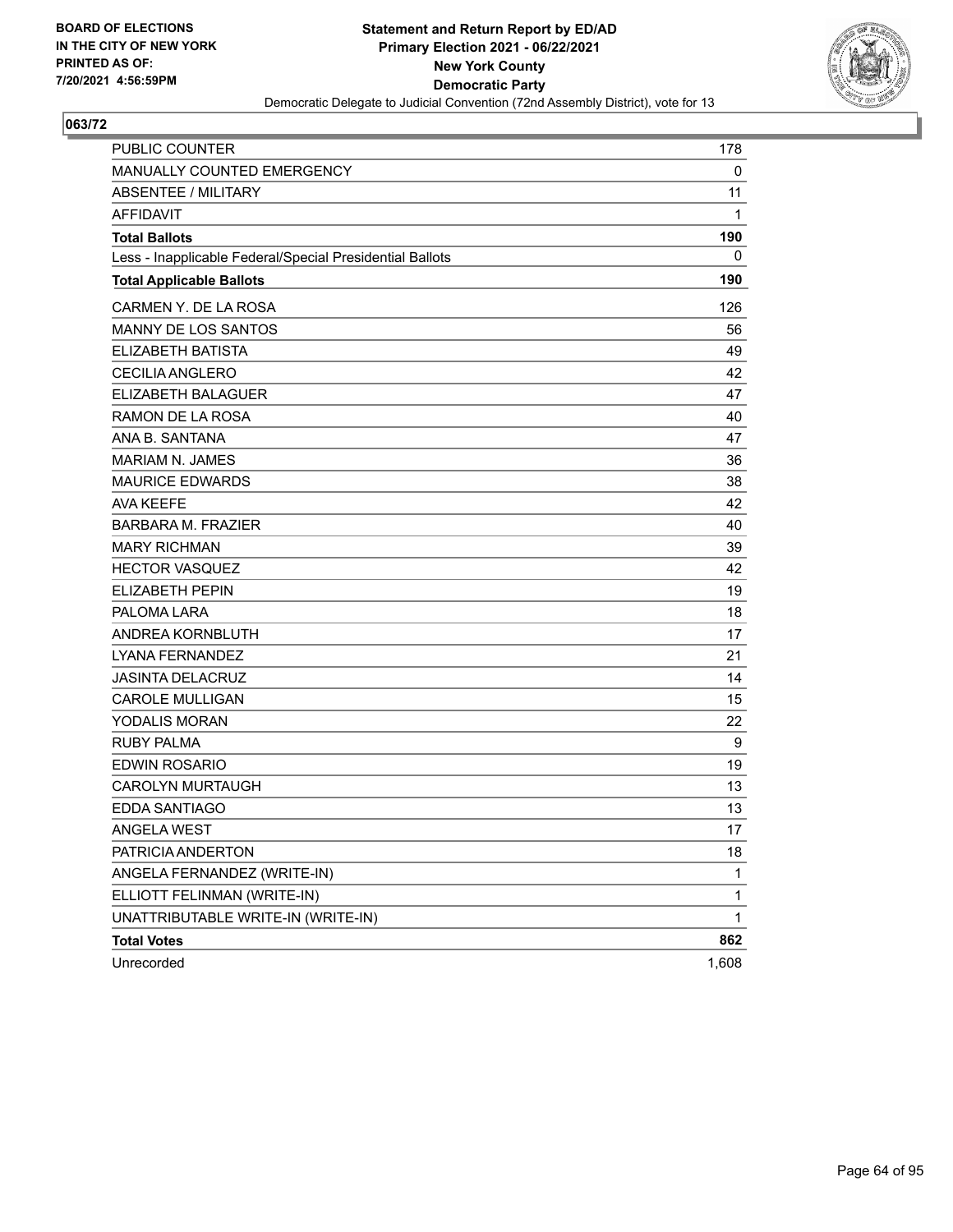

| PUBLIC COUNTER                                           | 249         |
|----------------------------------------------------------|-------------|
| <b>MANUALLY COUNTED EMERGENCY</b>                        | 0           |
| <b>ABSENTEE / MILITARY</b>                               | 19          |
| <b>AFFIDAVIT</b>                                         | 2           |
| <b>Total Ballots</b>                                     | 270         |
| Less - Inapplicable Federal/Special Presidential Ballots | 0           |
| <b>Total Applicable Ballots</b>                          | 270         |
| CARMEN Y. DE LA ROSA                                     | 117         |
| MANNY DE LOS SANTOS                                      | 66          |
| ELIZABETH BATISTA                                        | 78          |
| <b>CECILIA ANGLERO</b>                                   | 69          |
| ELIZABETH BALAGUER                                       | 66          |
| RAMON DE LA ROSA                                         | 52          |
| ANA B. SANTANA                                           | 72          |
| <b>MARIAM N. JAMES</b>                                   | 68          |
| <b>MAURICE EDWARDS</b>                                   | 57          |
| <b>AVA KEEFE</b>                                         | 68          |
| <b>BARBARA M. FRAZIER</b>                                | 73          |
| <b>MARY RICHMAN</b>                                      | 64          |
| <b>HECTOR VASQUEZ</b>                                    | 56          |
| ELIZABETH PEPIN                                          | 75          |
| PALOMA LARA                                              | 65          |
| ANDREA KORNBLUTH                                         | 70          |
| LYANA FERNANDEZ                                          | 71          |
| <b>JASINTA DELACRUZ</b>                                  | 59          |
| <b>CAROLE MULLIGAN</b>                                   | 66          |
| YODALIS MORAN                                            | 61          |
| <b>RUBY PALMA</b>                                        | 56          |
| <b>EDWIN ROSARIO</b>                                     | 47          |
| <b>CAROLYN MURTAUGH</b>                                  | 67          |
| EDDA SANTIAGO                                            | 46          |
| <b>ANGELA WEST</b>                                       | 65          |
| PATRICIA ANDERTON                                        | 57          |
| JAMES BOSLEY (WRITE-IN)                                  | $\mathbf 1$ |
| <b>Total Votes</b>                                       | 1,712       |
| Unrecorded                                               | 1,798       |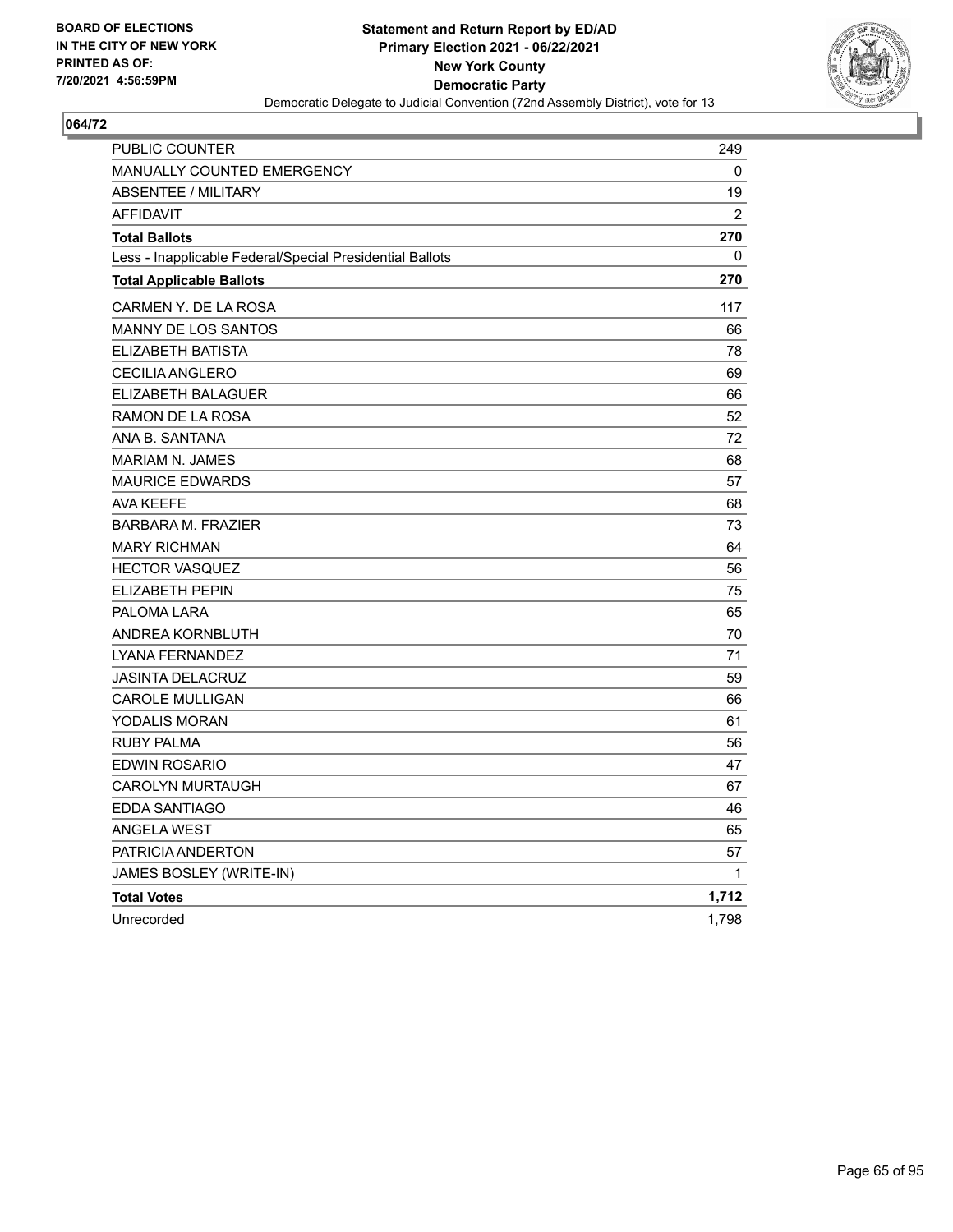

| PUBLIC COUNTER                                           | 159   |
|----------------------------------------------------------|-------|
| <b>MANUALLY COUNTED EMERGENCY</b>                        | 0     |
| <b>ABSENTEE / MILITARY</b>                               | 3     |
| <b>AFFIDAVIT</b>                                         | 0     |
| <b>Total Ballots</b>                                     | 162   |
| Less - Inapplicable Federal/Special Presidential Ballots | 0     |
| <b>Total Applicable Ballots</b>                          | 162   |
| CARMEN Y. DE LA ROSA                                     | 122   |
| <b>MANNY DE LOS SANTOS</b>                               | 48    |
| ELIZABETH BATISTA                                        | 46    |
| <b>CECILIA ANGLERO</b>                                   | 31    |
| <b>ELIZABETH BALAGUER</b>                                | 38    |
| RAMON DE LA ROSA                                         | 49    |
| ANA B. SANTANA                                           | 31    |
| <b>MARIAM N. JAMES</b>                                   | 29    |
| <b>MAURICE EDWARDS</b>                                   | 27    |
| <b>AVA KEEFE</b>                                         | 27    |
| <b>BARBARA M. FRAZIER</b>                                | 29    |
| <b>MARY RICHMAN</b>                                      | 29    |
| <b>HECTOR VASQUEZ</b>                                    | 39    |
| ELIZABETH PEPIN                                          | 31    |
| PALOMA LARA                                              | 19    |
| ANDREA KORNBLUTH                                         | 14    |
| LYANA FERNANDEZ                                          | 29    |
| <b>JASINTA DELACRUZ</b>                                  | 21    |
| <b>CAROLE MULLIGAN</b>                                   | 17    |
| <b>YODALIS MORAN</b>                                     | 25    |
| RUBY PALMA                                               | 20    |
| EDWIN ROSARIO                                            | 33    |
| <b>CAROLYN MURTAUGH</b>                                  | 11    |
| EDDA SANTIAGO                                            | 22    |
| <b>ANGELA WEST</b>                                       | 20    |
| PATRICIA ANDERTON                                        | 11    |
| UNATTRIBUTABLE WRITE-IN (WRITE-IN)                       | 1     |
| <b>Total Votes</b>                                       | 819   |
| Unrecorded                                               | 1,287 |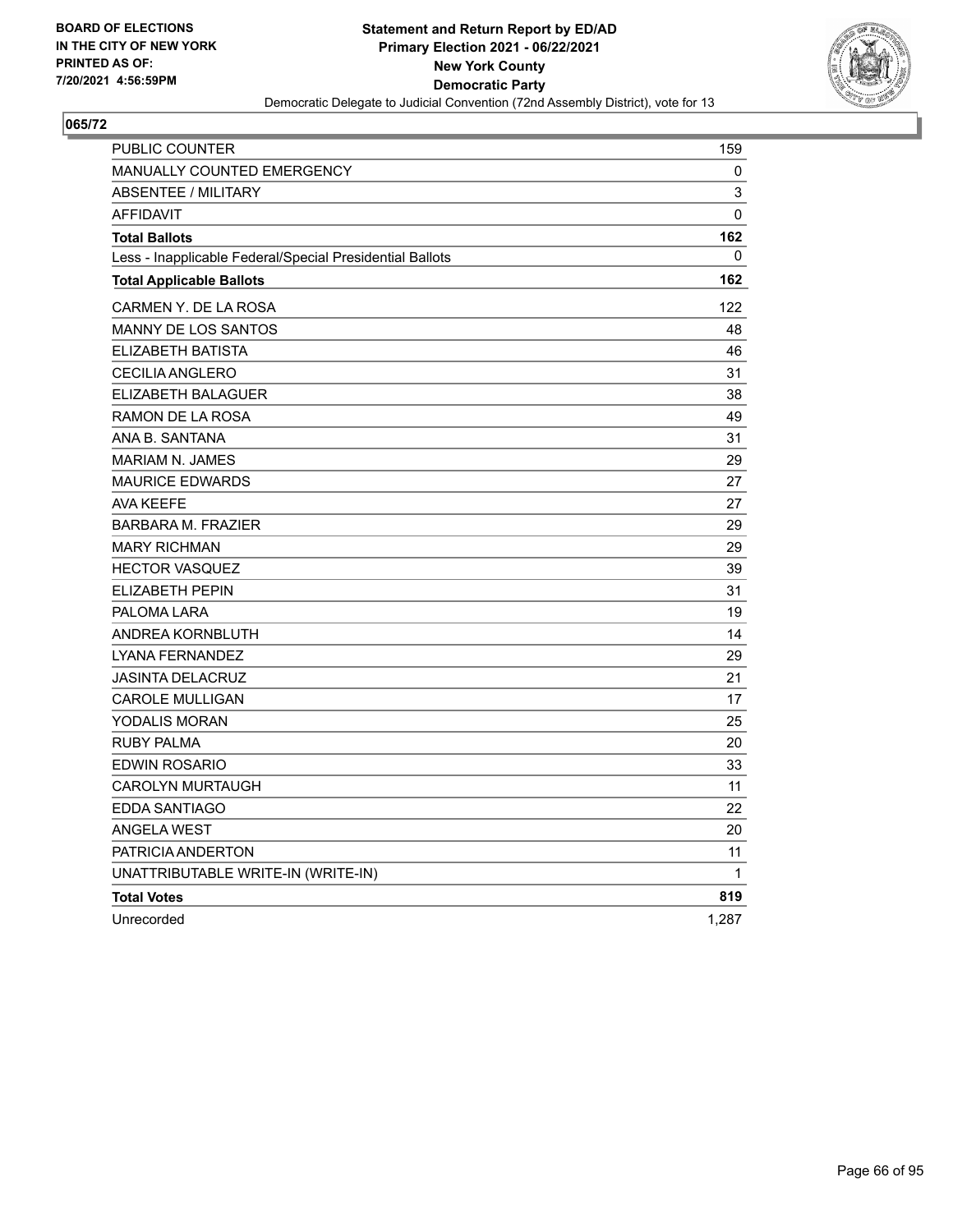

| PUBLIC COUNTER                                           | 217          |
|----------------------------------------------------------|--------------|
| <b>MANUALLY COUNTED EMERGENCY</b>                        | 0            |
| ABSENTEE / MILITARY                                      | 25           |
| <b>AFFIDAVIT</b>                                         | 2            |
| <b>Total Ballots</b>                                     | 244          |
| Less - Inapplicable Federal/Special Presidential Ballots | $\Omega$     |
| <b>Total Applicable Ballots</b>                          | 244          |
| CARMEN Y. DE LA ROSA                                     | 110          |
| MANNY DE LOS SANTOS                                      | 68           |
| ELIZABETH BATISTA                                        | 66           |
| CECILIA ANGLERO                                          | 64           |
| ELIZABETH BALAGUER                                       | 55           |
| RAMON DE LA ROSA                                         | 54           |
| ANA B. SANTANA                                           | 70           |
| <b>MARIAM N. JAMES</b>                                   | 57           |
| <b>MAURICE EDWARDS</b>                                   | 47           |
| <b>AVA KEEFE</b>                                         | 62           |
| <b>BARBARA M. FRAZIER</b>                                | 63           |
| <b>MARY RICHMAN</b>                                      | 57           |
| <b>HECTOR VASQUEZ</b>                                    | 52           |
| <b>ELIZABETH PEPIN</b>                                   | 53           |
| PALOMA LARA                                              | 55           |
| ANDREA KORNBLUTH                                         | 44           |
| LYANA FERNANDEZ                                          | 47           |
| <b>JASINTA DELACRUZ</b>                                  | 47           |
| <b>CAROLE MULLIGAN</b>                                   | 51           |
| <b>YODALIS MORAN</b>                                     | 50           |
| <b>RUBY PALMA</b>                                        | 49           |
| EDWIN ROSARIO                                            | 41           |
| <b>CAROLYN MURTAUGH</b>                                  | 47           |
| EDDA SANTIAGO                                            | 38           |
| <b>ANGELA WEST</b>                                       | 50           |
| PATRICIA ANDERTON                                        | 41           |
| ADAM HAMILTON (WRITE-IN)                                 | $\mathbf{1}$ |
| <b>Total Votes</b>                                       | 1,439        |
| Unrecorded                                               | 1,733        |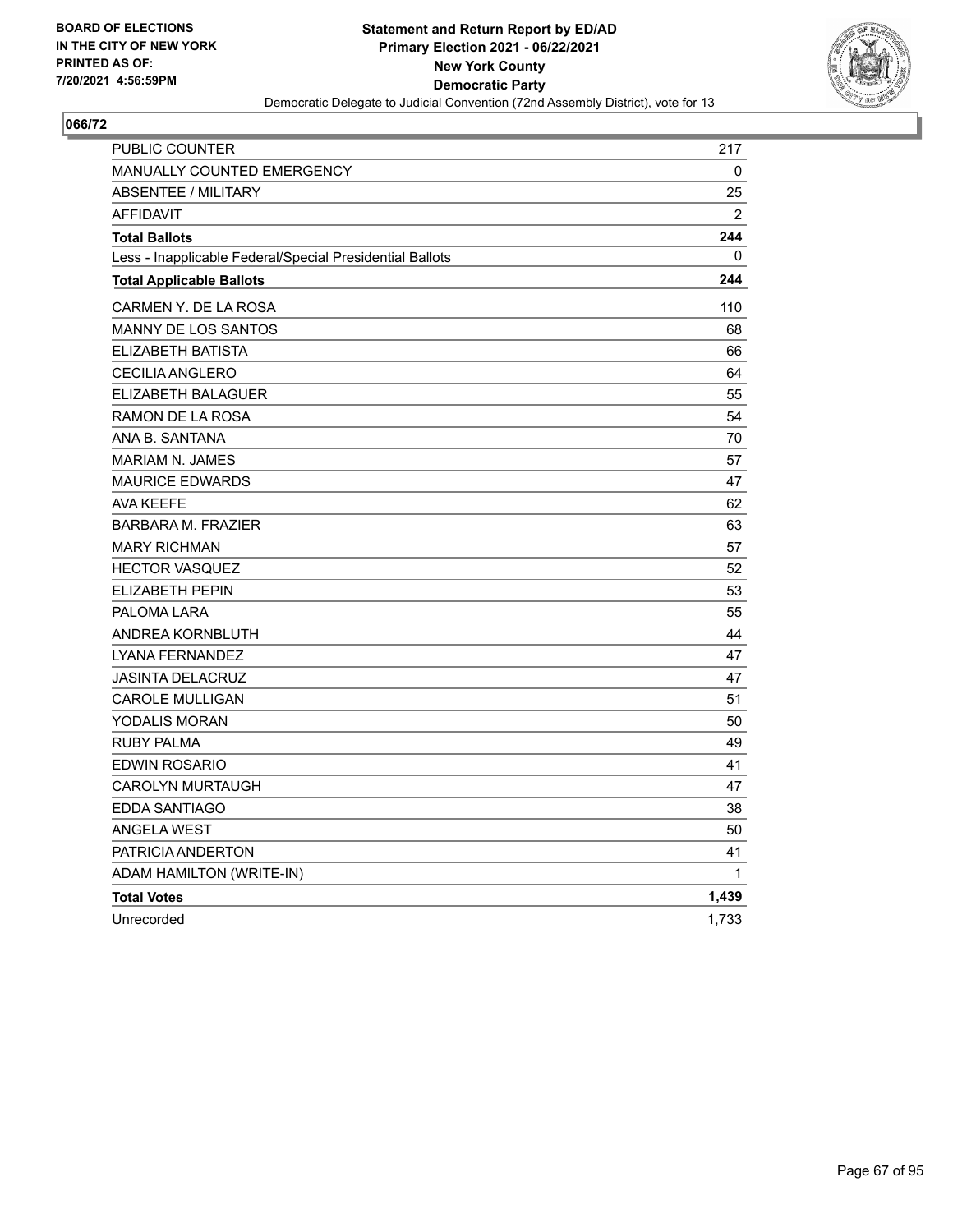

| PUBLIC COUNTER                                           | 319         |
|----------------------------------------------------------|-------------|
| <b>MANUALLY COUNTED EMERGENCY</b>                        | 0           |
| <b>ABSENTEE / MILITARY</b>                               | 39          |
| <b>AFFIDAVIT</b>                                         | 0           |
| <b>Total Ballots</b>                                     | 358         |
| Less - Inapplicable Federal/Special Presidential Ballots | 0           |
| <b>Total Applicable Ballots</b>                          | 358         |
| CARMEN Y. DE LA ROSA                                     | 134         |
| <b>MANNY DE LOS SANTOS</b>                               | 66          |
| ELIZABETH BATISTA                                        | 88          |
| <b>CECILIA ANGLERO</b>                                   | 69          |
| <b>ELIZABETH BALAGUER</b>                                | 75          |
| RAMON DE LA ROSA                                         | 49          |
| ANA B. SANTANA                                           | 69          |
| <b>MARIAM N. JAMES</b>                                   | 73          |
| <b>MAURICE EDWARDS</b>                                   | 56          |
| AVA KEEFE                                                | 81          |
| <b>BARBARA M. FRAZIER</b>                                | 74          |
| <b>MARY RICHMAN</b>                                      | 65          |
| <b>HECTOR VASQUEZ</b>                                    | 48          |
| ELIZABETH PEPIN                                          | 117         |
| PALOMA LARA                                              | 108         |
| ANDREA KORNBLUTH                                         | 109         |
| LYANA FERNANDEZ                                          | 112         |
| <b>JASINTA DELACRUZ</b>                                  | 98          |
| <b>CAROLE MULLIGAN</b>                                   | 117         |
| YODALIS MORAN                                            | 114         |
| <b>RUBY PALMA</b>                                        | 96          |
| <b>EDWIN ROSARIO</b>                                     | 90          |
| <b>CAROLYN MURTAUGH</b>                                  | 128         |
| EDDA SANTIAGO                                            | 91          |
| <b>ANGELA WEST</b>                                       | 112         |
| PATRICIA ANDERTON                                        | 103         |
| DEREK MARGOLIS (WRITE-IN)                                | 1           |
| MARY L. HUSS (WRITE-IN)                                  | $\mathbf 1$ |
| <b>Total Votes</b>                                       | 2,344       |
| Unrecorded                                               | 2,310       |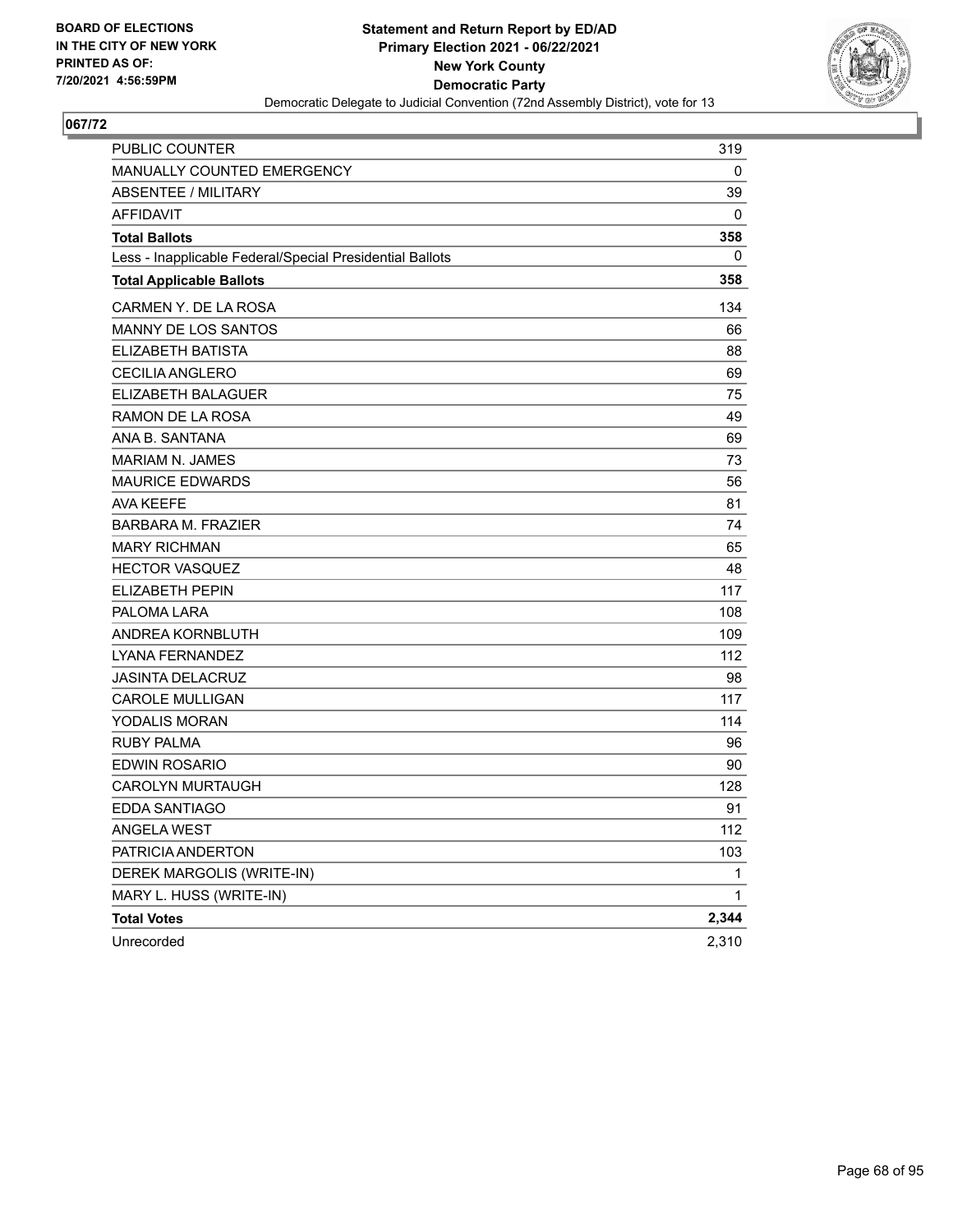

| PUBLIC COUNTER                                           | 448            |
|----------------------------------------------------------|----------------|
| MANUALLY COUNTED EMERGENCY                               | 0              |
| ABSENTEE / MILITARY                                      | 61             |
| <b>AFFIDAVIT</b>                                         | 0              |
| <b>Total Ballots</b>                                     | 509            |
| Less - Inapplicable Federal/Special Presidential Ballots | 0              |
| <b>Total Applicable Ballots</b>                          | 509            |
| CARMEN Y. DE LA ROSA                                     | 202            |
| <b>MANNY DE LOS SANTOS</b>                               | 122            |
| ELIZABETH BATISTA                                        | 137            |
| <b>CECILIA ANGLERO</b>                                   | 109            |
| ELIZABETH BALAGUER                                       | 109            |
| RAMON DE LA ROSA                                         | 88             |
| ANA B. SANTANA                                           | 124            |
| <b>MARIAM N. JAMES</b>                                   | 133            |
| <b>MAURICE EDWARDS</b>                                   | 118            |
| <b>AVA KEEFE</b>                                         | 131            |
| <b>BARBARA M. FRAZIER</b>                                | 129            |
| <b>MARY RICHMAN</b>                                      | 180            |
| <b>HECTOR VASQUEZ</b>                                    | 93             |
| ELIZABETH PEPIN                                          | 165            |
| PALOMA LARA                                              | 128            |
| ANDREA KORNBLUTH                                         | 159            |
| LYANA FERNANDEZ                                          | 133            |
| <b>JASINTA DELACRUZ</b>                                  | 113            |
| <b>CAROLE MULLIGAN</b>                                   | 184            |
| YODALIS MORAN                                            | 138            |
| <b>RUBY PALMA</b>                                        | 123            |
| <b>EDWIN ROSARIO</b>                                     | 112            |
| <b>CAROLYN MURTAUGH</b>                                  | 169            |
| EDDA SANTIAGO                                            | 107            |
| <b>ANGELA WEST</b>                                       | 151            |
| PATRICIA ANDERTON                                        | 136            |
| UNATTRIBUTABLE WRITE-IN (WRITE-IN)                       | $\overline{2}$ |
| <b>Total Votes</b>                                       | 3,495          |
| Unrecorded                                               | 3,122          |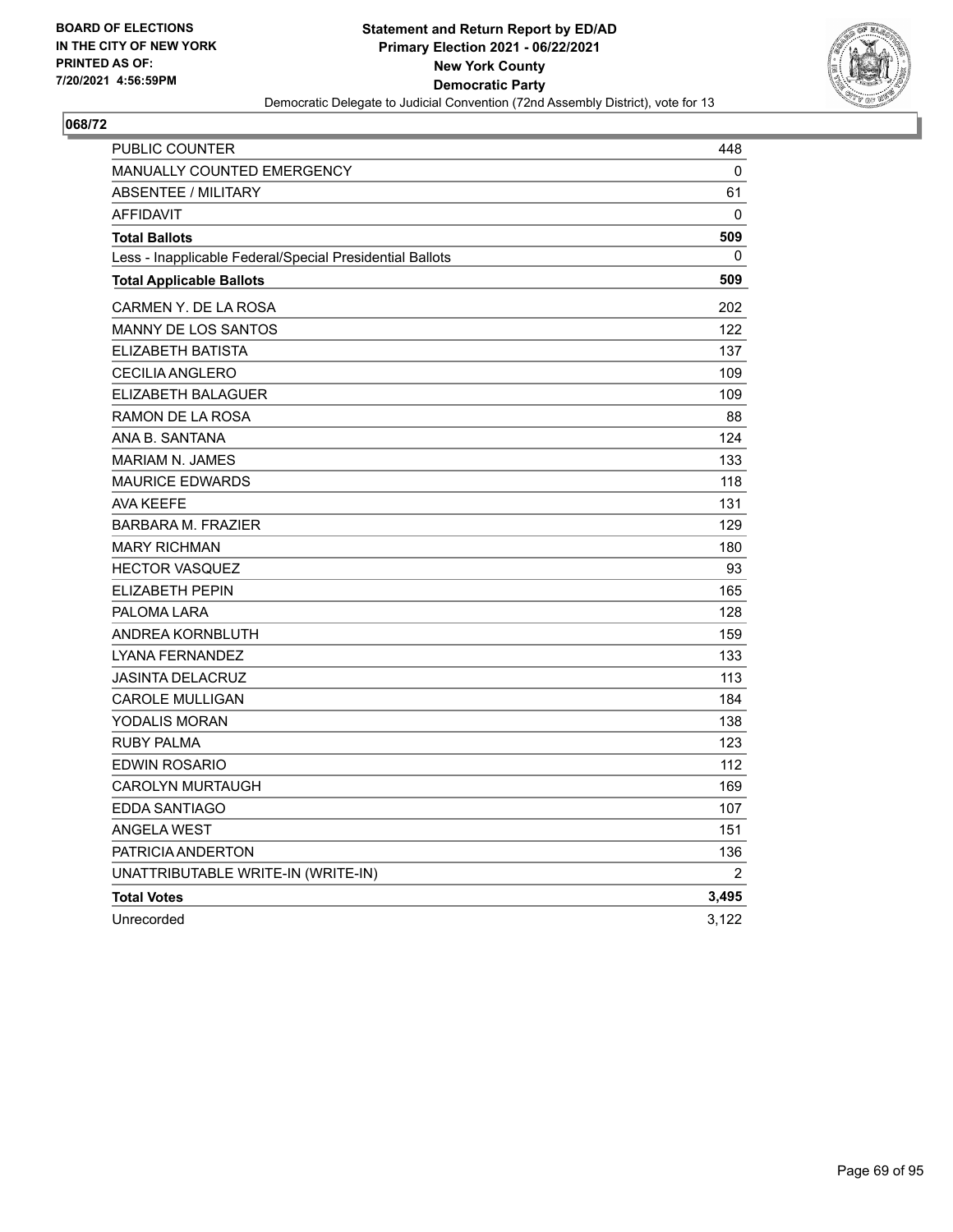

| <b>PUBLIC COUNTER</b>                                    | 262          |
|----------------------------------------------------------|--------------|
| MANUALLY COUNTED EMERGENCY                               | 0            |
| <b>ABSENTEE / MILITARY</b>                               | 31           |
| <b>AFFIDAVIT</b>                                         | 0            |
| <b>Total Ballots</b>                                     | 293          |
| Less - Inapplicable Federal/Special Presidential Ballots | 0            |
| <b>Total Applicable Ballots</b>                          | 293          |
| CARMEN Y. DE LA ROSA                                     | 119          |
| <b>MANNY DE LOS SANTOS</b>                               | 72           |
| <b>ELIZABETH BATISTA</b>                                 | 77           |
| <b>CECILIA ANGLERO</b>                                   | 69           |
| <b>ELIZABETH BALAGUER</b>                                | 66           |
| RAMON DE LA ROSA                                         | 63           |
| ANA B. SANTANA                                           | 68           |
| <b>MARIAM N. JAMES</b>                                   | 71           |
| <b>MAURICE EDWARDS</b>                                   | 61           |
| <b>AVA KEEFE</b>                                         | 72           |
| <b>BARBARA M. FRAZIER</b>                                | 64           |
| <b>MARY RICHMAN</b>                                      | 66           |
| <b>HECTOR VASQUEZ</b>                                    | 56           |
| <b>ELIZABETH PEPIN</b>                                   | 86           |
| PALOMA LARA                                              | 70           |
| ANDREA KORNBLUTH                                         | 83           |
| <b>LYANA FERNANDEZ</b>                                   | 75           |
| <b>JASINTA DELACRUZ</b>                                  | 68           |
| <b>CAROLE MULLIGAN</b>                                   | 82           |
| <b>YODALIS MORAN</b>                                     | 72           |
| <b>RUBY PALMA</b>                                        | 70           |
| <b>EDWIN ROSARIO</b>                                     | 66           |
| <b>CAROLYN MURTAUGH</b>                                  | 81           |
| <b>EDDA SANTIAGO</b>                                     | 62           |
| ANGELA WEST                                              | 83           |
| PATRICIA ANDERTON                                        | 81           |
| DAVID BRODHERSON (WRITE-IN)                              | 1            |
| UNATTRIBUTABLE WRITE-IN (WRITE-IN)                       | 5            |
| WILLIAM CARTER (WRITE-IN)                                | $\mathbf{1}$ |
| <b>Total Votes</b>                                       | 1,910        |
| Unrecorded                                               | 1,899        |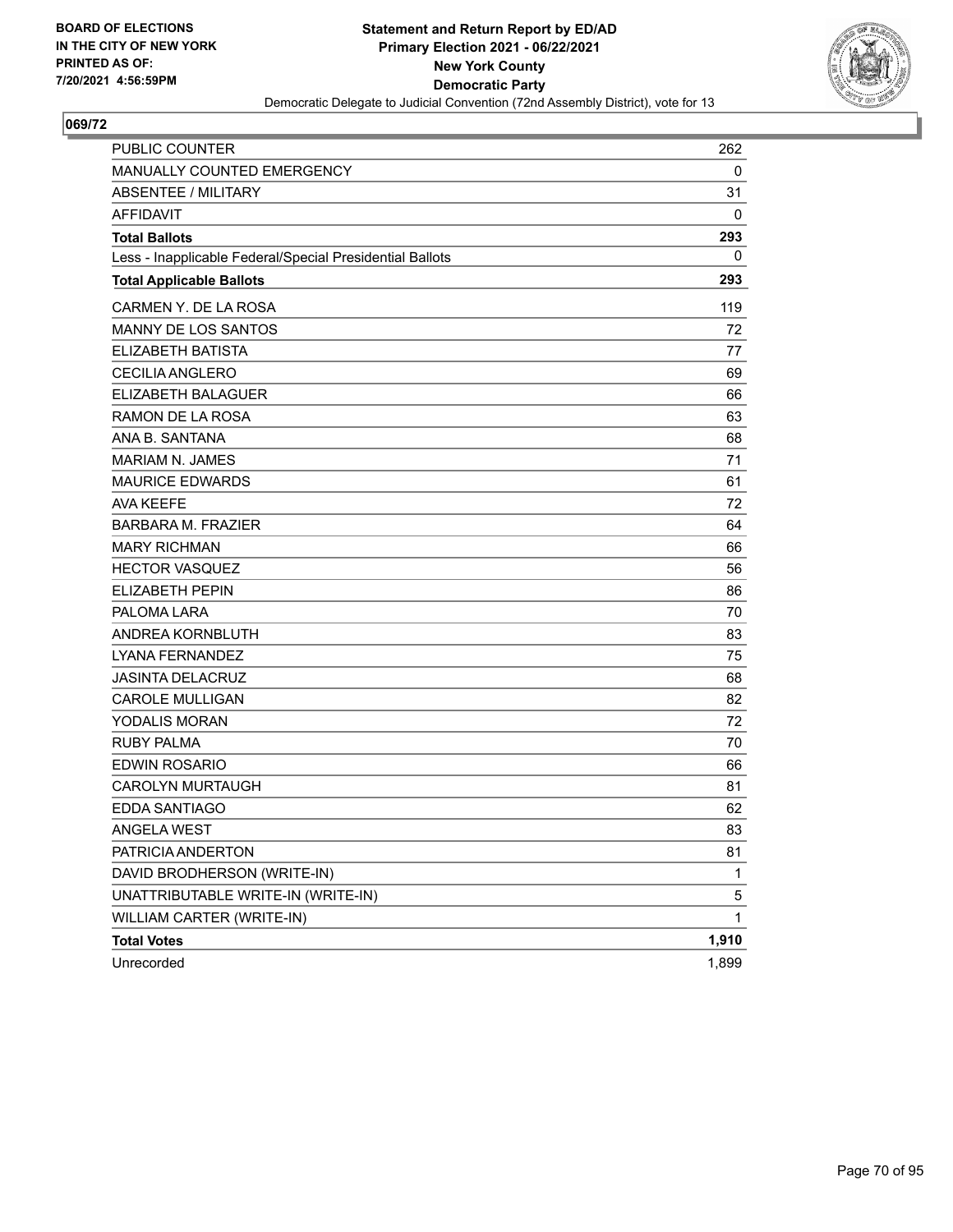

| PUBLIC COUNTER                                           | 216   |
|----------------------------------------------------------|-------|
| MANUALLY COUNTED EMERGENCY                               | 0     |
| <b>ABSENTEE / MILITARY</b>                               | 21    |
| <b>AFFIDAVIT</b>                                         | 1     |
| <b>Total Ballots</b>                                     | 238   |
| Less - Inapplicable Federal/Special Presidential Ballots | 0     |
| <b>Total Applicable Ballots</b>                          | 238   |
| CARMEN Y. DE LA ROSA                                     | 125   |
| <b>MANNY DE LOS SANTOS</b>                               | 56    |
| ELIZABETH BATISTA                                        | 58    |
| CECILIA ANGLERO                                          | 47    |
| ELIZABETH BALAGUER                                       | 52    |
| RAMON DE LA ROSA                                         | 42    |
| ANA B. SANTANA                                           | 57    |
| MARIAM N. JAMES                                          | 45    |
| <b>MAURICE EDWARDS</b>                                   | 41    |
| <b>AVA KEEFE</b>                                         | 50    |
| <b>BARBARA M. FRAZIER</b>                                | 48    |
| <b>MARY RICHMAN</b>                                      | 45    |
| <b>HECTOR VASQUEZ</b>                                    | 42    |
| <b>ELIZABETH PEPIN</b>                                   | 46    |
| PALOMA LARA                                              | 38    |
| ANDREA KORNBLUTH                                         | 42    |
| LYANA FERNANDEZ                                          | 44    |
| <b>JASINTA DELACRUZ</b>                                  | 36    |
| <b>CAROLE MULLIGAN</b>                                   | 40    |
| YODALIS MORAN                                            | 37    |
| <b>RUBY PALMA</b>                                        | 33    |
| EDWIN ROSARIO                                            | 39    |
| <b>CAROLYN MURTAUGH</b>                                  | 41    |
| <b>EDDA SANTIAGO</b>                                     | 28    |
| <b>ANGELA WEST</b>                                       | 46    |
| PATRICIA ANDERTON                                        | 37    |
| DAN NOLAND (WRITE-IN)                                    | 1     |
| <b>Total Votes</b>                                       | 1,216 |
| Unrecorded                                               | 1,878 |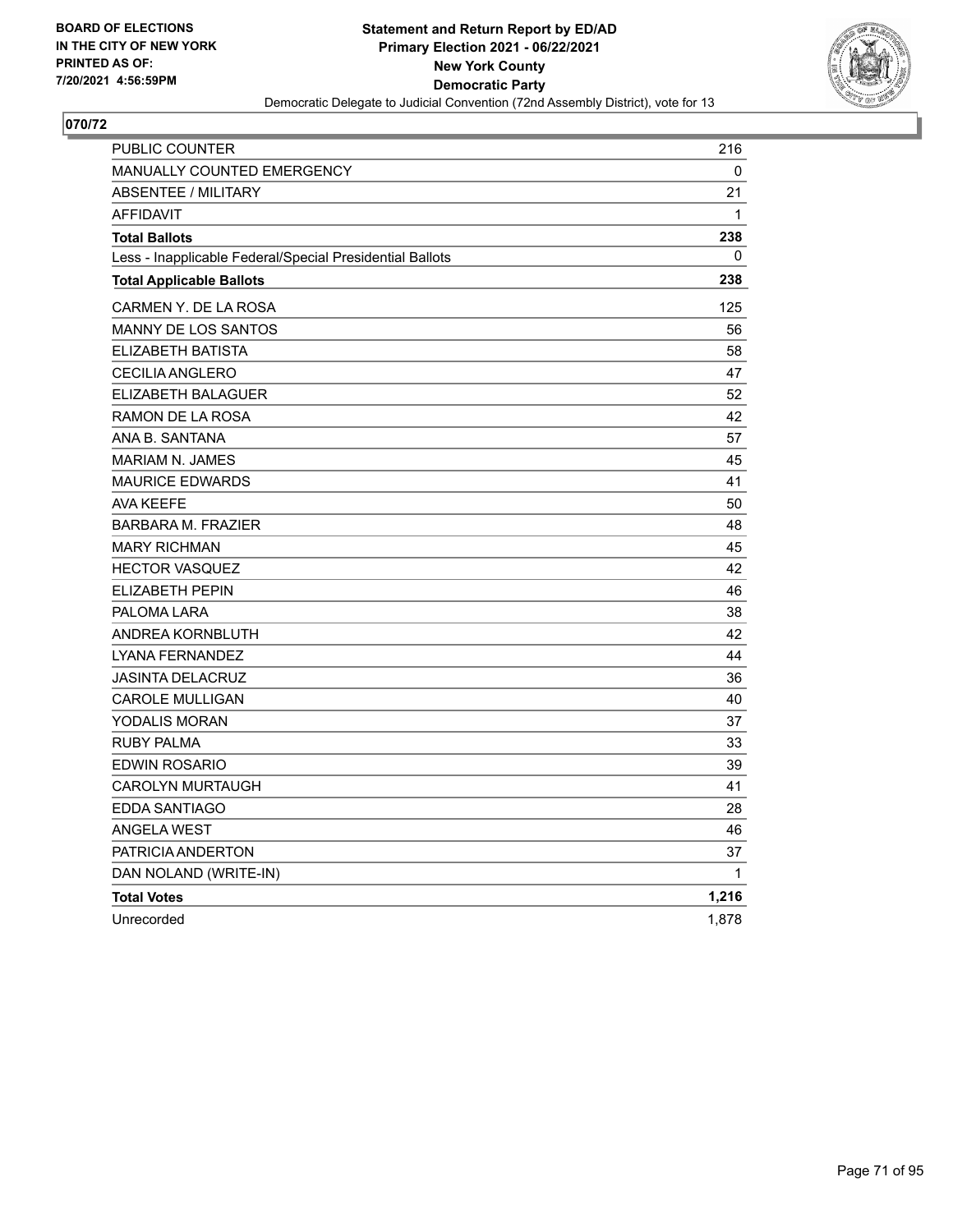

| PUBLIC COUNTER                                           | 90               |
|----------------------------------------------------------|------------------|
| MANUALLY COUNTED EMERGENCY                               | 0                |
| <b>ABSENTEE / MILITARY</b>                               | 4                |
| <b>AFFIDAVIT</b>                                         | 0                |
| <b>Total Ballots</b>                                     | 94               |
| Less - Inapplicable Federal/Special Presidential Ballots | $\mathbf{0}$     |
| <b>Total Applicable Ballots</b>                          | 94               |
| CARMEN Y. DE LA ROSA                                     | 40               |
| <b>MANNY DE LOS SANTOS</b>                               | 20               |
| ELIZABETH BATISTA                                        | $\boldsymbol{9}$ |
| <b>CECILIA ANGLERO</b>                                   | 7                |
| ELIZABETH BALAGUER                                       | 11               |
| RAMON DE LA ROSA                                         | 10               |
| ANA B. SANTANA                                           | 8                |
| <b>MARIAM N. JAMES</b>                                   | 10               |
| <b>MAURICE EDWARDS</b>                                   | 16               |
| AVA KEEFE                                                | 8                |
| <b>BARBARA M. FRAZIER</b>                                | 16               |
| <b>MARY RICHMAN</b>                                      | 6                |
| <b>HECTOR VASQUEZ</b>                                    | 5                |
| <b>ELIZABETH PEPIN</b>                                   | 16               |
| PALOMA LARA                                              | 6                |
| ANDREA KORNBLUTH                                         | 6                |
| LYANA FERNANDEZ                                          | $\mathbf 5$      |
| <b>JASINTA DELACRUZ</b>                                  | 4                |
| <b>CAROLE MULLIGAN</b>                                   | 9                |
| YODALIS MORAN                                            | 6                |
| <b>RUBY PALMA</b>                                        | $\overline{7}$   |
| <b>EDWIN ROSARIO</b>                                     | 8                |
| <b>CAROLYN MURTAUGH</b>                                  | $\boldsymbol{9}$ |
| <b>EDDA SANTIAGO</b>                                     | 4                |
| <b>ANGELA WEST</b>                                       | 11               |
| PATRICIA ANDERTON                                        | 12               |
| <b>Total Votes</b>                                       | 269              |
| Unrecorded                                               | 953              |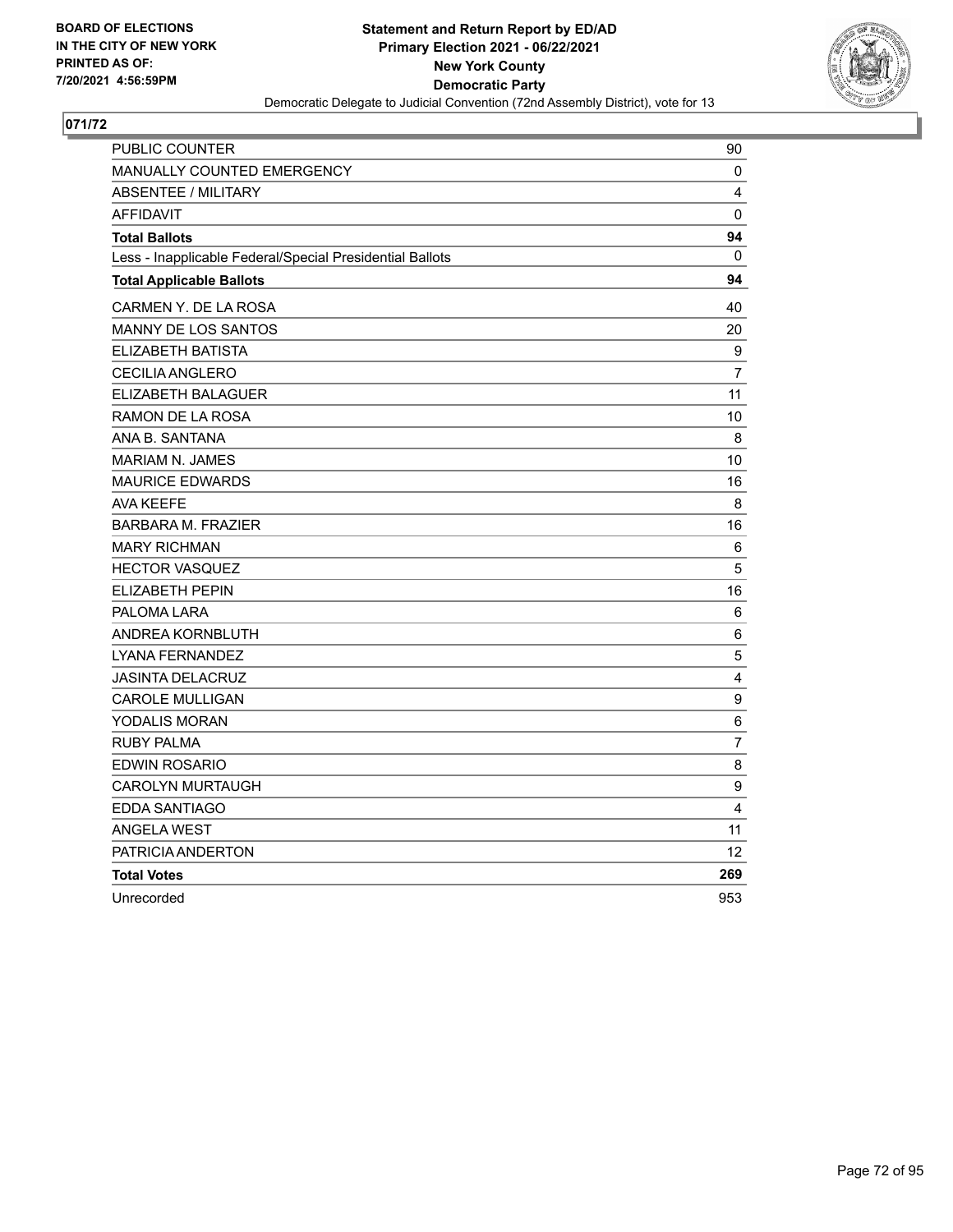

| PUBLIC COUNTER                                           | 86             |
|----------------------------------------------------------|----------------|
| <b>MANUALLY COUNTED EMERGENCY</b>                        | 0              |
| <b>ABSENTEE / MILITARY</b>                               | 8              |
| <b>AFFIDAVIT</b>                                         | 1              |
| <b>Total Ballots</b>                                     | 95             |
| Less - Inapplicable Federal/Special Presidential Ballots | 0              |
| <b>Total Applicable Ballots</b>                          | 95             |
| CARMEN Y. DE LA ROSA                                     | 45             |
| MANNY DE LOS SANTOS                                      | 18             |
| ELIZABETH BATISTA                                        | 11             |
| <b>CECILIA ANGLERO</b>                                   | 8              |
| ELIZABETH BALAGUER                                       | $\sqrt{5}$     |
| RAMON DE LA ROSA                                         | $\overline{7}$ |
| ANA B. SANTANA                                           | 12             |
| <b>MARIAM N. JAMES</b>                                   | $\overline{7}$ |
| <b>MAURICE EDWARDS</b>                                   | 16             |
| <b>AVA KEEFE</b>                                         | $\mathbf{1}$   |
| <b>BARBARA M. FRAZIER</b>                                | 13             |
| <b>MARY RICHMAN</b>                                      | 6              |
| <b>HECTOR VASQUEZ</b>                                    | 8              |
| <b>ELIZABETH PEPIN</b>                                   | $\overline{7}$ |
| PALOMA LARA                                              | 8              |
| ANDREA KORNBLUTH                                         | $\overline{7}$ |
| <b>LYANA FERNANDEZ</b>                                   | 11             |
| <b>JASINTA DELACRUZ</b>                                  | 10             |
| CAROLE MULLIGAN                                          | 10             |
| YODALIS MORAN                                            | 13             |
| <b>RUBY PALMA</b>                                        | 11             |
| <b>EDWIN ROSARIO</b>                                     | 11             |
| <b>CAROLYN MURTAUGH</b>                                  | 12             |
| EDDA SANTIAGO                                            | 5              |
| <b>ANGELA WEST</b>                                       | 15             |
| PATRICIA ANDERTON                                        | 8              |
| UNATTRIBUTABLE WRITE-IN (WRITE-IN)                       | 9              |
| <b>Total Votes</b>                                       | 294            |
| Unrecorded                                               | 941            |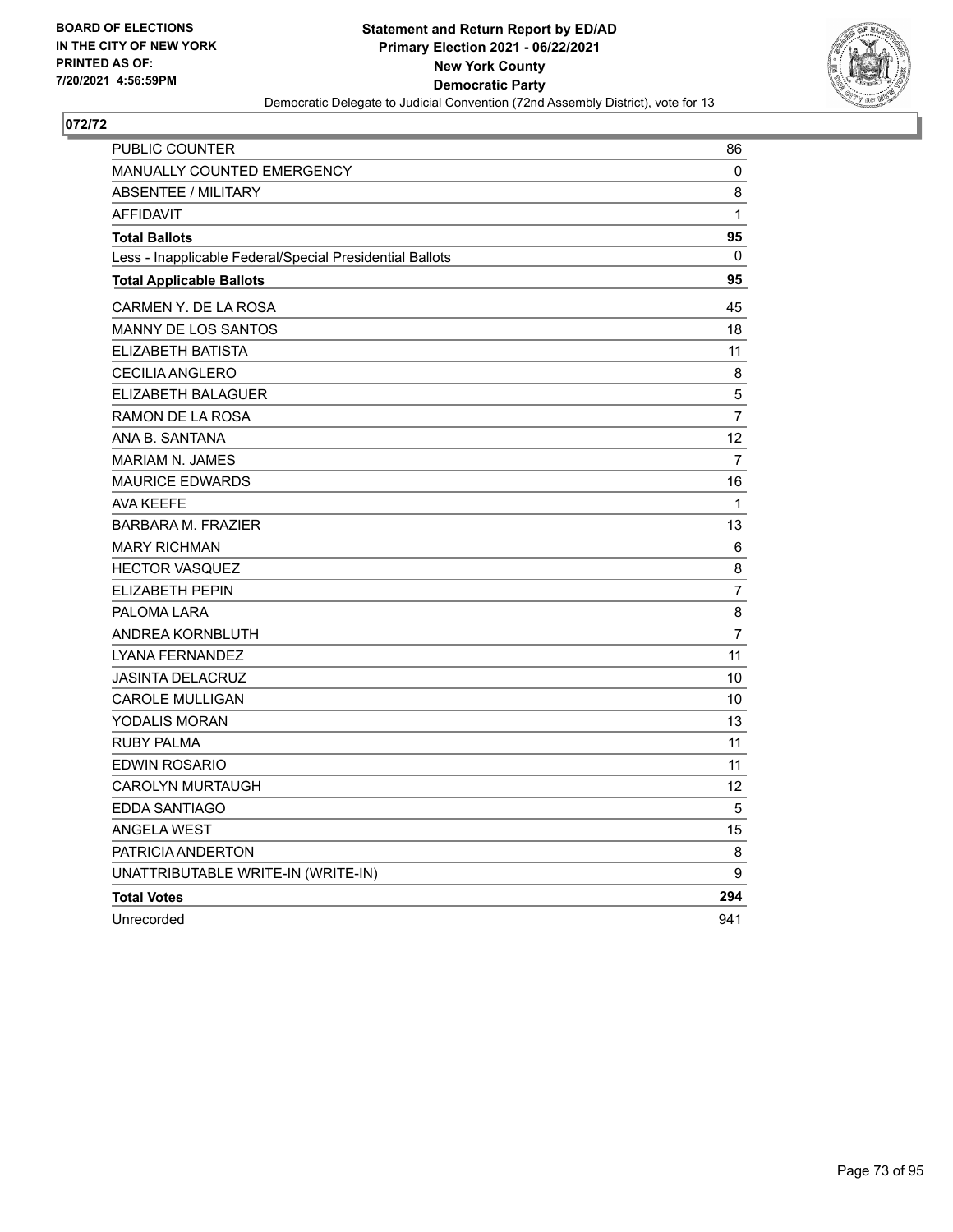

| PUBLIC COUNTER                                           | 202   |
|----------------------------------------------------------|-------|
| <b>MANUALLY COUNTED EMERGENCY</b>                        | 0     |
| <b>ABSENTEE / MILITARY</b>                               | 16    |
| <b>AFFIDAVIT</b>                                         | 3     |
| <b>Total Ballots</b>                                     | 221   |
| Less - Inapplicable Federal/Special Presidential Ballots | 0     |
| <b>Total Applicable Ballots</b>                          | 221   |
| CARMEN Y. DE LA ROSA                                     | 118   |
| <b>MANNY DE LOS SANTOS</b>                               | 70    |
| ELIZABETH BATISTA                                        | 73    |
| <b>CECILIA ANGLERO</b>                                   | 63    |
| ELIZABETH BALAGUER                                       | 71    |
| RAMON DE LA ROSA                                         | 55    |
| ANA B. SANTANA                                           | 77    |
| <b>MARIAM N. JAMES</b>                                   | 64    |
| <b>MAURICE EDWARDS</b>                                   | 51    |
| <b>AVA KEEFE</b>                                         | 74    |
| <b>BARBARA M. FRAZIER</b>                                | 77    |
| <b>MARY RICHMAN</b>                                      | 62    |
| <b>HECTOR VASQUEZ</b>                                    | 53    |
| ELIZABETH PEPIN                                          | 46    |
| PALOMA LARA                                              | 44    |
| ANDREA KORNBLUTH                                         | 54    |
| <b>LYANA FERNANDEZ</b>                                   | 47    |
| <b>JASINTA DELACRUZ</b>                                  | 40    |
| <b>CAROLE MULLIGAN</b>                                   | 44    |
| YODALIS MORAN                                            | 50    |
| <b>RUBY PALMA</b>                                        | 39    |
| <b>EDWIN ROSARIO</b>                                     | 36    |
| <b>CAROLYN MURTAUGH</b>                                  | 46    |
| <b>EDDA SANTIAGO</b>                                     | 38    |
| <b>ANGELA WEST</b>                                       | 49    |
| PATRICIA ANDERTON                                        | 40    |
| <b>Total Votes</b>                                       | 1,481 |
| Unrecorded                                               | 1,392 |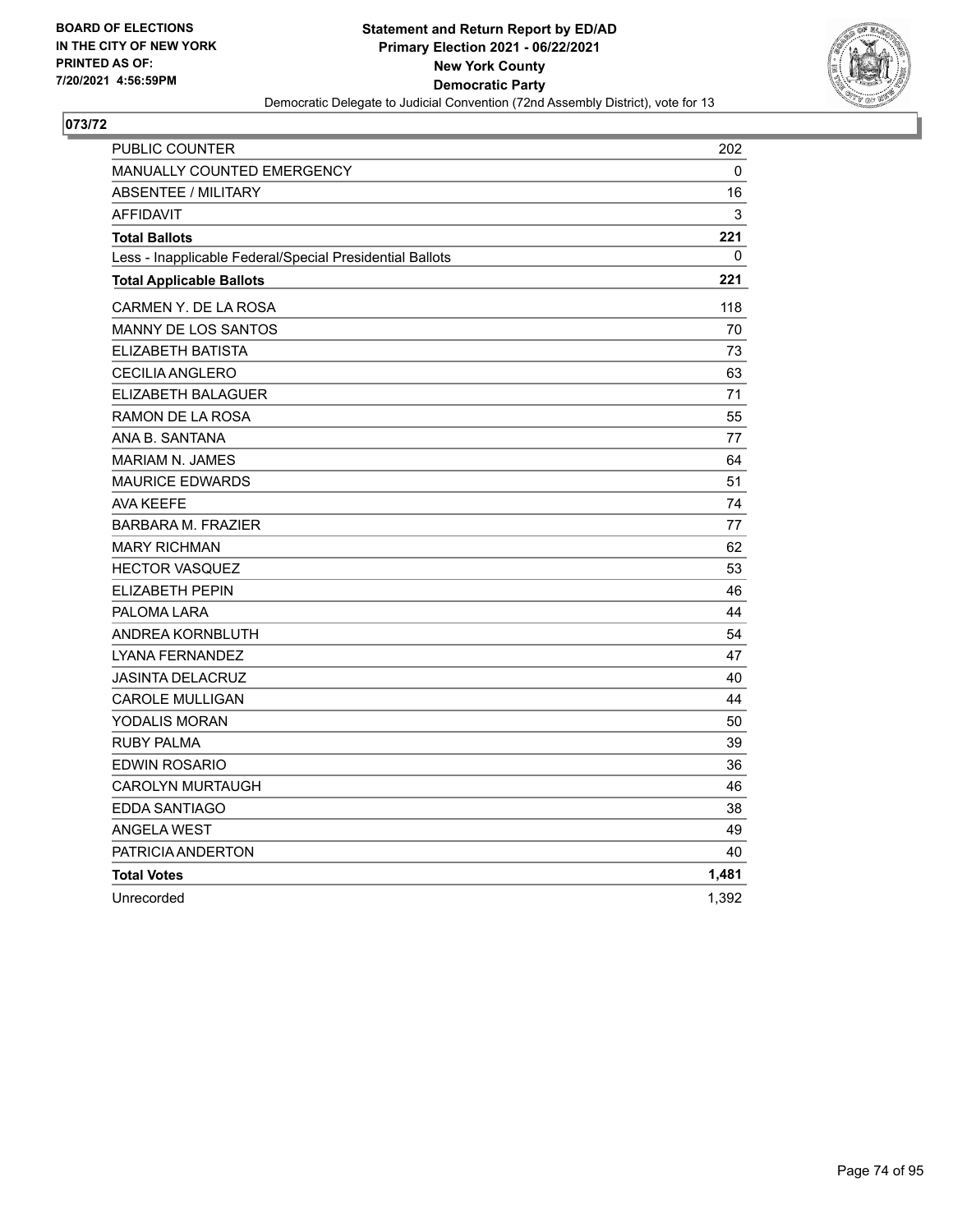

| PUBLIC COUNTER                                           | 182   |
|----------------------------------------------------------|-------|
| <b>MANUALLY COUNTED EMERGENCY</b>                        | 0     |
| <b>ABSENTEE / MILITARY</b>                               | 15    |
| <b>AFFIDAVIT</b>                                         | 4     |
| <b>Total Ballots</b>                                     | 201   |
| Less - Inapplicable Federal/Special Presidential Ballots | 0     |
| <b>Total Applicable Ballots</b>                          | 201   |
| CARMEN Y. DE LA ROSA                                     | 121   |
| MANNY DE LOS SANTOS                                      | 52    |
| ELIZABETH BATISTA                                        | 53    |
| <b>CECILIA ANGLERO</b>                                   | 43    |
| ELIZABETH BALAGUER                                       | 40    |
| RAMON DE LA ROSA                                         | 40    |
| ANA B. SANTANA                                           | 41    |
| <b>MARIAM N. JAMES</b>                                   | 41    |
| <b>MAURICE EDWARDS</b>                                   | 36    |
| <b>AVA KEEFE</b>                                         | 44    |
| <b>BARBARA M. FRAZIER</b>                                | 43    |
| <b>MARY RICHMAN</b>                                      | 34    |
| <b>HECTOR VASQUEZ</b>                                    | 44    |
| <b>ELIZABETH PEPIN</b>                                   | 43    |
| PALOMA LARA                                              | 39    |
| ANDREA KORNBLUTH                                         | 32    |
| LYANA FERNANDEZ                                          | 41    |
| <b>JASINTA DELACRUZ</b>                                  | 34    |
| <b>CAROLE MULLIGAN</b>                                   | 37    |
| YODALIS MORAN                                            | 44    |
| <b>RUBY PALMA</b>                                        | 25    |
| EDWIN ROSARIO                                            | 34    |
| <b>CAROLYN MURTAUGH</b>                                  | 36    |
| EDDA SANTIAGO                                            | 34    |
| <b>ANGELA WEST</b>                                       | 41    |
| PATRICIA ANDERTON                                        | 27    |
| JUAN J. GUTIERREZ (WRITE-IN)                             | 1     |
| LUZ C. RIVERA (WRITE-IN)                                 | 1     |
| <b>Total Votes</b>                                       | 1,101 |
| Unrecorded                                               | 1,512 |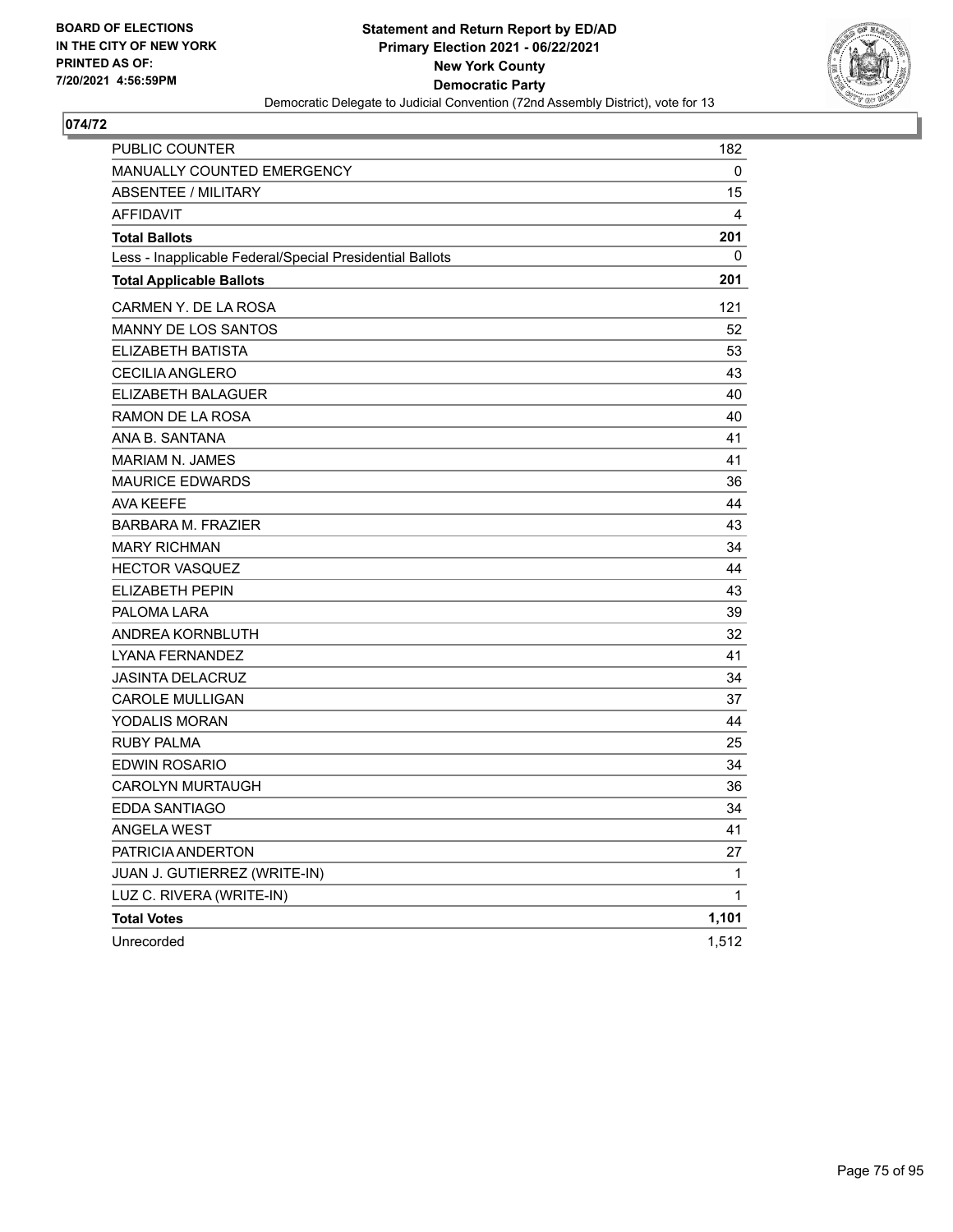

| PUBLIC COUNTER                                           | 200   |
|----------------------------------------------------------|-------|
| <b>MANUALLY COUNTED EMERGENCY</b>                        | 0     |
| <b>ABSENTEE / MILITARY</b>                               | 18    |
| <b>AFFIDAVIT</b>                                         | 1     |
| <b>Total Ballots</b>                                     | 219   |
| Less - Inapplicable Federal/Special Presidential Ballots | 0     |
| <b>Total Applicable Ballots</b>                          | 219   |
| CARMEN Y. DE LA ROSA                                     | 119   |
| <b>MANNY DE LOS SANTOS</b>                               | 58    |
| ELIZABETH BATISTA                                        | 50    |
| CECILIA ANGLERO                                          | 37    |
| ELIZABETH BALAGUER                                       | 35    |
| RAMON DE LA ROSA                                         | 39    |
| ANA B. SANTANA                                           | 39    |
| <b>MARIAM N. JAMES</b>                                   | 56    |
| <b>MAURICE EDWARDS</b>                                   | 50    |
| AVA KEEFE                                                | 45    |
| <b>BARBARA M. FRAZIER</b>                                | 53    |
| <b>MARY RICHMAN</b>                                      | 47    |
| <b>HECTOR VASQUEZ</b>                                    | 41    |
| ELIZABETH PEPIN                                          | 34    |
| PALOMA LARA                                              | 32    |
| ANDREA KORNBLUTH                                         | 29    |
| LYANA FERNANDEZ                                          | 27    |
| <b>JASINTA DELACRUZ</b>                                  | 25    |
| <b>CAROLE MULLIGAN</b>                                   | 29    |
| YODALIS MORAN                                            | 36    |
| <b>RUBY PALMA</b>                                        | 31    |
| <b>EDWIN ROSARIO</b>                                     | 27    |
| <b>CAROLYN MURTAUGH</b>                                  | 30    |
| EDDA SANTIAGO                                            | 21    |
| <b>ANGELA WEST</b>                                       | 45    |
| PATRICIA ANDERTON                                        | 32    |
| BENJAMIN LEV (WRITE-IN)                                  | 1     |
| UNATTRIBUTABLE WRITE-IN (WRITE-IN)                       | 1     |
| <b>Total Votes</b>                                       | 1,069 |
| Unrecorded                                               | 1,778 |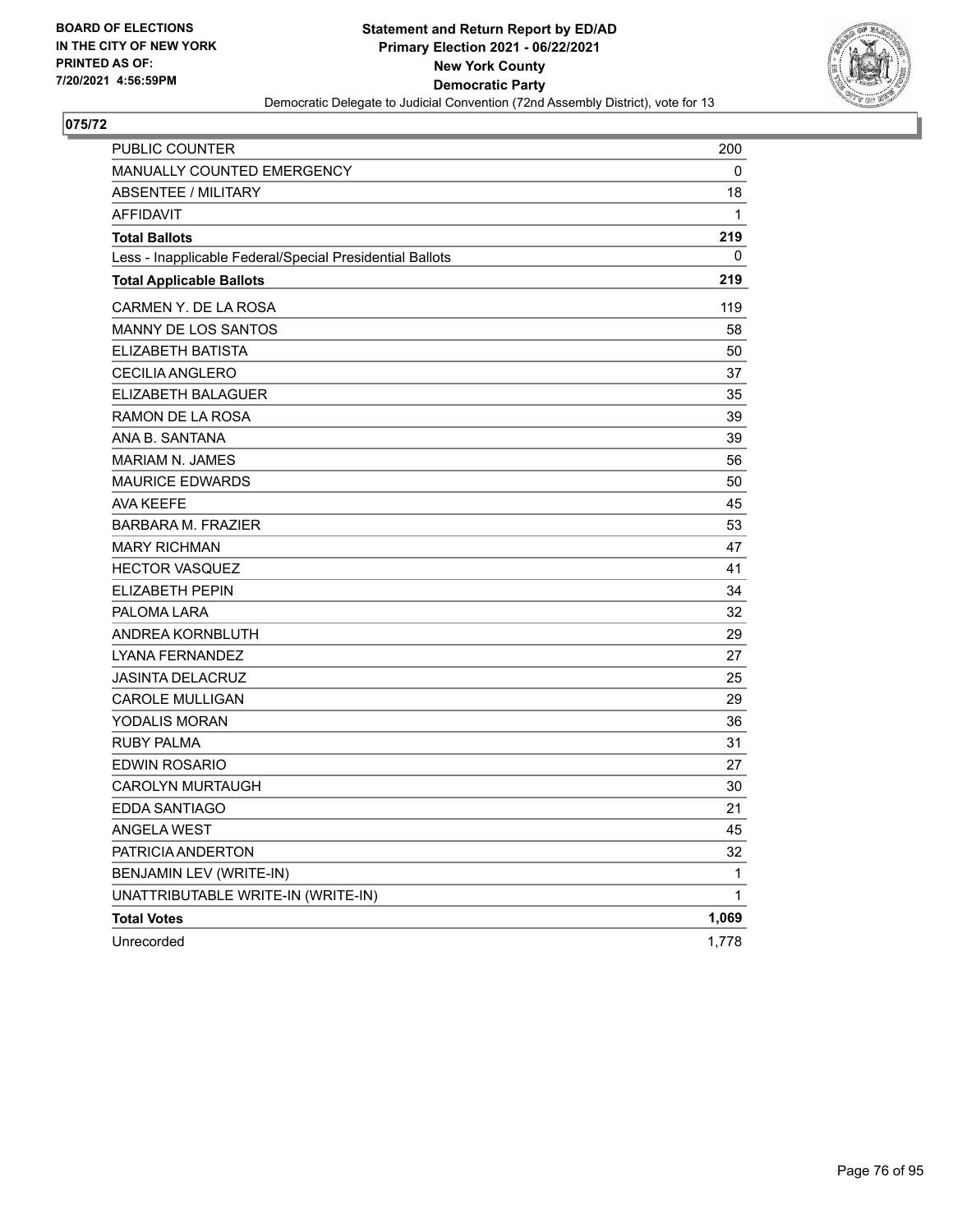

| PUBLIC COUNTER                                           | 141   |
|----------------------------------------------------------|-------|
| <b>MANUALLY COUNTED EMERGENCY</b>                        | 0     |
| <b>ABSENTEE / MILITARY</b>                               | 4     |
| <b>AFFIDAVIT</b>                                         | 1     |
| <b>Total Ballots</b>                                     | 146   |
| Less - Inapplicable Federal/Special Presidential Ballots | 0     |
| <b>Total Applicable Ballots</b>                          | 146   |
| CARMEN Y. DE LA ROSA                                     | 93    |
| <b>MANNY DE LOS SANTOS</b>                               | 37    |
| <b>ELIZABETH BATISTA</b>                                 | 19    |
| <b>CECILIA ANGLERO</b>                                   | 14    |
| ELIZABETH BALAGUER                                       | 15    |
| RAMON DE LA ROSA                                         | 19    |
| ANA B. SANTANA                                           | 16    |
| <b>MARIAM N. JAMES</b>                                   | 15    |
| <b>MAURICE EDWARDS</b>                                   | 16    |
| <b>AVA KEEFE</b>                                         | 13    |
| <b>BARBARA M. FRAZIER</b>                                | 11    |
| <b>MARY RICHMAN</b>                                      | 10    |
| <b>HECTOR VASQUEZ</b>                                    | 19    |
| <b>ELIZABETH PEPIN</b>                                   | 16    |
| PALOMA LARA                                              | 17    |
| ANDREA KORNBLUTH                                         | 10    |
| <b>LYANA FERNANDEZ</b>                                   | 16    |
| <b>JASINTA DELACRUZ</b>                                  | 14    |
| <b>CAROLE MULLIGAN</b>                                   | 11    |
| YODALIS MORAN                                            | 21    |
| <b>RUBY PALMA</b>                                        | 8     |
| <b>EDWIN ROSARIO</b>                                     | 11    |
| <b>CAROLYN MURTAUGH</b>                                  | 9     |
| EDDA SANTIAGO                                            | 14    |
| <b>ANGELA WEST</b>                                       | 13    |
| PATRICIA ANDERTON                                        | 11    |
| <b>Total Votes</b>                                       | 468   |
| Unrecorded                                               | 1,430 |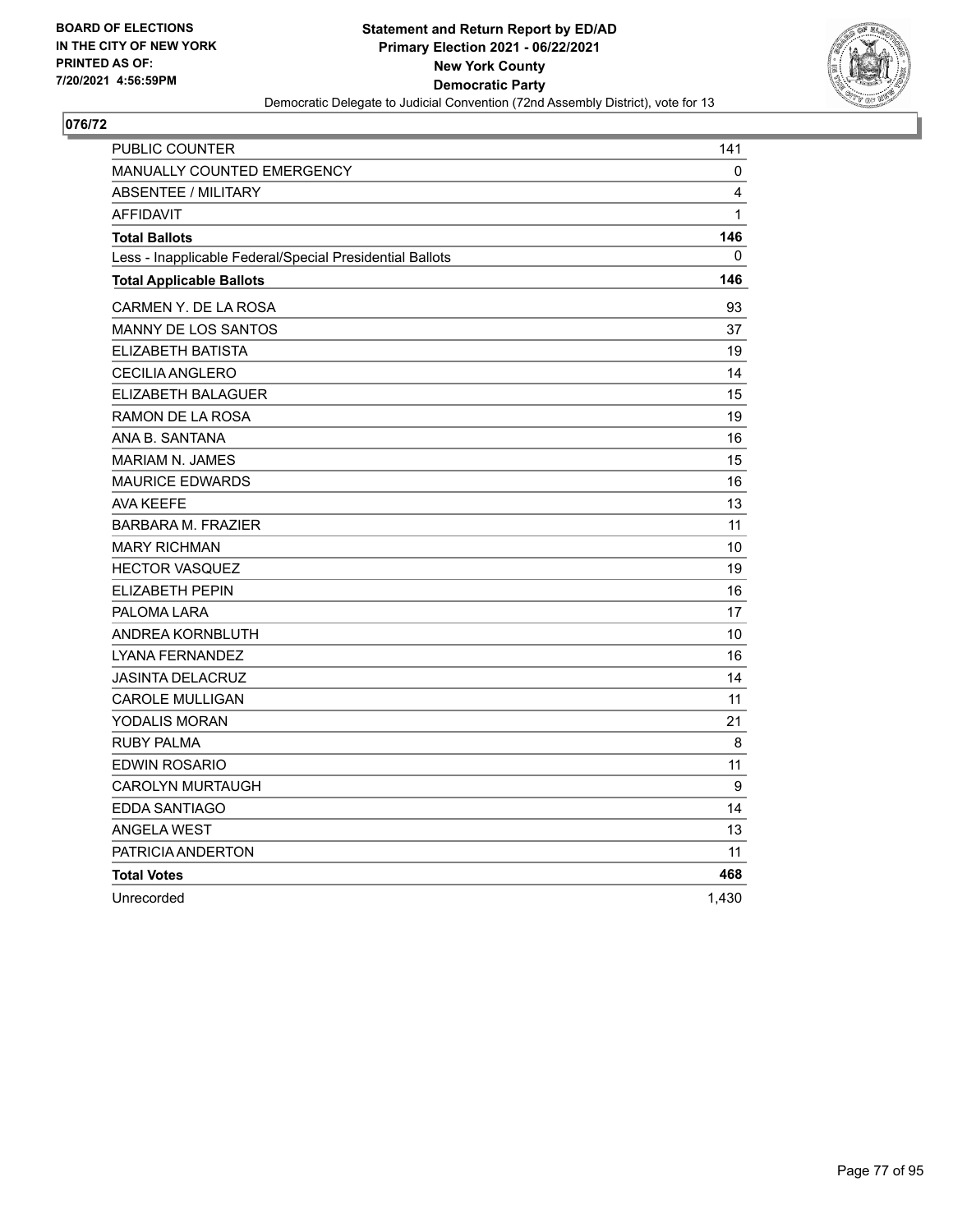

| PUBLIC COUNTER                                           | 111          |
|----------------------------------------------------------|--------------|
| MANUALLY COUNTED EMERGENCY                               | 0            |
| <b>ABSENTEE / MILITARY</b>                               | 9            |
| <b>AFFIDAVIT</b>                                         | 2            |
| <b>Total Ballots</b>                                     | 122          |
| Less - Inapplicable Federal/Special Presidential Ballots | 0            |
| <b>Total Applicable Ballots</b>                          | 122          |
| CARMEN Y. DE LA ROSA                                     | 75           |
| <b>MANNY DE LOS SANTOS</b>                               | 31           |
| ELIZABETH BATISTA                                        | 22           |
| CECILIA ANGLERO                                          | 16           |
| ELIZABETH BALAGUER                                       | 13           |
| RAMON DE LA ROSA                                         | 20           |
| ANA B. SANTANA                                           | 21           |
| <b>MARIAM N. JAMES</b>                                   | 13           |
| <b>MAURICE EDWARDS</b>                                   | 17           |
| <b>AVA KEEFE</b>                                         | 11           |
| <b>BARBARA M. FRAZIER</b>                                | 12           |
| <b>MARY RICHMAN</b>                                      | 10           |
| <b>HECTOR VASQUEZ</b>                                    | 20           |
| <b>ELIZABETH PEPIN</b>                                   | 13           |
| PALOMA LARA                                              | 14           |
| ANDREA KORNBLUTH                                         | 9            |
| LYANA FERNANDEZ                                          | 15           |
| <b>JASINTA DELACRUZ</b>                                  | 11           |
| <b>CAROLE MULLIGAN</b>                                   | 10           |
| YODALIS MORAN                                            | 8            |
| <b>RUBY PALMA</b>                                        | 8            |
| EDWIN ROSARIO                                            | 13           |
| <b>CAROLYN MURTAUGH</b>                                  | 3            |
| EDDA SANTIAGO                                            | 11           |
| <b>ANGELA WEST</b>                                       | 12           |
| PATRICIA ANDERTON                                        | 8            |
| UNATTRIBUTABLE WRITE-IN (WRITE-IN)                       | $\mathbf{1}$ |
| <b>Total Votes</b>                                       | 417          |
| Unrecorded                                               | 1,169        |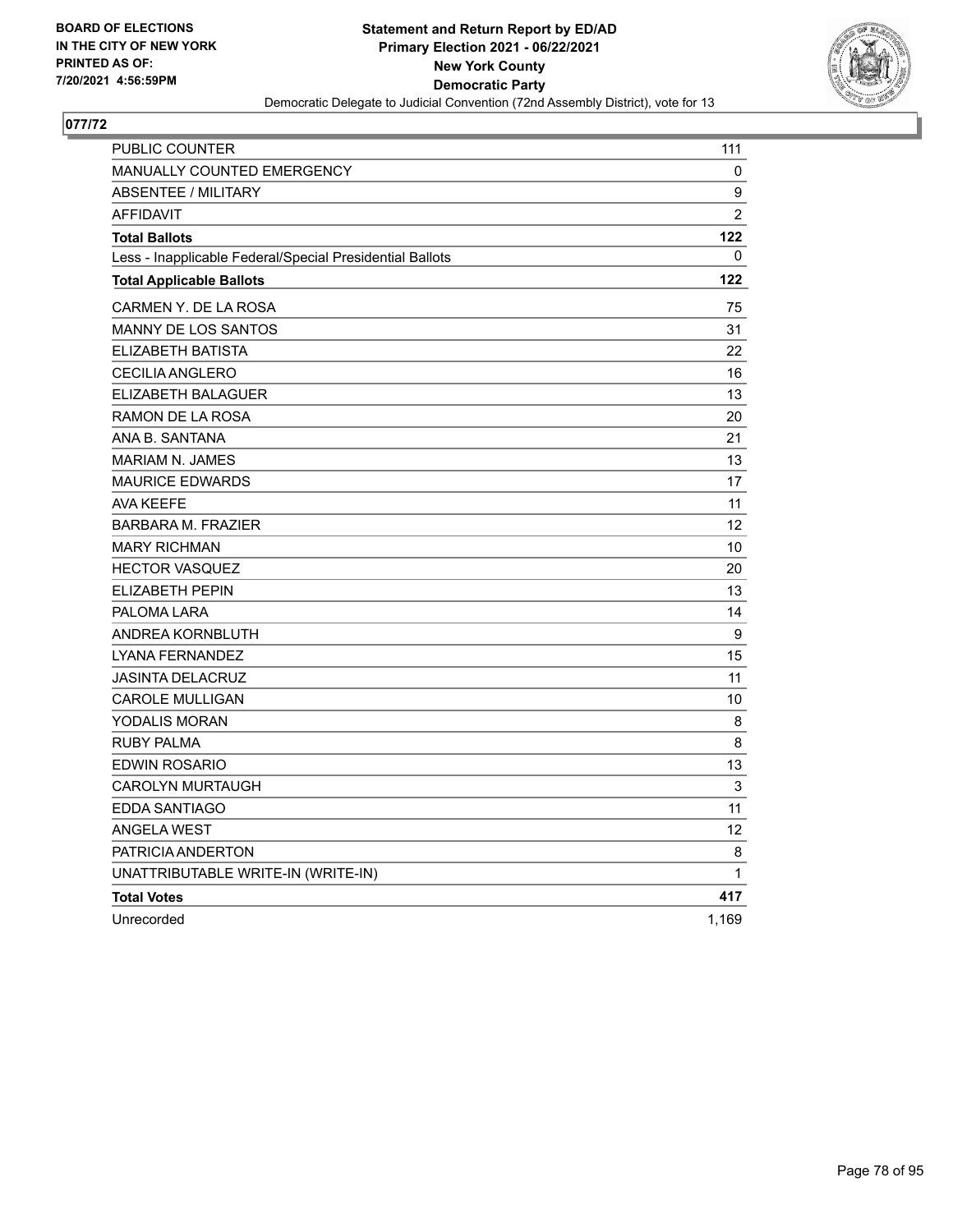

| PUBLIC COUNTER                                           | 146          |
|----------------------------------------------------------|--------------|
| MANUALLY COUNTED EMERGENCY                               | 0            |
| <b>ABSENTEE / MILITARY</b>                               | 6            |
| <b>AFFIDAVIT</b>                                         | $\mathbf{1}$ |
| <b>Total Ballots</b>                                     | 153          |
| Less - Inapplicable Federal/Special Presidential Ballots | 0            |
| <b>Total Applicable Ballots</b>                          | 153          |
| CARMEN Y. DE LA ROSA                                     | 109          |
| <b>MANNY DE LOS SANTOS</b>                               | 33           |
| ELIZABETH BATISTA                                        | 26           |
| <b>CECILIA ANGLERO</b>                                   | 14           |
| ELIZABETH BALAGUER                                       | 15           |
| RAMON DE LA ROSA                                         | 24           |
| ANA B. SANTANA                                           | 16           |
| MARIAM N. JAMES                                          | 17           |
| <b>MAURICE EDWARDS</b>                                   | 10           |
| AVA KEEFE                                                | 12           |
| <b>BARBARA M. FRAZIER</b>                                | 13           |
| <b>MARY RICHMAN</b>                                      | 12           |
| <b>HECTOR VASQUEZ</b>                                    | 16           |
| <b>ELIZABETH PEPIN</b>                                   | 19           |
| PALOMA LARA                                              | 9            |
| ANDREA KORNBLUTH                                         | 6            |
| LYANA FERNANDEZ                                          | 17           |
| <b>JASINTA DELACRUZ</b>                                  | 21           |
| <b>CAROLE MULLIGAN</b>                                   | 3            |
| YODALIS MORAN                                            | 14           |
| <b>RUBY PALMA</b>                                        | 9            |
| <b>EDWIN ROSARIO</b>                                     | 20           |
| <b>CAROLYN MURTAUGH</b>                                  | 6            |
| EDDA SANTIAGO                                            | 8            |
| <b>ANGELA WEST</b>                                       | 10           |
| PATRICIA ANDERTON                                        | 6            |
| ANGELA FERNANDEZ (WRITE-IN)                              | 1            |
| RICHARD CRUZ (WRITE-IN)                                  | $\mathbf 1$  |
| <b>Total Votes</b>                                       | 467          |
| Unrecorded                                               | 1,522        |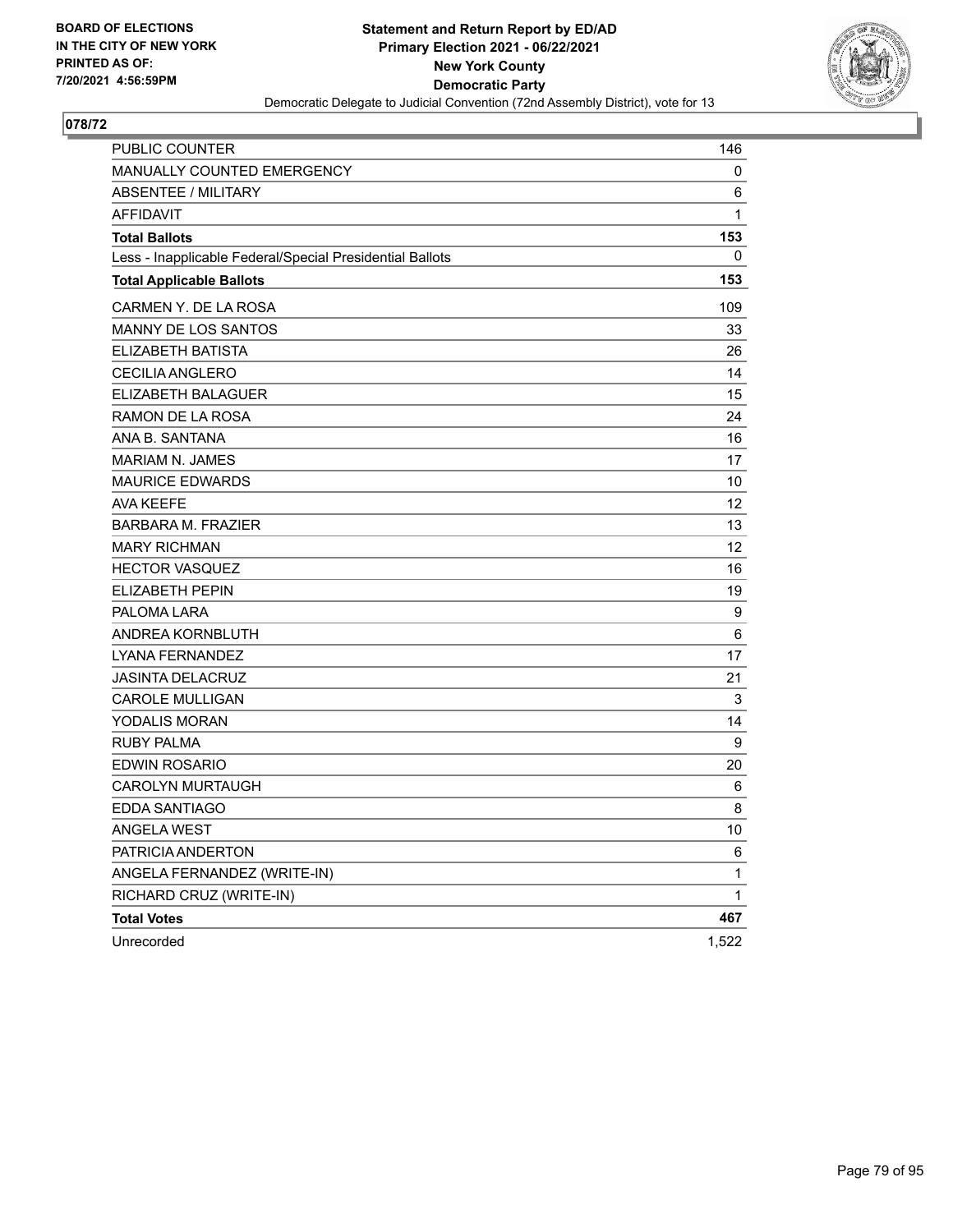

| PUBLIC COUNTER                                           | 111               |
|----------------------------------------------------------|-------------------|
| <b>MANUALLY COUNTED EMERGENCY</b>                        | 0                 |
| <b>ABSENTEE / MILITARY</b>                               | 11                |
| <b>AFFIDAVIT</b>                                         | 0                 |
| <b>Total Ballots</b>                                     | 122               |
| Less - Inapplicable Federal/Special Presidential Ballots | 0                 |
| <b>Total Applicable Ballots</b>                          | 122               |
| CARMEN Y. DE LA ROSA                                     | 78                |
| <b>MANNY DE LOS SANTOS</b>                               | 28                |
| ELIZABETH BATISTA                                        | 20                |
| <b>CECILIA ANGLERO</b>                                   | 20                |
| ELIZABETH BALAGUER                                       | 24                |
| RAMON DE LA ROSA                                         | 18                |
| ANA B. SANTANA                                           | 25                |
| <b>MARIAM N. JAMES</b>                                   | 15                |
| <b>MAURICE EDWARDS</b>                                   | 13                |
| AVA KEEFE                                                | 18                |
| <b>BARBARA M. FRAZIER</b>                                | 19                |
| <b>MARY RICHMAN</b>                                      | 16                |
| <b>HECTOR VASQUEZ</b>                                    | 20                |
| <b>ELIZABETH PEPIN</b>                                   | 15                |
| PALOMA LARA                                              | 15                |
| ANDREA KORNBLUTH                                         | $\mathsf 3$       |
| LYANA FERNANDEZ                                          | 11                |
| <b>JASINTA DELACRUZ</b>                                  | $12 \overline{ }$ |
| <b>CAROLE MULLIGAN</b>                                   | 6                 |
| YODALIS MORAN                                            | 11                |
| <b>RUBY PALMA</b>                                        | 6                 |
| <b>EDWIN ROSARIO</b>                                     | 13                |
| <b>CAROLYN MURTAUGH</b>                                  | 8                 |
| <b>EDDA SANTIAGO</b>                                     | 6                 |
| <b>ANGELA WEST</b>                                       | $\overline{7}$    |
| PATRICIA ANDERTON                                        | 5                 |
| <b>Total Votes</b>                                       | 432               |
| Unrecorded                                               | 1,154             |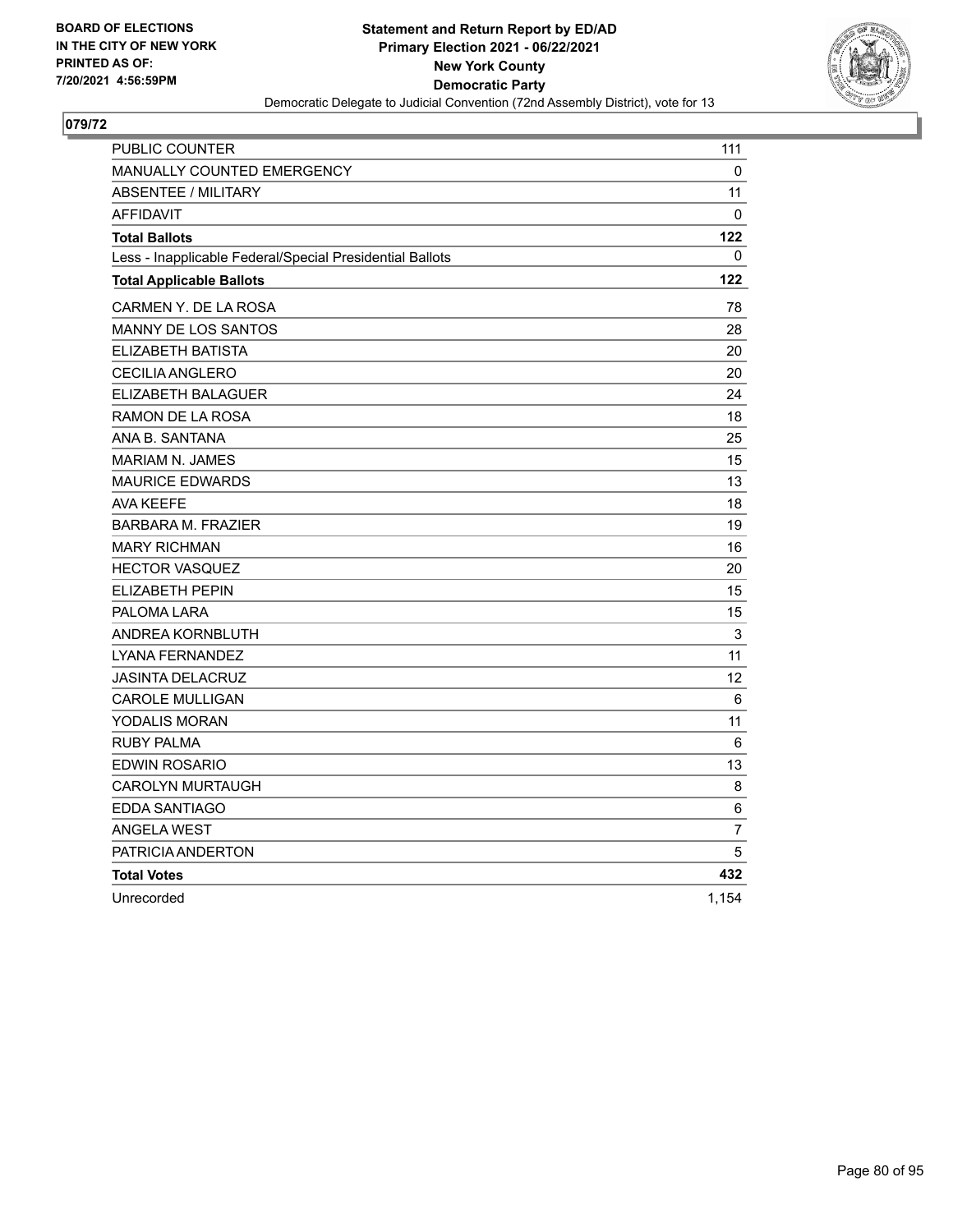

| PUBLIC COUNTER                                           | 0            |
|----------------------------------------------------------|--------------|
| MANUALLY COUNTED EMERGENCY                               | $\mathbf 0$  |
| <b>ABSENTEE / MILITARY</b>                               | 0            |
| <b>AFFIDAVIT</b>                                         | $\mathbf 0$  |
| <b>Total Ballots</b>                                     | 0            |
| Less - Inapplicable Federal/Special Presidential Ballots | 0            |
| <b>Total Applicable Ballots</b>                          | 0            |
| CARMEN Y. DE LA ROSA                                     | 0            |
| MANNY DE LOS SANTOS                                      | $\pmb{0}$    |
| ELIZABETH BATISTA                                        | $\mathbf 0$  |
| <b>CECILIA ANGLERO</b>                                   | 0            |
| ELIZABETH BALAGUER                                       | 0            |
| RAMON DE LA ROSA                                         | $\mathbf 0$  |
| ANA B. SANTANA                                           | $\pmb{0}$    |
| <b>MARIAM N. JAMES</b>                                   | 0            |
| <b>MAURICE EDWARDS</b>                                   | 0            |
| <b>AVA KEEFE</b>                                         | 0            |
| <b>BARBARA M. FRAZIER</b>                                | $\mathbf 0$  |
| <b>MARY RICHMAN</b>                                      | $\mathbf 0$  |
| <b>HECTOR VASQUEZ</b>                                    | $\pmb{0}$    |
| <b>ELIZABETH PEPIN</b>                                   | $\mathbf 0$  |
| PALOMA LARA                                              | $\mathbf{0}$ |
| ANDREA KORNBLUTH                                         | 0            |
| LYANA FERNANDEZ                                          | 0            |
| <b>JASINTA DELACRUZ</b>                                  | 0            |
| <b>CAROLE MULLIGAN</b>                                   | $\mathbf 0$  |
| YODALIS MORAN                                            | 0            |
| <b>RUBY PALMA</b>                                        | 0            |
| <b>EDWIN ROSARIO</b>                                     | 0            |
| <b>CAROLYN MURTAUGH</b>                                  | 0            |
| <b>EDDA SANTIAGO</b>                                     | $\pmb{0}$    |
| <b>ANGELA WEST</b>                                       | 0            |
| PATRICIA ANDERTON                                        | 0            |
| <b>Total Votes</b>                                       | 0            |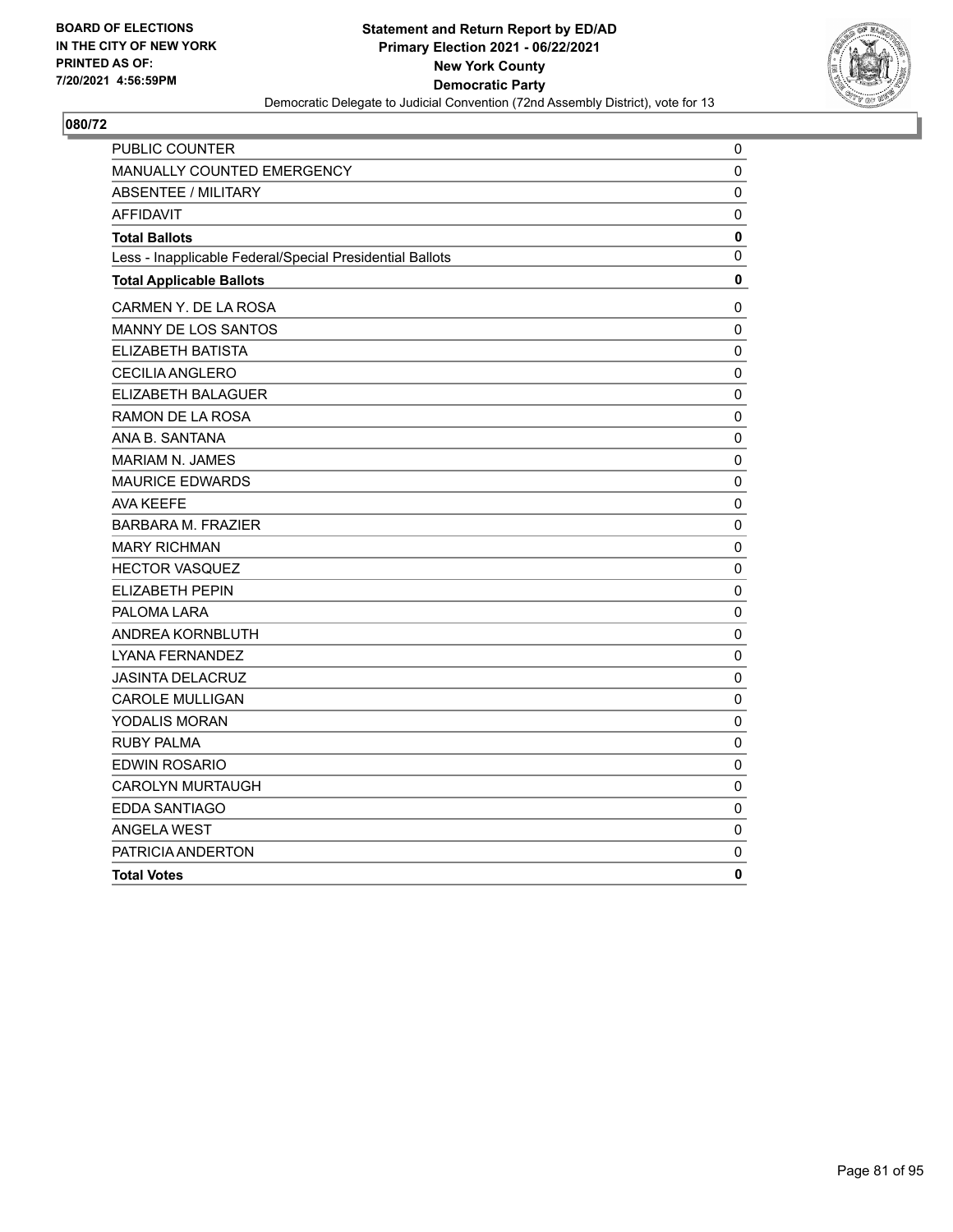

| PUBLIC COUNTER                                           | 0           |
|----------------------------------------------------------|-------------|
| MANUALLY COUNTED EMERGENCY                               | 0           |
| <b>ABSENTEE / MILITARY</b>                               | 0           |
| <b>AFFIDAVIT</b>                                         | 0           |
| <b>Total Ballots</b>                                     | 0           |
| Less - Inapplicable Federal/Special Presidential Ballots | 0           |
| <b>Total Applicable Ballots</b>                          | 0           |
| CARMEN Y. DE LA ROSA                                     | 0           |
| <b>MANNY DE LOS SANTOS</b>                               | 0           |
| ELIZABETH BATISTA                                        | 0           |
| <b>CECILIA ANGLERO</b>                                   | 0           |
| ELIZABETH BALAGUER                                       | 0           |
| RAMON DE LA ROSA                                         | 0           |
| ANA B. SANTANA                                           | 0           |
| <b>MARIAM N. JAMES</b>                                   | 0           |
| <b>MAURICE EDWARDS</b>                                   | $\mathsf 0$ |
| <b>AVA KEEFE</b>                                         | 0           |
| <b>BARBARA M. FRAZIER</b>                                | 0           |
| <b>MARY RICHMAN</b>                                      | $\mathsf 0$ |
| <b>HECTOR VASQUEZ</b>                                    | $\mathsf 0$ |
| <b>ELIZABETH PEPIN</b>                                   | $\mathsf 0$ |
| PALOMA LARA                                              | $\mathsf 0$ |
| ANDREA KORNBLUTH                                         | 0           |
| LYANA FERNANDEZ                                          | 0           |
| <b>JASINTA DELACRUZ</b>                                  | $\mathsf 0$ |
| <b>CAROLE MULLIGAN</b>                                   | 0           |
| YODALIS MORAN                                            | 0           |
| <b>RUBY PALMA</b>                                        | 0           |
| <b>EDWIN ROSARIO</b>                                     | 0           |
| <b>CAROLYN MURTAUGH</b>                                  | 0           |
| EDDA SANTIAGO                                            | 0           |
| <b>ANGELA WEST</b>                                       | 0           |
| PATRICIA ANDERTON                                        | 0           |
| <b>Total Votes</b>                                       | 0           |
| 082/72 COMBINED into: 080/72                             |             |
| 083/72 COMBINED into: 080/72                             |             |

**084/72 COMBINED into: 081/72**

**085/72 COMBINED into: 080/72**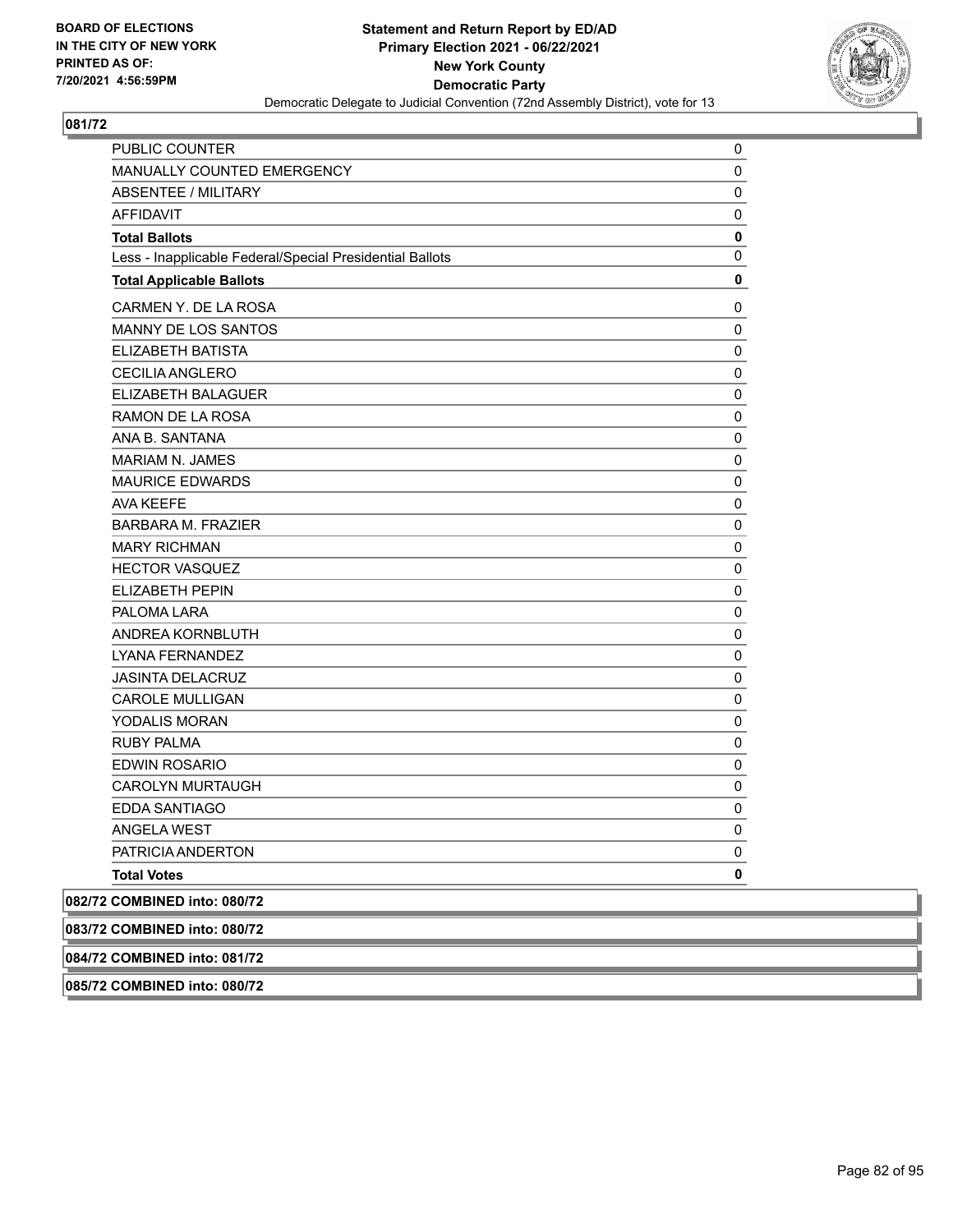

| PUBLIC COUNTER                                           | 125            |
|----------------------------------------------------------|----------------|
| MANUALLY COUNTED EMERGENCY                               | 0              |
| ABSENTEE / MILITARY                                      | 8              |
| <b>AFFIDAVIT</b>                                         | 0              |
| <b>Total Ballots</b>                                     | 133            |
| Less - Inapplicable Federal/Special Presidential Ballots | 0              |
| <b>Total Applicable Ballots</b>                          | 133            |
| CARMEN Y. DE LA ROSA                                     | 70             |
| <b>MANNY DE LOS SANTOS</b>                               | 34             |
| ELIZABETH BATISTA                                        | 25             |
| <b>CECILIA ANGLERO</b>                                   | 17             |
| ELIZABETH BALAGUER                                       | 23             |
| RAMON DE LA ROSA                                         | 23             |
| ANA B. SANTANA                                           | 23             |
| <b>MARIAM N. JAMES</b>                                   | 22             |
| <b>MAURICE EDWARDS</b>                                   | 33             |
| <b>AVA KEEFE</b>                                         | 17             |
| <b>BARBARA M. FRAZIER</b>                                | 23             |
| <b>MARY RICHMAN</b>                                      | 19             |
| <b>HECTOR VASQUEZ</b>                                    | 24             |
| ELIZABETH PEPIN                                          | 13             |
| PALOMA LARA                                              | 9              |
| ANDREA KORNBLUTH                                         | $\overline{7}$ |
| LYANA FERNANDEZ                                          | 11             |
| <b>JASINTA DELACRUZ</b>                                  | 16             |
| <b>CAROLE MULLIGAN</b>                                   | 9              |
| YODALIS MORAN                                            | 6              |
| <b>RUBY PALMA</b>                                        | 11             |
| <b>EDWIN ROSARIO</b>                                     | 17             |
| <b>CAROLYN MURTAUGH</b>                                  | 7              |
| EDDA SANTIAGO                                            | 8              |
| <b>ANGELA WEST</b>                                       | 15             |
| PATRICIA ANDERTON                                        | 9              |
| UNATTRIBUTABLE WRITE-IN (WRITE-IN)                       | $\mathbf{1}$   |
| <b>Total Votes</b>                                       | 492            |
| Unrecorded                                               | 1,237          |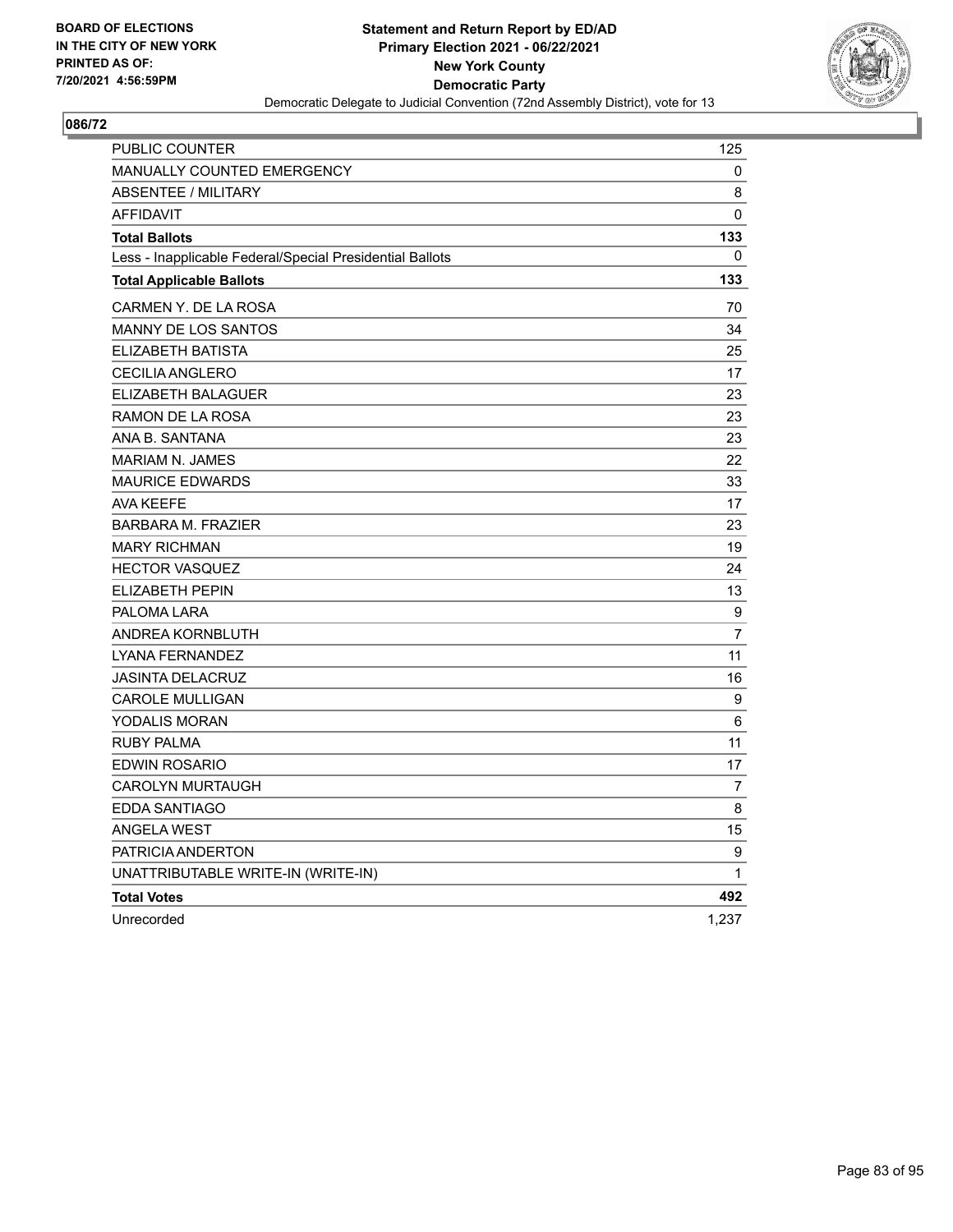

| PUBLIC COUNTER                                           | 76               |
|----------------------------------------------------------|------------------|
| <b>MANUALLY COUNTED EMERGENCY</b>                        | 0                |
| <b>ABSENTEE / MILITARY</b>                               | 5                |
| <b>AFFIDAVIT</b>                                         | 0                |
| <b>Total Ballots</b>                                     | 81               |
| Less - Inapplicable Federal/Special Presidential Ballots | 0                |
| <b>Total Applicable Ballots</b>                          | 81               |
| CARMEN Y. DE LA ROSA                                     | 50               |
| MANNY DE LOS SANTOS                                      | 21               |
| ELIZABETH BATISTA                                        | 26               |
| <b>CECILIA ANGLERO</b>                                   | 16               |
| ELIZABETH BALAGUER                                       | 15               |
| RAMON DE LA ROSA                                         | 19               |
| ANA B. SANTANA                                           | 21               |
| <b>MARIAM N. JAMES</b>                                   | $\overline{7}$   |
| <b>MAURICE EDWARDS</b>                                   | $\boldsymbol{9}$ |
| <b>AVA KEEFE</b>                                         | 7                |
| <b>BARBARA M. FRAZIER</b>                                | 12               |
| <b>MARY RICHMAN</b>                                      | 13               |
| <b>HECTOR VASQUEZ</b>                                    | 19               |
| <b>ELIZABETH PEPIN</b>                                   | 11               |
| PALOMA LARA                                              | 15               |
| ANDREA KORNBLUTH                                         | 11               |
| LYANA FERNANDEZ                                          | 22               |
| <b>JASINTA DELACRUZ</b>                                  | 17               |
| CAROLE MULLIGAN                                          | 8                |
| YODALIS MORAN                                            | 13               |
| <b>RUBY PALMA</b>                                        | 12               |
| <b>EDWIN ROSARIO</b>                                     | 11               |
| <b>CAROLYN MURTAUGH</b>                                  | 8                |
| EDDA SANTIAGO                                            | 11               |
| <b>ANGELA WEST</b>                                       | 10               |
| PATRICIA ANDERTON                                        | 10               |
| UNATTRIBUTABLE WRITE-IN (WRITE-IN)                       | 3                |
| <b>Total Votes</b>                                       | 397              |
| Unrecorded                                               | 656              |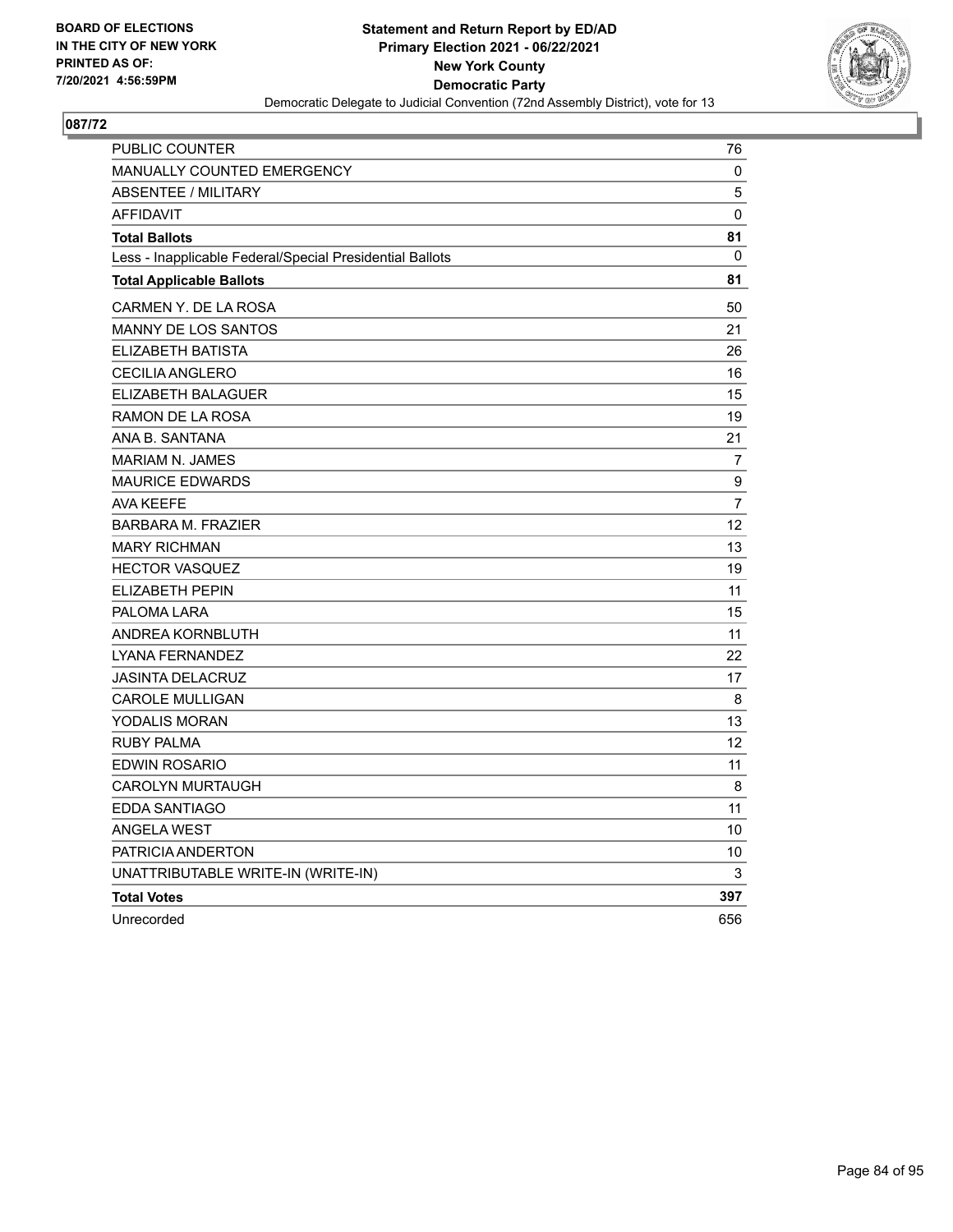

| PUBLIC COUNTER                                           | 103 |
|----------------------------------------------------------|-----|
| MANUALLY COUNTED EMERGENCY                               | 0   |
| <b>ABSENTEE / MILITARY</b>                               | 12  |
| <b>AFFIDAVIT</b>                                         | 0   |
| <b>Total Ballots</b>                                     | 115 |
| Less - Inapplicable Federal/Special Presidential Ballots | 0   |
| <b>Total Applicable Ballots</b>                          | 115 |
| CARMEN Y. DE LA ROSA                                     | 77  |
| MANNY DE LOS SANTOS                                      | 29  |
| <b>ELIZABETH BATISTA</b>                                 | 34  |
| <b>CECILIA ANGLERO</b>                                   | 20  |
| ELIZABETH BALAGUER                                       | 30  |
| RAMON DE LA ROSA                                         | 23  |
| ANA B. SANTANA                                           | 21  |
| <b>MARIAM N. JAMES</b>                                   | 23  |
| <b>MAURICE EDWARDS</b>                                   | 19  |
| <b>AVA KEEFE</b>                                         | 23  |
| <b>BARBARA M. FRAZIER</b>                                | 21  |
| <b>MARY RICHMAN</b>                                      | 20  |
| <b>HECTOR VASQUEZ</b>                                    | 26  |
| <b>ELIZABETH PEPIN</b>                                   | 16  |
| PALOMA LARA                                              | 13  |
| ANDREA KORNBLUTH                                         | 12  |
| LYANA FERNANDEZ                                          | 15  |
| <b>JASINTA DELACRUZ</b>                                  | 19  |
| <b>CAROLE MULLIGAN</b>                                   | 11  |
| YODALIS MORAN                                            | 11  |
| <b>RUBY PALMA</b>                                        | 13  |
| <b>EDWIN ROSARIO</b>                                     | 15  |
| <b>CAROLYN MURTAUGH</b>                                  | 10  |
| EDDA SANTIAGO                                            | 15  |
| <b>ANGELA WEST</b>                                       | 16  |
| PATRICIA ANDERTON                                        | 10  |
| <b>Total Votes</b>                                       | 542 |
| Unrecorded                                               | 953 |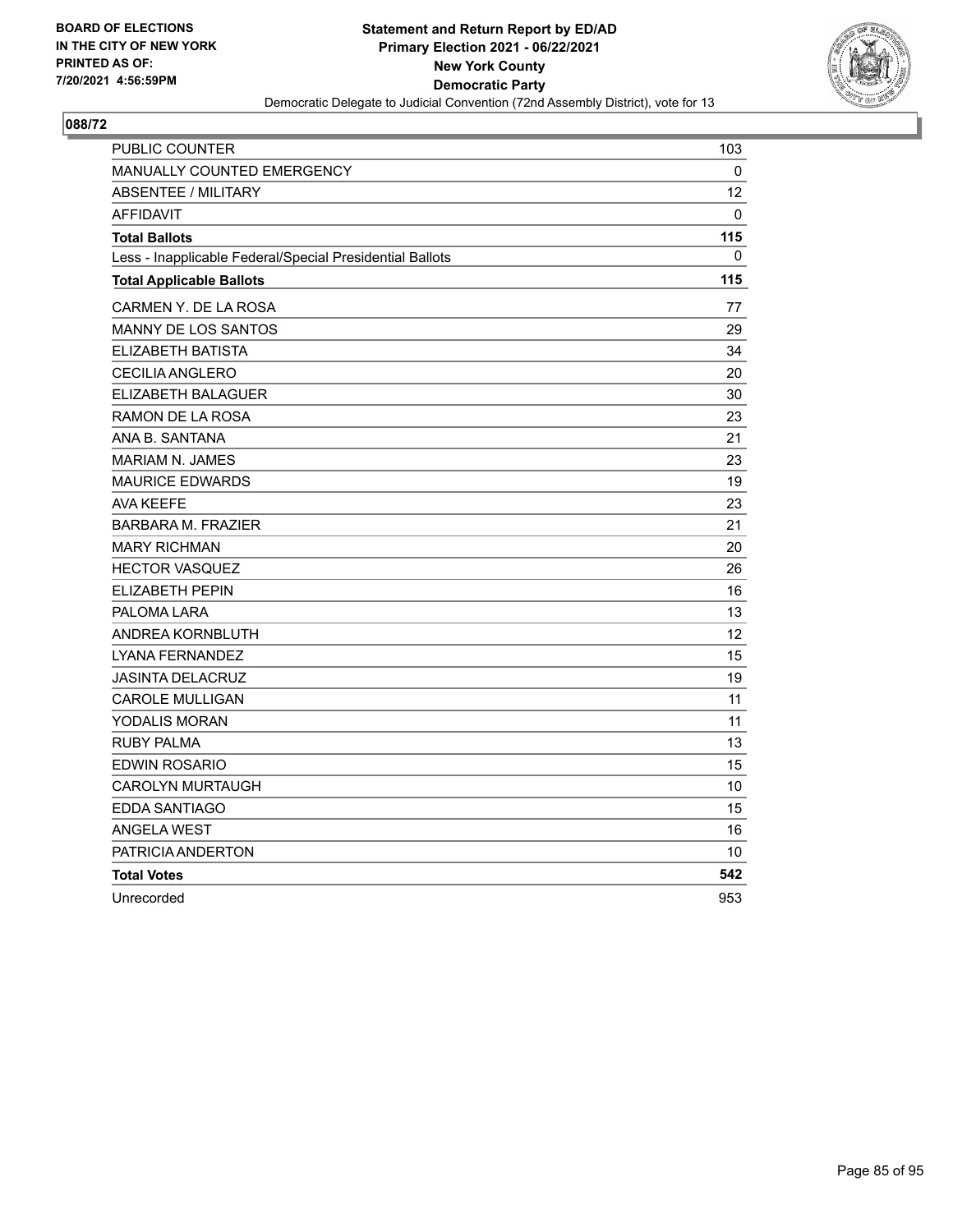

| PUBLIC COUNTER                                           | 127            |
|----------------------------------------------------------|----------------|
| MANUALLY COUNTED EMERGENCY                               | 0              |
| <b>ABSENTEE / MILITARY</b>                               | 8              |
| <b>AFFIDAVIT</b>                                         | $\mathbf{1}$   |
| <b>Total Ballots</b>                                     | 136            |
| Less - Inapplicable Federal/Special Presidential Ballots | 0              |
| <b>Total Applicable Ballots</b>                          | 136            |
| CARMEN Y. DE LA ROSA                                     | 93             |
| MANNY DE LOS SANTOS                                      | 26             |
| <b>ELIZABETH BATISTA</b>                                 | 25             |
| <b>CECILIA ANGLERO</b>                                   | 19             |
| ELIZABETH BALAGUER                                       | 19             |
| RAMON DE LA ROSA                                         | 22             |
| ANA B. SANTANA                                           | 22             |
| <b>MARIAM N. JAMES</b>                                   | 16             |
| <b>MAURICE EDWARDS</b>                                   | 21             |
| <b>AVA KEEFE</b>                                         | 13             |
| <b>BARBARA M. FRAZIER</b>                                | 19             |
| <b>MARY RICHMAN</b>                                      | 12             |
| <b>HECTOR VASQUEZ</b>                                    | 27             |
| <b>ELIZABETH PEPIN</b>                                   | 20             |
| PALOMA LARA                                              | 15             |
| ANDREA KORNBLUTH                                         | 6              |
| LYANA FERNANDEZ                                          | 23             |
| <b>JASINTA DELACRUZ</b>                                  | 15             |
| <b>CAROLE MULLIGAN</b>                                   | $\overline{7}$ |
| YODALIS MORAN                                            | 10             |
| <b>RUBY PALMA</b>                                        | $\overline{7}$ |
| <b>EDWIN ROSARIO</b>                                     | 24             |
| <b>CAROLYN MURTAUGH</b>                                  | 5              |
| EDDA SANTIAGO                                            | 16             |
| <b>ANGELA WEST</b>                                       | 14             |
| PATRICIA ANDERTON                                        | 10             |
| <b>Total Votes</b>                                       | 506            |
| Unrecorded                                               | 1,262          |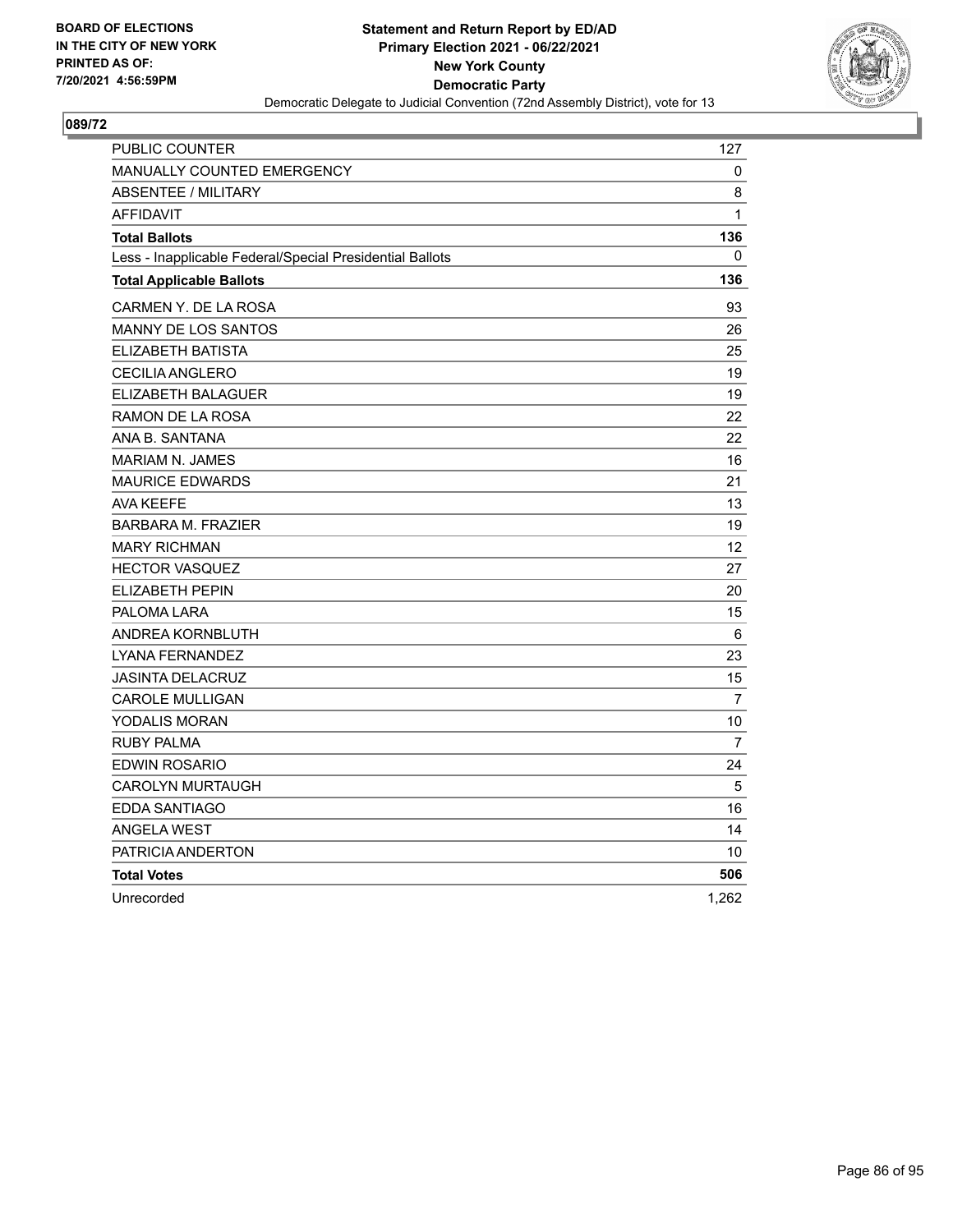

| PUBLIC COUNTER                                           | 136          |
|----------------------------------------------------------|--------------|
| MANUALLY COUNTED EMERGENCY                               | 0            |
| <b>ABSENTEE / MILITARY</b>                               | 7            |
| <b>AFFIDAVIT</b>                                         | $\mathbf{1}$ |
| <b>Total Ballots</b>                                     | 144          |
| Less - Inapplicable Federal/Special Presidential Ballots | 0            |
| <b>Total Applicable Ballots</b>                          | 144          |
| CARMEN Y. DE LA ROSA                                     | 84           |
| MANNY DE LOS SANTOS                                      | 51           |
| <b>ELIZABETH BATISTA</b>                                 | 54           |
| <b>CECILIA ANGLERO</b>                                   | 38           |
| ELIZABETH BALAGUER                                       | 51           |
| RAMON DE LA ROSA                                         | 42           |
| ANA B. SANTANA                                           | 52           |
| <b>MARIAM N. JAMES</b>                                   | 44           |
| <b>MAURICE EDWARDS</b>                                   | 33           |
| <b>AVA KEEFE</b>                                         | 40           |
| <b>BARBARA M. FRAZIER</b>                                | 45           |
| <b>MARY RICHMAN</b>                                      | 34           |
| <b>HECTOR VASQUEZ</b>                                    | 47           |
| <b>ELIZABETH PEPIN</b>                                   | 25           |
| PALOMA LARA                                              | 23           |
| ANDREA KORNBLUTH                                         | 21           |
| LYANA FERNANDEZ                                          | 30           |
| <b>JASINTA DELACRUZ</b>                                  | 26           |
| <b>CAROLE MULLIGAN</b>                                   | 14           |
| YODALIS MORAN                                            | 22           |
| <b>RUBY PALMA</b>                                        | 22           |
| <b>EDWIN ROSARIO</b>                                     | 19           |
| <b>CAROLYN MURTAUGH</b>                                  | 16           |
| EDDA SANTIAGO                                            | 22           |
| <b>ANGELA WEST</b>                                       | 22           |
| PATRICIA ANDERTON                                        | 17           |
| <b>Total Votes</b>                                       | 894          |
| Unrecorded                                               | 978          |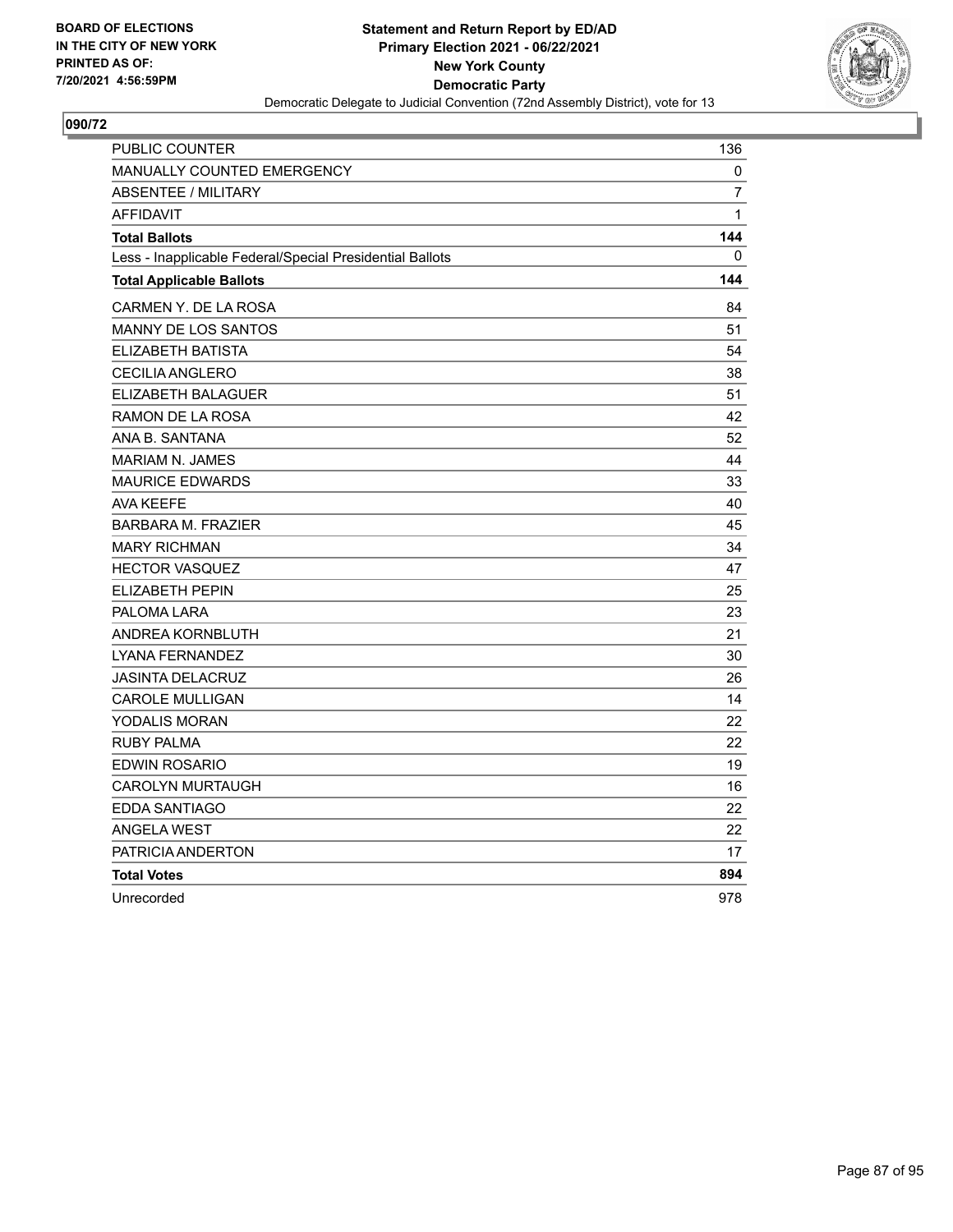

| PUBLIC COUNTER                                           | 215   |
|----------------------------------------------------------|-------|
| <b>MANUALLY COUNTED EMERGENCY</b>                        | 0     |
| <b>ABSENTEE / MILITARY</b>                               | 10    |
| <b>AFFIDAVIT</b>                                         | 1     |
| <b>Total Ballots</b>                                     | 226   |
| Less - Inapplicable Federal/Special Presidential Ballots | 0     |
| <b>Total Applicable Ballots</b>                          | 226   |
| CARMEN Y. DE LA ROSA                                     | 115   |
| MANNY DE LOS SANTOS                                      | 57    |
| ELIZABETH BATISTA                                        | 62    |
| <b>CECILIA ANGLERO</b>                                   | 57    |
| ELIZABETH BALAGUER                                       | 51    |
| RAMON DE LA ROSA                                         | 47    |
| ANA B. SANTANA                                           | 49    |
| <b>MARIAM N. JAMES</b>                                   | 49    |
| <b>MAURICE EDWARDS</b>                                   | 38    |
| <b>AVA KEEFE</b>                                         | 51    |
| <b>BARBARA M. FRAZIER</b>                                | 48    |
| <b>MARY RICHMAN</b>                                      | 45    |
| <b>HECTOR VASQUEZ</b>                                    | 49    |
| <b>ELIZABETH PEPIN</b>                                   | 49    |
| PALOMA LARA                                              | 45    |
| ANDREA KORNBLUTH                                         | 49    |
| <b>LYANA FERNANDEZ</b>                                   | 43    |
| <b>JASINTA DELACRUZ</b>                                  | 43    |
| CAROLE MULLIGAN                                          | 41    |
| YODALIS MORAN                                            | 68    |
| <b>RUBY PALMA</b>                                        | 42    |
| <b>EDWIN ROSARIO</b>                                     | 37    |
| <b>CAROLYN MURTAUGH</b>                                  | 47    |
| EDDA SANTIAGO                                            | 40    |
| <b>ANGELA WEST</b>                                       | 45    |
| PATRICIA ANDERTON                                        | 41    |
| PATRICK BLANCHFIELD (WRITE-IN)                           | 1     |
| <b>Total Votes</b>                                       | 1,309 |
| Unrecorded                                               | 1,629 |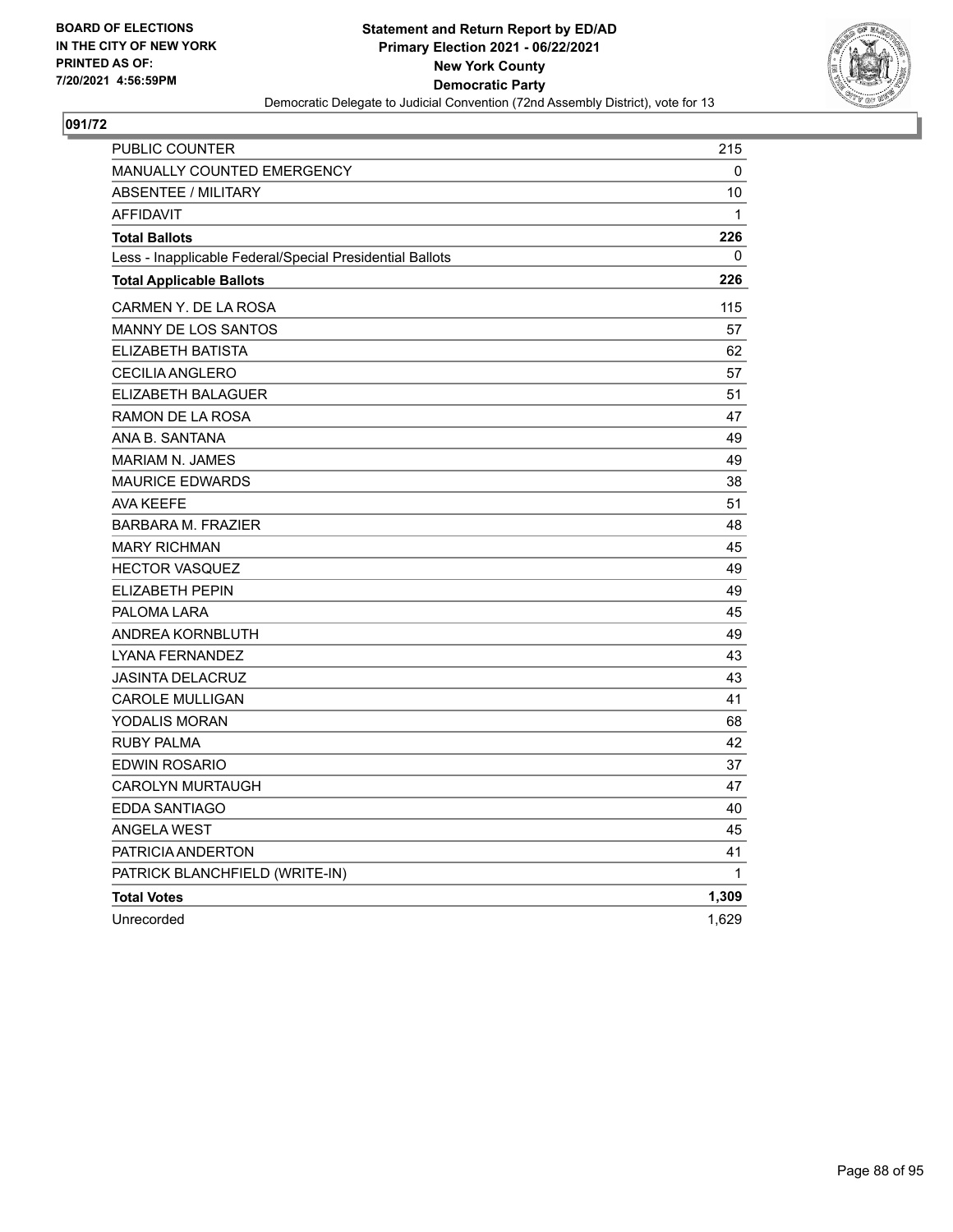

| PUBLIC COUNTER                                           | 150   |
|----------------------------------------------------------|-------|
| MANUALLY COUNTED EMERGENCY                               | 0     |
| <b>ABSENTEE / MILITARY</b>                               | 11    |
| <b>AFFIDAVIT</b>                                         | 0     |
| <b>Total Ballots</b>                                     | 161   |
| Less - Inapplicable Federal/Special Presidential Ballots | 0     |
| <b>Total Applicable Ballots</b>                          | 161   |
| CARMEN Y. DE LA ROSA                                     | 93    |
| <b>MANNY DE LOS SANTOS</b>                               | 38    |
| ELIZABETH BATISTA                                        | 34    |
| <b>CECILIA ANGLERO</b>                                   | 26    |
| ELIZABETH BALAGUER                                       | 24    |
| RAMON DE LA ROSA                                         | 29    |
| ANA B. SANTANA                                           | 25    |
| <b>MARIAM N. JAMES</b>                                   | 26    |
| <b>MAURICE EDWARDS</b>                                   | 20    |
| <b>AVA KEEFE</b>                                         | 21    |
| <b>BARBARA M. FRAZIER</b>                                | 25    |
| <b>MARY RICHMAN</b>                                      | 21    |
| <b>HECTOR VASQUEZ</b>                                    | 30    |
| <b>ELIZABETH PEPIN</b>                                   | 23    |
| PALOMA LARA                                              | 21    |
| ANDREA KORNBLUTH                                         | 10    |
| LYANA FERNANDEZ                                          | 21    |
| <b>JASINTA DELACRUZ</b>                                  | 19    |
| <b>CAROLE MULLIGAN</b>                                   | 8     |
| YODALIS MORAN                                            | 26    |
| RUBY PALMA                                               | 14    |
| EDWIN ROSARIO                                            | 21    |
| CAROLYN MURTAUGH                                         | 13    |
| EDDA SANTIAGO                                            | 14    |
| <b>ANGELA WEST</b>                                       | 19    |
| PATRICIA ANDERTON                                        | 17    |
| UNATTRIBUTABLE WRITE-IN (WRITE-IN)                       | 3     |
| <b>Total Votes</b>                                       | 641   |
| Unrecorded                                               | 1,452 |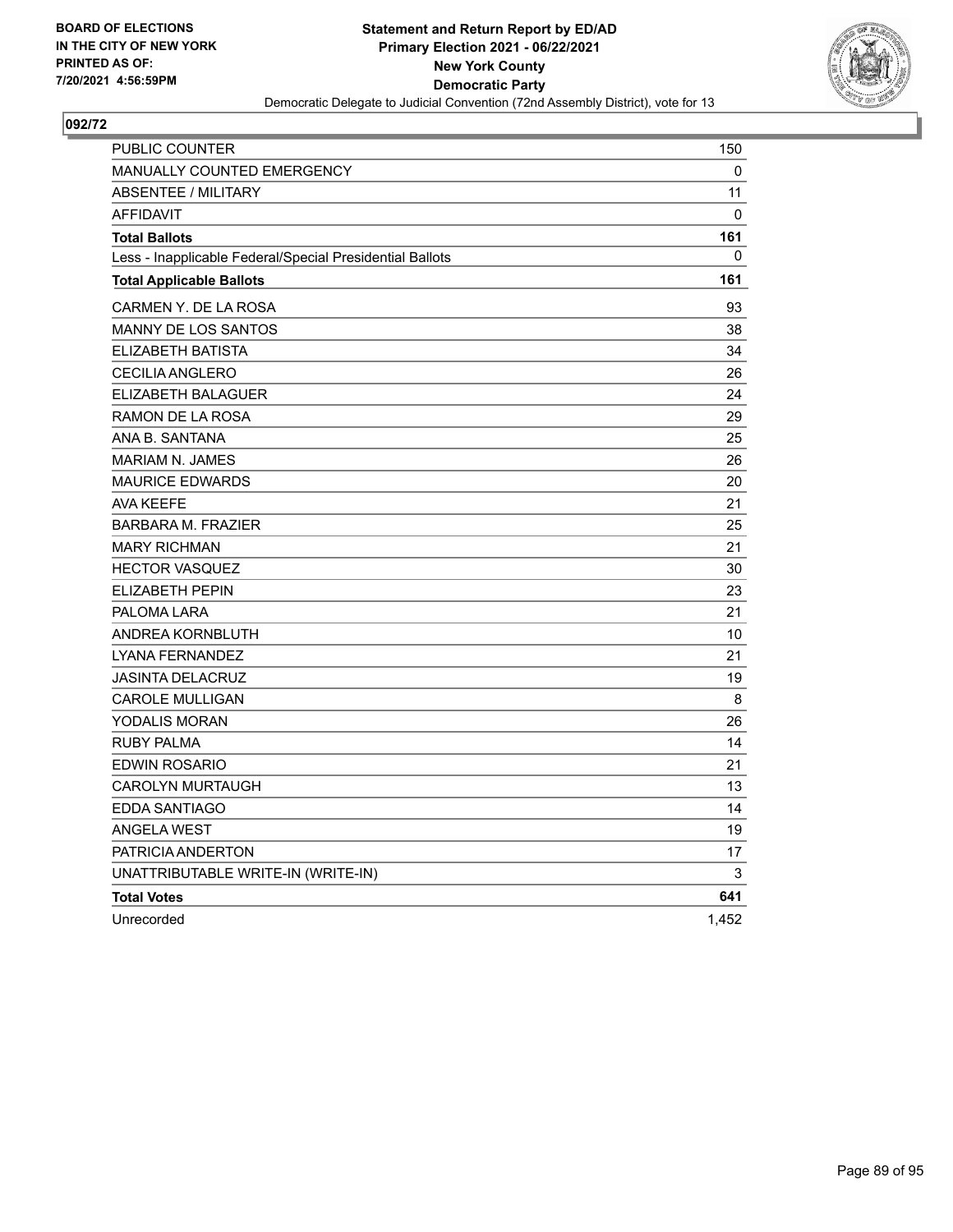

| PUBLIC COUNTER                                           | 148            |
|----------------------------------------------------------|----------------|
| <b>MANUALLY COUNTED EMERGENCY</b>                        | 0              |
| ABSENTEE / MILITARY                                      | 4              |
| <b>AFFIDAVIT</b>                                         | 1              |
| <b>Total Ballots</b>                                     | 153            |
| Less - Inapplicable Federal/Special Presidential Ballots | 0              |
| <b>Total Applicable Ballots</b>                          | 153            |
| CARMEN Y. DE LA ROSA                                     | 91             |
| MANNY DE LOS SANTOS                                      | 34             |
| ELIZABETH BATISTA                                        | 30             |
| CECILIA ANGLERO                                          | 16             |
| ELIZABETH BALAGUER                                       | 25             |
| RAMON DE LA ROSA                                         | 30             |
| ANA B. SANTANA                                           | 24             |
| <b>MARIAM N. JAMES</b>                                   | 23             |
| <b>MAURICE EDWARDS</b>                                   | 19             |
| <b>AVA KEEFE</b>                                         | 16             |
| <b>BARBARA M. FRAZIER</b>                                | 24             |
| <b>MARY RICHMAN</b>                                      | 13             |
| <b>HECTOR VASQUEZ</b>                                    | 21             |
| <b>ELIZABETH PEPIN</b>                                   | 23             |
| PALOMA LARA                                              | 13             |
| ANDREA KORNBLUTH                                         | 10             |
| LYANA FERNANDEZ                                          | 19             |
| JASINTA DELACRUZ                                         | 13             |
| <b>CAROLE MULLIGAN</b>                                   | 6              |
| <b>YODALIS MORAN</b>                                     | 20             |
| RUBY PALMA                                               | 9              |
| EDWIN ROSARIO                                            | 21             |
| <b>CAROLYN MURTAUGH</b>                                  | 11             |
| EDDA SANTIAGO                                            | 16             |
| <b>ANGELA WEST</b>                                       | 14             |
| PATRICIA ANDERTON                                        | $\overline{7}$ |
| UNATTRIBUTABLE WRITE-IN (WRITE-IN)                       | 1              |
| <b>Total Votes</b>                                       | 549            |
| Unrecorded                                               | 1,440          |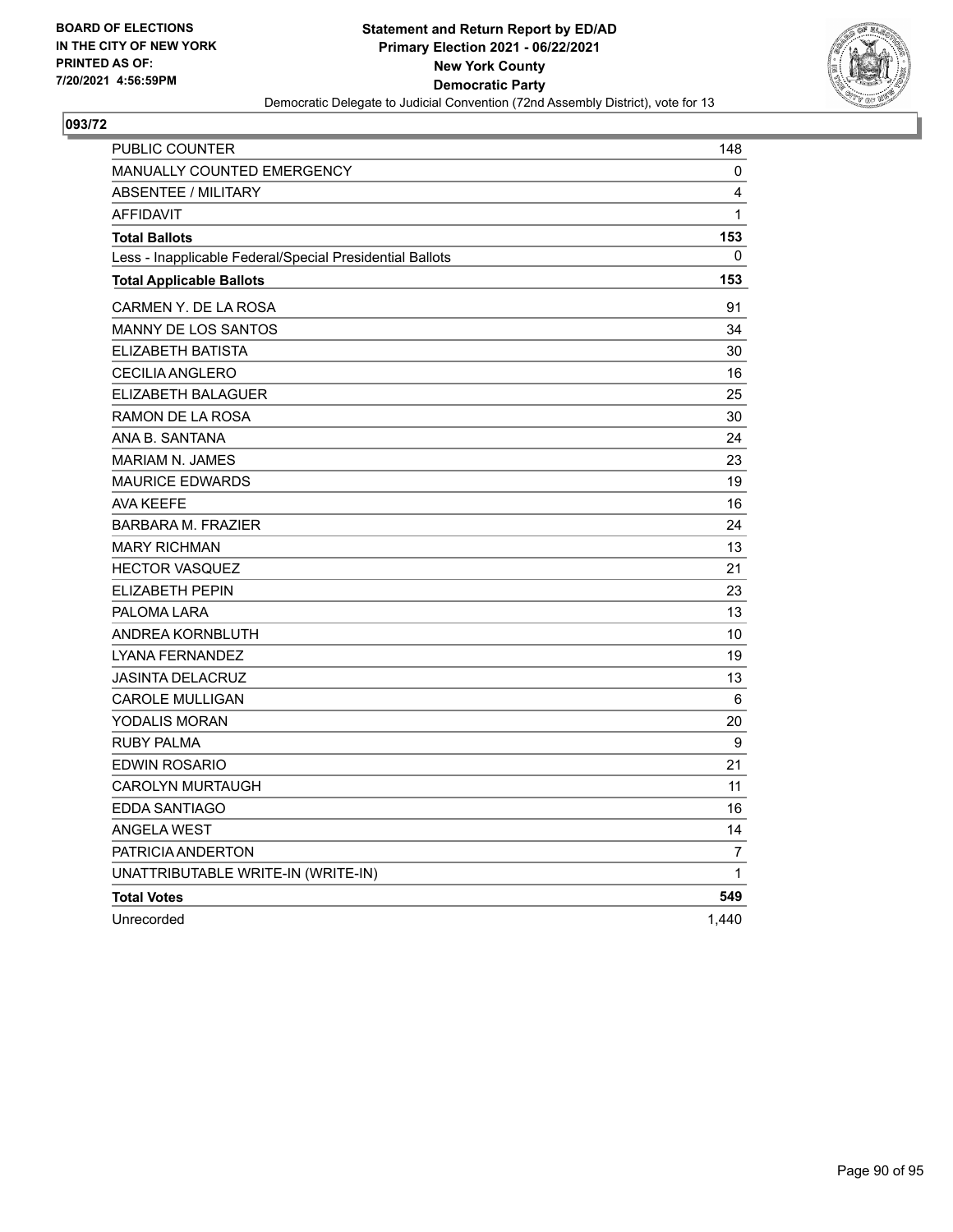

| PUBLIC COUNTER                                           | 120            |
|----------------------------------------------------------|----------------|
| <b>MANUALLY COUNTED EMERGENCY</b>                        | 0              |
| <b>ABSENTEE / MILITARY</b>                               | 11             |
| <b>AFFIDAVIT</b>                                         | 1              |
| <b>Total Ballots</b>                                     | 132            |
| Less - Inapplicable Federal/Special Presidential Ballots | 0              |
| <b>Total Applicable Ballots</b>                          | 132            |
| CARMEN Y. DE LA ROSA                                     | 89             |
| <b>MANNY DE LOS SANTOS</b>                               | 23             |
| ELIZABETH BATISTA                                        | 27             |
| <b>CECILIA ANGLERO</b>                                   | 24             |
| ELIZABETH BALAGUER                                       | 22             |
| RAMON DE LA ROSA                                         | 15             |
| ANA B. SANTANA                                           | 22             |
| <b>MARIAM N. JAMES</b>                                   | 18             |
| <b>MAURICE EDWARDS</b>                                   | 12             |
| <b>AVA KEEFE</b>                                         | 18             |
| <b>BARBARA M. FRAZIER</b>                                | 15             |
| <b>MARY RICHMAN</b>                                      | 12             |
| <b>HECTOR VASQUEZ</b>                                    | 13             |
| ELIZABETH PEPIN                                          | 19             |
| PALOMA LARA                                              | 15             |
| ANDREA KORNBLUTH                                         | 10             |
| LYANA FERNANDEZ                                          | 20             |
| <b>JASINTA DELACRUZ</b>                                  | 15             |
| <b>CAROLE MULLIGAN</b>                                   | 9              |
| <b>YODALIS MORAN</b>                                     | 15             |
| RUBY PALMA                                               | 13             |
| EDWIN ROSARIO                                            | 13             |
| <b>CAROLYN MURTAUGH</b>                                  | $\overline{7}$ |
| EDDA SANTIAGO                                            | 13             |
| <b>ANGELA WEST</b>                                       | 16             |
| PATRICIA ANDERTON                                        | 13             |
| UNATTRIBUTABLE WRITE-IN (WRITE-IN)                       | 1              |
| <b>Total Votes</b>                                       | 489            |
| Unrecorded                                               | 1,227          |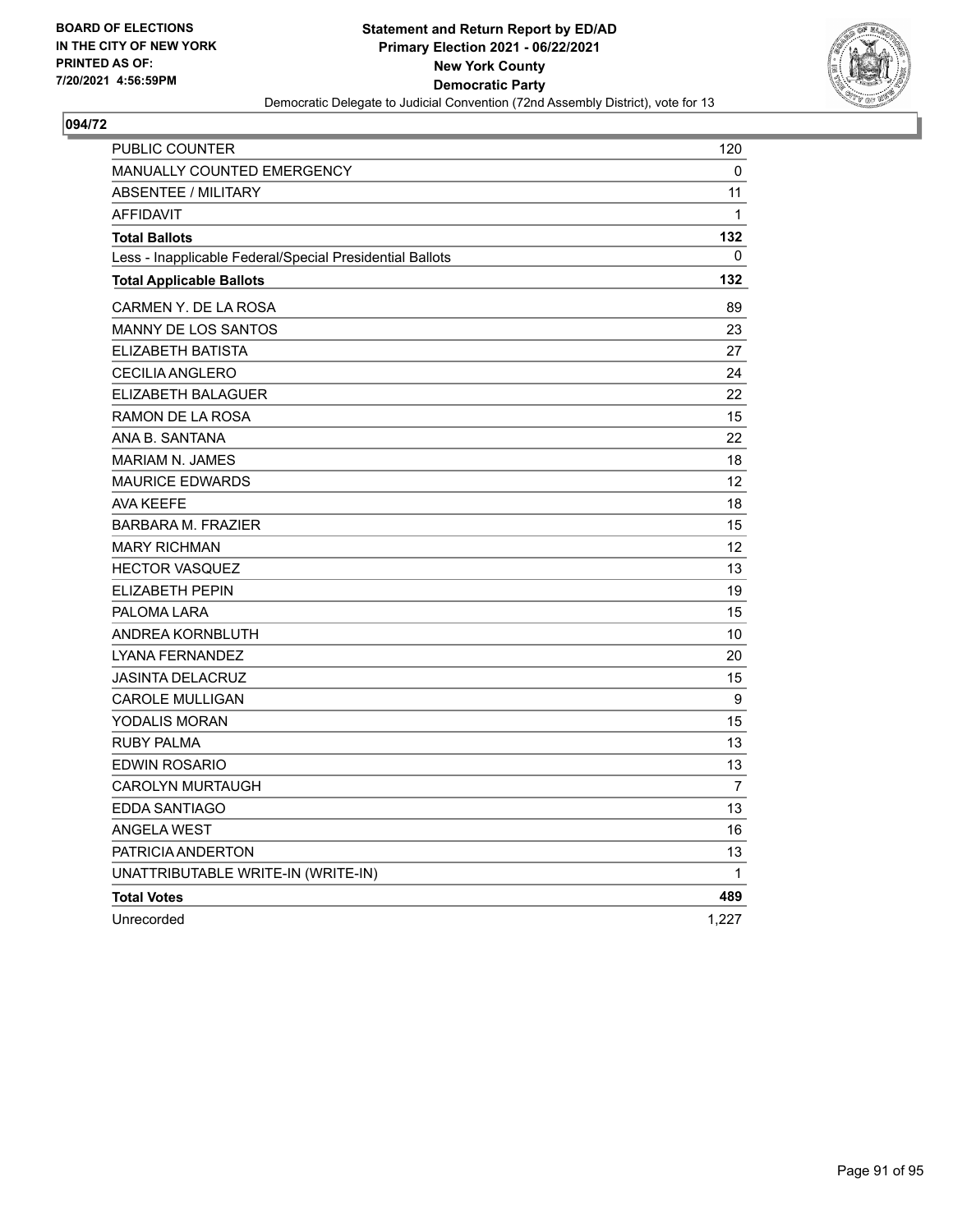

| PUBLIC COUNTER                                           | 96             |
|----------------------------------------------------------|----------------|
| <b>MANUALLY COUNTED EMERGENCY</b>                        | 0              |
| <b>ABSENTEE / MILITARY</b>                               | 4              |
| <b>AFFIDAVIT</b>                                         | $\mathbf{1}$   |
| <b>Total Ballots</b>                                     | 101            |
| Less - Inapplicable Federal/Special Presidential Ballots | 0              |
| <b>Total Applicable Ballots</b>                          | 101            |
| CARMEN Y. DE LA ROSA                                     | 47             |
| MANNY DE LOS SANTOS                                      | 13             |
| ELIZABETH BATISTA                                        | 16             |
| <b>CECILIA ANGLERO</b>                                   | 13             |
| ELIZABETH BALAGUER                                       | 11             |
| RAMON DE LA ROSA                                         | $\overline{7}$ |
| ANA B. SANTANA                                           | 10             |
| <b>MARIAM N. JAMES</b>                                   | 13             |
| <b>MAURICE EDWARDS</b>                                   | $\overline{7}$ |
| <b>AVA KEEFE</b>                                         | 12             |
| <b>BARBARA M. FRAZIER</b>                                | 15             |
| <b>MARY RICHMAN</b>                                      | 10             |
| <b>HECTOR VASQUEZ</b>                                    | 8              |
| <b>ELIZABETH PEPIN</b>                                   | 27             |
| PALOMA LARA                                              | 20             |
| ANDREA KORNBLUTH                                         | 20             |
| LYANA FERNANDEZ                                          | 23             |
| <b>JASINTA DELACRUZ</b>                                  | 17             |
| <b>CAROLE MULLIGAN</b>                                   | 20             |
| YODALIS MORAN                                            | 24             |
| <b>RUBY PALMA</b>                                        | 16             |
| <b>EDWIN ROSARIO</b>                                     | 18             |
| <b>CAROLYN MURTAUGH</b>                                  | 21             |
| EDDA SANTIAGO                                            | 14             |
| <b>ANGELA WEST</b>                                       | 20             |
| PATRICIA ANDERTON                                        | 23             |
| UNATTRIBUTABLE WRITE-IN (WRITE-IN)                       | 13             |
| <b>Total Votes</b>                                       | 458            |
| Unrecorded                                               | 855            |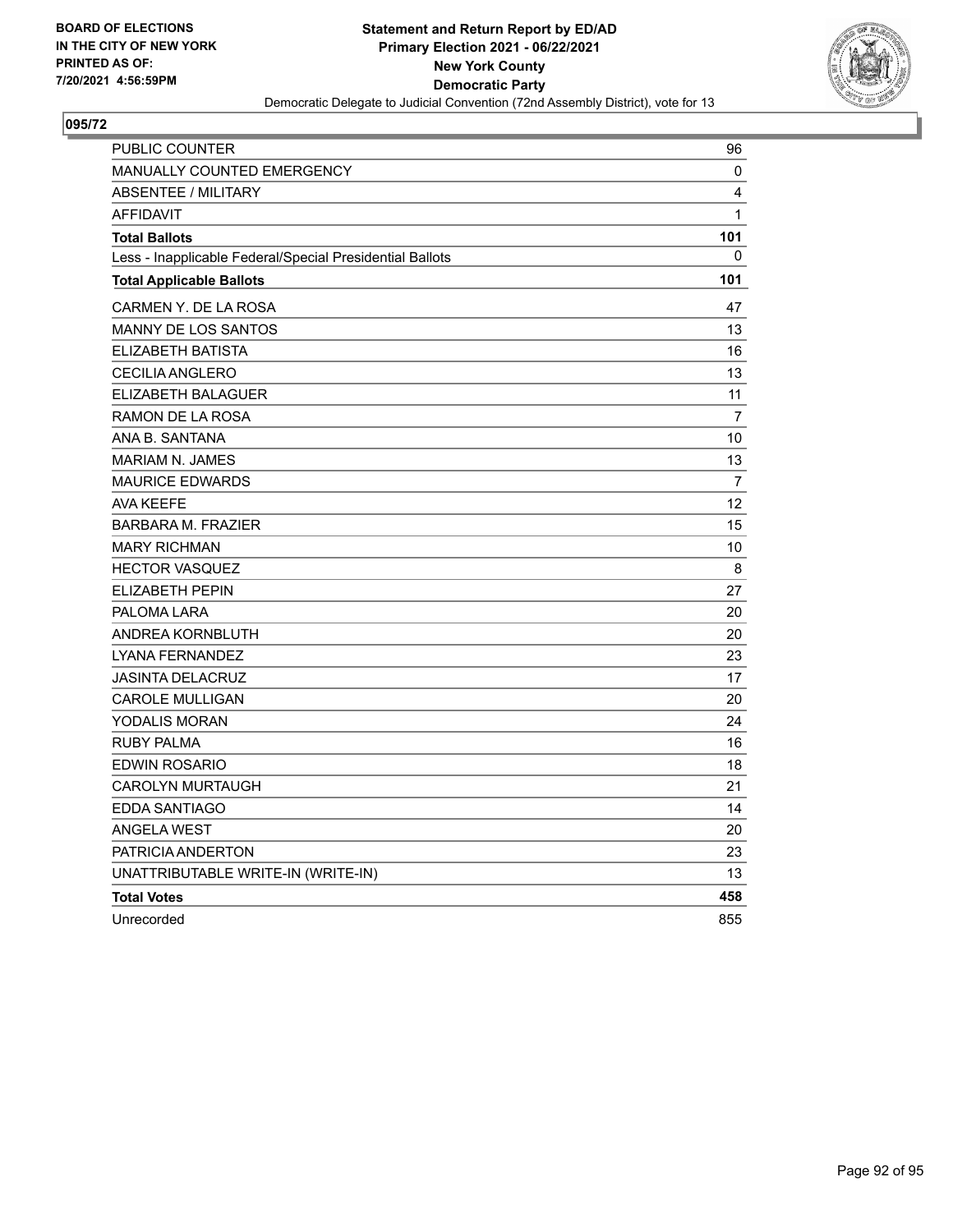

| PUBLIC COUNTER                                           | 92  |
|----------------------------------------------------------|-----|
| <b>MANUALLY COUNTED EMERGENCY</b>                        | 0   |
| <b>ABSENTEE / MILITARY</b>                               | 6   |
| <b>AFFIDAVIT</b>                                         | 0   |
| <b>Total Ballots</b>                                     | 98  |
| Less - Inapplicable Federal/Special Presidential Ballots | 0   |
| <b>Total Applicable Ballots</b>                          | 98  |
| CARMEN Y. DE LA ROSA                                     | 64  |
| MANNY DE LOS SANTOS                                      | 22  |
| <b>ELIZABETH BATISTA</b>                                 | 18  |
| <b>CECILIA ANGLERO</b>                                   | 16  |
| ELIZABETH BALAGUER                                       | 14  |
| RAMON DE LA ROSA                                         | 19  |
| ANA B. SANTANA                                           | 13  |
| <b>MARIAM N. JAMES</b>                                   | 14  |
| <b>MAURICE EDWARDS</b>                                   | 16  |
| AVA KEEFE                                                | 15  |
| <b>BARBARA M. FRAZIER</b>                                | 14  |
| <b>MARY RICHMAN</b>                                      | 17  |
| <b>HECTOR VASQUEZ</b>                                    | 12  |
| ELIZABETH PEPIN                                          | 11  |
| PALOMA LARA                                              | 7   |
| ANDREA KORNBLUTH                                         | 5   |
| LYANA FERNANDEZ                                          | 6   |
| <b>JASINTA DELACRUZ</b>                                  | 3   |
| <b>CAROLE MULLIGAN</b>                                   | 5   |
| YODALIS MORAN                                            | 5   |
| <b>RUBY PALMA</b>                                        | 2   |
| EDWIN ROSARIO                                            | 5   |
| <b>CAROLYN MURTAUGH</b>                                  | 8   |
| <b>EDDA SANTIAGO</b>                                     | 3   |
| <b>ANGELA WEST</b>                                       | 7   |
| PATRICIA ANDERTON                                        | 6   |
| SILVIA SMITH (WRITE-IN)                                  | 1   |
| UNATTRIBUTABLE WRITE-IN (WRITE-IN)                       | 4   |
| <b>Total Votes</b>                                       | 332 |
| Unrecorded                                               | 942 |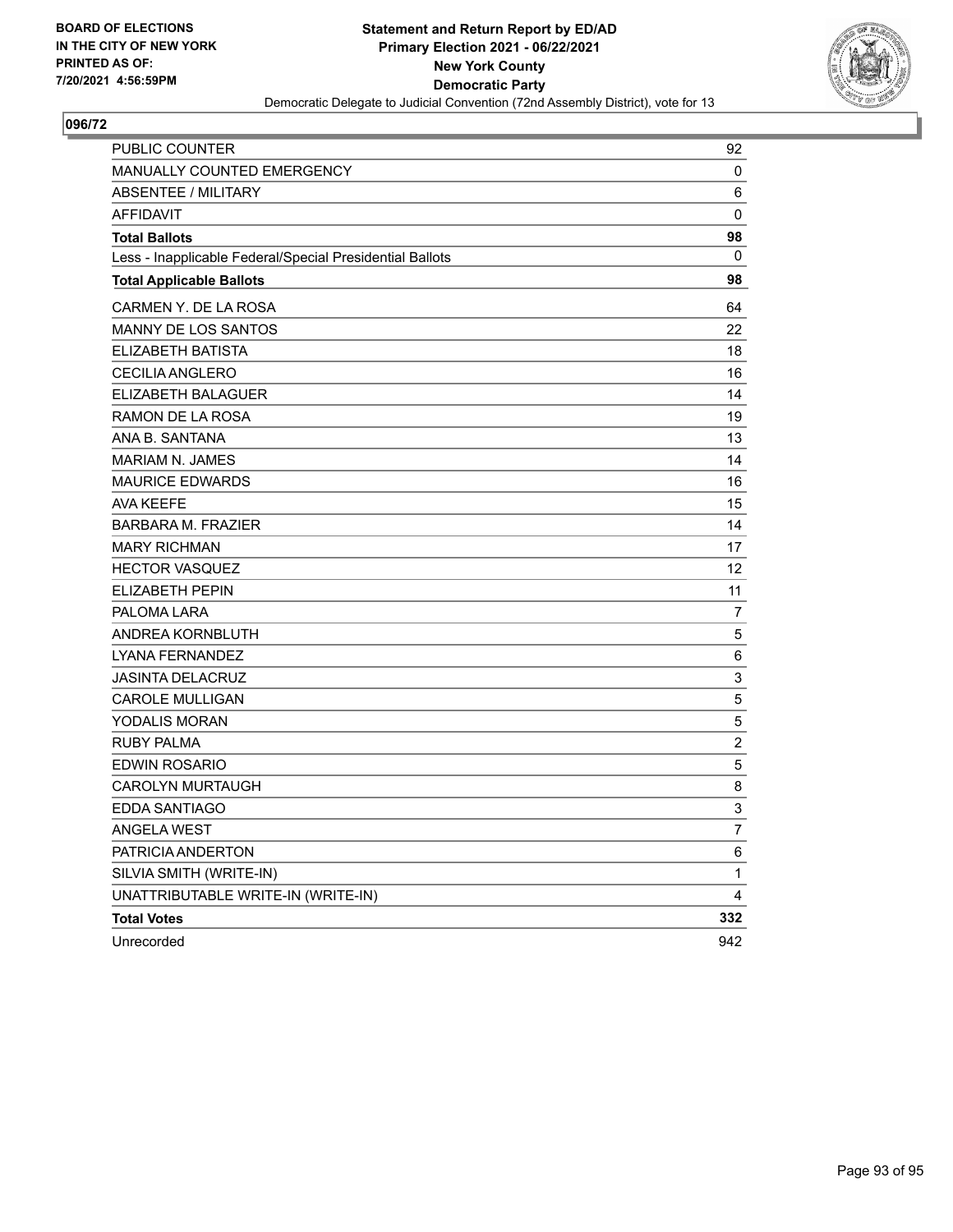

| PUBLIC COUNTER                                           | 64             |
|----------------------------------------------------------|----------------|
| MANUALLY COUNTED EMERGENCY                               | $\mathbf{0}$   |
| <b>ABSENTEE / MILITARY</b>                               | 10             |
| <b>AFFIDAVIT</b>                                         | 0              |
| <b>Total Ballots</b>                                     | 74             |
| Less - Inapplicable Federal/Special Presidential Ballots | $\Omega$       |
| <b>Total Applicable Ballots</b>                          | 74             |
| CARMEN Y. DE LA ROSA                                     | 49             |
| MANNY DE LOS SANTOS                                      | 19             |
| ELIZABETH BATISTA                                        | 23             |
| <b>CECILIA ANGLERO</b>                                   | 16             |
| ELIZABETH BALAGUER                                       | 17             |
| RAMON DE LA ROSA                                         | 17             |
| ANA B. SANTANA                                           | 14             |
| <b>MARIAM N. JAMES</b>                                   | 12             |
| <b>MAURICE EDWARDS</b>                                   | 13             |
| AVA KEEFE                                                | 8              |
| <b>BARBARA M. FRAZIER</b>                                | 10             |
| <b>MARY RICHMAN</b>                                      | 7              |
| <b>HECTOR VASQUEZ</b>                                    | 15             |
| <b>ELIZABETH PEPIN</b>                                   | 10             |
| PALOMA LARA                                              | 9              |
| ANDREA KORNBLUTH                                         | 6              |
| <b>LYANA FERNANDEZ</b>                                   | 10             |
| <b>JASINTA DELACRUZ</b>                                  | 11             |
| <b>CAROLE MULLIGAN</b>                                   | 4              |
| YODALIS MORAN                                            | 11             |
| <b>RUBY PALMA</b>                                        | 5              |
| <b>EDWIN ROSARIO</b>                                     | 11             |
| <b>CAROLYN MURTAUGH</b>                                  | 6              |
| EDDA SANTIAGO                                            | 12             |
| <b>ANGELA WEST</b>                                       | 7              |
| PATRICIA ANDERTON                                        | $\overline{7}$ |
| <b>Total Votes</b>                                       | 329            |
| Unrecorded                                               | 633            |